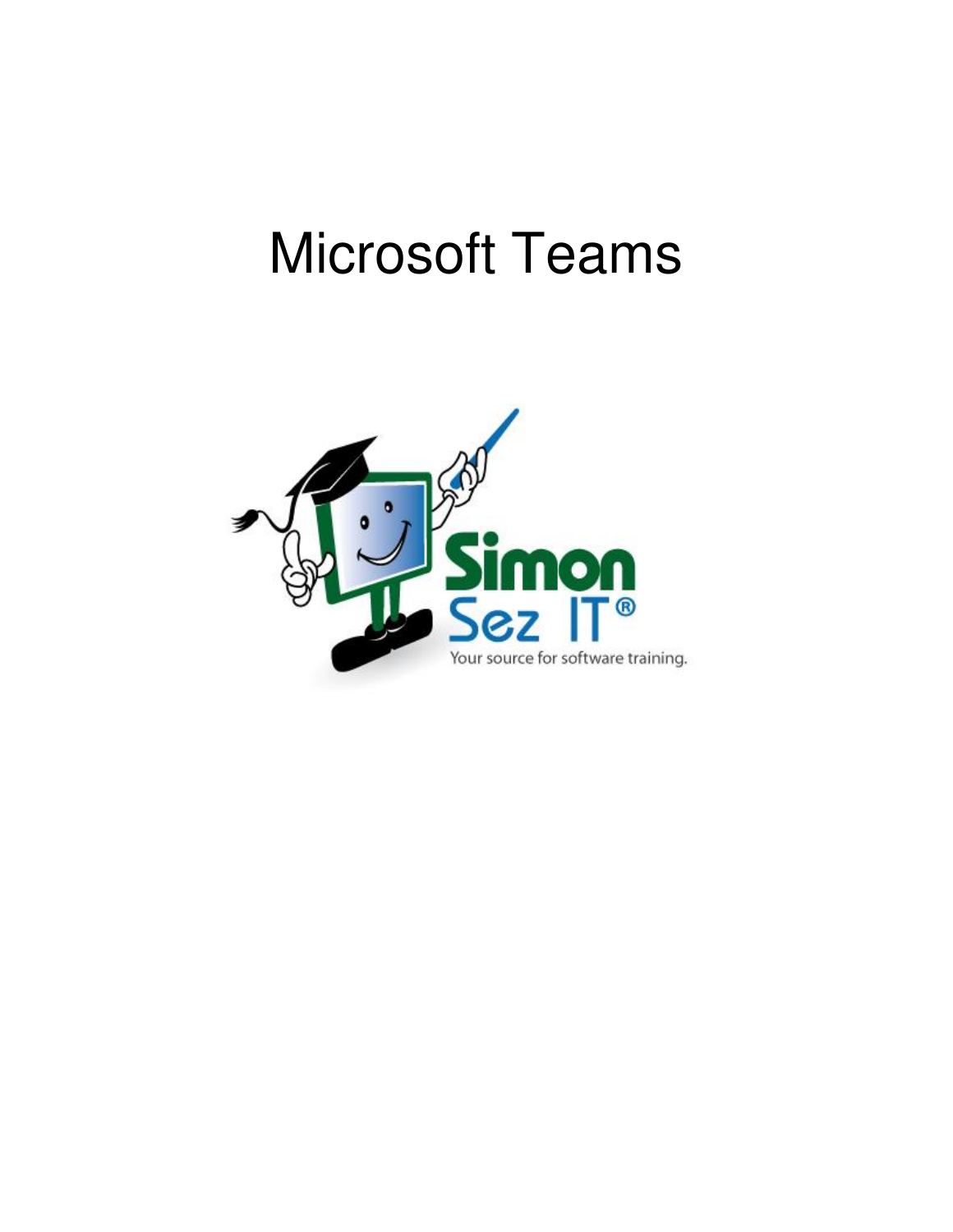## **Table of Contents**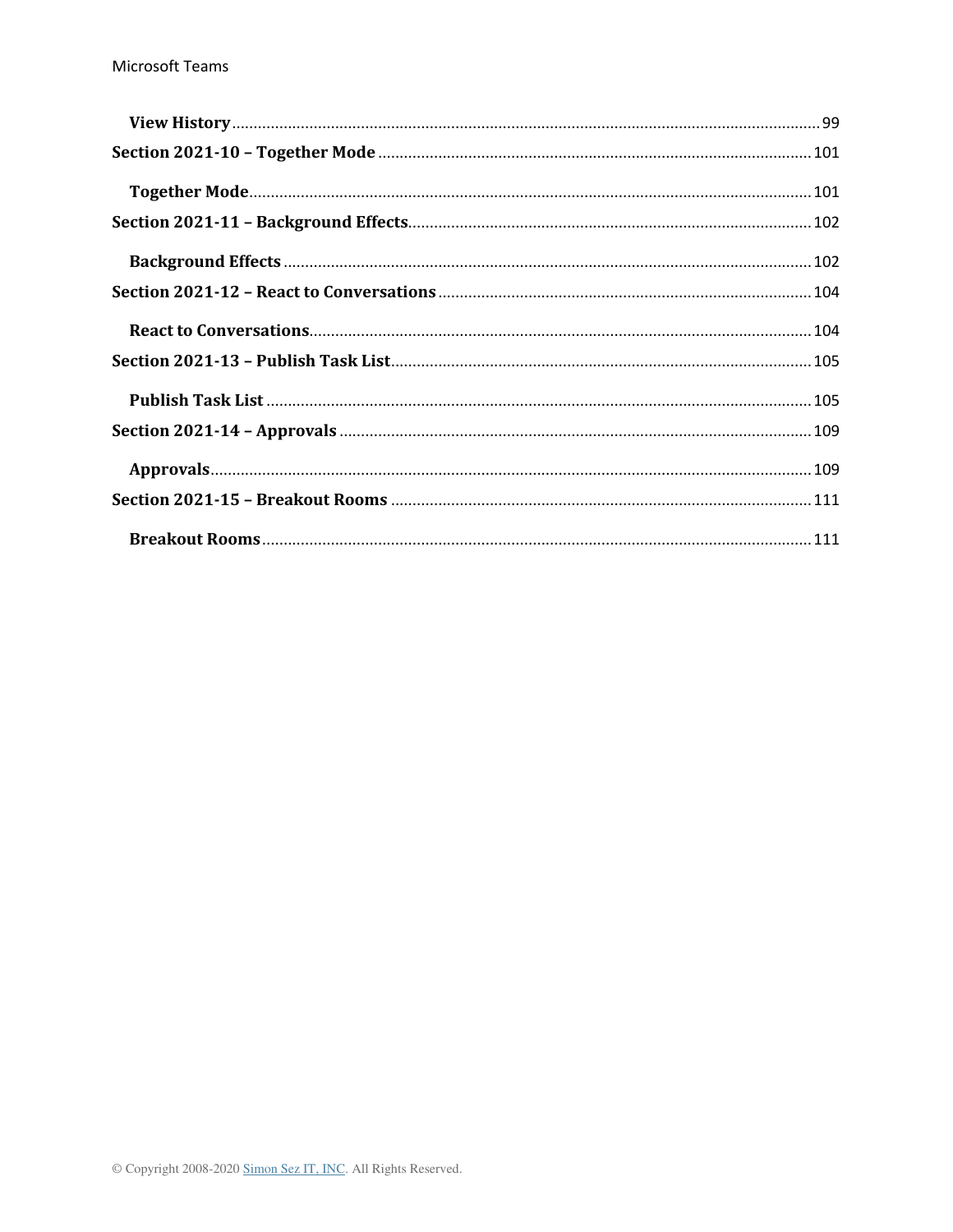## <span id="page-4-0"></span>**Section 1 – Teams Overview**

#### <span id="page-4-1"></span>**Video: Teams Overview**

**Deb:** Hello everyone, I hope you're having a wonderful day from wherever you're joining us in the world today. My name is Deb, and I'm Microsoft IT trainer. And, I am very excited to be hosting and guiding you through this training course on Microsoft Teams.

Now, I've been using Microsoft products for about 25 years now. And over that time, I've really got to see how each application has evolved from around the mid-90s until the present day. And in comparison to other applications, Teams is a fairly new addition to the Microsoft suite of applications. But, a very welcomed one at that.

With the introduction of Office 365 came Skype, a communications tool that allowed you to chat and make calls with colleagues. And really, the evolution of Skype is what brings us now to Teams. Teams integrates all of the functionality you loved in Skype, and adds a whole host of collaboration features and utilities to really supercharge Teamwork and collaboration. Now, if you've never used Skype, Teams, or maybe even Office 365 before, I'm going to start out by just giving you some information about Teams and why it might be useful for you.

Microsoft Teams is a chat-based collaboration tool available from Microsoft. It's a hub for Teamwork that fuses group chat, video and audio meetings, file sharing, and other collaboration utilities to really bring people together no matter where they are located. As part of Office 365, Teams is fully integrated with all of the Microsoft Office suite of applications, making it really simple to do things like share files, folders, content, and really supercharge how you're working with all of your colleagues around the world.

Microsoft Teams is available to Office 365 commercial customers with one of the following plans, Office 365 Business Premium, Business Essentials, and Enterprise Versions E1, E3, and E5. Microsoft Teams is a great way to stay connected to colleagues within your organization. And it also enables you to work in collaboration with Team Members who work remotely or in different locations. So with that said, let's look at some of the main features of Microsoft Teams.

Teams is predominantly known for chat. It provides a modern conversation experience using persistent and threaded chats to keep everyone engaged in the conversation. You can do things like reply to comments, like comments, share files and videos, you can @mention others, and also send private messages. You can also add a fun element into your conversations using the inbuilt emojis, stickers, gifs and custom means. You can also participate in voice and video conferences, taking your meetings completely online.

You can share your Desktop and your applications with meeting participants and collaborate on documents. Teams is essentially a hub for Teamwork. It pulls through the full capabilities of Office 365. So applications like Word, Excel, PowerPoint, SharePoint, OneNote, Planner, Delve,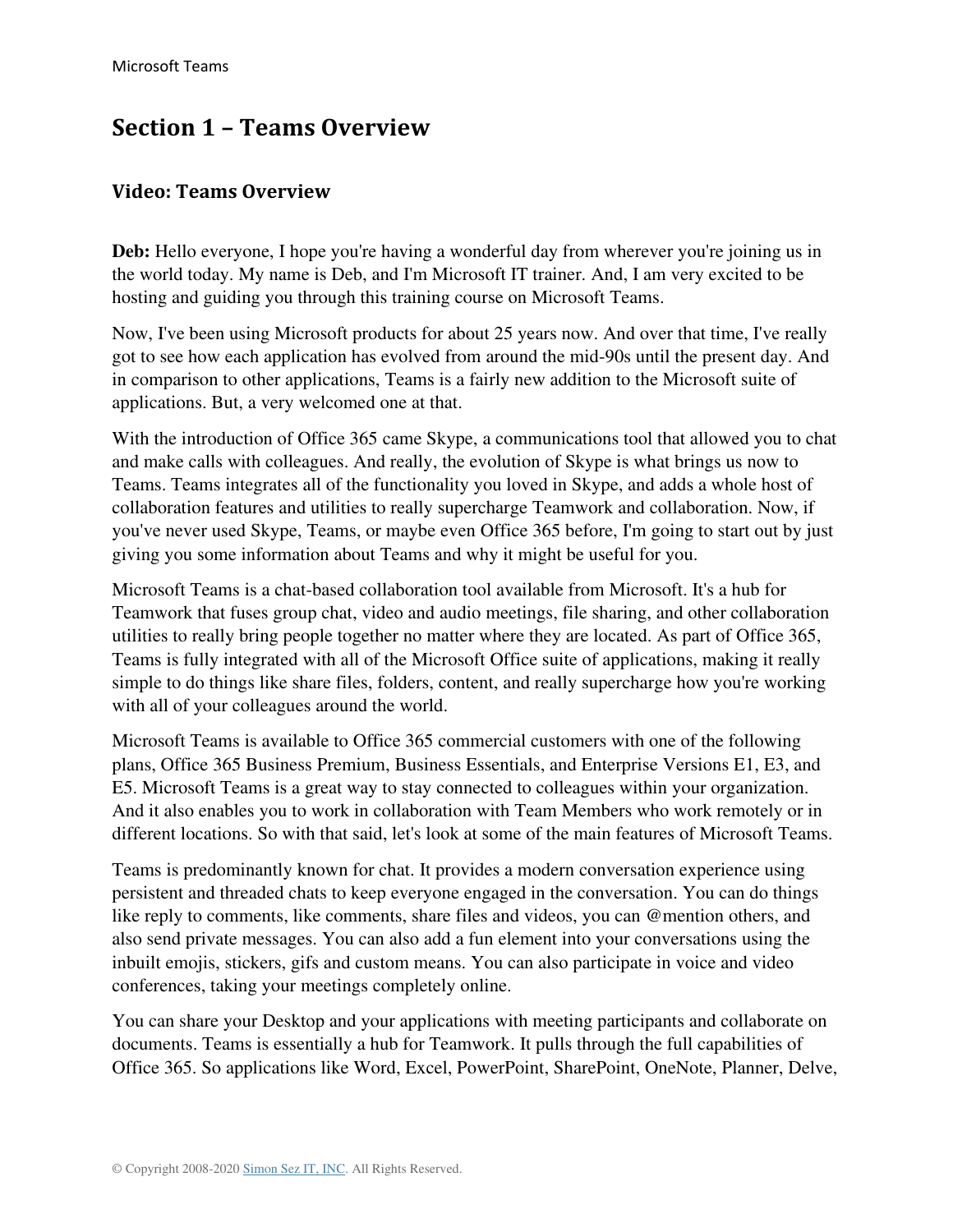and Power BI are all integrated into Teams so everyone has all of the information and tools they need when they need them.

For example, you can create a document in Word, you can save it to your OneDrive cloud storage, and then you can share it easily with others in Teams. Everything is fully integrated making Teams a true hub for seamless Teamwork. You can also customize your Team. Not all Teams are created equal and not all Teams are the same. You can customize your Team to suit your particular needs. For example, you may wish to add tabs to access frequently used documents and cloud services.

Finally Microsoft Teams is secure. Data is encrypted in transit and at rest, and Microsoft Teams supports all major compliance standards. And it's hosted out of Microsoft's network of data centers, automatically provisioned within Office 365, and managed centrally.

So sit back, relax, grab that cup of coffee, and join me to explore the wonderful world of Teams. So if you're ready, let's get started.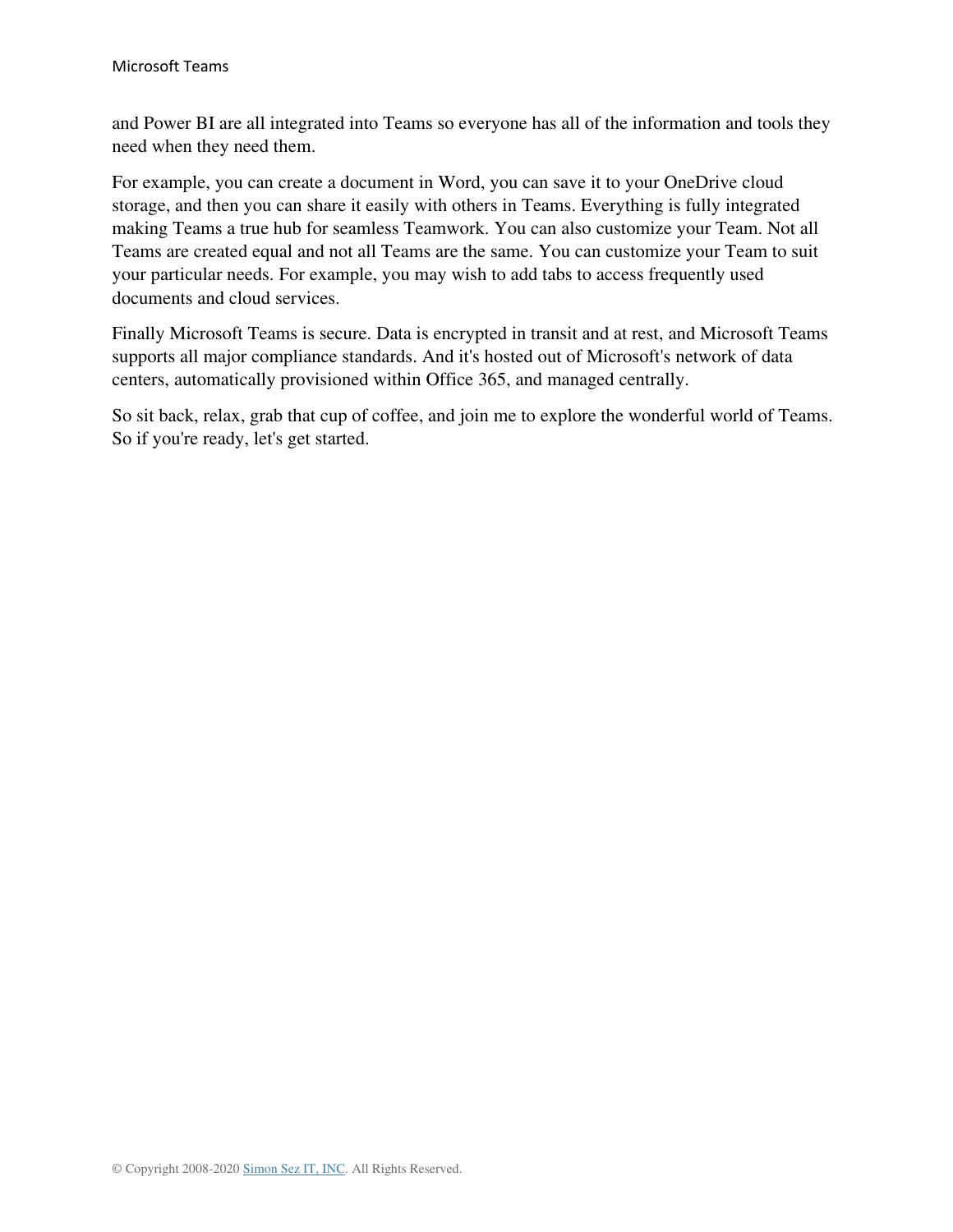#### <span id="page-6-0"></span>**Video: Course Overview**

**Deb:** Hi everyone, and welcome to this first introductory module, where I really just want to set your expectations and also give you some details with regards to the structure of this training course and what to expect.

Now, this course is divided down into eight sections. Each section contains a number of modules related to the section topic with a total of 35 modules in the course. And each module contains a demo video, which is usually 5 to 10 minutes in length. Now, the videos are live demos using the E3 version of Teams with a Training account. So it's worth noting that the information contained in these videos is not live. I'm using a demo account that I've set up specifically for this training course. So, any account or email address information that you see, is not valid.

So what I'm really trying to say here is please don't attempt to contact us through any of these email accounts. Now, where possible, my aim is to give you a good idea of what it's like to work in Teams within an organization. But please be aware you may have certain Settings that differ to mine depending on how your Administrator has set up Teams for your company. There will also be questions to test your knowledge as part of this course. And finally, keep an eye out for the pro-tip indicator. These are going to pop up throughout the course with additional helpful tips and efficiency tricks.

So, Section 1 provides an introduction to Teams. It's going to provide you with information relating to the structure of this course, how to access and download Teams, how to navigate the Teams dashboard, and also how to access those valuable Help resources and training.

In Section 2, we'll create a new public and private Team and add both internal and external Team Members. We'll explore all of the components of the Chat facility, we'll start conversations, reply to posts, and add interest with emojis, gifs, custom memes and images. We'll see how to express thanks using likes and praise, and also bookmark messages of importance to us. We'll organize all of our conversations using Channels, and also see how to join existing Teams set up by others. And finally, in this section, we will learn how to have targeted conversations using @mentions and the private messaging feature.

In Section 3, we will progress onto video and audio conferencing. I'm going to show you how to initiate a video or audio call on demand, and also how to schedule a meeting for a later date. We'll explore all of the rich in-meeting features such as adding other participants mid call, sharing files, screen sharing, and also utilizing meeting notes. And we'll finish up by looking at how you can record a meeting and make it available to other meeting participants.

In Section 4, we'll look at some additional features, you may want to try to expand the capability of Teams. I'll guide you through how to add additional apps into Teams such as Wiki pages, Evernote, YouTube videos, and we'll looking at utilizing Bots and Connectors to keep your Team current by delivering frequently used content and service updates directly into a Channel. And I'm also going to show you how to customize your Channel tabs so frequently used files and information is easily accessible.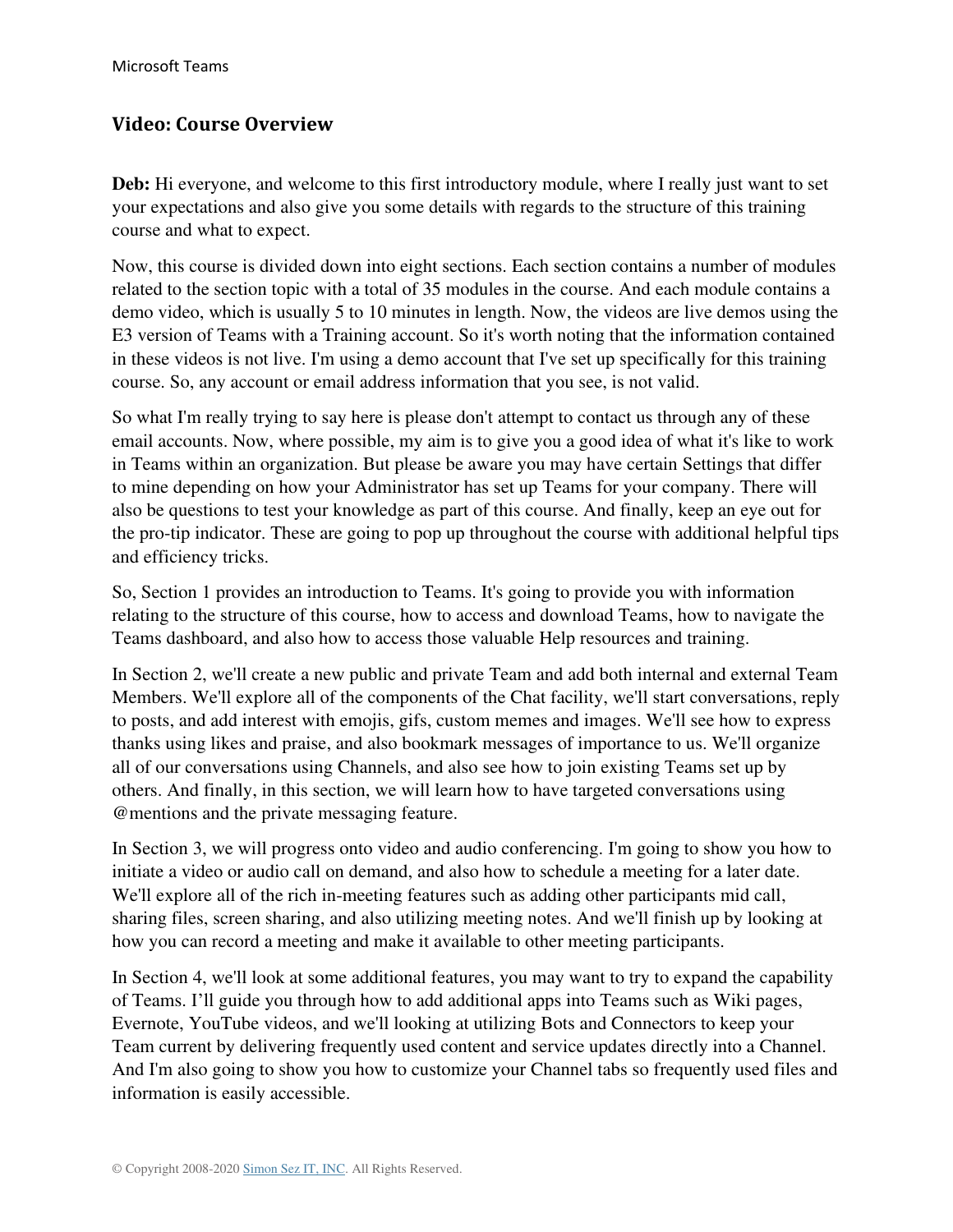In Section 5, we'll move on to the wonderful world of searching in Teams. We're going to run some very basic searches across all Teams and then we're going to get a little more specific and search within conversations for messages, files, or people. I'm also going to show you how to utilize the Command box to trigger quick commands, which will make action and Tasks quick and simple.

In Section 6, we'll delve into the back end and take a look at your User Settings. And also explore the Administration Settings in order to set up Teams so that it suits how you work. And in the final working Section, I will speak to you a little bit about the Teams Mobile App. I'll show you where to go to download it and I'll walk you through some of the basics of using the App.

So, all that's really left before we dive into the content are a few basic checks to ensure the smooth running of this course. As this course is video-led, please ensure that you have a good WiFi or fixed cable internet connection. This will just really ensure smooth playback and cut down on any buffering issues.

Now, I will say that if you do experience buffering due to a slow connection, it is worth pausing the video and wait a couple of minutes before restarting. However, if you have a fairly stable connection, you should have no problems working through the videos. Now following along with me in real time is not absolutely necessary. But if you would like to follow the demo videos, you will need to ensure that you have access to Teams either the Online Version in Office 365, or Microsoft 365, as it's going to be known very soon, or the Desktop Application.

Now the majority of this course will be demoed in the Online Version. But if you would like to download the Teams Desktop App to your PC, you will find instruction on how to do this in the module 01-03, How to access Teams. So, make sure that you check that out next. And that is pretty much it, we are ready to go. So, grab yourself a drink, find a comfortable spot, sit back and join me in the next module, where we're going to start by learning how to download and access Microsoft Teams.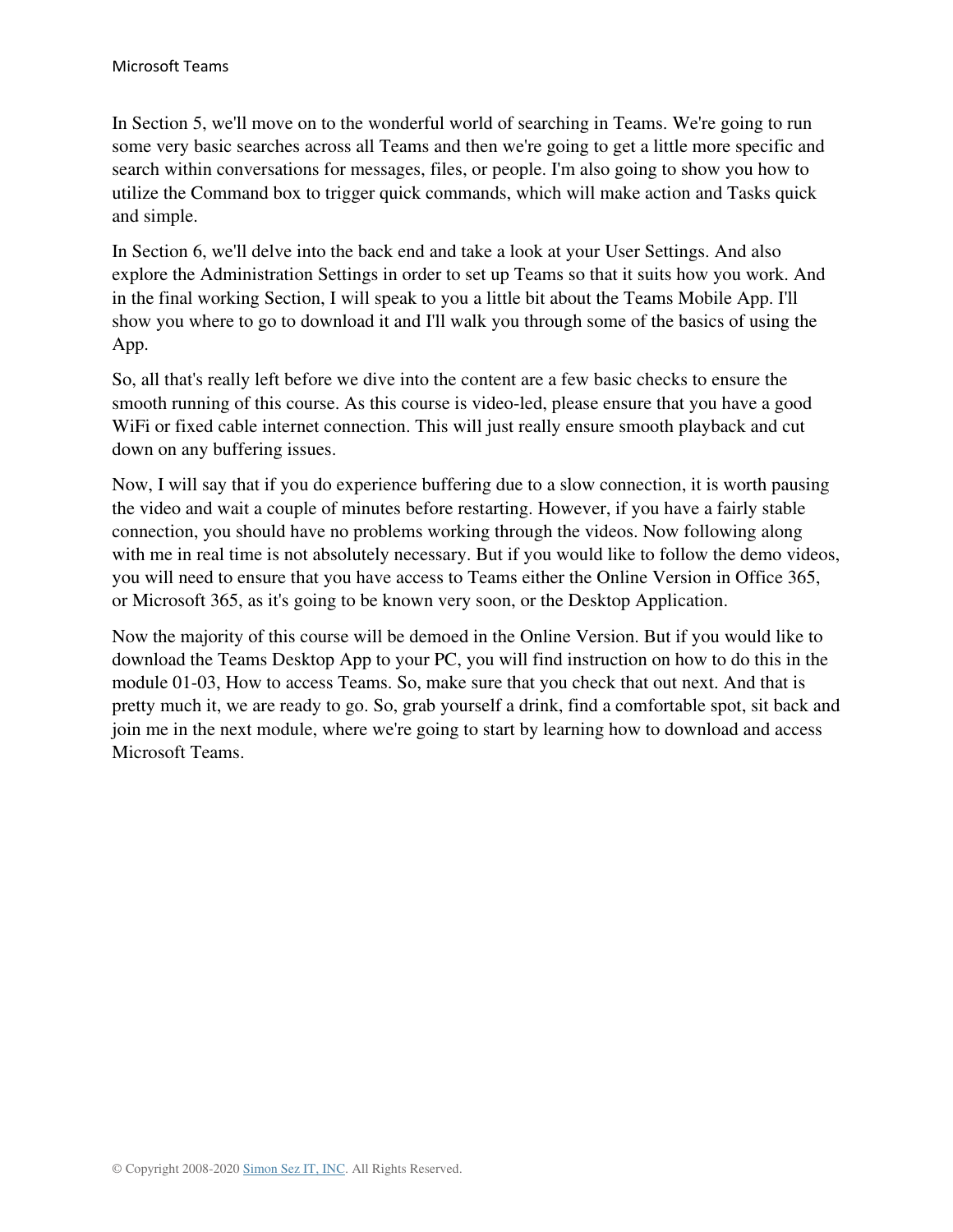#### <span id="page-8-0"></span>**Video: Accessing Teams**

**Deb:** Hello everyone, and welcome back to our course on Microsoft Teams. In this module, I'm really just gonna walk you through the process of how you access Teams. And also how you can download the Desktop Version of Teams, if you want to. Now, as I mentioned in the first module Teams is available through Office 365, or Microsoft 365, as it's going to be known very soon. And it's available via some of the Business packages.

So you can see here on this screen, I'm just on the Office Products page. I'm clicked in the Business tab. And you can see here, the Business Premium and the Business Essentials Office 365 package, both have Teams included. There are also a couple of Enterprise versions. So again, if you're a large organization, you may have an Enterprise version of Office 365. And if we jump into the Enterprise versions, you'll see here that the version E1, E3, and E5, those also include Teams.

So the first thing I would make sure is that you have the correct subscription. If you have a Home subscription, you may find that you don't actually have access to Teams. So the Teams application is essentially designed for people who work in larger organizations. So, my first tip here is just to make sure that you have a subscription to a Microsoft 365 package that does include Teams. So let's close down this window. Let's jump to Bing, and all we need to do to log into Microsoft 365 is type in office.com. And that's gonna take you to your Office Home page, this is where you can log into Microsoft 365.

Now I've logged in previously, so it's giving me a little welcome back message. So I'm just going to click on Sign in. So you will then be asked to enter in your password for the email address that you're using in Microsoft 365, click the Sign in button, and it's going to jump you to your Microsoft 365 Home dashboard. Now, if you already use this portal, this is all going to look fairly familiar to you.

What you'll see is underneath where it says Good afternoon, I have a list of all of my applications that I have access to. And you'll see that one of them is Microsoft Teams. Now if I click on this Teams icon, it's going to open up a brand new browser window, it's going to initialize Teams, and it's going to jump me straight into the application. So, this is essentially the Online Version of Teams.

Now, as I mentioned, you can also download a Desktop Version. And it's perfectly fine to have both. There may be some occasions where you prefer to work in the Desktop Version, there may be other occasions where you prefer the convenience of working Online. So for example, if you're out of the office, if you're away, it might be easier for you to just jump in to Microsoft 365 and access Teams that way.

Now, if this is the first time you're logging in, you're going to get this screen here, which is going to give you the opportunity to download the Windows App. So all you need to do is say get the Windows App. And you can see now it's downloading that Teams.exe file. So we'll just wait for that to finish. And then I'm going to click on it to run it. And it's now going to go through the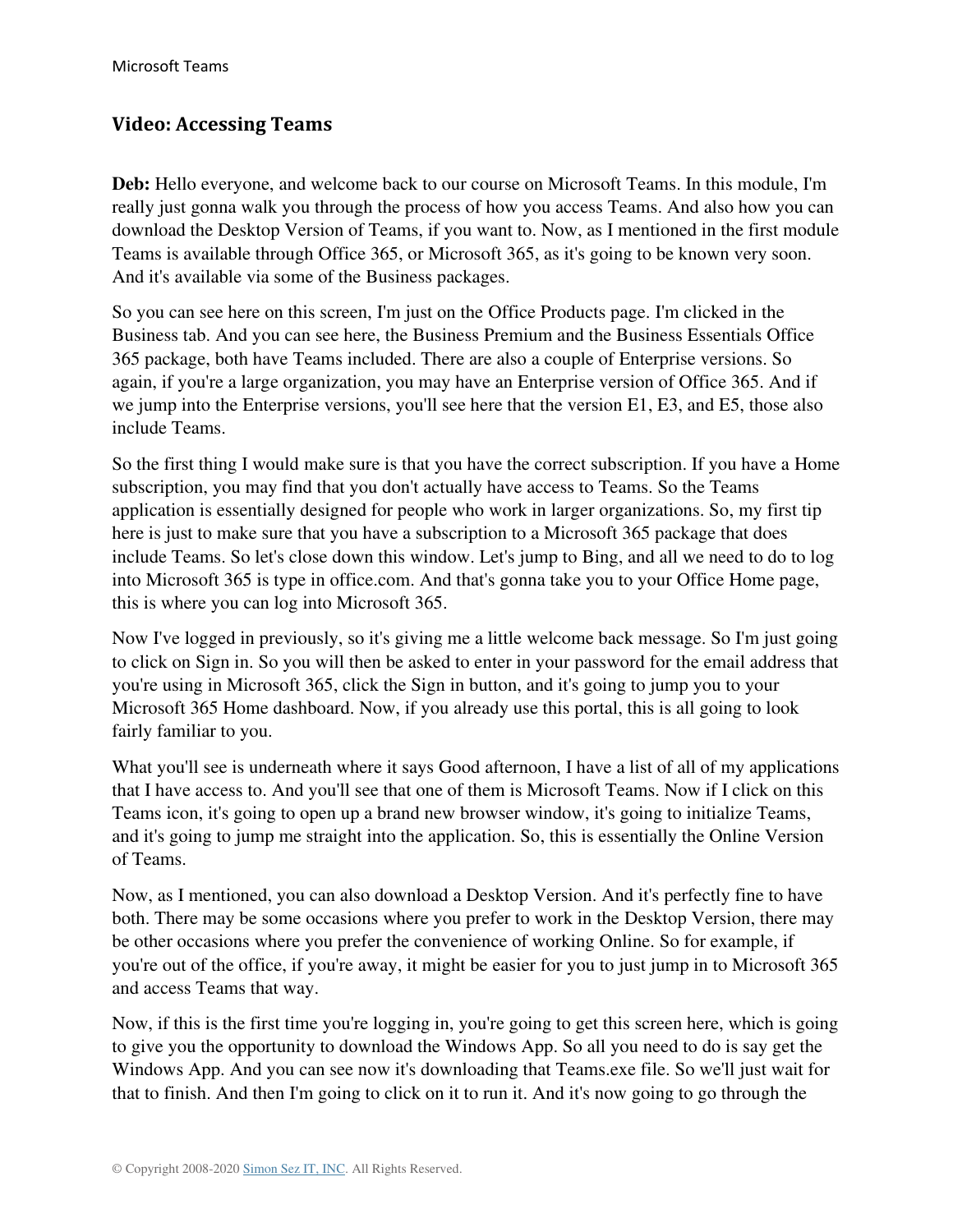process of installing the Desktop application onto my PC. And I kind of get a little status of how far it's progressed in my Status bar at the bottom. So there we go, very quick. It's now finished, and it's now loading Microsoft Teams. And there we go.

So essentially, I am now in the Desktop Version. And remember another little pro-tip just here, if you want to make sure that your Teams Desktop application is always pinned to this taskbar. And what I mean by that is currently if I was to close down Teams, the icon is going to disappear from the Status bar. Now if you utilize Teams fairly frequently, you might want to pin that. So a quick way to do it is to right click on the icon and select Pin to taskbar.

Now I'm actually going to close down the Desktop Version. I'm going to close down this window, and we're just going to jump into the Online Version as well. So I'm going to click on Teams again. And now it's jumped me straight into the Online Version. So I'm working away within Microsoft 365.

Now one thing you'll notice with the Browser Version that we're in now, and also the Desktop Version is that they are pretty much exactly the same. So you definitely don't have to download that Desktop App if you don't want to. You can perfectly happily work away in the Online Version. So, the choice is really up to you. But there you go. Hopefully that's shown you how simple it is just to access Teams via your browser and also download that Desktop application. That's all for this module, I will see you in the next one.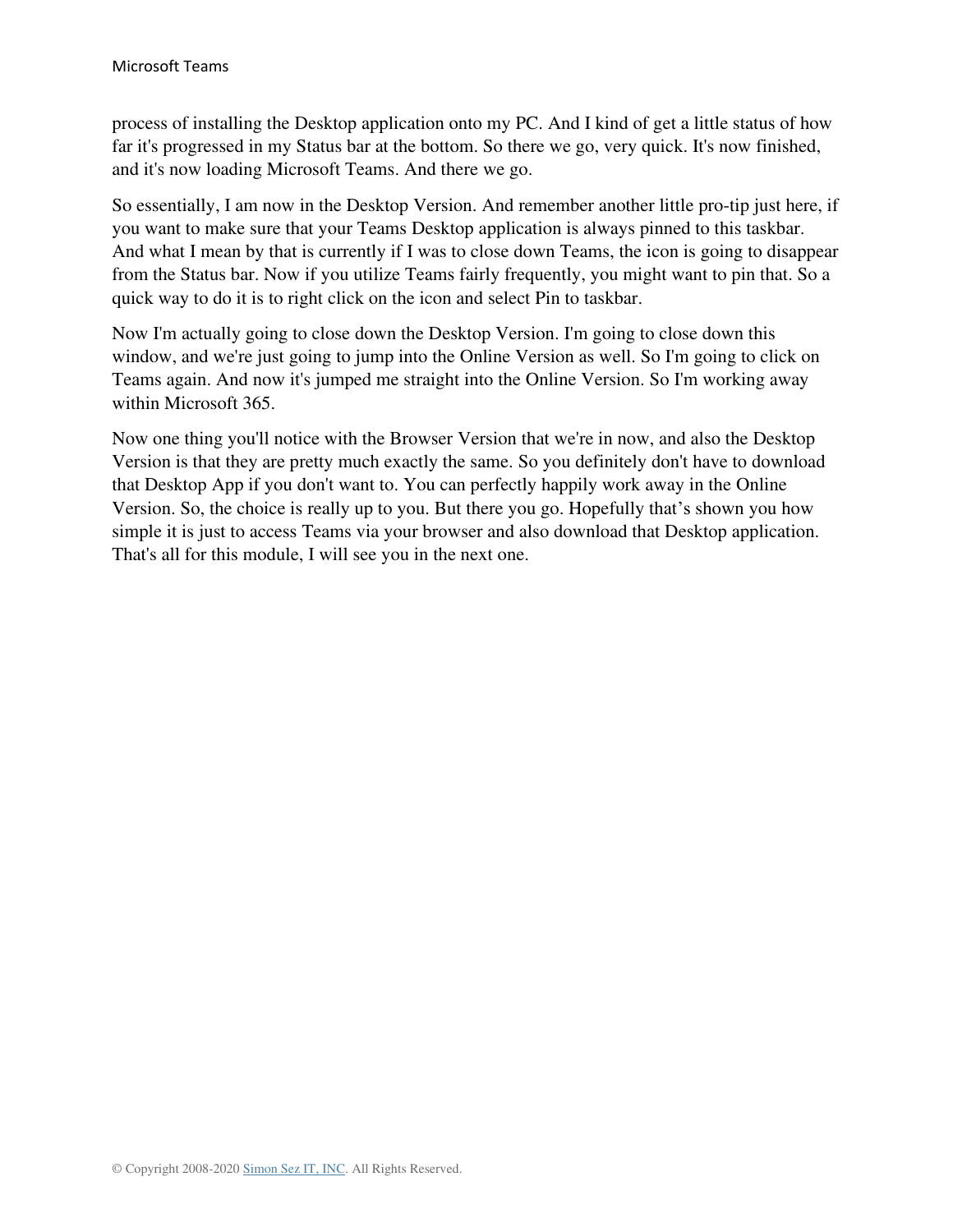#### <span id="page-10-0"></span>**Video: Overview of the Teams Dashboard**

**Deb:** Hello everyone, and welcome back to my course on Microsoft Teams. In this module, I'm just going to give you a quick tour around the main Teams Home screen, or the Dashboard, as I like to call it. And the aim of this module really is just to get you comfortable, get you familiar with all the different elements and sections that you have within Teams, so that you have a solid foundation from which to build your skills.

Now, the Teams dashboard as a whole isn't too complicated, it's not overly complex. We don't have lots of things like ribbons like we do in a lot of the other Microsoft applications. But there's probably some things in here which you aren't 100% sure of. So let's take a look at those. Now, let's start at the top with this bar, we have running across the top, this kind of purple-y gray bar, in the top left-hand corner, you'll see that you have this series of nine little dots.

Now this is actually called the App launcher. And this helps you navigate to other parts of Microsoft 365. So if at any point, I want to jump back to my Outlook email, or maybe I want to create a Word document, or possibly even upload something into OneDrive, I can very easily click on this App launcher and jump back to whichever part of Microsoft 365 that I need to. So don't forget about that, you'll see it in the top left-hand corner, whenever you're working in Microsoft 365.

We then have a little icon, and if we hover over this, it says New chat. So this allows you to start a new chat with your Team or a particular person from wherever you are in Teams. So we're going to come back to that in a moment. We then have our Search bar. So this is a universal Search bar, which will search across everything in Teams. And again, we have a whole section on searching so I'm going to leave that for now.

And then all the way over on the right-hand side, you can see my little picture, there's a green circle on top of my picture, which lets everybody know that I'm available. And if I click on my picture, you can see I have some further options in a drop down menu underneath that. So if I wanted to, I could choose to change my picture, I can set my availability status. So currently, I'm available, I'm working, I'm able to take chats, phone calls, all of those kinds of things. So I'm happy with my status staying on Available.

However, I do have lots of other different statuses in here, which I could choose to set it to. So for example, if I'm about to run off into a meeting, I could set my status to Busy so people know not to contact me. And it's also worth noting that if you do have a meeting scheduled into your Outlook Calendar, then your status will automatically be marked as Busy as soon as that meeting starts. Do not disturb is slightly different in the fact that it will block all communication.

So if you really don't want to be distracted, so maybe you're working on something really important and you don't want anybody to distract you with any chat messages, conversations, phone calls, video calls, anything like that, if you set your status to Do not disturb, you won't receive anything. The way that I use this is that if I'm hosting a webinar, a training session, I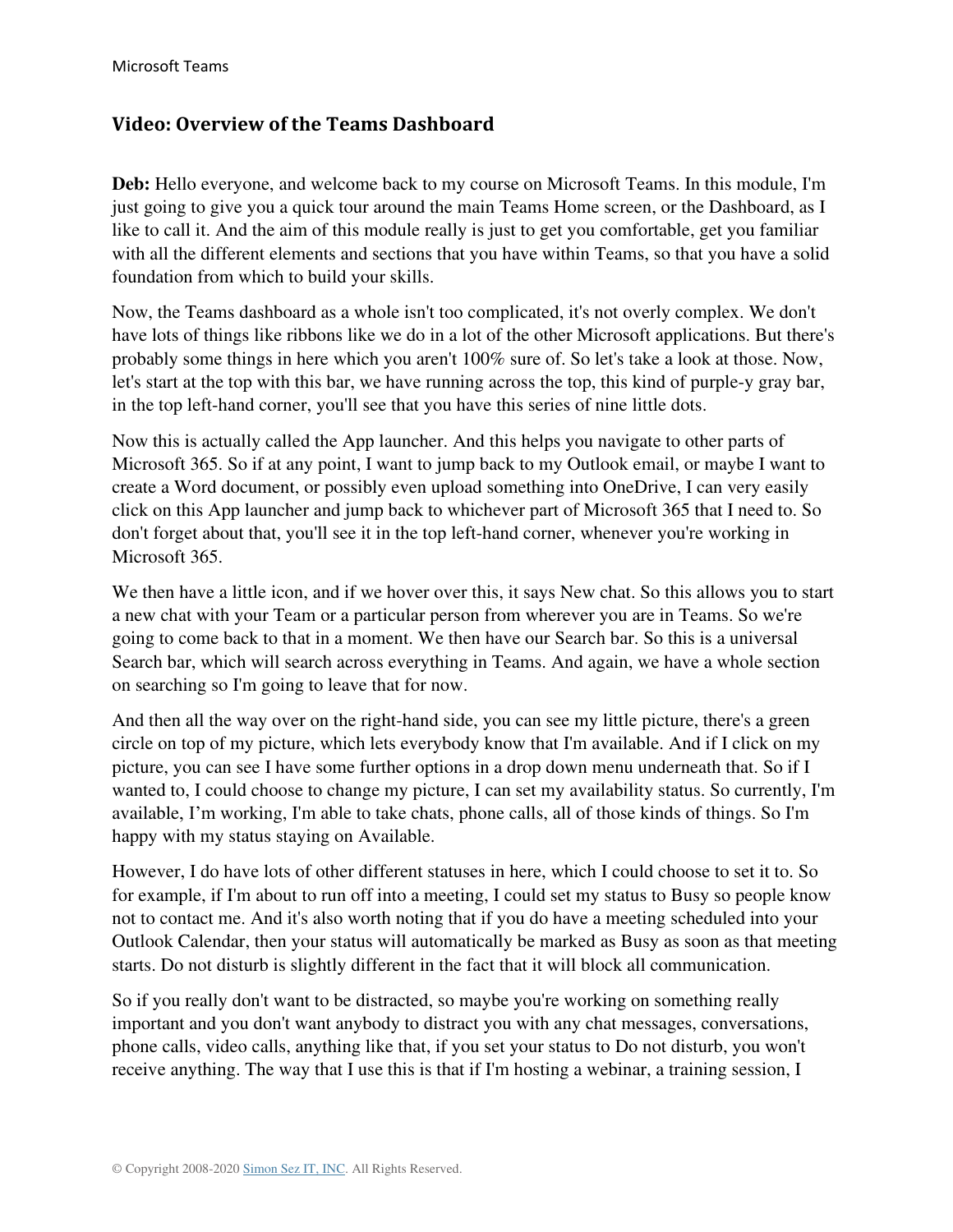really don't want anything popping up on my screen when I'm doing that. So I will always set my status to Do not disturb.

You then have a Be right back option and also an Appear away. A little bit deceptive, you might still be at your desk but you want to appear away to your colleagues. So, feel free to set any of those. You also have a Status message that you can set in there. So if you want to add a little bit more detail as to where you are or what you're doing, you can definitely do that as well. And then some of these other things in here, Saved I'm going to go through with you. I'm also going to speak to you more later about Settings.

And then we have some information about Keyboard shortcuts. Now this is always a really useful one for people who like to use Keyboard shortcuts. You can jump into here and you can see all of the different Keyboard shortcuts that are available in Teams. So we have some really useful ones here particularly for navigating, doing things like opening chats, opening calendars, and also messaging. So if you quickly want to compose a message, if you type in C, then that will allow you to do that. So if you are a lover of Keyboard shortcuts, and they do help you work a lot more efficiently, it might be worth jotting down a few of these for use next time you're working in Teams.

And then underneath that we have an About section. And we also have opportunities to again download the Desktop application or download the Mobile application. So that is Teams for Mobile, which we'll be discussing in Section 8. So, quite a bit in that drop down menu underneath your profile picture. Then underneath there, we have three dots, which gives us More Options. And again, we're going to go through all of these as we go through the course. And you can also see here I have something which says Org-wide.

Now, that's because I'm currently clicked in a Team that I've created. So if you cast your eyes over to the right-hand side, you can see here it says Your Teams and then I have my Team called Train IT Now. I've then created three different Channels underneath this Team. Now when I created this Team, I set the settings so that it was an Org-wide Team. And that basically means that everyone in my organization will automatically be added to this particular Team.

Now I'm going to speak about this a little bit more when we get on to the creating a new Team option. But just be aware that whatever Team type you create, that's going to be displayed in the top right-hand corner.

In the middle here, this is where all the action happens. So whatever you're clicked on in the lefthand side is going to display in this area in the middle. And you can see above that we have various different tabs, and a plus sign to add more tabs if we want to. And again, all of these things we're going to cover in detail when we get to that specific section. Now, as I said, all of your Teams will be listed in this Teams panel, and you'll also be able to see all of the Channels underneath your Team.

Now if you get to the stage where you have lots and lots of different Teams and lots and lots of different Channels, you may want to start utilizing the Collapse and Expand buttons in order to make that area a little bit cleaner, and not as confusing and cluttered. And then finally, on the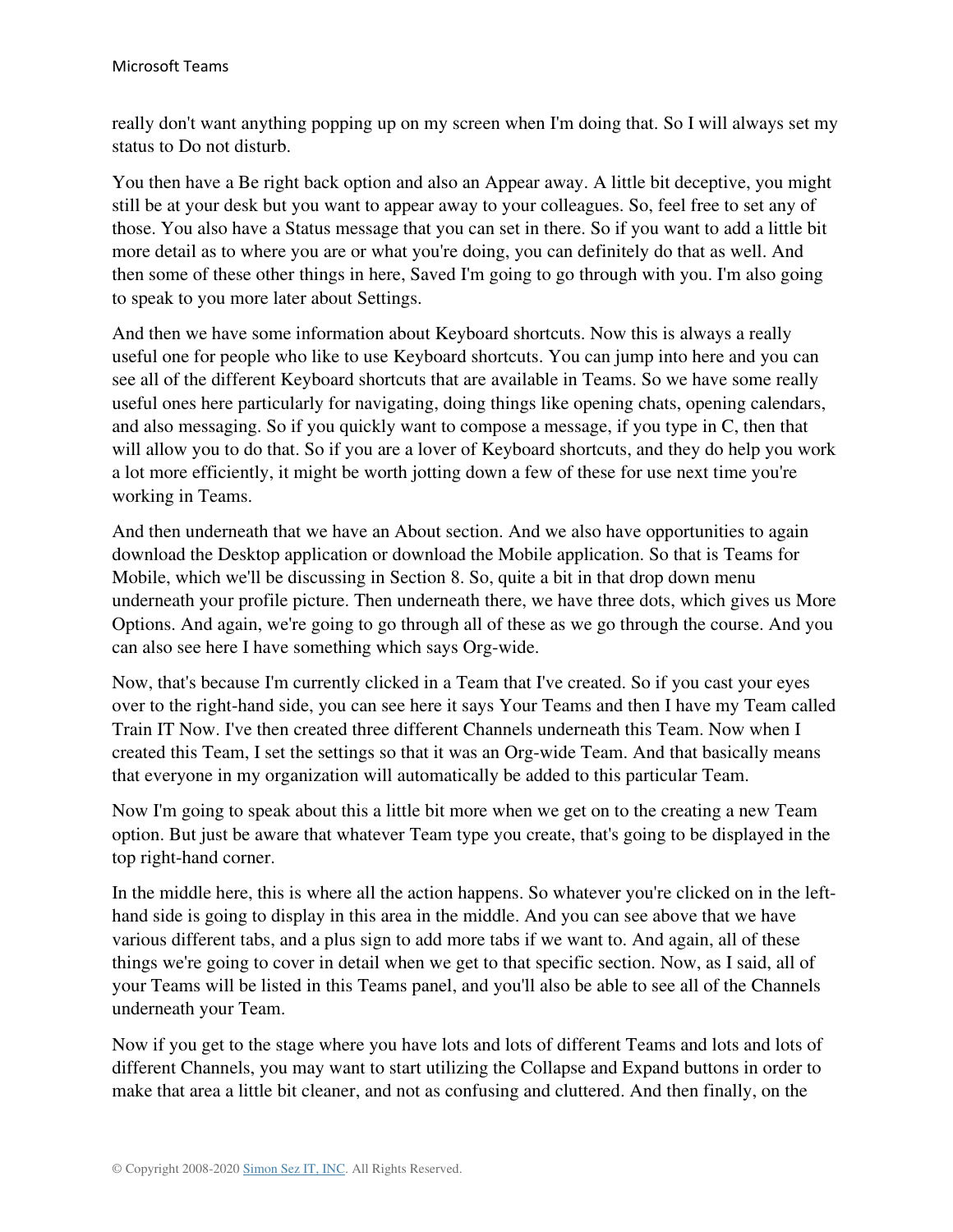left-hand side, we have all of our different main sections or main parts of Teams. And you can see the top two there; Activity and Chat, currently have a little red number one next to them.

So that means that I have a new chat message, and it's also registering something as new activity. So let's click on the top one. And you can see here I get my Activity feed. So this area basically shows you all of the activity in essentially like a news feed. So every time somebody @mentions you or direct something towards you, it's going to appear as a little alert in this Activity area. And you can see here, I've been alerted to the fact that Adam has @mentioned me in a conversation we were having earlier.

Underneath Activity, we have the Chat area. So again, this is where chats happen, conversations happen. And again, currently, I just have a conversation between myself and Adam, where we've been talking about sales presentation. And again, you might have lots and lots of different chats going on in here with lots of different types of people. We then have the Teams area underneath. So this is where we were, it's going to list all of the Teams you have access to.

You have a Calendar for your Team. So this can be particularly useful if your Team is working on a project and you have lots of things scheduled in. And you also notice in the top right-hand corner, you can create new meetings from here as well. And that can either be a video meeting, or an audio meeting. Next we have Calls. So this is where you can really set up and manage any calls and also see things like your Call history and any Contacts that you have.

And finally, we have a Files area. Files will show you your most important files and files that you've worked on recently. And as files are populated in this list, you'll see them arranged in the following categories. So we have Microsoft Teams, and this will show all of the documents that have been created or edited recently, within your favorite Channels. You also might see in this views area, a Downloads option. And that will show a list of the files that you downloaded from Teams. Now I haven't done that yet, hence why I don't have that little folder.

And then finally you have a Cloud storage section. And this is going to show you all of the different Cloud storage services that you've connected to Teams. And you can then click on your Cloud storage in order to browse through and see those files. And you'll see a button at the bottom if you want to add your OneDrive or if you have multiple OneDrive accounts, you can add them all into here.

Underneath Files we have these three dots and if I click this is where you can go to extend the capabilities of Teams by adding more Apps, more productivity features to make Teams really useful to you. And then finally at the bottom, we have a few more icons, we have an Apps area. And this gives you a full list of all of the different Apps that you can add into Teams to make it more interactive, make it more conducive to the way that you work, and really supercharge how you work with Teams.

There's also a really comprehensive Help area where you have numerous different topics to explore. And we're actually going to cover this in a bit more detail in the next module so I'm going to leave this for now.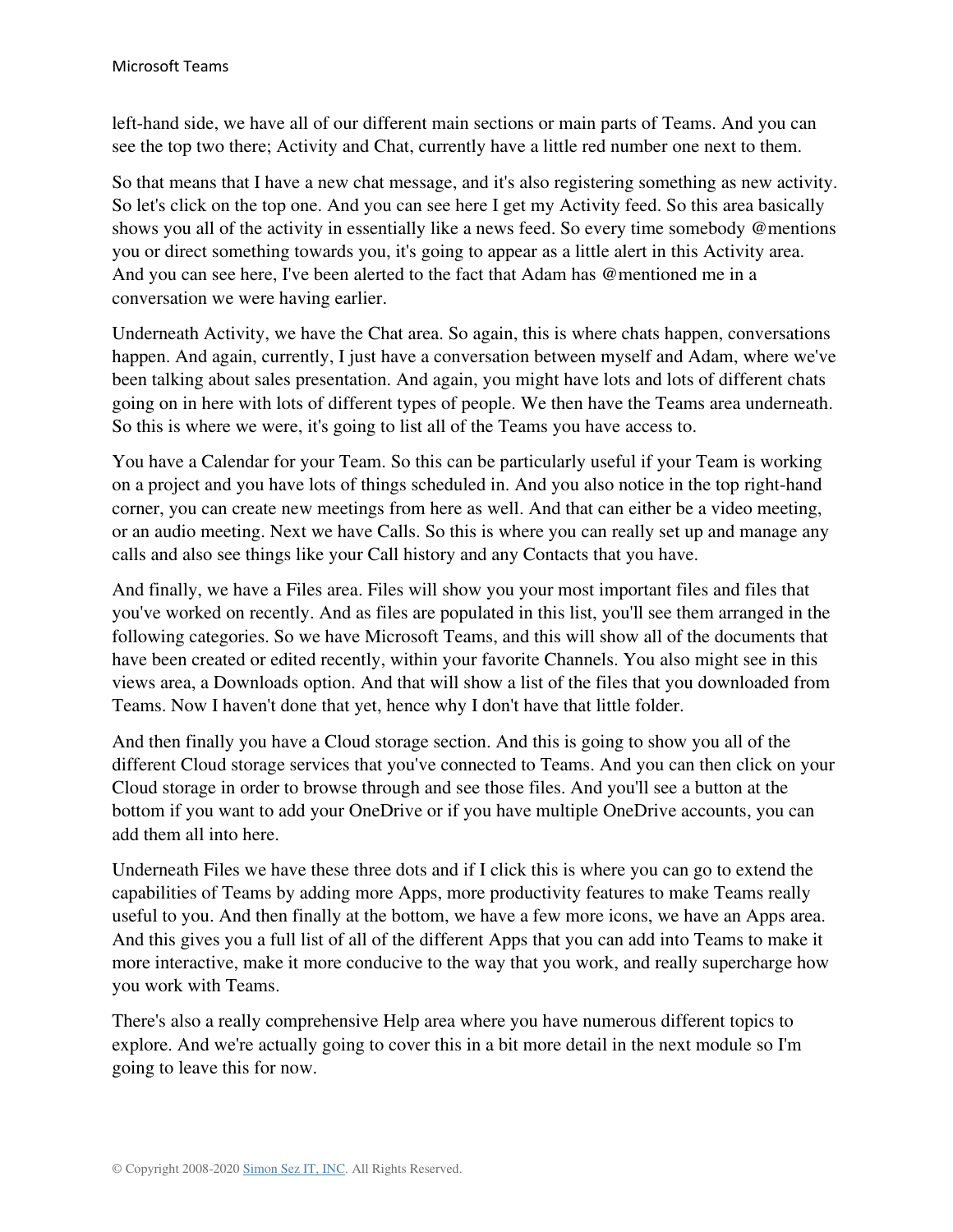And then finally, at the bottom, you have a Download button. So this is another area where you can go to to download that Desktop App. So we've seen it in a few places now. We saw it when we first logged in, we have this button in this menu panel, and then if you remember when we clicked on our profile picture, there was also an opportunity to download the Desktop App from there as well. So, three different places.

And with regards to the actual interface or the dashboard, that's pretty much it. Everything we're going to do is contained within these different areas. So, I thought it would be very useful just to give you a quick run through, show you the different elements of the screen so that you have a good foundation to build your skills across the following modules. That's it for this module, I will see you in the next one.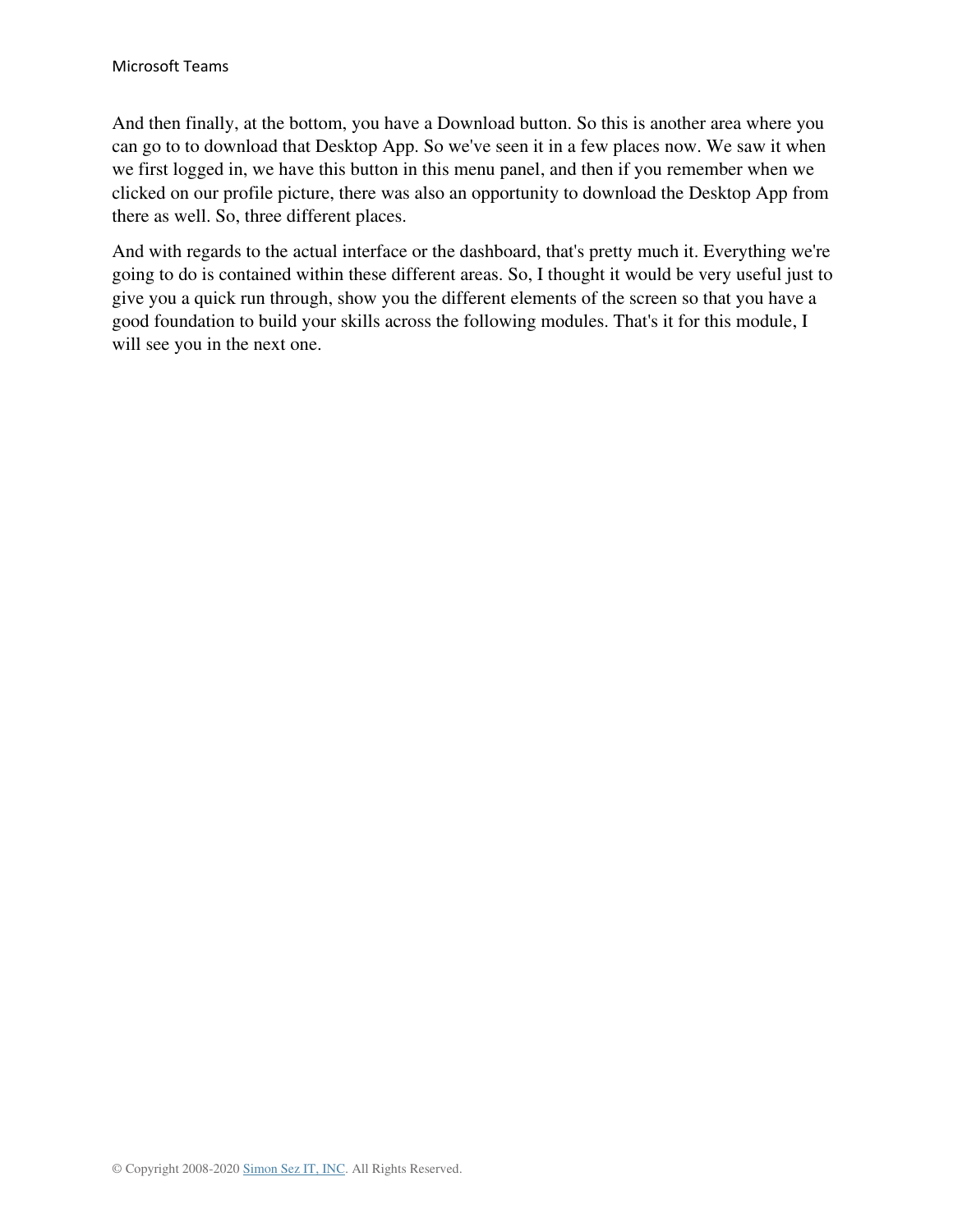### <span id="page-14-0"></span>**Video: Getting Help**

**Deb:** Hello everyone, welcome back to our course on Microsoft Teams. We're down into the last module of Section 1. And this has very much been an introductory section. So, the real work starts in Section 2.

And really, just to finish off this section, I just wanted to very quickly highlight to you where you can go if you require help or further training, or you're not sure how to do something. And we briefly touched on this in the previous module when I was showing you Navigation. But if you remember, in the Menu bar on the left-hand side towards the bottom, you have a Help option.

Now when we click on Help, we have a few different things that we could select. So everything above the line is an area you can go to to get some kind of help. So let's jump into the first one, which is Topics. Now this is something that I really love about Teams, I think the Help section in Teams is fantastic. It's divided down very logically, it's really easy to find things, and it's full of videos and screenshots which really help you understand what you're doing.

Now, it might be that you just want to have a little browse through, see if anything takes your eye. Or it might be that you've been told that maybe you have to set up a meeting or add something to the Calendar or do a video call, and you're really not sure how to do that. So if you're looking for something a little bit more targeted, you do have a Search bar at the top here as well. So you can type in exactly what you're looking for, and it will pull back all of those Help topics. So if we just briefly scroll down here, you'll see we have some of the more popular things you might want to do.

So organizing a meetup in Teams. It's going to show you how you can host Live events, how you can plan a meeting, all of those kinds of things. And then we have some further links to other Help topics for Admins. We have links to the popular topics, and we have some general sections that you can browse through.

Now, as I said, if you have been told that you need to do something very specific, you can click in the Help bar at the top here, and just type in what it is. So let's just say create a meeting and hit Enter. It's going to go away, and it's going to pull you back all of the topics related to that. So I can see here we've got Schedule a meeting, Create an instant meeting. So it really depends what you're looking to do. But if we click on Schedule a meeting, it then very nicely takes you through all of the instructions in order to be able to execute that task. So, a really nice little feature.

Now you'll also see aside from Topics, if we now look at it, this menu running across the top, we have Training. This is full of different training videos, which are just going to walk you through different processes. So again, if you are very new to Teams, I would always jump into here and possibly go through some of these videos to give yourself a little bit more of a level of understanding. Now if I just click on one of these links, you can see it's very straightforward, you get your video, and then you get a little bit of information at the bottom as well.

And finally, in our Help area, we have a What's new section. So anybody who's used Microsoft products for any length of time will know that they are always changing things which can be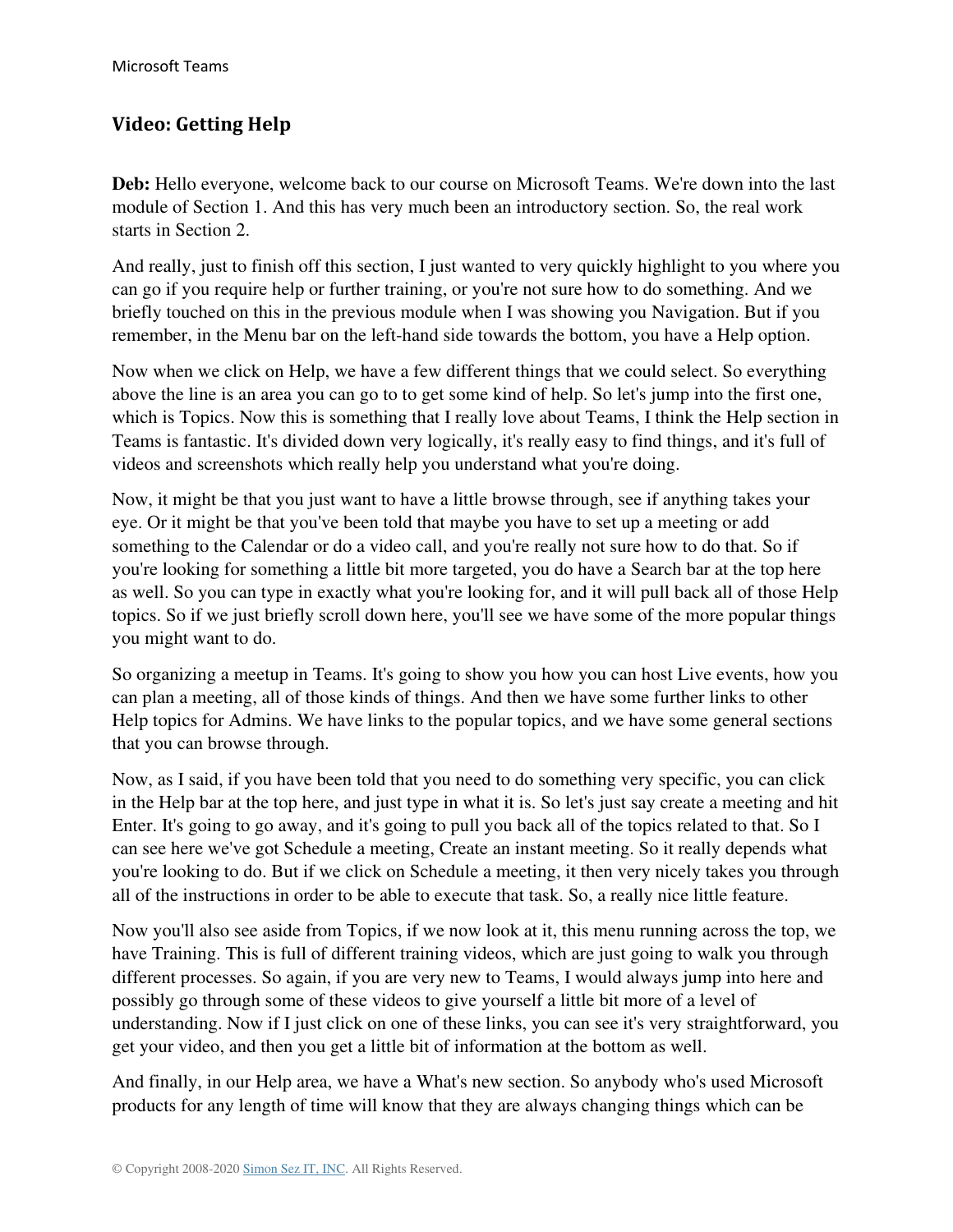great, but can also be a little bit frustrating because things appear to be changing all the time. Just as you've got the hang of one thing, it changes to something else. So I always like to check this area periodically, because it will give you the latest updates to Teams, and exactly what's been changed. So I can see here that on April the 10th, so we're talking about five days ago now, you can see they added an option for meeting organizers to end the meeting for all participants.

Now it's not something huge, but it's something that's worth knowing. So as I said, I always like to do this on a Friday, I'll have a quick look and see what's been changed, see if I need to update any of my notes. And finally, just to reiterate, if you are somebody who likes to use Keyboard shortcuts when you're working in applications, do remember that when you click on your profile picture, you have that option to display all of those Keyboard shortcuts. So, that's a helpful little pop out box as well for you.

But with regards to Help, that's pretty much it, a very comprehensive Help area. We are now done with Section 1 and we're going to move into Section 2 and really start doing some work in Teams. So, please join me for that.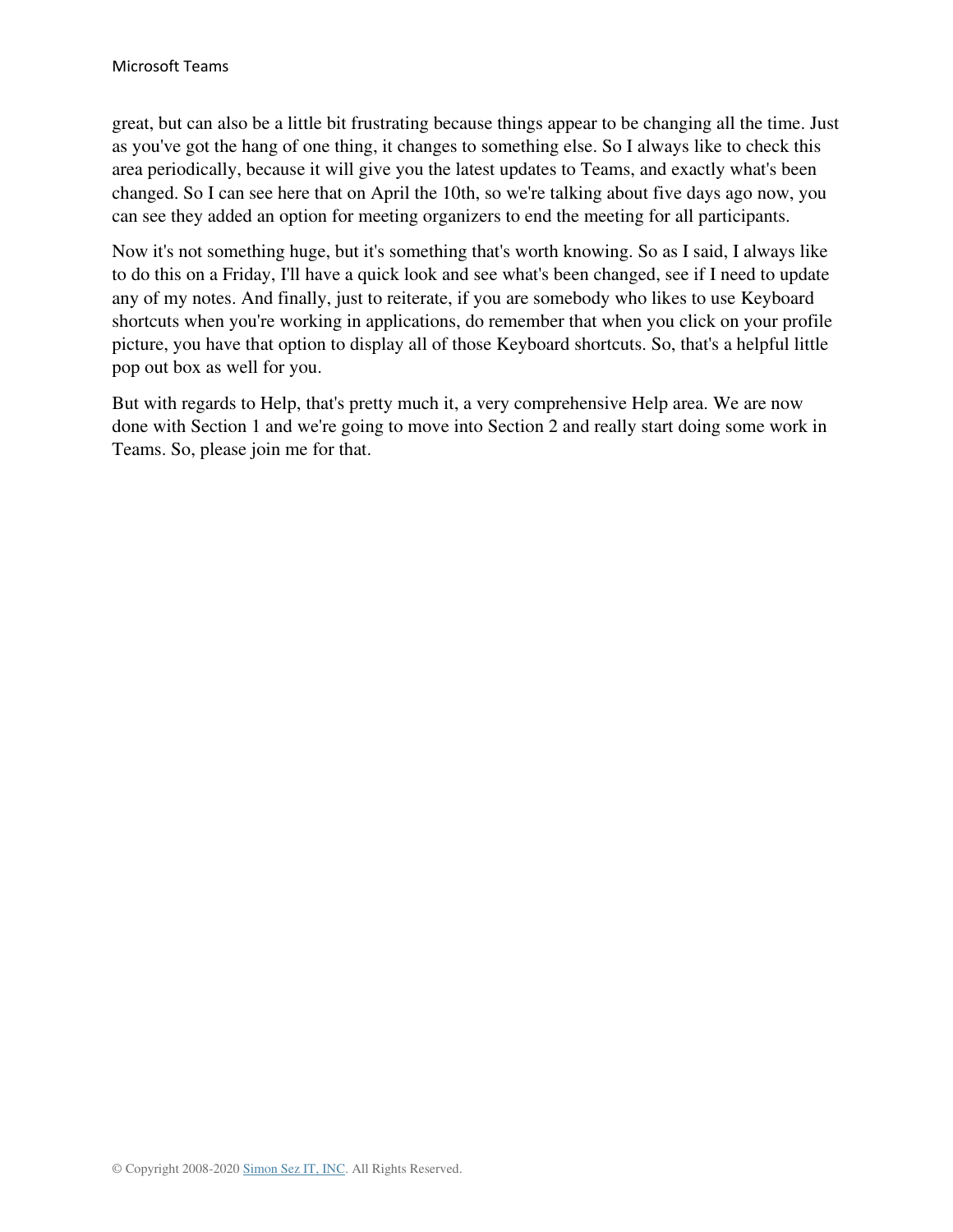## <span id="page-16-0"></span>**Section 2 – Create a Team**

#### <span id="page-16-1"></span>**Video: Create a Team**

**Deb:** Hello everyone, and welcome back to my course on Microsoft Teams. Section 1 is done; it is out of the way. We are now kicking off with Section 2. And in this section, we're really going to explore all of the elements of creating a Team and starting conversations. So, creating a Team is really the fundamental first step when it comes to working in Teams. Now, you'll see that currently, in that left-hand menu bar, I'm clicked on the Teams icon.

Now this is where it will display any Teams that you've either created yourself or Teams that you've joined. So currently, I just have one Team, it's called Train IT Now. I created this Team, and I also created three separate Channels underneath my Team. Now we're going to talk more about Channels in other modules. But in this module, I really just want to focus on how you create a new Team, and also how you can add members to that Team, whether they are internal within your organization, or external members. So, let's start out with creating a Team from scratch.

If you jump onto this page, what you'll see is at the bottom, you have a little link here that says Join or create a Team. So, this seems like a good place to start. Let's click it. And here we go, we now have two different options; we can create a Team, or we can join a Team using a code. Now in this particular module, we're all about creating a Team, so I'm going to select Create Team. Now again, we're going through this sort of wizard style dialog box, we have two options, we can build a Team from scratch, or we can create a Team from an existing Microsoft or Office 365 group.

Now, if you've never come across Office 365 groups before, they're sort of similar to Teams in a way, it's a group that you can set up and you can do it from within your Outlook, you can add people to that group, and you can share things amongst those people. So what it's saying here is if you already have a group in Office 365, you could use that as the basis for your new Team.

So, when I might use that is if I have a group that I've created in my Outlook, and maybe I've added 10 different people to it, 10 people who are working on a specific project, instead of starting or creating a new Team from scratch, if I want a very similar Team, I could build off of that Office 365 group that I already have. It's going to cut down on the amount of work I need to do.

Now in this case, I'm going to build a Team from scratch, you then need to specify what kind of Team this is going to be. And if you remember in a previous module, I did briefly talk about this. The Team that I already have created, so my Train IT Now Team, I created that as an Org-wide Team. And you'll see the Org-wide is one of the options that we have here. So what that basically means is that everyone in the organization automatically joins. So, nobody has to be invited, I don't have to add members, it's a Team that everyone is automatically a part of if they are within my organization.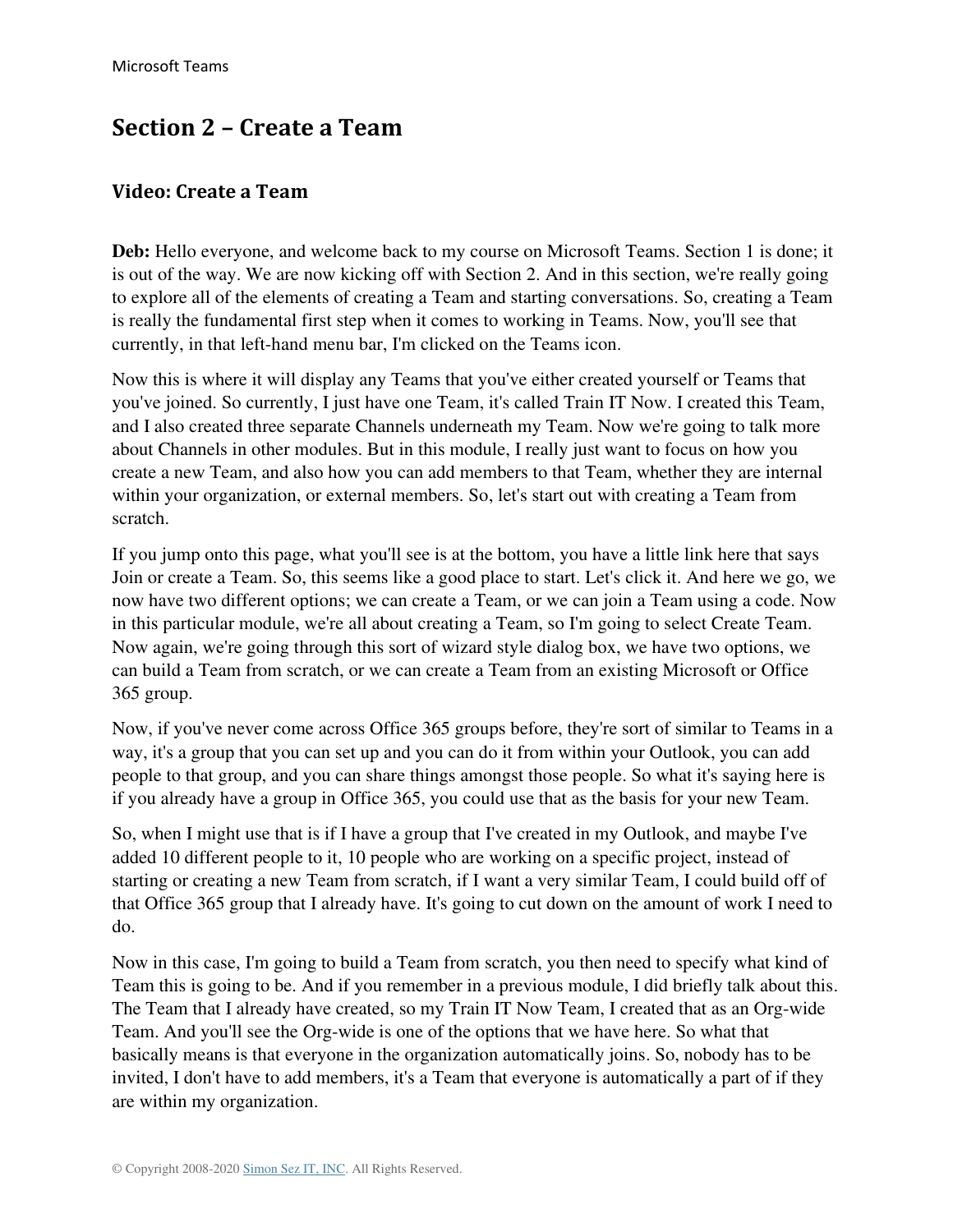So essentially, if they share the same domain, now we do have two other options. We have Private and we have Public. Now with a Private Team, people need permission to join. So Private Teams can only be joined if the Team owner adds them to that particular Team. Private Teams also can't be searched for unless you've made that Team discoverable. So if you want somebody to be able to find the Team within Teams, but then request permission to join, then you need to make sure the Private Team is discoverable otherwise, it won't even appear in the Search results.

Public Teams, on the other hand, are visible to everyone, and they can be joined without getting the approval from the Team owner. So again, which one of these you select is really determined by the kind of Team that you're creating and the kind of work you're going to be doing within those Team Channels. Now in this example, we're going to select Public and I now need to give my Team a name. So, I'm going to call this Team Northwind Traders and you can always add a description.

Once you're happy with it, click on the Create button. It goes away and it creates the Team. And you can just see in the screen behind it has actually created that Team and added it to my Teams list. But I'm now being asked to add members to Northwind Traders. And it says; "Start typing a name distribution list or mail enabled security group to add to your Team". So, I'm going to add two of my Team members to this Team.

So the first person I'm going to add is Adam. And you can see that because he's part of my organization, he automatically pops up in my list. I'm also going to add Ben, and those are the only two people that I'm going to add at this stage. And I'm going to click the Add button.

So now I have both of those listed as members. And you can see you do get the option to bump up the privileges for one or both of these people. So I could make them both owners if I wanted to, which means they have full access to execute Tasks, Admin Tasks on this particular Team. Now at the moment, I'm happy with keeping them both as members. And I'm going to say Close. And there we go, I very quickly created a new Team. And I can now see that in my Teams list. What you'll also notice is that Teams has automatically created a Channel for me.

So, General is a Channel that will be created every single time you create a Team. Now you don't have to keep this Channel, you can go in you can delete it, you can rename it to something more useful if you want to, but it is quite a nice starting points. Now just so you have an idea as to what happens on the other side, both Adam and Ben will receive an alert in their Activity area, which will let them know that I have added them to this new Team.

And, they will also both see that Northwind Traders Team appear in their Teams list, just like it is in mine. So, they can then jump in, start having conversations, meetings, sharing files. So, very, very straightforward.

Another thing to note is that now I've set up this particular Team, if you look up in the right-hand corner, you can see that it's telling me that this is an organization Channel, content is accessible to everyone in your organization. And that's because I set this up as a Public Team. Now with each Team you create, you have these three dots next to your Team, which will give you some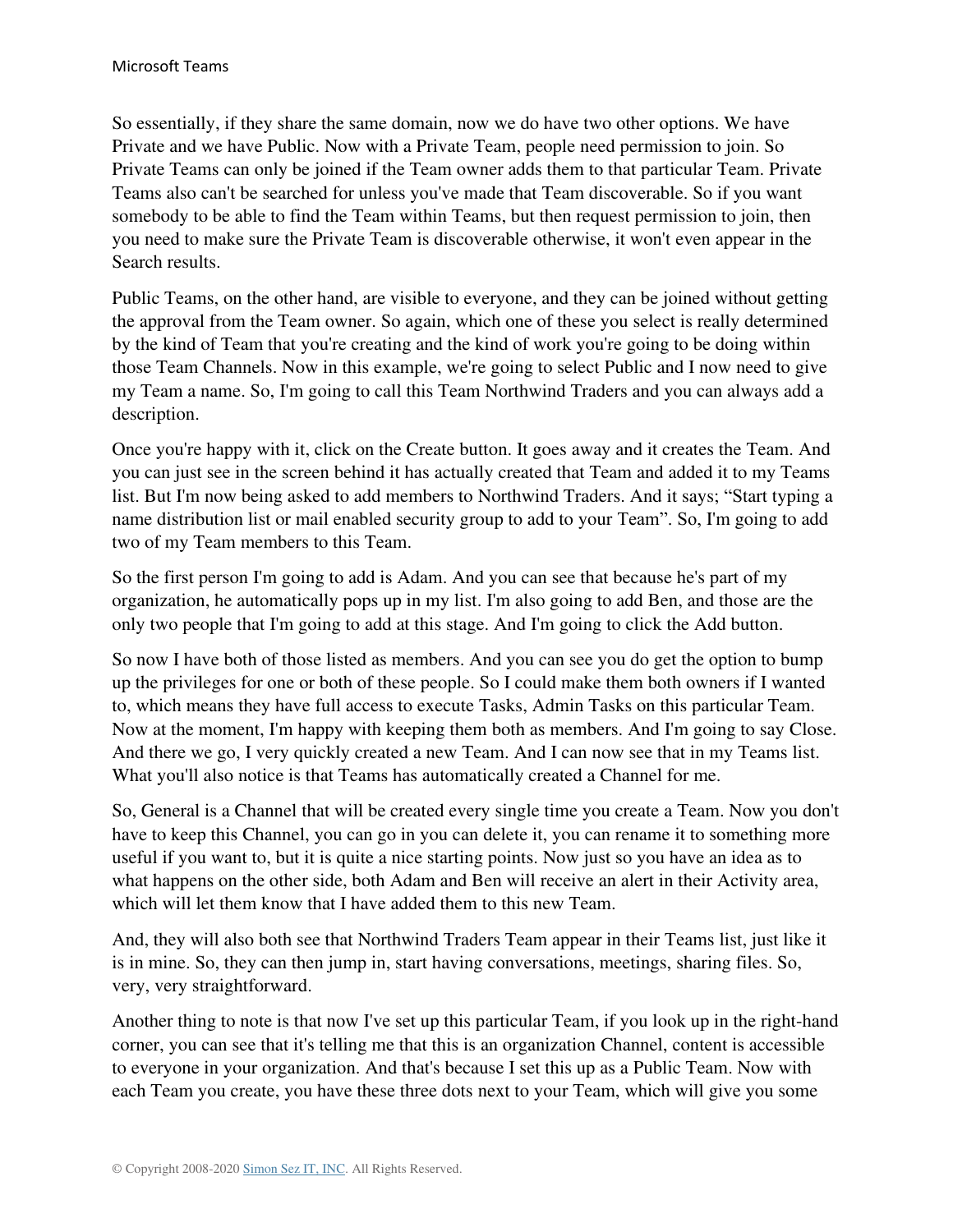more options in a drop down list. And there are lots of really, really useful things in here. And we're going to go through a lot of these in the following modules.

But for now, I just want to show you again, very quickly how to create a different type of Team, we're going to create a Private Team this time. So, I'm going to create another Team. But this one's going to be slightly different, it's going to be a Private Team. I'm going to show you how you can again, add internal members, but also how you can add guests or external members outside of your organization. So let's jump back down to Join or create a Team.

We're going to say Create Team. I'm going to build a Team from scratch. And it's going to be a Private Team. I'm going to call it Leadership Team, and I'm not going to add a description at this point, and I'm going to say Create. You can see that Team has been created just behind and it's now asking me to add members to Leadership Team. So again, I'm going to add Adam who is within my organization, and also Ben who is also within my organization. But now what happens if I want to add someone outside of my organization? So, I'm just going to use an old email address of mine.

I'm going to say Add, but you can see here it hasn't really appear to work, it hasn't added it into the list. And my Add button is also grayed out. So, I can't click to try and add that again. Now this is something really important. If you are struggling to add guests to your Teams, it might be that the setting in the Background hasn't been enabled. So if you are the owner of a Team, what I would suggest you do is jump into the Admin area. So I'm going to show you very quickly. Let's close this down, let's go up to our application launcher. I'm going to go to Office 365, and I'm going to select the Admin option.

Now there are a whole load of stuff in here. It's a little difficult to navigate if you're not sure what you're looking for, but I'm going to Expand users, and I'm going to say Guest users. And the first thing you'll see at the top here is Allow everyone to collaborate remotely by giving your guests access in Teams. Guest access in Teams may take up to 24 hours. So you need to click on this link to allow Guest access.

So currently, it's telling me that I'm not allowing Guest access, which is why I'm struggling to add someone outside of my organization. So all I'm going to do is I'm going to toggle this button to on, I'm going to scroll down, and I'm going to say Save.

Now, as you can see there, it can take 2 to 24 hours for these changes to take effect. So if I jump back to my Leadership Team, if I want to go in and try and add that member again, what I can do is click on these three dots and select Add member. And that's going to take me back to that screen that we're pretty familiar with.

Now, it's only been a few seconds, so I'm pretty sure that it's not going to have updated in order for me to add this person in. But what I'm going to do is I'm going to come back to this later when we're doing something else and just add this person into the Leadership Team. But I really wanted to highlight there just that little option that you need to turn on in the Admin area.

Now the final thing I want to show you here in relation to creating Teams is the final option that we haven't discussed yet. And that, is creating a Microsoft Team based off of an Office 365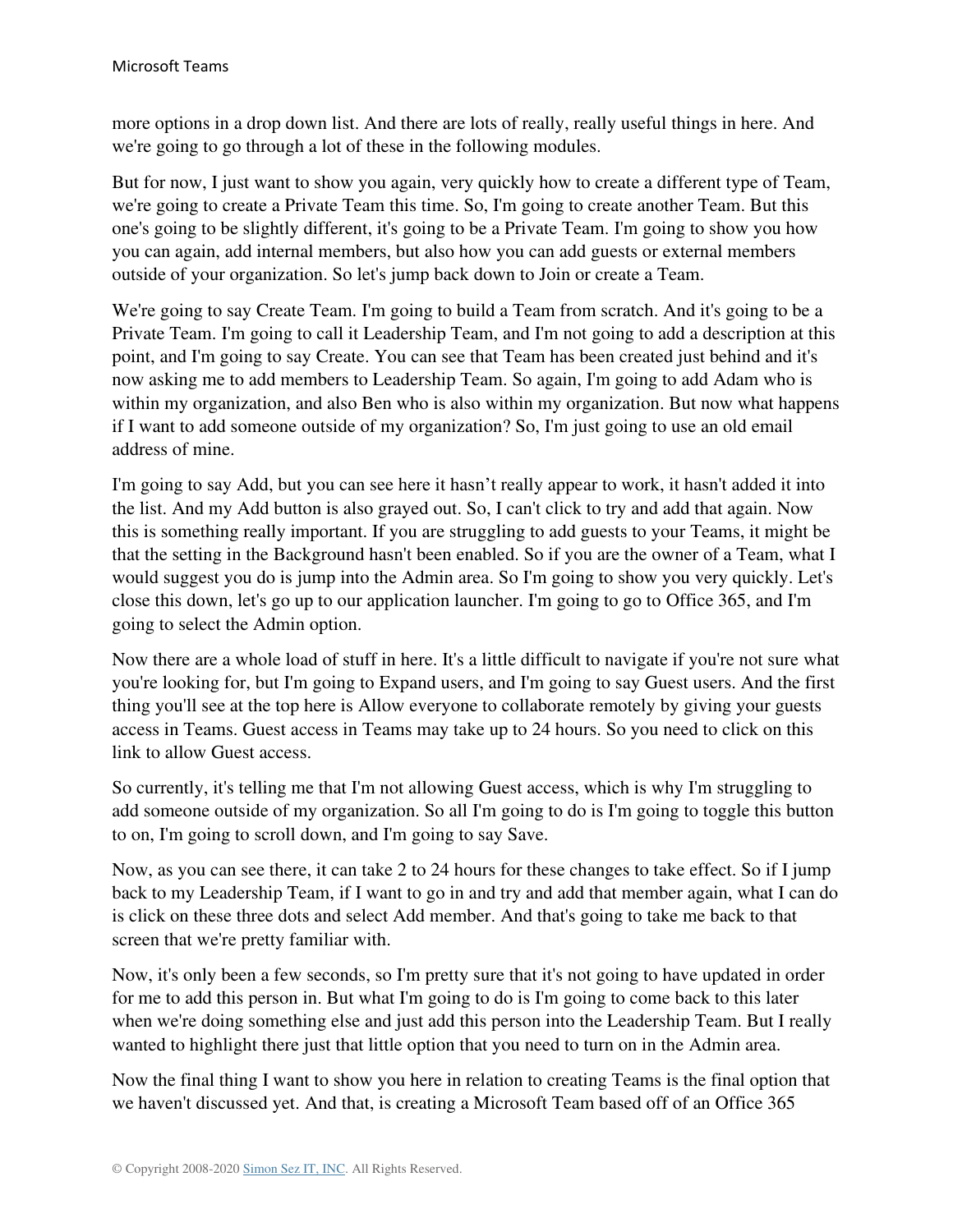group. So I'm quickly going to jump across to my Outlook. And if we scroll all the way to the bottom of our inbox, you can see here I have something called Groups. And as I said, if you've never used this before, you can create various different groups, add people to those groups, have conversations, so on and so forth. And you can see I have a group set up in here called the Friday Drinks Crew.

Now it might be that I want to essentially convert this into a Microsoft Team. And you can see here, I have five members of this particular group. There's myself, Adam, Ben, Ryan, and Vicky. So a really quick and easy way of me being able to create this Team is to utilize this Group as a template kind of. So let's jump back to Microsoft Teams and click on Create Team. So this time, we're going to say create from an existing Office 365 group or Team, I'm going to select Office 365 group, and it's going to pull through all of the groups that I have set up. I only have one, it's the Friday Drinks Crew, and I'm going to say Create. And there we go. It hasn't asked me to add any members because I already have members in this Team.

If I want to view those members, if I click on those three dots, I can say Manage Team, and it's going to show me all of those people who are part of that Office 365 group. So, it's a very efficient way of creating a Team that you already have set up as a group. You'll also see in this screen, we have an Add member button in the top corner, which makes it super quick to go in and add any additional members. Phew, so that is it on creating Teams.

We've seen how to create a Private Team, a Public Team and also how to convert an Office 365 group to a Team and add members. In the next module in Section 2, I'm going to show you how you can join an Existing Team that you didn't create. So, please join me for that.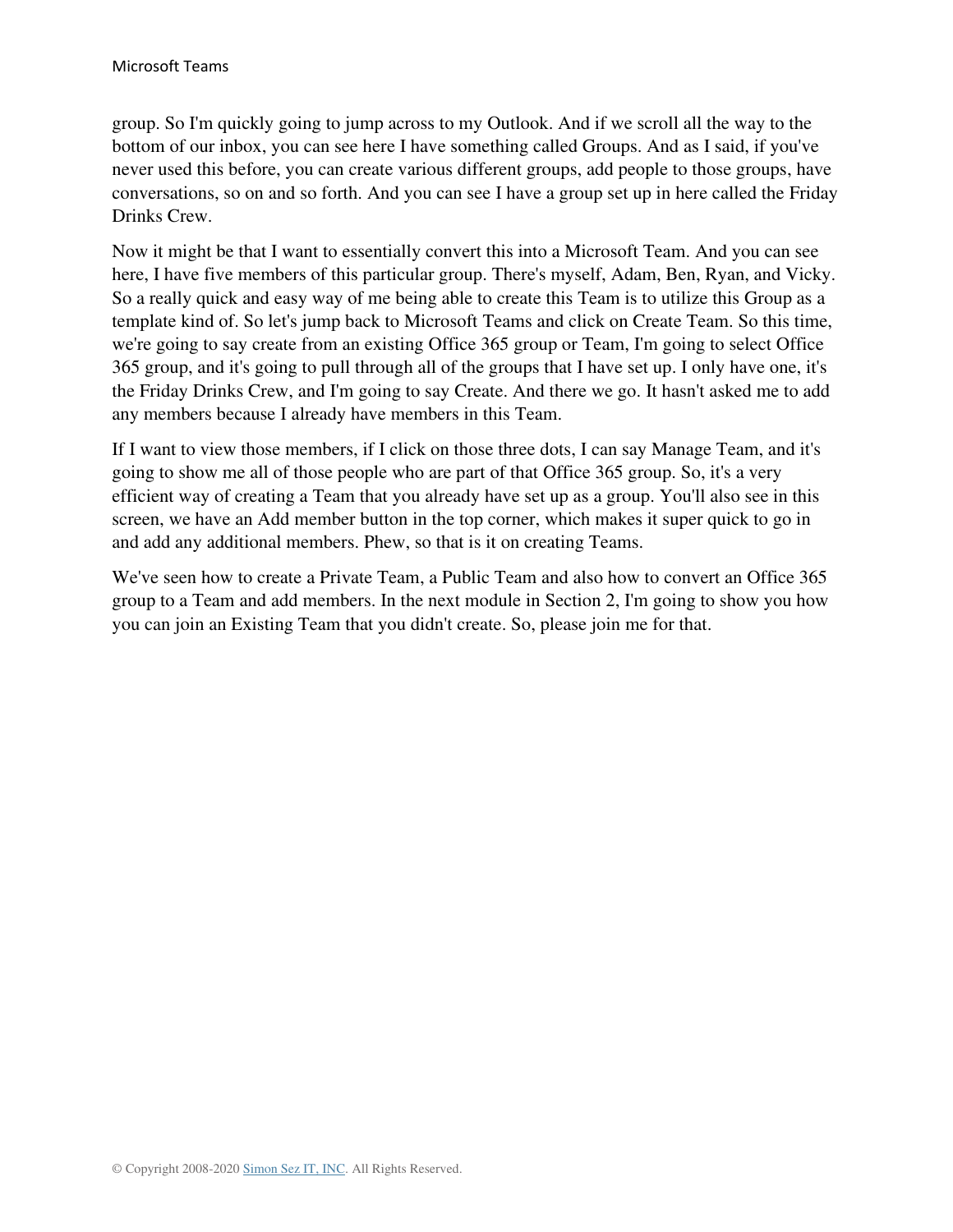#### <span id="page-20-0"></span>**Video: Join an existing Team**

**Deb:** Hello everyone, and welcome back to our course on Microsoft Teams. We're down in Section 2, where we're looking at how to create and manage Teams. And in the previous module, we saw how you can create a Team in three different ways.

In this module, I want to show you how you can join an Existing Team that you didn't create, and also how Join requests are handled. So if somebody requests to join a Team that you've created, where you go to see those requests, and how you accept them. Now, if you recall, we created this Friday Drinks Crew Team, and this was based off of an Office 365 group. And the members of this Team are all people who are members of the Office 365 group. And this is a private group. So anybody who wants to join this group is going to need to request access.

So it might be that I want to invite Adam to the Friday Drinks Crew private group. So what I essentially did was I clicked the three dots, and I selected the Get link to Team option. So this gives me a direct link to this Team. I copied it, and then I pasted it into an email, and I sent it to Adam. So as soon as Adam received that email, he clicks on the link, it asks him to join the group, and then it tells him that his request is pending, because I need to go and approve this request because it is a private group. So where do all of these Pending Requests live?

Well, again, if we click on the three dots and jump to Manage Team, you'll see running across the top, you have a section for Pending Requests. And you can see there is Adam waiting patiently for me to either accept or deny his request. So I'm going to say Accept, and he's now been added as a Team member into this particular Team. So, pretty simple to accept requests.

Now another way that you can get people to join your Team is by generating a Team code. Now we're going to stay in this screen, I'm going to jump across to Settings. And you'll see that there is an option here for Team code, and it says; "Share this code so people can join the Team directly, and you won't get any join requests".

So whoever you send the Team code to, they can join the Team using the code. And it just means that you're not getting loads and loads of requests come into pending, which you then have to go in and check and approve or deny. So, in order to generate a code for any of your Teams, if you click on Settings, Expand Team code, and click the Generate button. And you can see that there we go, I could then copy that to my clipboard, jump across to my mail, and compose a new message with the Team code. And then essentially, they can use that code to join the group.

So now let's look at this in reverse. I'm back in my Outlook email, and I can see that Adam has sent me a code to join the Customer Service group that he's created. So I'm going to double-click and copy that code, Ctrl + C. I'm going to go back to Teams, and I'm going to click on the Join or create a Team link. And you can see here, the first thing we have is Join a Team with a code.

I'm going to click and I'm going to paste that code in and I'm going to say Join Team. And there we go, you can now see that the Customer Service Team has been added to my Teams list. Now remember, if the group is Public, then you won't need a code or to request to join. And if it's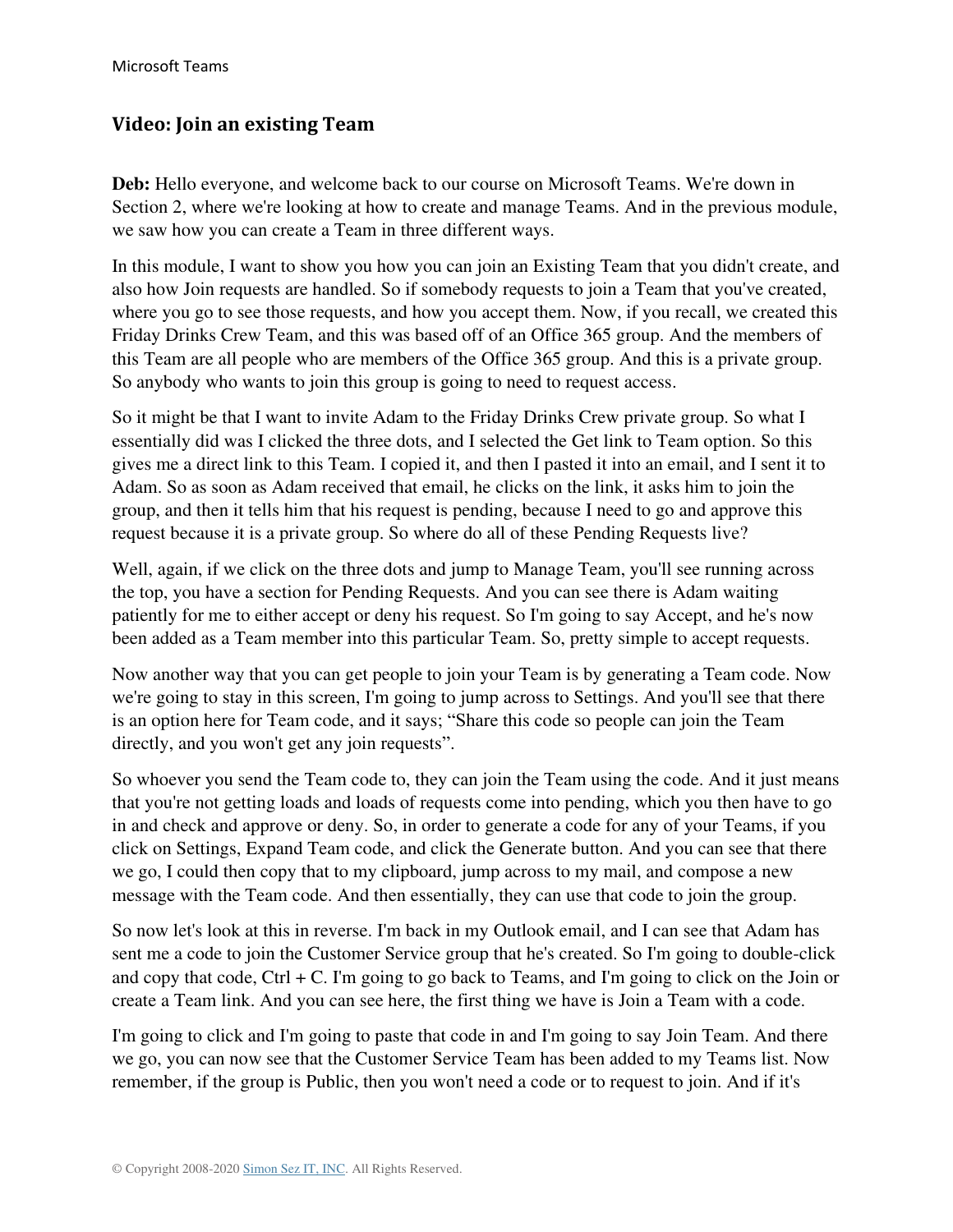Organizational wide, then you will automatically be a member of that group. So it's only really Private groups that you need to request to join.

Hopefully that's cleared that up. That's it for this module, and I will see you in the next one.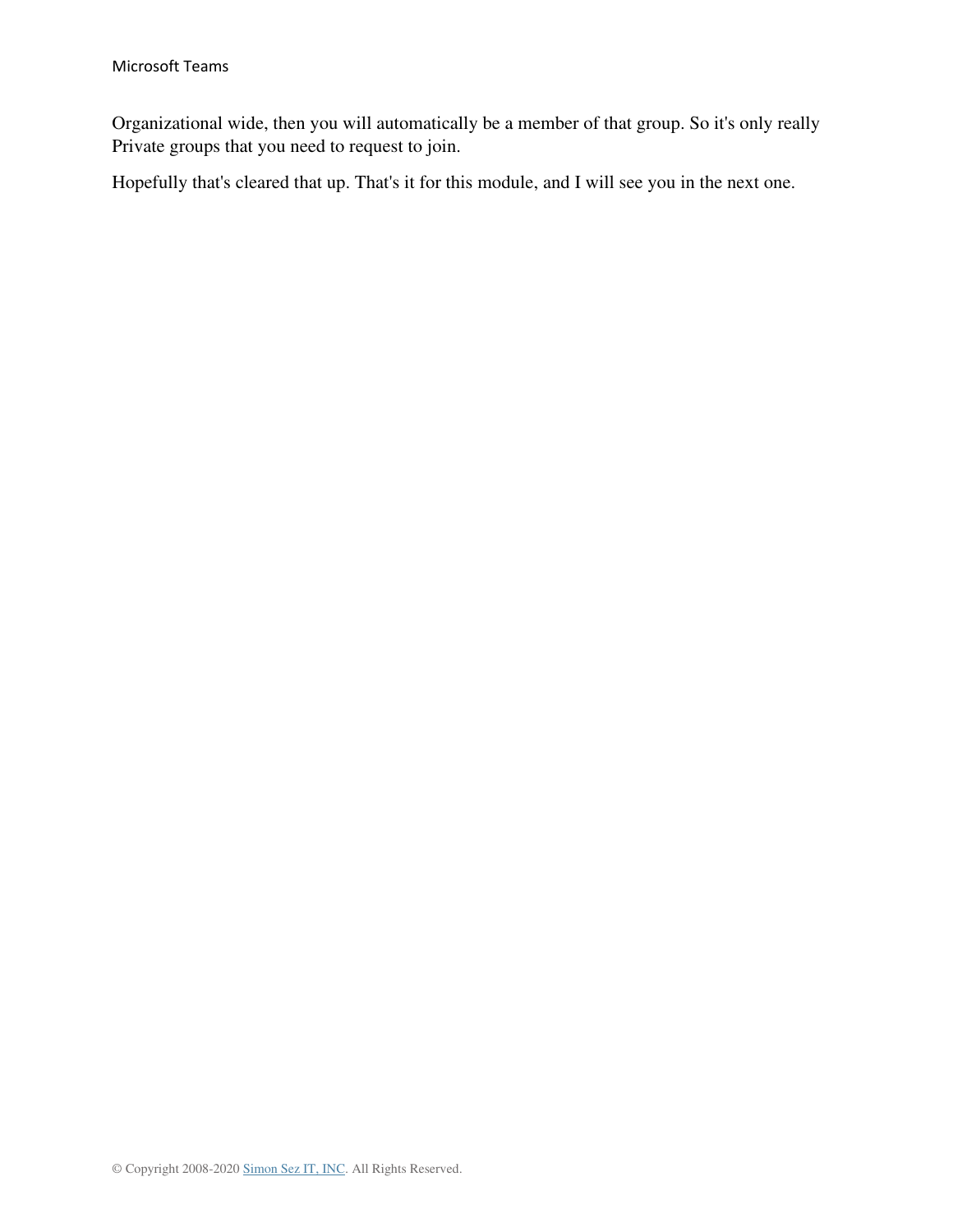#### <span id="page-22-0"></span>**Video: Manage Teams and Members**

**Deb:** Hello everyone. This is Deb and welcome back to our course on Microsoft Teams. In the previous two modules, we've seen how to create a Team and add internal and external members. And we've also seen how you can join a Team as well. Now in this module, I just want to expand a little bit on the Teams idea, and just show you some options that you have when it comes to managing your Teams and Team members.

Now, before we do that, I'm going to jump back to something that we started in a previous module, but didn't quite finish. If you recall, when I was walking you through the process of adding external guests as members, we had to change a setting in the Admin area. And that setting takes between 2 and 24 hours to update. So what I'm going to do now that a few hours has passed is that I'm going to go back in, and I'm going to add that external member into my Northwind Traders Team.

So I'm going to click the three dots, I'm going to say Add member, I'm going to type in the email address of the external member. And you can see now this already looks slightly different to before. It's recognizing the email address, and if I select it, the Add button is now active. And you can see in brackets, it says that this person is a guest. So I can say Add. And that person is now added into this particular Team. And if I just want to double check that, I can click on the three dots again, I can say Manage Team, I can expand Members and guests, and you can see there she is sitting at the top, but her role is slightly different to the other two.

So both Adam and Ben are members, whereas Dasher is a guest. So now that's done, let's take a look at some of these other options you have in this screen for managing your Teams. Now, as we're on this Members page, you can see here at the top, it's telling me that this Team has external guests, I have a Search option. So, this isn't too helpful for me at the moment because I have so few members. But if you had lots and lots of members in a Team, it can be quite helpful just to be able to search for somebody by typing in their name. You can see all members are split down by their role.

So as I'm the owner, I'm at the top here, and then we have the rest of the members and guests. And for both Adam and Ben, I can bump up their access to owner if I want to, which is exactly what I'm going to do for Adam and give him a few more privileges. And you can see as soon as I do that, Adam has now moved up into that Owners area. I could also choose to add another member from this screen by clicking on the Add member button. And I'm going to invite Vicki along. And I'm going to keep her as a regular member, and click Close. So, some very useful but simple member administration on this page.

The next tab along is the Channels tab. And we haven't really spoken about Channels yet, we're actually going to do that in the next module, we're going to create some Channels, and we'll come back to this area then. Next we have Settings. So this is where you can customize some of the settings relating to your Team. Now the first one here, Team picture, let's expand that, I'm going to actually change this to a different picture. So I'm going to say Change picture, I'm going to upload a picture, and I'm going to select the Northwind logo. And I'm going to say Save. And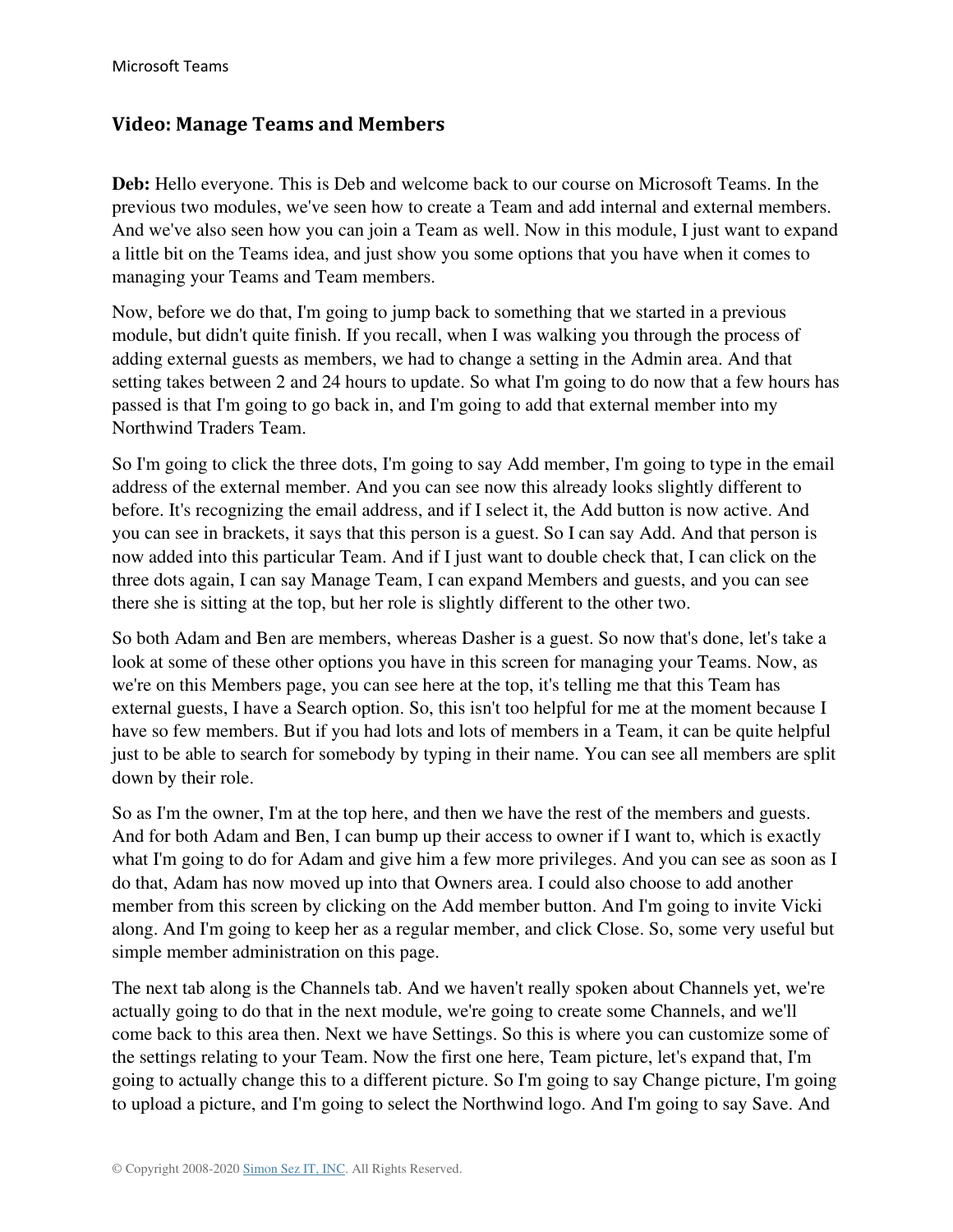there we go. So it's quite nice to be able to customize your Teams, give them a logo, give them a picture, that all helps with the personalization of your Teams application.

Underneath that I have Member permissions. So this is what I will allow anybody who has the role of member in a Team, these are the things they're allowed to do. Now, I will say it's worth going through each one of these and reviewing it and either enabling or disabling whichever ones you want to allow or deny. Now, I'm fairly happy with members being able to do all of these things. So I'm going to leave all of those selected. And you have a very similar thing here for Guest permissions but obviously not quite as many options.

So in this one, I could allow guests to create an update Channel, I don't want them to be able to do that. And I can allow guests to delete Channels, and I definitely don't want them to be able to do that. So I'm going to leave both of those unchecked. Let's expand @mentions. Now, again, @mentions isn't something we've discussed yet. So we're going to come back to this section a little bit later on in the course.

Team code we saw in the previous module, this is where we can generate a code which we can then send to colleagues, which will enable them to join whichever Team this code has been generated for without us needing to approve their request. We have a fun stuff section. So here, we're just really saying if we want to enable things like Giphys, stickers, memes, custom memes in our conversations, and you'll see how we can utilize these, when we start having a conversation back and forth.

You can also choose what to filter out. So currently, it says; "Filter out inappropriate content using one the settings below". Now mine is set to Moderate, I'm actually going to change that to Strict. And then finally, we have Tags at the bottom. And again, Tags, I haven't spoken to you much about, but what I'm going to say here is that all members can add Tags. So I've changed a few things there in my Settings, you'll also notice that there is no Save button. But all these changes you've made will save despite there being no Save button.

We then have an Analytics tab. So this just gives me really a summary of this Team, tells me how many Users, how many Messages, how many Apps I have, so on and so forth. And obviously, as we start using this Team, this section is going to get more and more populated. And then finally we have an Apps area. So this is just showing me the Apps that I currently have installed for this particular Team. So I have Forms, OneNote, Planner, Power BI, Praise, and SharePoint. And again, there's a whole load of Apps that you can add into Teams to really expand its capabilities.

So that's pretty much what you have lurking underneath this Manage Team area. Now some other things when it comes to the management of your Teams, you do have a Hide option as well. So if I wanted to hide Northwind Traders, I could say Hide, and it essentially removes it from my list. So if I maybe no longer needed to update that particular Team, I can hide it, and it moves it down into this Hidden Teams area, which I could collapse up, and nobody would know it was there. If I want to pull that back, I can click the three dots again, and just say Show.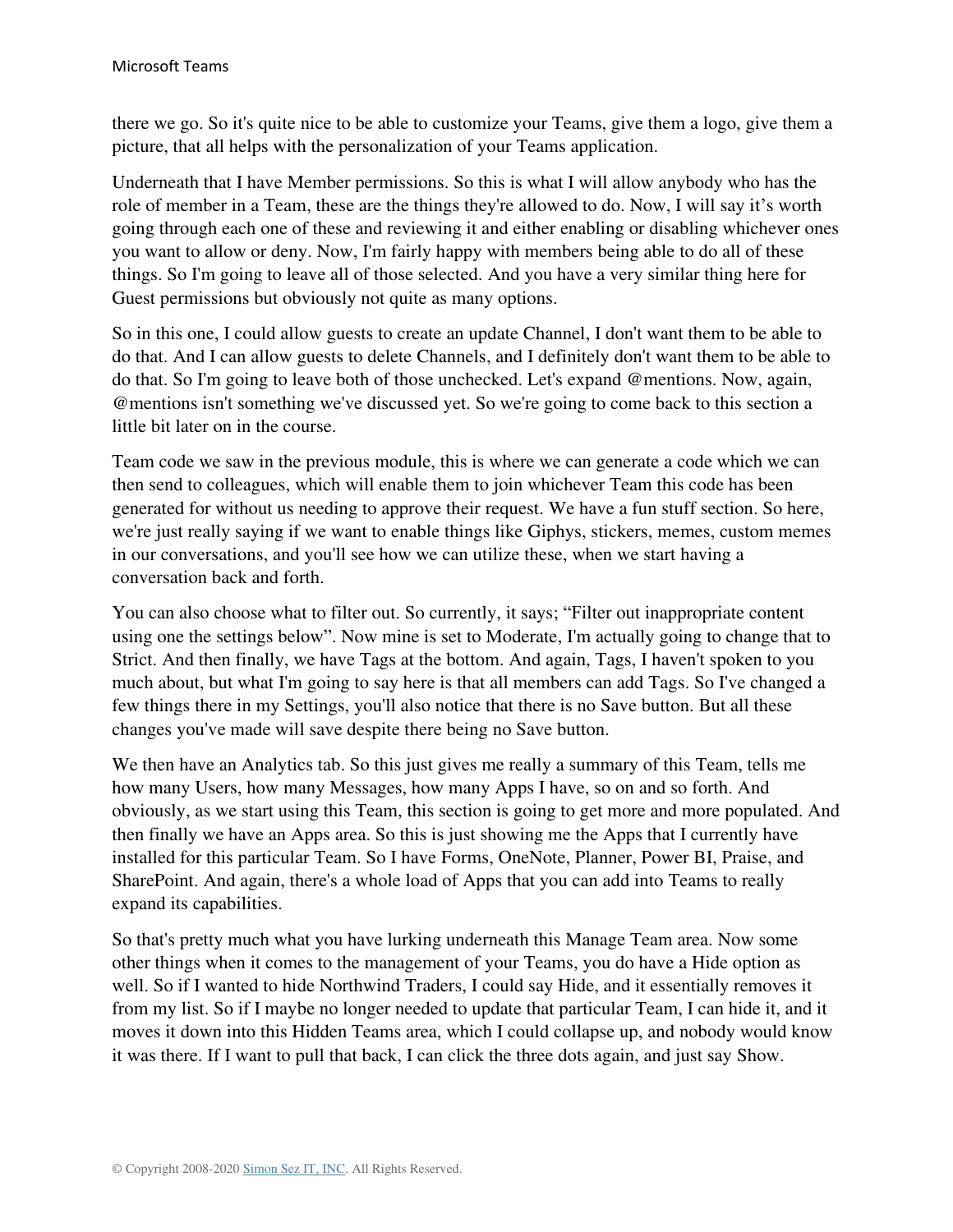You also have the option to Leave a Team. So if maybe you've been part of the Northwind Traders project, and then all the tasks that you need to complete for this project have been completed, and you're not really needed on this project anymore, you could choose to leave this Team. So essentially, you'll no longer see any updates or any files that are shared for this particular Team.

And finally, you can also edit your Team as well. So if I wanted to go in and maybe change the name, change the description, or even change the Privacy Settings, then I can definitely jump into here and modify those as well.

Now another quick little tip here, which is really how you organize your Teams in this Teams list. If you don't particularly like the way it's organized, you can move your Teams around. So to do this, I'm just going to collapse up all of my Teams, just to make it a bit easier. And it might be that Northwind Traders is the one that I work on the most. So I want that one to be at the top, all I need to do is click, drag, and drop. So very, very simple to organize your Teams by dragging and dropping.

Now one other thing you may notice is that if you're the one who created the Team, so if you're a Team owner, you'll have a couple more options in that menu than if you're not the Team owner. So for example, this Customer Service Team, this isn't what I created, this was created by Adam. When I click the three dots, you can see I have a few different options. But something I don't have are things like delete the Team. Whereas I do have that for Teams that I've created where I'm the owner. I can go in and I'm the only one who can delete that Team. So just be aware of that as well. Your options will be slightly different depending on if you're the owner of the Team or not.

And finally, right at the top here we have a Filter icon and you can see the Keyboard shortcut for that is Ctrl + Shift + F. And this will just allow you to filter by Team or Channel. So again, if you find yourself with a lot of Teams in your list, it can be useful to just filter for the particular thing that you're looking for. So I've typed in customer and it's pulled back, just that Customer Service Team. And you can also use this to filter on Channels as well once you've added them. So again, if I expand this one, I have a Channel called Marketing. So I could choose to search by marketing, and it's going to pull that Channel back.

So that's it. Those are the different options that you have when it comes to managing different elements of your Team, and also the members from within your Team. That's it for this module, please join me in the next.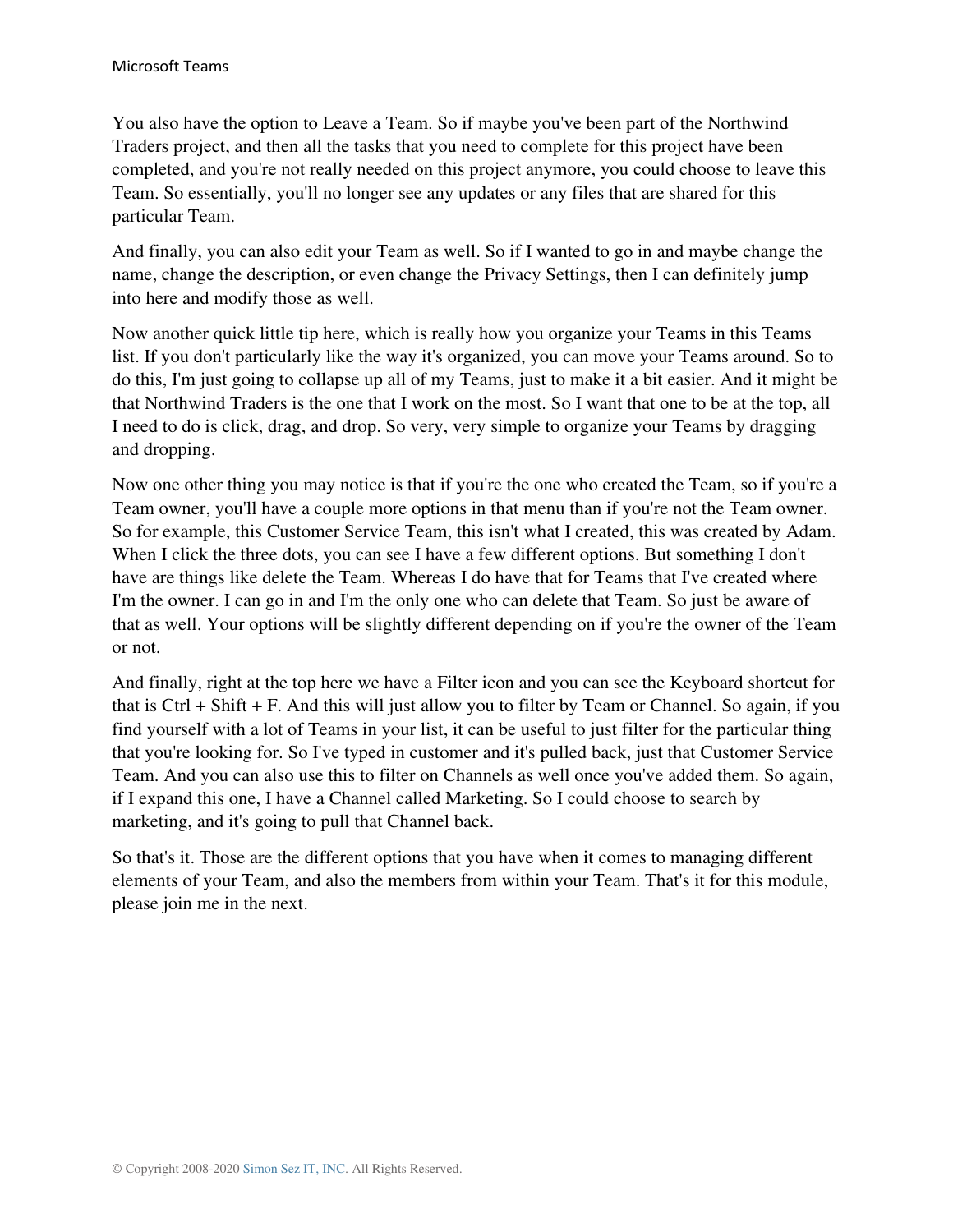#### <span id="page-25-0"></span>**Video: Create and Manage Channels**

**Deb:** Hello everyone, and welcome back to our course on Microsoft Teams. In this section, we've been taking a look so far at how to create Teams in numerous different ways, and how to manage members of those Teams. In this module, I want to speak to you very quickly about Channels.

Now, Channels are essentially kind of like sub folders within your Team. So if you can kind of relate it back to something like Outlook, you have your Team as your inbox, and then you can have your Channels as similar to your sub folders. And Channels are a great way of housing conversations related to a specific topic. So for example, with this Northwind Traders Team that I have at the top here, I have one Channel so far, that's called General and that's the one that's automatically created when I create the Team. But, I can add additional Channels.

So for example, I might want to add a Channel related to Sales Pitches, I might want to add a Channel related to Marketing, or maybe a Channel related to Budgets. And it just means that you have separate Channels for each of those conversations so you don't have everybody just in the Team itself, talking about lots and lots of different topics. So it keeps it targeted. So in this module, I really just want to show you how you can add Channels and some of the options you have for managing your Channels as well.

So, let's go with this Northwind Traders Team at the top here. As I've mentioned, we have a General Channel. Now you'll see that when you click on More Options, you don't actually have the option to delete that Channel. So, because this is a default one that's been created by Teams, it's always going to be there, and it's always going to be at the top of your list. However, you can add to it and you can have your own Channels. So to add a Channel, if you go up to your Team, click on the three dots, and you'll see you have an option there for Add Channel. We now need to give our Channel a name, we can add a description, and then we can set a level of Privacy.

So in general, I tend to keep mine on Standard, which means that this Channel is accessible to everyone on the Team. However, you do have a Private option in there as well, which means it's only accessible to a specific group of people that you specify from within that Team. And you also have a checkbox at the bottom, which says; "Automatically show this Channel in everyone's Channel lists". So, whoever has access to this Northwind Traders Team, when I add this new Channel, as long as I've got that box ticked, this new Channel is going to appear for everybody. So let's click on Add.

And there we go, I have my new Sales Pitch Channel, I'm going to add one more. So same process, three dots, add Channel, and there we go. And you'll see within each Channel you have at the bottom an area where you can start chatting or start a new conversation. We are going to move on to that in the following modules. And you also have your links at the top, your Posts, Files, Wiki, so on and so forth. As I said all of that we're going to discuss in the following modules. So, very quick and easy to add Channels to your Teams.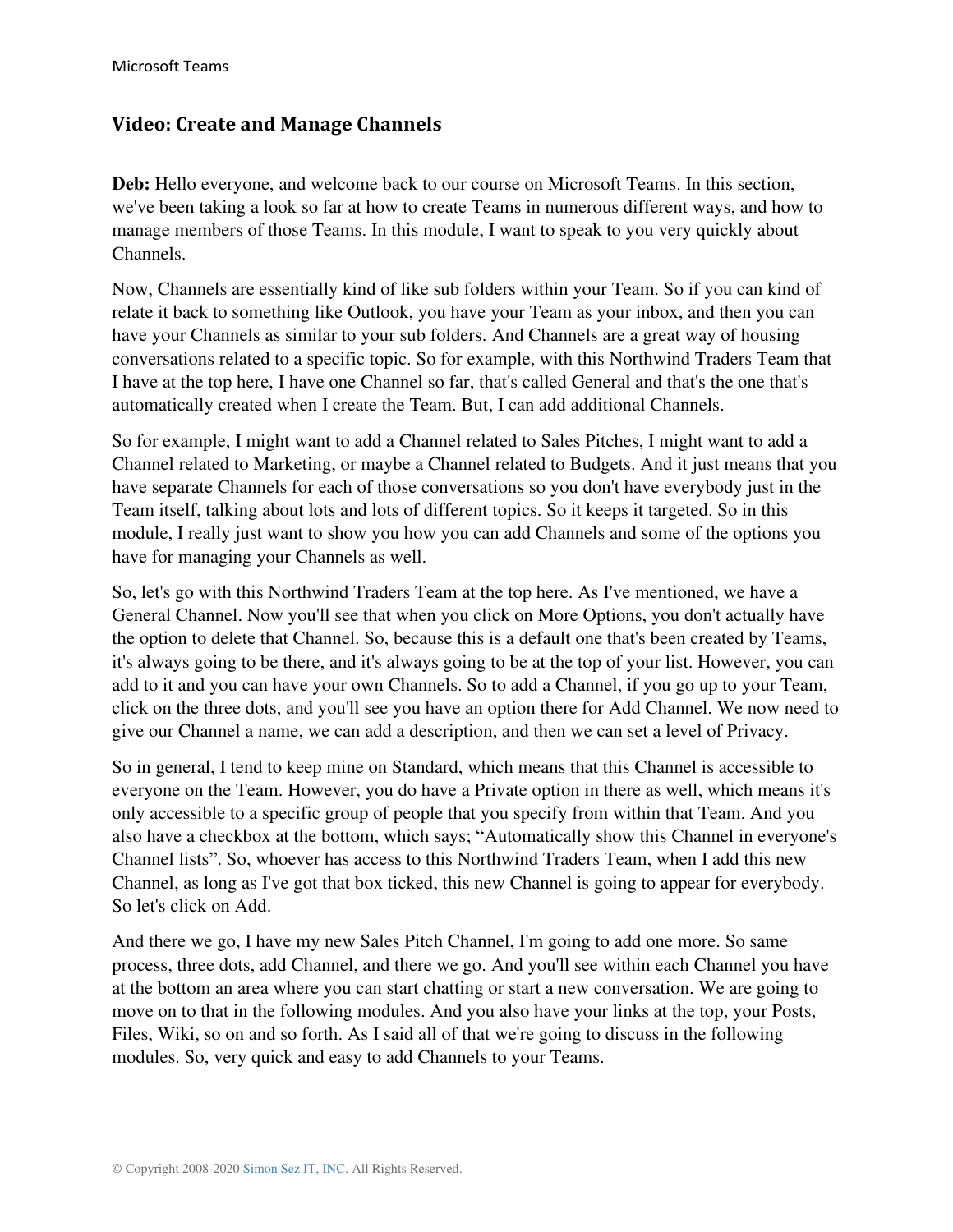Let's just very briefly explore some of the other options that you have related to your Channels. I'm going to click on the three dots again. Now the top one here Channel notifications. So this really allows you to customize if you want to be told if there are new posts posted to this specific Channel, so in this case Marketing. So the option at the top there is; "Notify me every time there's a new post in this Channel". Now I'm going to turn that on, and I'm going to say Only show in my feed.

Now if I want to see any replies that have come into that new post, I would select Include all replies as well. And I can also specify if I want to be mentioned each time this Channel is mentioned, and I'm going to leave that as Banner and feed, and click on Save. So you have a few different settings that you can change in there. You have an option to Pin Channels as well. So if I click on Pin, you'll see I now get a new group at the top here called Pinned and it's pinned that specific Marketing Channel in the Northwind Traders Team.

Now you might want to do this if you have specific Channels within other Teams that you utilize most frequently. So maybe I'm always chatting in the Trade IT Now Sales Channel, I might choose to also pin that one at the top of my list. It just makes it super easy for me to access those frequently used Channels.

And of course, as with everything, if you want to remove them, you can just very simply unpin those Channels. You can choose to Hide your Channel. And you'll see by doing that it doesn't actually hide, it just puts it in this Italic font. So it's more like a notification to you that you've hidden that Channel.

You have a Manage Channel option as well. And there's just a few things that you can change in here. You can change some of the Permissions so you can set Channel moderation preferences. So if you want to be able to moderate your Channel, then you could if you wanted to, turn this setting on and adjust some of these settings. Now I'm fairly happy to have Channel moderation turned off. I can also specify who can start a new post. So I'm going to say that everyone in the Channel can start a new post, or I have a second option there everyone except guests. So more external people can start a new post. So again, set that to whatever suits you.

And then we have an Analytics tab. Again, not much action in this Channel. So far, it's just telling me that I have five Users and six Apps within this Channel. So some basic information. Now another thing that's fairly interesting is this Get email address option. So, what you need to be aware of is that each Channel has its own email address, essentially. So, what somebody could do effectively is send an email to the Channel email address, and it will appear in the feed as a conversation which people can then reply to.

So this is essentially the email address of this Channel. I can choose to copy it, I can then paste that into an email and send it to someone else. So as you can see here, if I click back on the Marketing Channel, somebody has utilized that email address that I've sent them, they've sent an email from their Gmail account, and it's posted into the Marketing Channel conversation feed. So now everyone can see that email. And you have an option to download the original email as well.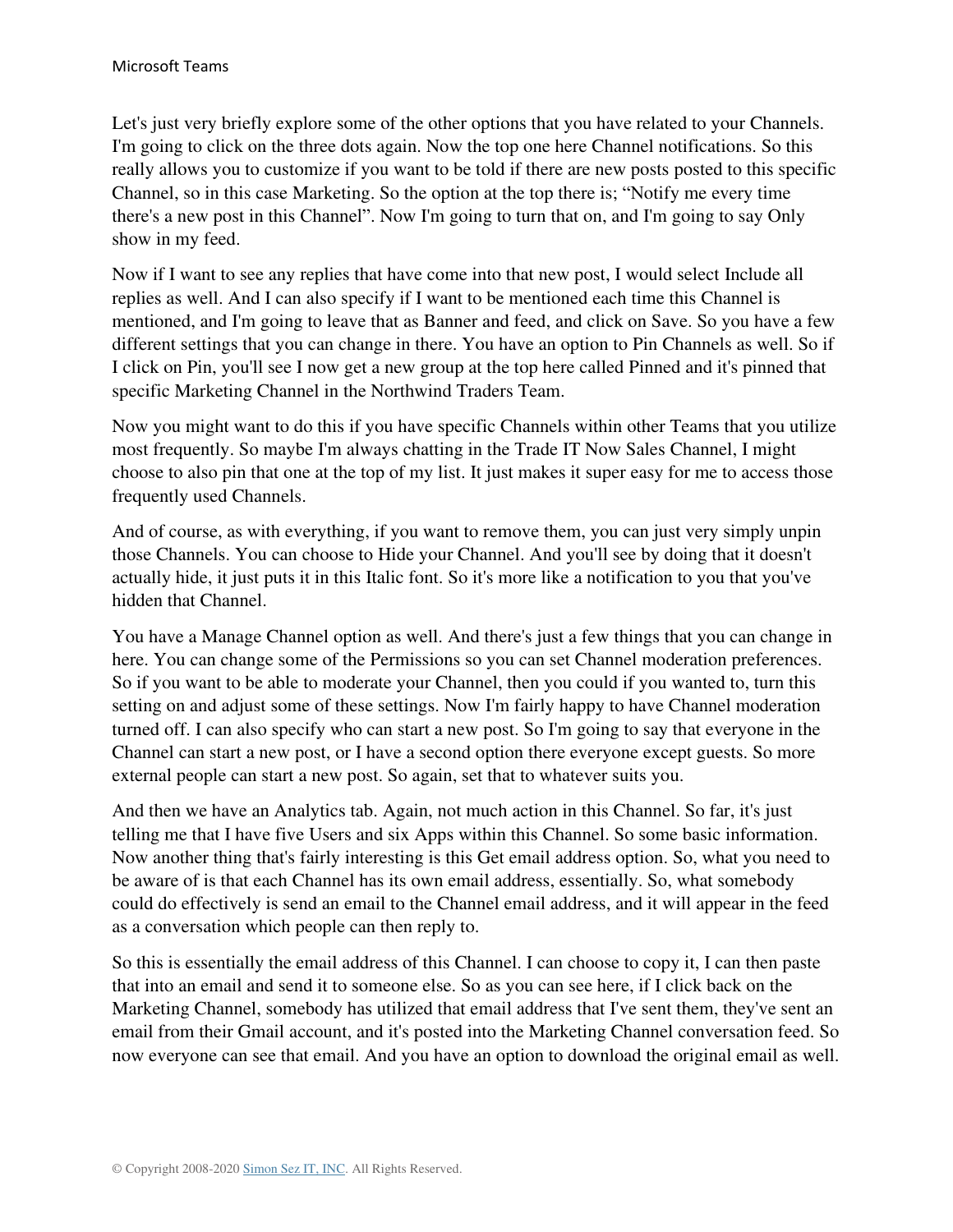Now, one thing that's worth noting here is you can't reply to the email essentially, from here, this is now a conversation so you can reply to the post from within Teams, but it won't send an email back to that person. You also have an option to get a link to this Channel. So this is very similar. If you want to very quickly link somebody directly to this Channel, you can copy that link and you can send it to them in an email.

And then you have an Edit this Channel options. So this is where you can come if you need to make any changes to the Channel name, or if you want to update the description. And then a final couple of options we have in this little menu, Connectors is something we're going to discuss a little bit later on. So I'm going to leave that there for now. And you also have a Delete this Channel option.

Now it's worth noting that the General Channels, you do not have that option. You can't delete those General Channels as they're generated automatically, but any that you create, then you can delete the Channel if they're no longer needed.

So, that's it. Pretty much very simple to create new Channels and manage your Channels through that pop out menu. So that's pretty much it. Very, very simple to add new Channels to your Teams and also manage the information within those Channels. That's it for this module, I will see you in the next one.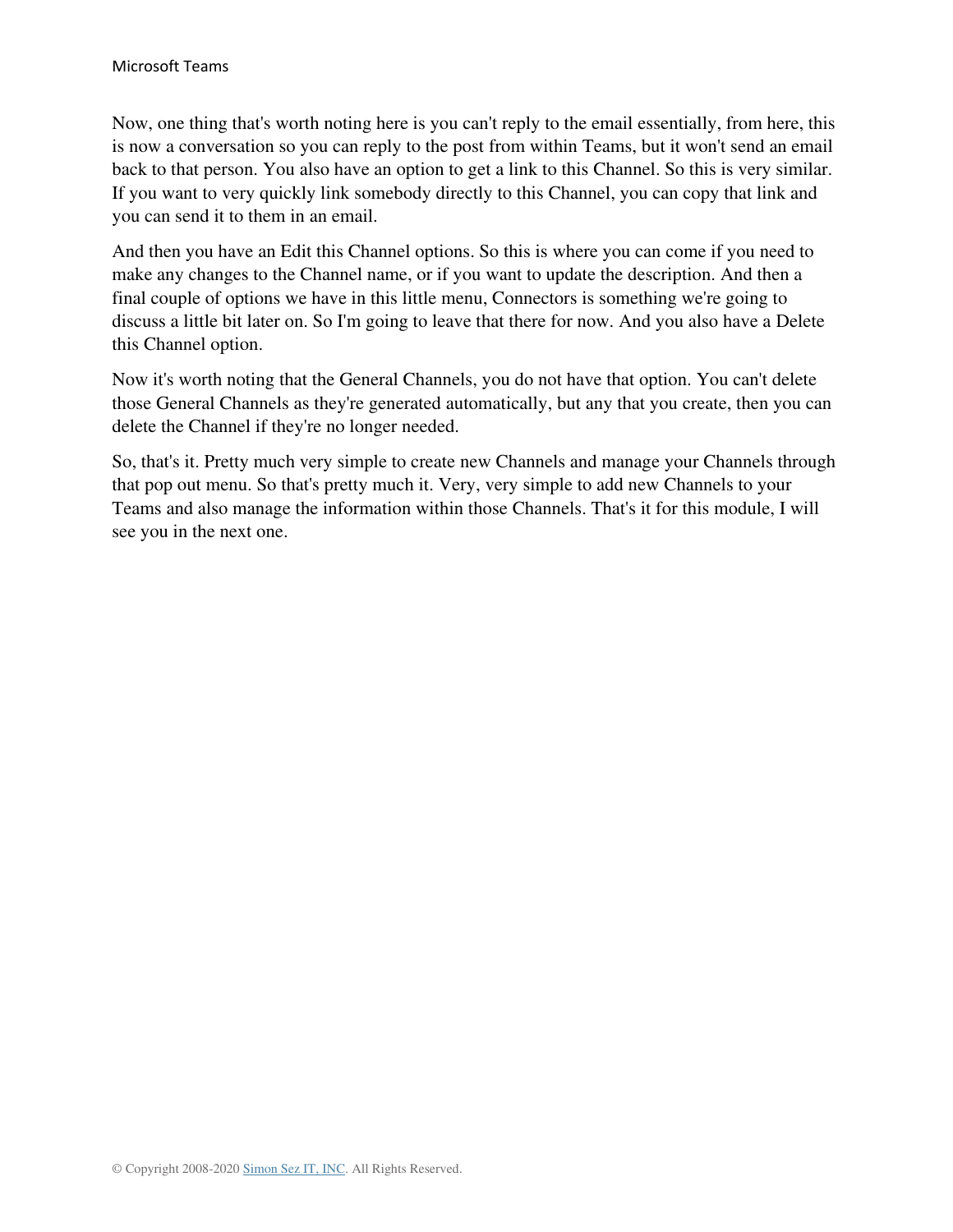#### <span id="page-28-0"></span>**Video: Post and Receive Messages**

**Deb:** Hello everyone, and welcome back to our course on Microsoft Teams. In the previous module, I showed you how you can create new Channels within your Teams. And now in this module, we're actually going to start to have a conversation. Finally, after all of these modules, we get around to actually typing something to someone. And really one of the big features of Teams is the chat area or the conversation area as it's more commonly known.

Now, I'm currently clicked on the General Channel in the Northwind Traders Team, and you can see that there on the left. And what you're looking at in the main part of the screen is you can see that I've added some people to this Team. Then underneath that, underneath the Today heading, it's showing me that email that came in via that email address into this Team Channel.

And right at the bottom, you can see I have a little area that says; "Start a new conversation. Type @ to mention someone". Now we're not going to talk about mentions in this particular module, all I want to do here is make sure that you're comfortable with sending messages, responding to messages, so on and so forth.

Now, I'm sure we've all used systems like this previously. So this isn't going to be rocket science. But just to make sure that we are all on the same page, one thing I need to point out to you is that each Channel has its own chat. So you can start a conversation at the bottom here, whichever Channel you are in. So let's jump back to General. And you can see there, I'm getting a little pop up message, which is saying to me, I can reply to the message above or start a new conversation below. And that is exactly what I'm going to do.

I'm going to click in the box at the bottom, and I'm just going to post a message to the General Channel in the Northwind Traders Team. So I've typed out my message, if I want to send this message to the other people who are in this Channel, I can either hit the Enter key, or I can click on this little paper plane button to send and it's gonna post that message to the Channel.

So I can see that that Ben has just responded to the message that I've put in there. And you can see underneath that I have a Reply button as well. So I'm going to click on Reply. And again, I can hit Enter, just to send that reply back. I can see now that Adam has joined the conversation as well. And once again, I have a Reply button underneath and I can carry on replying. And you'll see this is almost like a threaded conversation because all of these replies coming in are related to my initial post.

So I have a Collapse All button if I want to collapse them up just to save on some space, or I can Expand those replies out again. Now if I carry on replying to this conversation, it's going to carry on being a threaded conversation of this original post. If I want to start a completely new conversation that isn't related to this, I would just go back to my box at the bottom and start a new conversation. So, as you can see, really simple just to post messages and also reply to messages.

Over the next few modules, we're going to expand on this idea and I'm going to show you how you can utilize some of those icons at the bottom so you can start formatting your messages,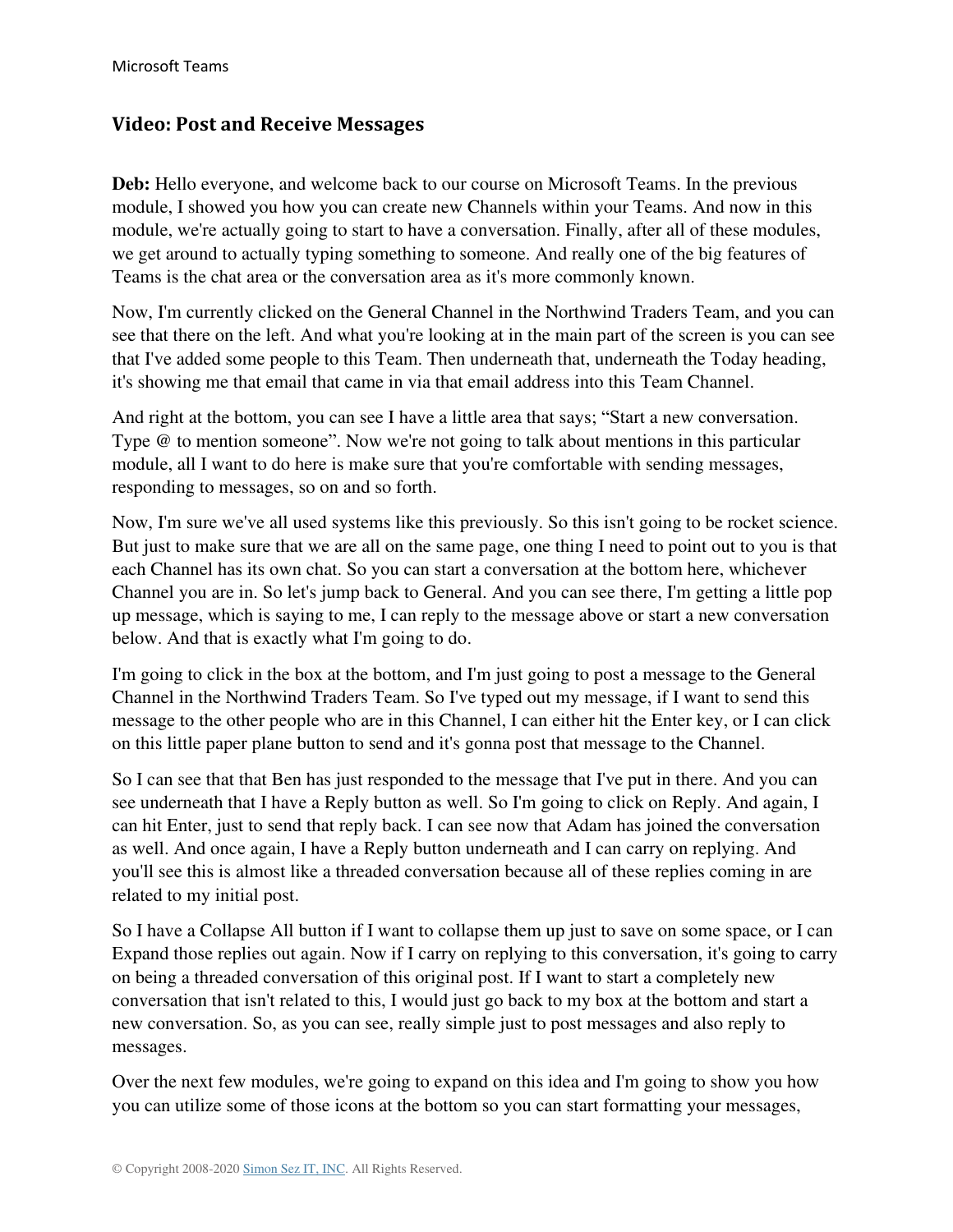adding attachments, and fun things like Gifs, emojis, custom memes, so on and so forth. So please join me in the next module and we'll get onto that.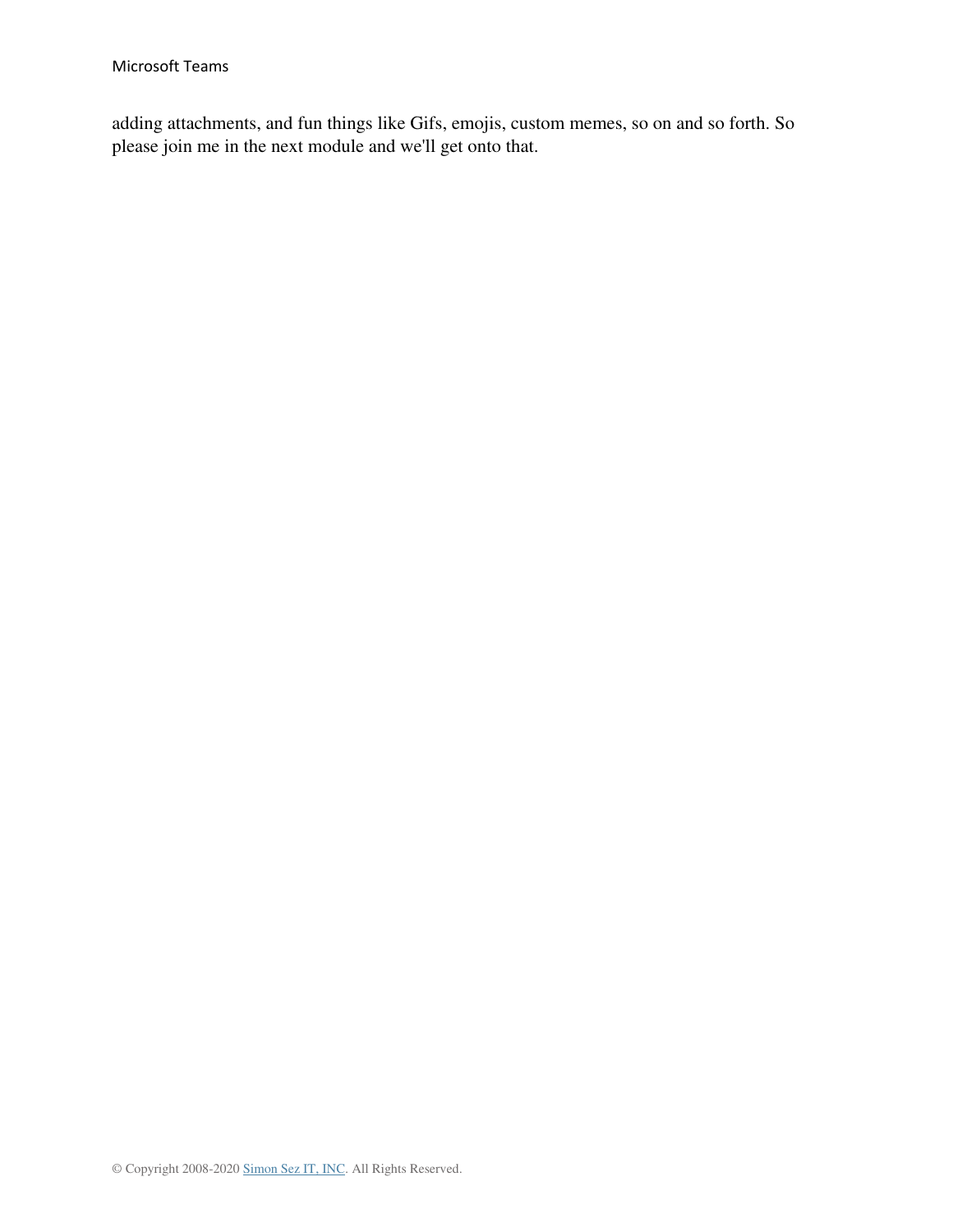#### <span id="page-30-0"></span>**Video: Mentions**

**Deb:** Hello everyone, and welcome back to our course on Microsoft Teams. In the previous module, we started to discuss conversations within Channels in Teams. And you've seen how simple it is to post messages and also reply to messages. We've also seen how Teams uses threaded conversations to keep all the replies with the original message. In this module, I just want to talk to you a little bit about @mentions.

Now @mentions might be something that you're already familiar with, but maybe don't realize in other applications. So the two that springs to mind would be if you are somebody who uses Twitter, or maybe if you're somebody who uses Instagram, you're probably very familiar with using the @symbol, and then someone's name in order to direct a message or a conversation towards that person.

And you can use it in exactly the same way in Teams, they are just called @mentions in Teams, as opposed to @replies. So let's just very briefly take a look at how @mentions work. So I'm down in the General Channel in the Northwind Traders Team, and I've got a couple of different conversations going on here with Ben and Adam.

And you can see this conversation at the bottom here, I've basically asked the members of my Channel, if they have a copy of the Trade Report from last month. And you can see that Adam has replied, he says; "No, I think Ryan has it". And Ben's also dropped in a reply there saying, "Nope, denied" and then a little bit of a laughy emoji.

And you can see that Adam is also asking if Ryan is a member of this Channel. And he's actually not. So the first thing I'm going to do is I'm going to add Ryan to this Channel. And there's a couple of ways I could do this, I could go up to my Northwind Traders Team, I can click the three dots and I can add a member.

Alternatively, I can scroll up to the top and you can see here it says Add more people. And I'm going to add Ryan. There he is, I'm going to select him, and click on Add. So Ryan will now get a notification letting him know that I've added him to this Channel. And now, anything I direct his way he can reply to.

So I'm going to click the Reply button at the bottom here, and I'm going to direct this next comment towards Ryan. And you can see there I've got a helpful little pop up that says; "Notify someone about your message by typing @ before their name", which is exactly what I'm going to do I'm going to say @, I'm going to start to type in Ryan, there he is. And I can say; "Hi Ryan, do you have a copy of the Trade Report?" and I can hit Enter to send that.

Now what happens when you @mentions someone is that they will get a notification in their Activity stream just to let them know that there are comments being directed towards them. And you'll see that now that Ryan has also @mentioned me, it's showing in red and I have the little @symbol just next to the message.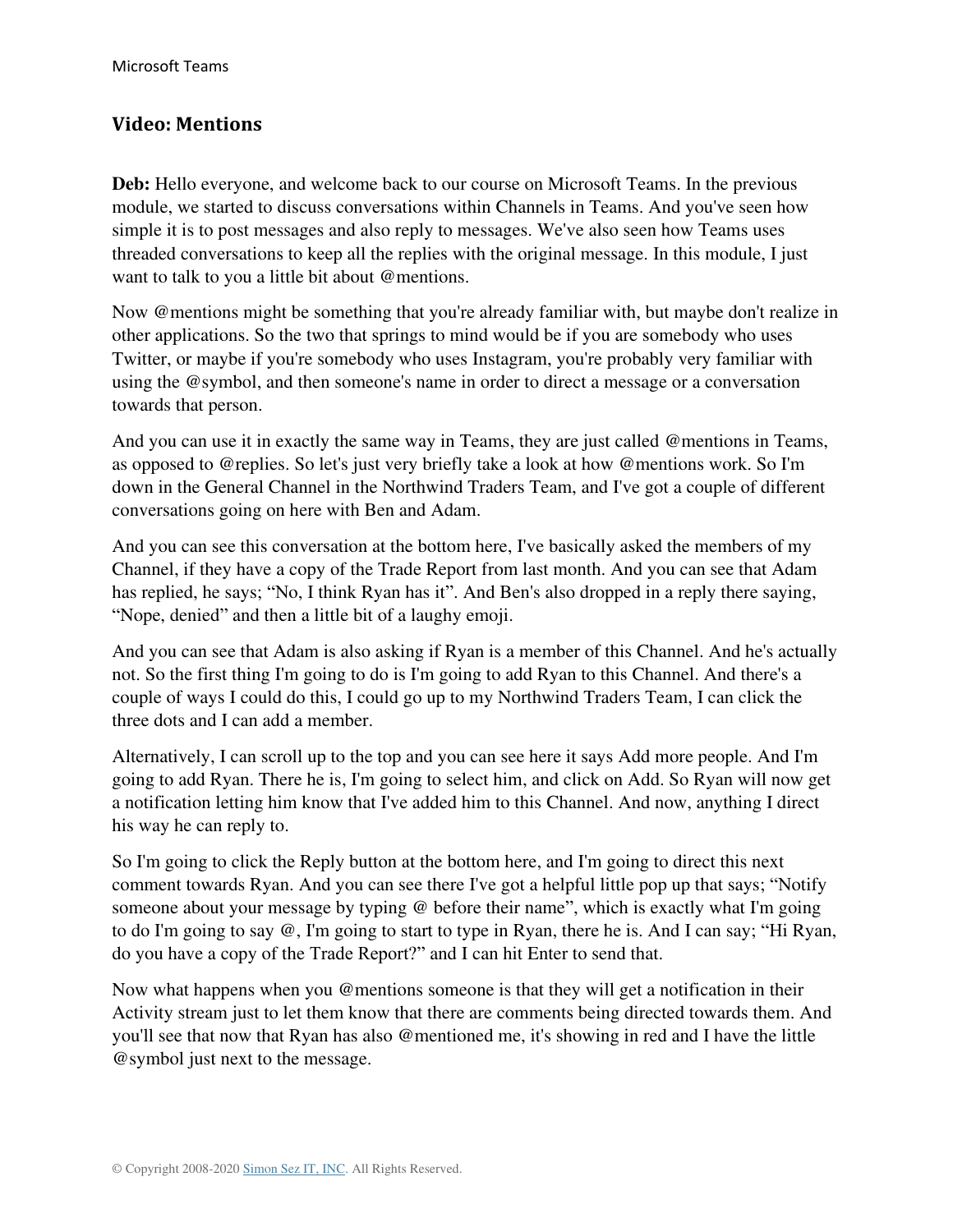Also, if I jump across to Activity, it tells me the at top, "Ryan has mentioned me". So, really nice and simple to direct things to other people. You can also direct things to multiple people. So I might want to direct something to Adam and also to Ben. Both Adam and Ben will now receive a notification that they've been @mentioned in this conversation. So @mentions, super simple to direct conversations to a specific person. That's it for this module, I will see you in the next one.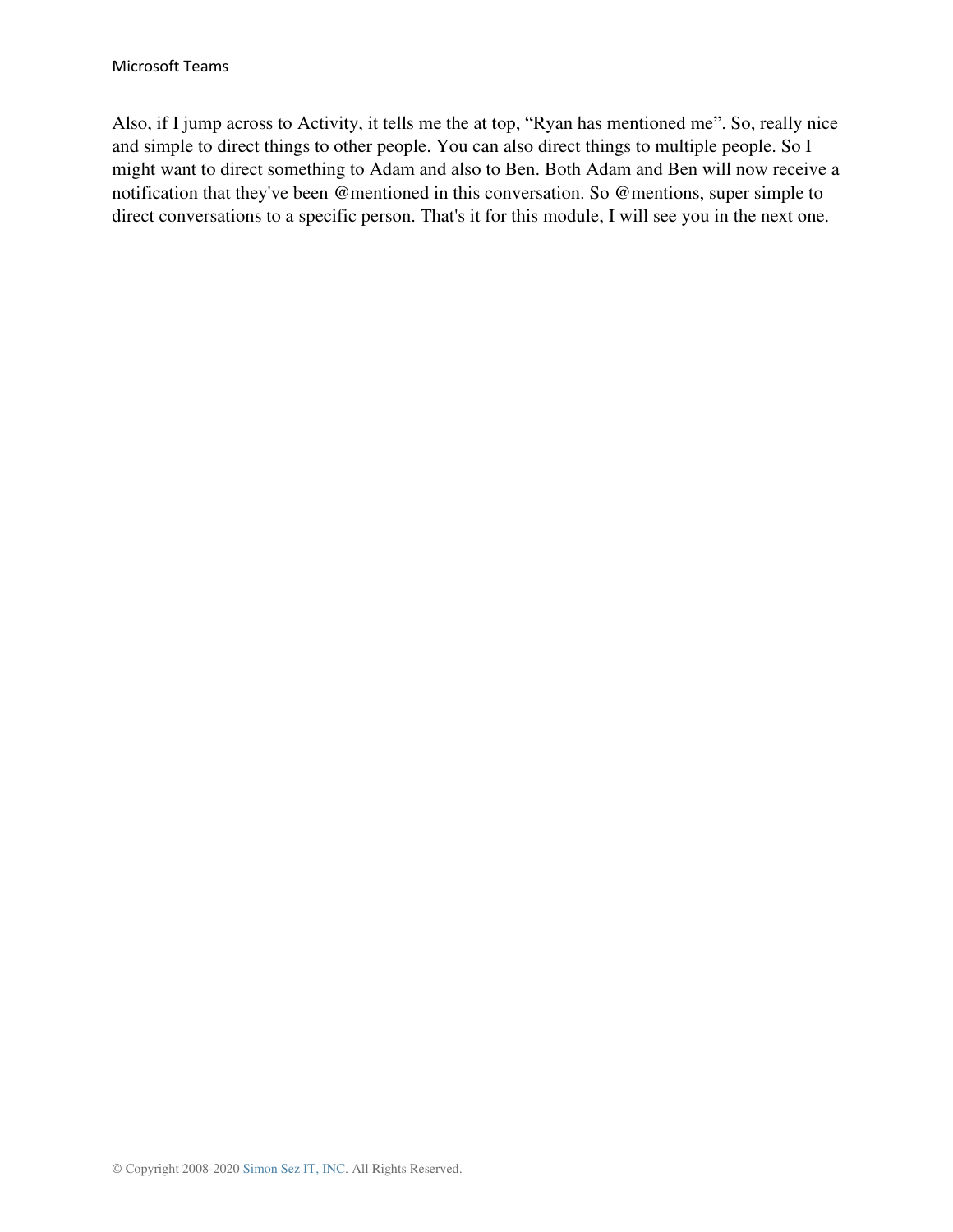#### <span id="page-32-0"></span>**Video: Editing and Deleting Messages**

**Deb:** Hello everyone. This is Deb and welcome back to our course on Microsoft Teams. In this section so far, we've been looking at posting messages, you've seen how to post messages, respond to messages. And in the last module we looked at utilizing @mentions, in order to target our messages to a specific person.

In this module, I just want to show you how to edit any messages that you've sent. And also, if you've sent something in error, how you can delete that message. So, we're still in our Northwind Traders Team, we're in that General Channel, and we're following a couple of conversations in here.

So, I'm just going to expand all of the replies to this topic down here. And this is the conversation where I asked for the Trade Reports, Adams said that he thinks Ryan has it, I added Ryan to the Channel, and then @replied to him to ask him for a copy of the reports.

Now, he replied to me and said yes, that he does, and he's gonna send it to me. And what I've done is I've sent a thanks back to Ryan, but I've accidentally selected the wrong emoji. I've selected the kissing emoji. And you know, as much as I like Ryan, probably not the most professional thing for me to send.

So I might want to edit this message, and just reselect the emoji that I wanted to select initially. So very simple to edit a message, hover your mouse over the message. And what you'll see if you cast your eyes over to the right-hand side, is you'll see a whole bunch of icons, and then you'll see three dots on the end. So let's click on the three dots, and you have an Edit option in here.

So this is going to take you back into your message, I can now delete out that emoji, and I'm just gonna do a smiley face to be on the safe side. Once you're happy with the edit that you've made, you have a cross to cancel or you have a tick to accept. So I'm going to say, Done. And there we go.

And I now get a little message there letting me know that I've edited that message. Now, it's worth noting that you can't edit messages that other people have sent even if you are the owner of this Team. So for example, here the message that Ryan has sent, if I click the three dots, I don't have an Edit option in my menu, so you can only edit your own messages.

You can also delete your own messages as well. So if I just scroll up to this one just here, once again, if I click on the three dots next to the message, you can see I have a Delete option. So if I click Delete, that message is now deleted. Now I can see that little message there that says this message has been deleted in my Teams.

But just know that once you delete one of your own messages, there's no indication of that deletion to any of the other Channel members. So as far as they're concerned, there was no message there. You'll also see that if you change your mind you do have an Undo option as well, which is going to put that back and repost that message to everyone's Channel.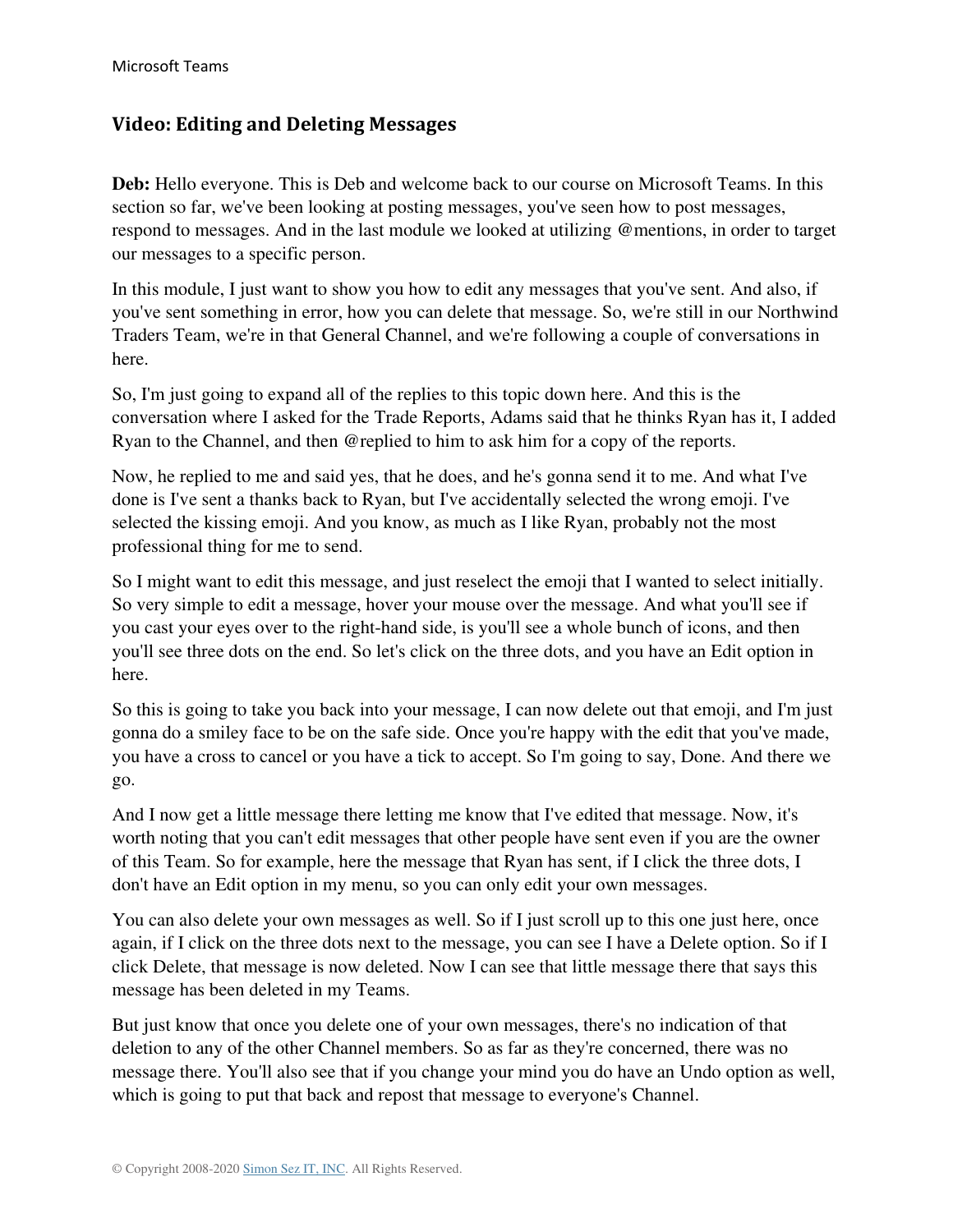So, very simple to edit and delete your messages. That's it for this module. Please, join me in the next one.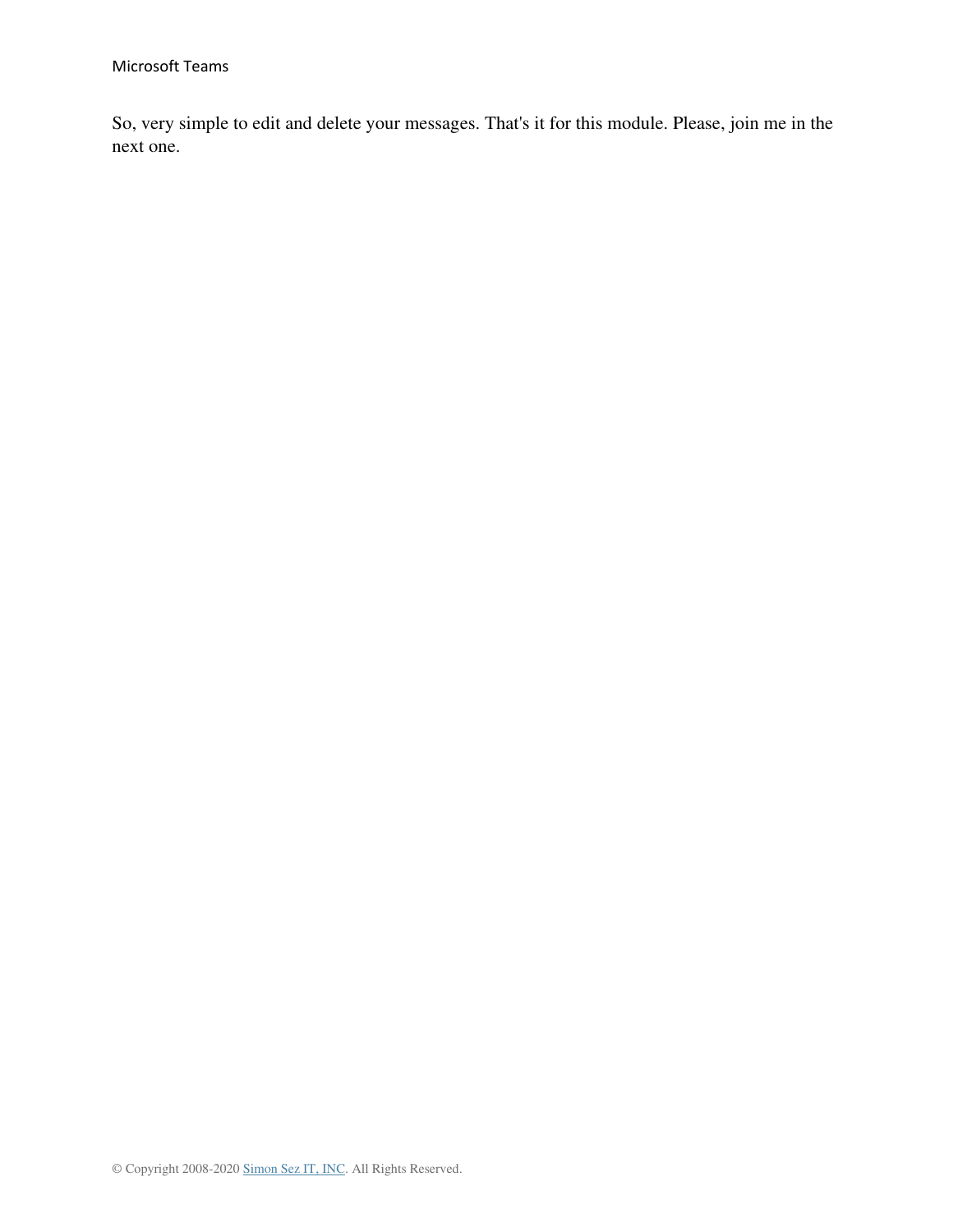#### <span id="page-34-0"></span>**Video: Bookmark and Like**

**Deb:** Hello everyone, and welcome back to our course on Microsoft Teams. This is still, Deb, and we have been looking at conversations in Channels within Teams. And I've got quite a nice little conversation going on between me and my other Team members. Now we've seen how to post messages, respond to messages, @mention people, and also edit and delete messages.

What I want to talk about in this module is liking messages and also bookmarking or saving messages of importance that you want to refer to later. So what we currently have on the screen is the conversation that I've been involved in. And you can see where we left off in the last module, I'd asked Ryan for the Trade Report for last month. And it looks like he has now sent that through in the form of a Word document.

Now what you might also notice, which is slightly different to the previous module is on the right-hand side, you can see that I have some little emojis appearing. So there's a little laughy face emoji with a number two next to it, and then we have two thumbs up as we move further down the conversation.

So these are likes or reactions to posts. And it just lets you know that people either like what you've posted, or they find something particularly funny, adds a bit of interest into your general conversations. So it's super easy to like a post, all you need to do is hover over the post in question, and if you glance your eyes across to the right-hand side of the screen, you'll see you have a series of emojis that you can use.

So we have a little like just here, we have a heart, we have a laugh, a surprised or shocked face, a sad face, and also an angry face as well. So in this case, I'm going to give this post from Adam a like by clicking the thumbs up icon and you can see that that registers next to the post. Now if you're interested in seeing who has reacted to a particular post, if you hover your mouse over the emoji, you will see a list of all of the people who sent a reaction. So, super simple to like posts.

The other thing you might want to do here is you might want to save certain messages. So for example, Ryan sent through this Trade Report, I can see that it's a Word document. And you also see as I hover over, I get three dots, which gives me various different options when it comes to managing that attachment. So if I wanted to, I could download it, I can open it, so on and so forth.

However, at the moment, I just want to save this because I want to read the Trade Report later. I am far too busy to read the Trade Report right at this moment, but I don't want the conversation to continue and then at the end of the day, have to scroll through lots and lots of chats in order to find that Trade Report. So I can get around that very simply by just bookmarking it or saving it.

So again, hover over the message that you want to bookmark, click on the three dots, and you have an option to Save this message. Now, once you do save this message, there is no obvious indicator in the conversation that you've done that. But if you want to access all of the messages that you've saved, all you need to do is jump up to where your profile picture is in the top righthand corner, click on it, and you'll see you have a Save option in here.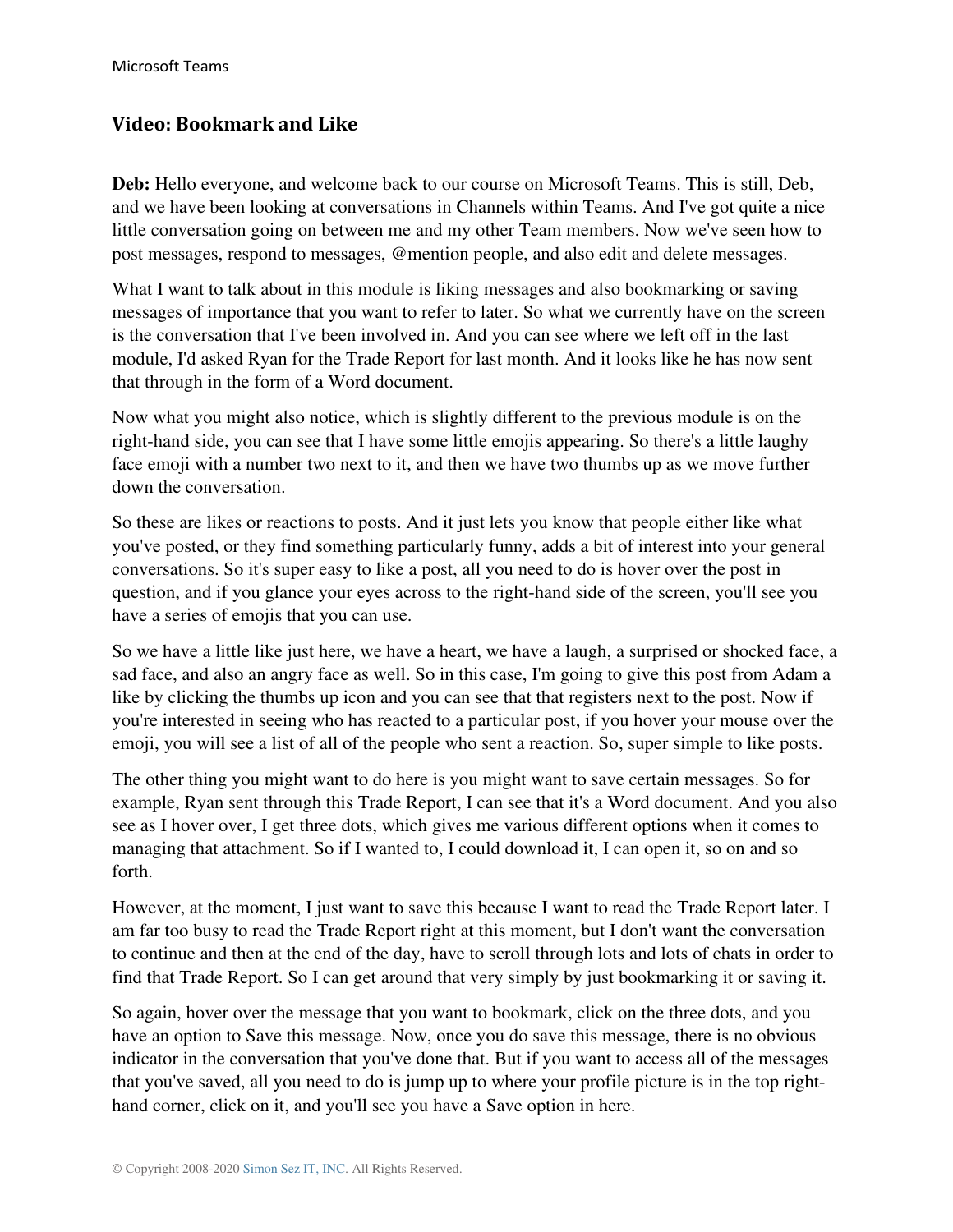Now if we jump to Save, there we go, it's going to show you all of those posts that you've saved in all of those conversations. And it doesn't just save that one post, it saves the conversation. But it will jump you down to the point in that conversation where that post is. So, it makes it super easy for you to come back and read this report later on. So, don't forget that saved items you can find underneath your profile picture in this Saved section.

Now it's worth noting that you can do the reverse, you can unsave messages. So maybe once I've finished reading the Trade Report, I no longer need that post bookmarked. So what I can do is go back in, I can select the three dots and I can say Unsave this message. And now if I jump back up to my Saved items, you'll see that it's no longer there. So, that's it, very straightforward. I will see you in the next module.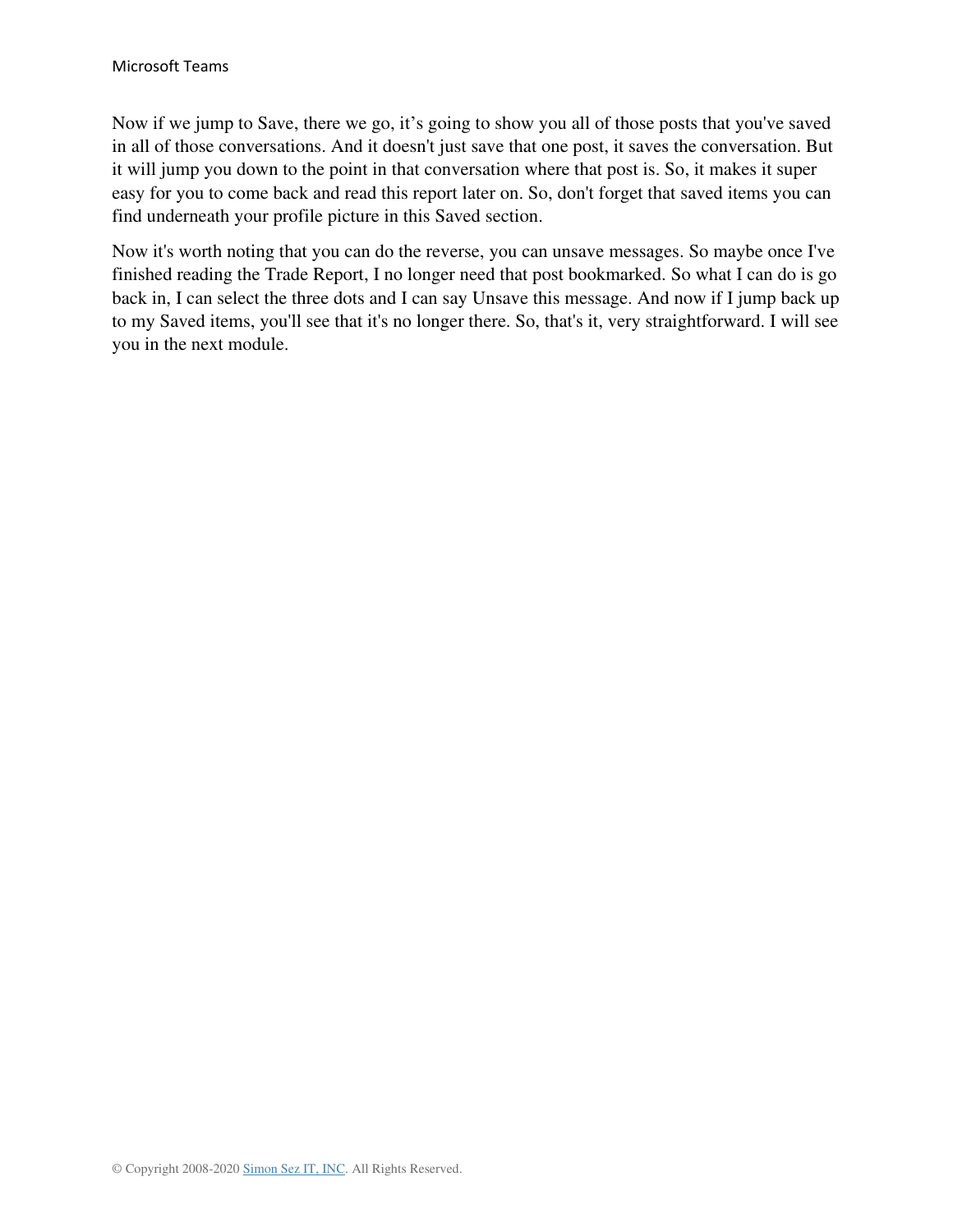# **Video: Add Images, Emojis, and Gifs**

**Deb:** Hello everyone, and welcome back to our course on Microsoft Teams. This is Deb and we are still looking at conversations. And in this module, we're going to really spice up our conversations and make them more interesting and interactive, and really kind of emulate what realistically goes on when people are having conversations at work.

Not everything is just a boring conversation or file swapping, and professional messages, there is also some use of emojis, there's usually some fun elements to conversations as well. And that's exactly what we're going to look at in this module. We're going to see how we can add interest using emojis, Gifs, pictures, and memes.

So I'm in my conversation, I'm going to click on my Reply button, I'm going to type my message, and I'm going to @mention Ryan, and select him from the list. I've typed in my message, and I'm gonna add an emoji. So, underneath where you're typing, you'll see you have a whole host of icons. And the third one along is the emoji icon. And this probably looks fairly familiar to everybody, we can select whatever emoji we want to use from this list.

So I'm going to select this one just here, hit Enter to send my emoji, nothing too technical there. We've all done this many times before. Now a couple of other things I might want to send, I have the option to send Gifs. Now there's something really important to note here about these Gifs.

These Gifs, if you look at the bottom are powered by Giphy, and they do have terms and conditions. So whilst it's fine to use these Gifs back and forth with each other just in general conversation, if you are doing something and I will cite an example of this training course that I'm running, where we are essentially selling this training course, then we can't use these Gifs in this training. Which, seems a little bit crazy but you can probably understand with all the rules surrounding copyrights.

So, I'm not actually going to select any of these. But just be aware that you have a whole host of Gifs in there, which you can use to spice up your conversations. You also have a Search bar at the top, so you can type in search terms, hit Enter, and it will pull back any Gifs it has related to your search term. So just be aware that you have those in there as well. Moving along, we have stickers.

And again, these are divided down into different categories. And it really depends what you want to send, there's a whole host of them in here. You have a popular section at the top, which you might want to have a little scroll through. And once again, I'm not going to use any of these in the conversations due to copyright, but I'm pretty sure that you get the idea, you can just select it, and it will add it to the conversation.

Now you do have an option here to create your own meme. And you'll see again, some popular memes that you may have seen online. But again, to avoid selecting one of these, I'm actually going to create my own meme using an image that I'm allowed to use. So let's say upload an image. I'm going to select an image which I have saved off locally, and you can see that I now get a top caption and a bottom caption so I can now build up my meme.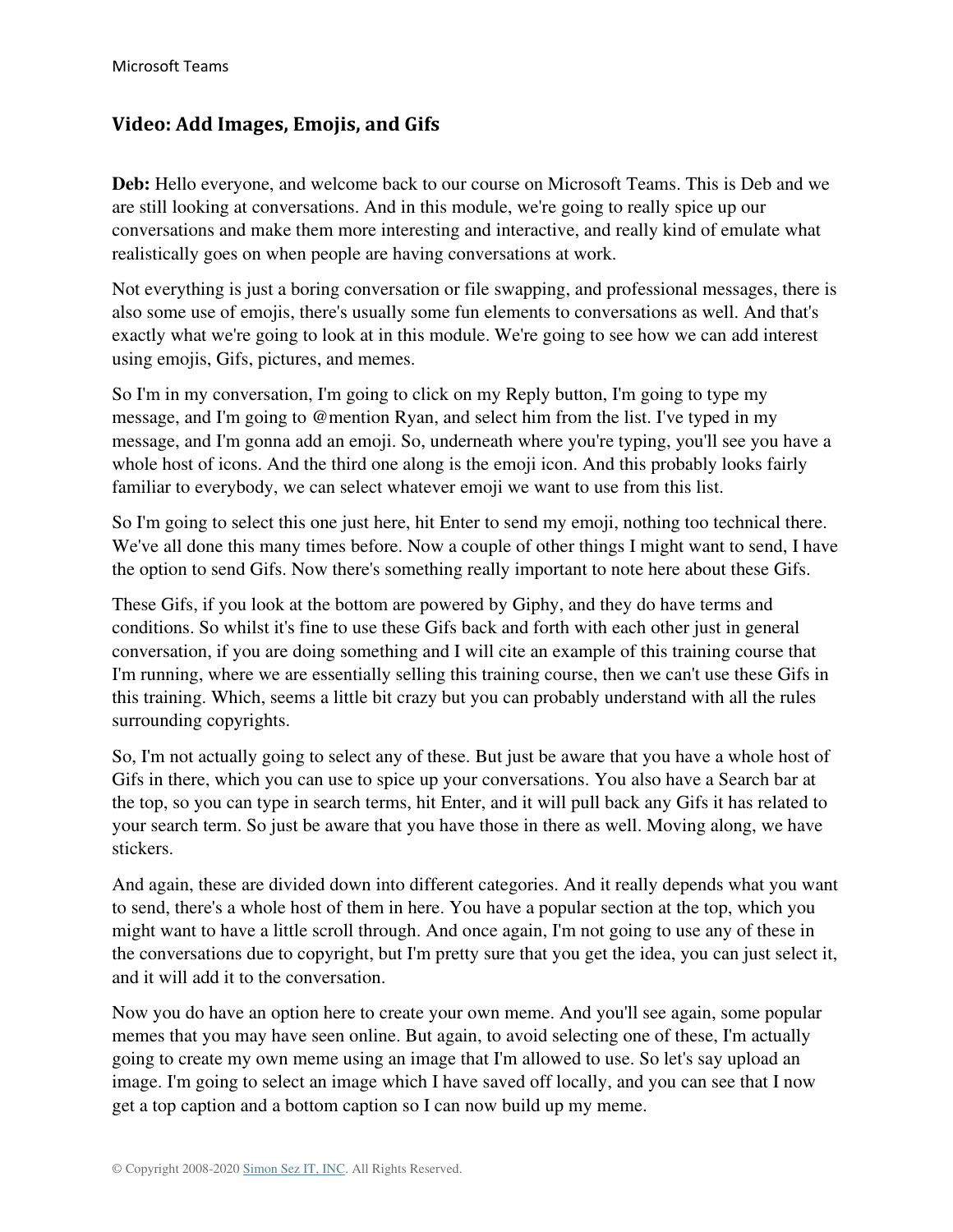So I might want to edit the top caption to say something like Sales Reports and then the bottom caption, Nailed It! And I'm gonna say Done. And I'm gonna send that through by clicking on my little paper plain Send icon. So really simple to use emojis, Gifs, stickers, and even create your own memes just to add interest to spice up your conversations.

Now another option you have down here is this little icon and that is the Praise icon. So essentially, what you can do here is you can send praise to a particular person. And again, these are all divided down into categories, and they're referred to as Badges within Teams. So I'm going to select this Thank you praise, I'm going to add my note; Awesome job, and I'm going to send that to Ryan and click on Preview. And it's just a nice little badge which when I click Send Ryan's going to get that and it's just acknowledging the fact that he's done a really, really good job with that particular report.

So all of these things whilst they aren't vital to your daily work, they do make things a lot more interesting and I think it really helps to build a really nice Team spirit, keep morale up and keep everybody uplifted and laughing throughout their work day. That's it for this module, I will see you in the next one.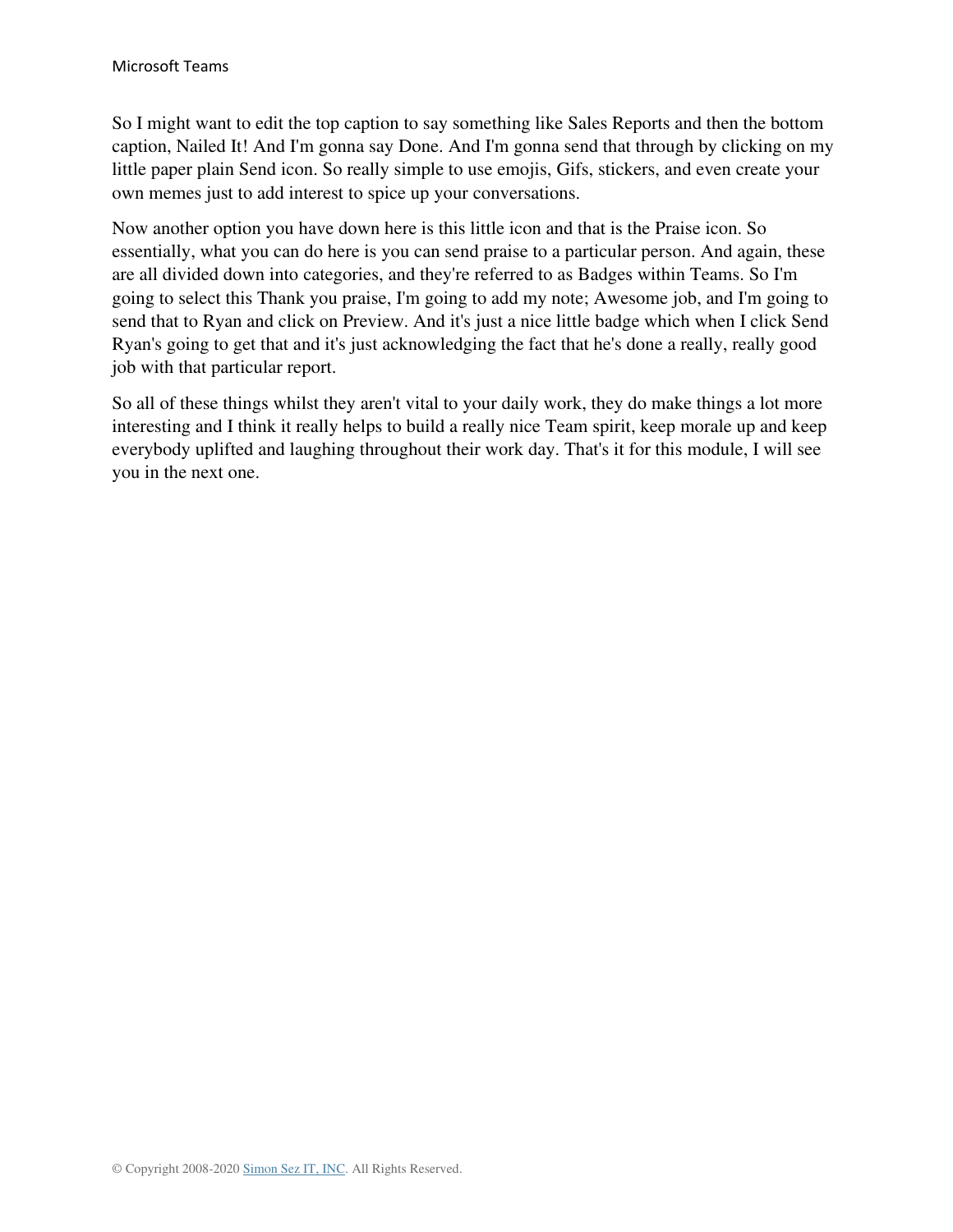#### **Video: Formatting Messages**

**Deb:** Hello everyone, and welcome back to our course on Microsoft Teams. We're now getting down to the end of Section 2. And in this module, I really just want to expand on that idea of posting messages, and just show you some of the formatting options you have when you're composing your messages.

So if you click in the conversation box at the bottom, in order to see the full formatting options that you have, because currently, there's nothing there, if you click the first icon underneath that says Format, it's going to open this much larger window, and you have a whole host of options for formatting your messages. So I'm just going to put a quick message into this box, and I'm going to add a quick subject at the top here. So Sales Report Feedback.

Now I'm going to go through and apply some formatting options to this message. So it says firstly, great job on this report. And I'm actually going to @mention Ryan in there. I say I know how much time This took to put together. And I really want to emphasize that point. So I'm going to highlight my text. And I'm going to put it in Bold. And again, Keyboard shortcuts work  $Ctrl + B.$ 

I've then got underneath, I have some feedback for next month's report. I'm going to add some text in here that says, @Ben and @Adam, please feel free to contribute also. And maybe I want to make this really stand out in my message. So I'm going to highlight it, and I'm going to use the Text Highlight color, and I'm going to say yellow. And then underneath I have three points that I want them to think about changing before next month Sales Report is put together. And these are going to be a lot easier to read if I put them into some kind of list.

So again, I'm going to highlight my text, we're going to go up to my formatting options, and I have a few different things I could do here. I could decrease or increase the Indent, I could make them into a Bulleted List or a Numbered List. So I'm gonna say Bulleted List, just to make those points a little bit easier. Now, you can also see that because I've had spaces in there, I now have some bullet points where I don't need them. So I could just Backspace to remove those. Alternatively, I could just click on the Bullet icon again, like so.

Now for me, I find it a lot easier just to Backspace just to remove them. So some of these other formatting options you're probably reasonably familiar with from other applications such as Word, we have a Italic,  $Ctrl + I$ , Underline,  $Ctrl + U$ , and we also have a Strike through there as well. We've utilized Highlight, we can change our Font Color in here by selecting from the palette, and we also have a Font Size option. So if we want to make it large, medium, or small, we can adjust it just there.

And then essentially, we also have some Styles available in here. So if this was quite a long message, and I wanted to make headings really stand out, I could choose to utilize these Styles. You have a Clear all formatting button. So again, I can clear all formatting on the entire message, or just make a selection and clear the formatting. Our Alignment utility is just there, our Bullets and our Numbering. We have Quote marks so if you want to quote somebody, you might want to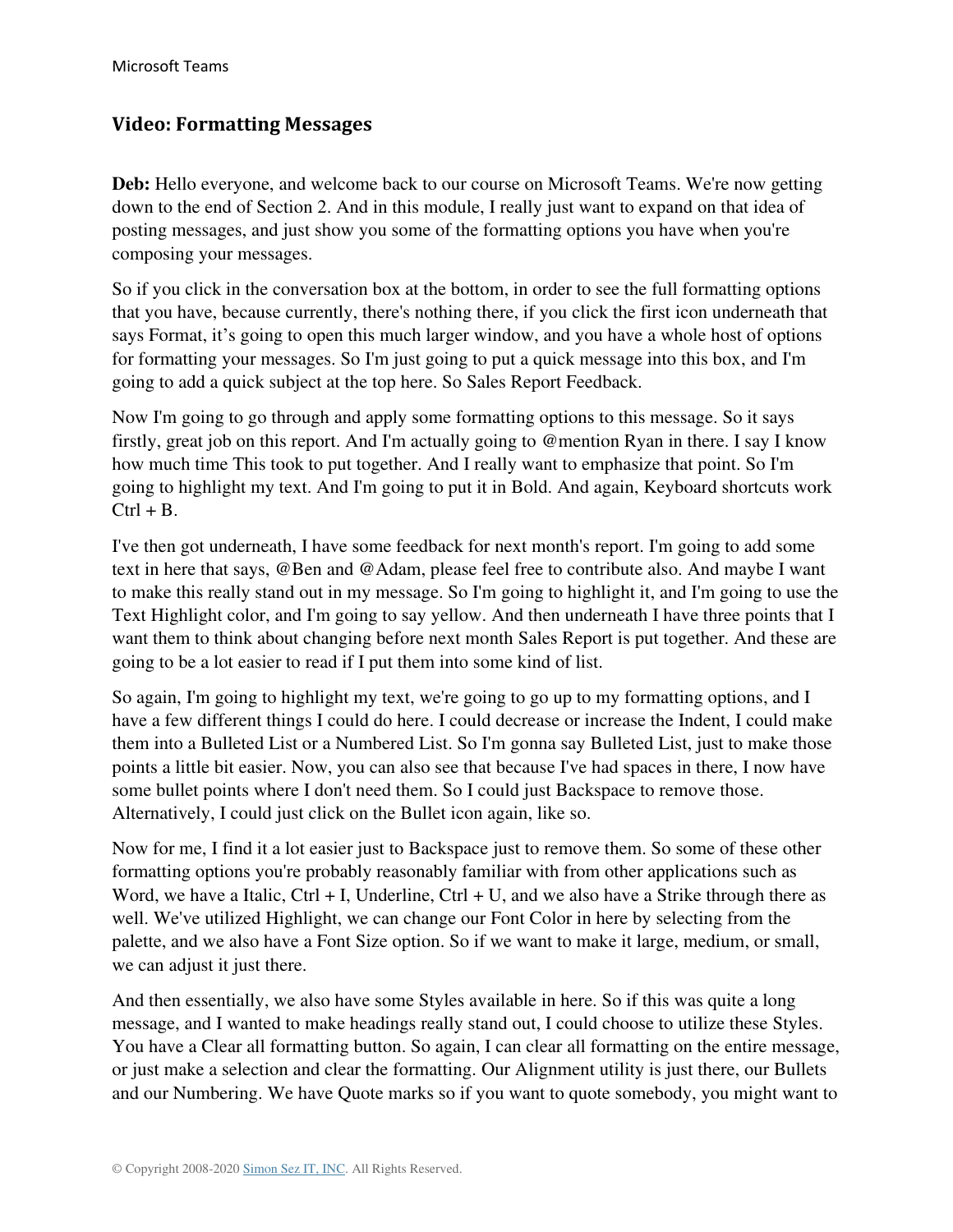put it in quote marks. And we can do things like insert links as well. So here I could say, link to Northwind for example. Let's just type in, like so, and I could say Insert. And that's actually inserted wherever my cursor was clicked, so you might find that you want to cut and then Ctrl + V to paste that link down there. Okay, so very, very simple to put links in.

If you want to add some code or a code snippet to your message, you can do that from here. And you also have the option of inserting a horizontal rule line. So let's see where my cursor is clicked, which is just above that link to Northwind, if I click Insert horizontal rule, it's just going to separate that link from the main bulk of the email. And as you can see just there if I press my Backspace key, that's going to delete out that horizontal line.

And then the final couple of options you have the option of inserting a Table into your message and again, this is very similar to Word or Excel, you just select how many rows or columns. And if this message is of importance, I can choose to mark it as important. And you'll see it's just going to tag it as important the top there, and it stands out because it's in red. And then finally, on the end, I have an Undo, and a Redo option as well. So, lots of different options for adding some formatting into your messages.

Now before we finish up with this module, you'll see at the top here, I have new conversations selected. And if I hover over it says Select a post type. So I could choose new conversation or announcements. So I'm going to cover announcements in the next module. For this one, I just want a new conversation, I'm going to say that everybody can reply to this message. And I now get the option to post in multiple Channels.

So currently, when I click Send, this is just going to post in the Northwind Traders General Channel. But this is related to the Sales Report, which is essentially related to the Sales Pitch as well. So I might want to make sure I posted in the Sales Pitch Channel also. So I'm going to click Post in multiple Channels. It's telling me I'm posting it to General. And I'm going to jump over here and I'm going to select a Channel. And I'm going to say Sales Pitch, Update. And you can now see it's got both of those Channels listed in the To field.

If I decide after all this work, I no longer need this message, there's also a Delete button in the top right-hand corner. But I'm not going to do that I want to post this. So I'm going to click on Send. And there we go. We have a really, nicely formatted message. I have my link which looks like it's working in there. And if you have a look over in my Teams list, you can see next to General I now have that little exclamation point that's showing me there's a new important message in this Channel.

And if I jump across to Sales Pitch, you'll see that that message is also shown in there because I sent it to multiple Channels. So, lots of options there for formatting. That's it for this module, I will see you in the next one.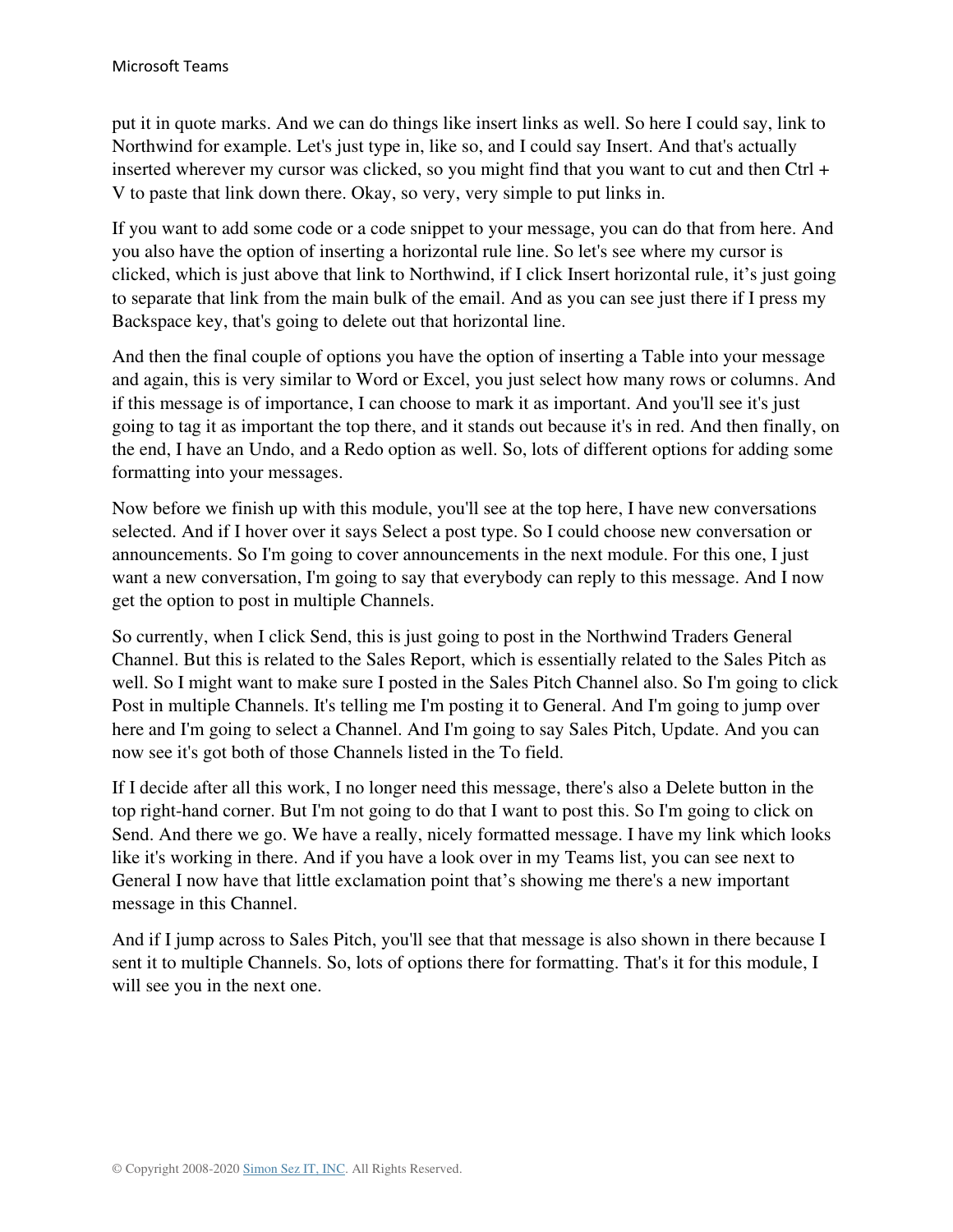#### **Video: Announcements**

**Deb:** Hello everyone, and welcome back to our course on Microsoft Teams. We're still down in Section 2, and we've been discussing everything related to conversations in Teams. And we've done numerous different things in our conversation thread in the General Channel in the Northwind Traders Team. Now something we haven't covered yet is a fairly new feature to Microsoft Teams.

When I say new, it did come out last year, they started to roll it out. But I would say it's one of the newer features to be added. And that is Announcements. Now essentially, what you can do is you can make an announcement in a Channel. And announcements help you to make the conversation stand out in the Channel. So the best way to show you this is really just to demonstrate it. So let's jump into creating a new announcement.

Now, it's not very obvious where you create a new announcement from but the eagle eyed amongst you may remember in the previous module, I actually did touch on it very briefly. So let's click our mouse down here in the Start new conversation box, and I'm going to jump straight into the formatting icon, because that will open up this large box with all of my formatting options.

Now, if you remember up here, we could select a Post type. And in the previous module, when we were looking at formatting, we just did a new conversation. But if I click this drop down, you'll see we also have an option for an announcement. And we get something very different here. So we get a little background, we get a big heading or a headline that we can utilize. And I'm going to type a very quick headline. So this is going to be an announcement related to the Trade Awards 2020.

What you'll also see is if you glance over to the right-hand side, you can change the color scheme of the background. So you can choose any of these solid fill type colors. Or alternatively, what you could do is you can upload your own Background image. So I'm very quickly going to do that. I'm going to click upload an image, I'm just going to select an image that I have saved off to my local drives. And it's quite a thin box that you have to put it in. So I'm just going to do the top of the glasses like so click on Done, and there we go.

I can now add a subheading. So I very quickly filled out my announcement just there. And I'm going to utilize these formatting options, I'm going to apply some formatting to this particular announcement. So I'm going to highlight the date and the location just here, I'm just going to make that Italic. And you can see at the bottom, I put voting opens tomorrow, look out for the poll.

So, we're going to get onto polls a bit later on in this course. So we will add one to this Channel relating to Trade Awards when we get to that section. But for now, I'm fairly happy with how this look, she could go through and change some of these options.

So again, you have everyone can reply or just you and moderators. And you can also post in multiple Channels if you want to. So I'm actually going to put this in all of the Channels that I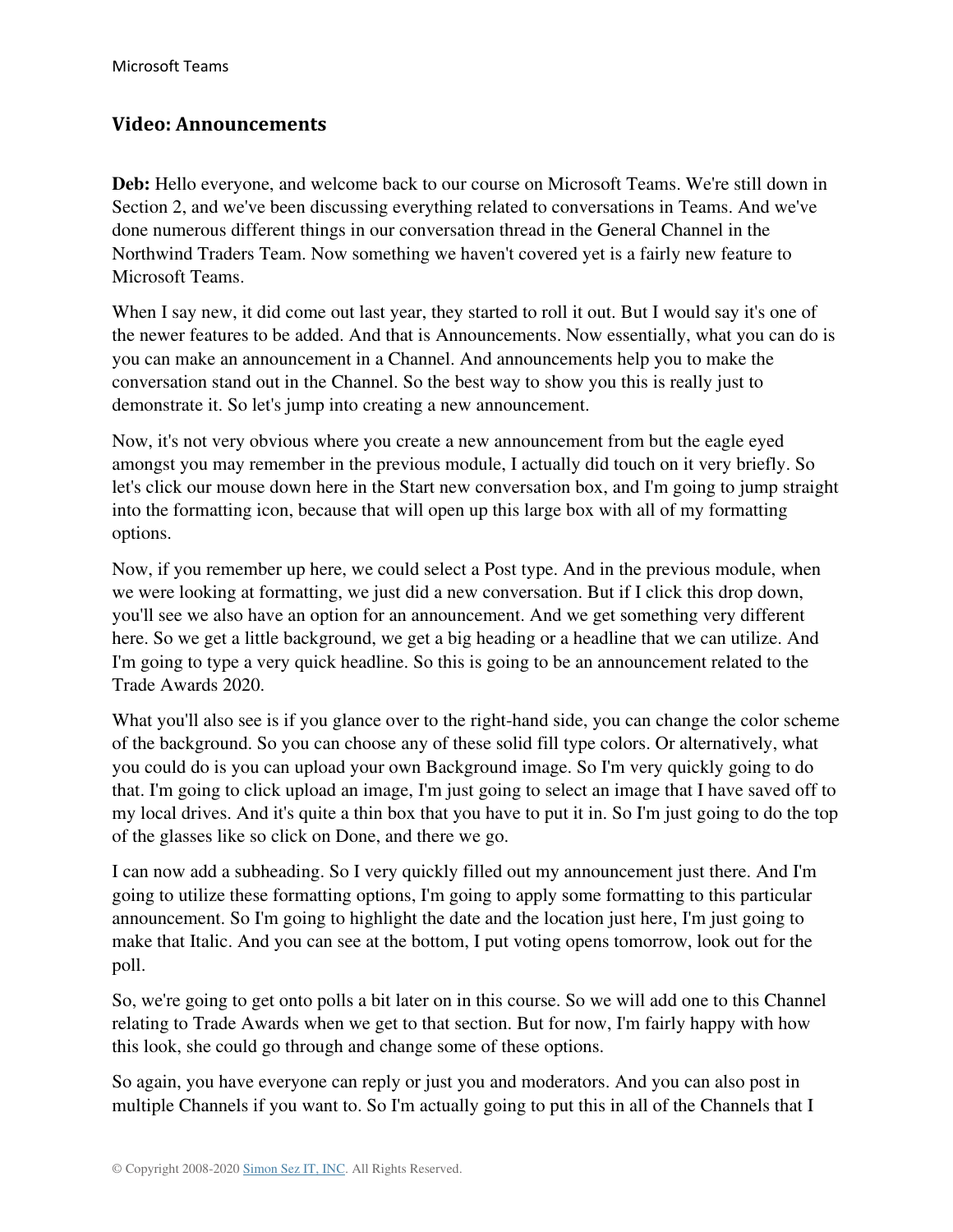have for Northwind. And I'm going to click on the Send button. So you can see that that announcement has now been posted to the General Channel, it's also posted to the Marketing Channel and the Sales Pitch Channel. And you'll see it's denoted as an announcement because it does look different from the other posts and messages and it also has this little announcements icon next to it, so this little loud hailer or speaker in a red circle.

So essentially, anything important that you want to stand out from the other conversations, you can turn it into an announcement. That's it for this module, I will see you in the next one.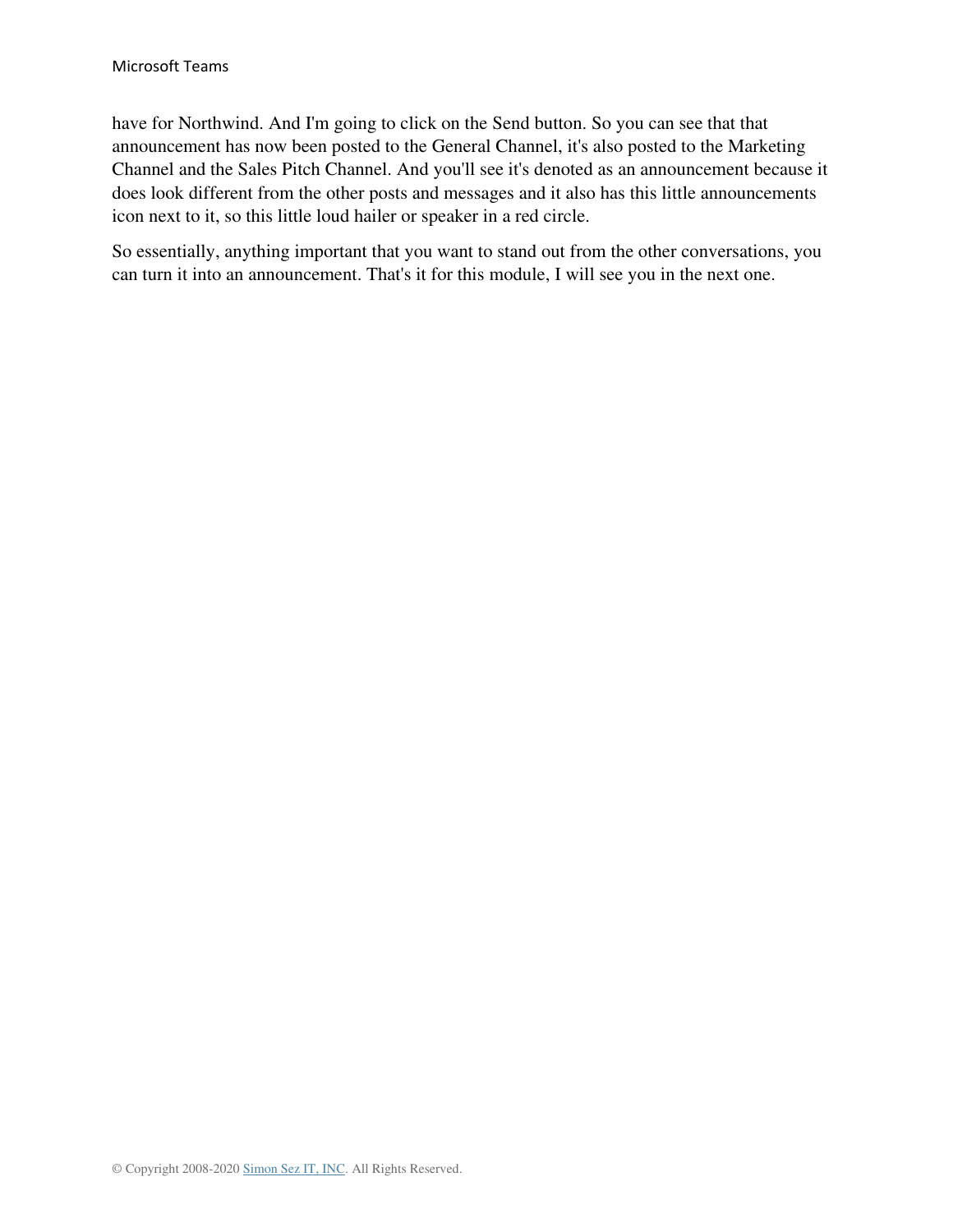#### **Video: Tags**

**Deb:** Hello everyone. This is Deb and welcome back to our course on Microsoft Teams. In this module, I'm going to talk to you about the use of Tags within your conversations. Now, Tags let you quickly reach a group of people all at once. So they're really good efficiency tip. So with Tags, you can categorize people based on various different attributes of your choosing.

So it might be you want to categorize people by their role, or maybe a specific project they work on, maybe a location, something along those lines. And you can assign Tags to people so that if you want to reach a specific group of people, all you need to do is use the @mention followed by the Tag. So let me show you what I mean by that.

Now there's a couple of different ways that you can look at your Tags. So I'm going to go up to my Northwind Traders Team, I'm going to click the three dots, and I'm going to jump across into Manage Team. I'm going to expand Members and guests as well so we can see the full Team. Now you'll see here that we have a column for Tags. And if I hover over, it says; "Notify group of people all at once by @mentioning a Tag". And you'll see that I've already assigned some Tags to the Members and the guests.

So I have three people that belong to the Leadership Tag, I have two people that belong to the Sales Team Tag and one person that belong to the Admin Tag. And you'll see as I hover over each person, I can just click on the Tag. And it will allow me to select another Tag to add that person to or create a brand new Tag. So if I wanted to, I could create a Tag called Marketing. I can say Create Marketing Tag, and it automatically assigns that Tag to myself.

And I can go down and I can also assign that Tag to somebody else. So let's assign it to our guest, I'm going to click, select Marketing, Apply, and they're now also part of that Marketing Tag. Alternatively, what I could do is if I click the three dots next to Northwind Traders, I have a Manage Tags option in here as well. So again, this just shows me all of the Tags that I currently have. And I can go in and I can create a new Tag from here as well. So, very simple to create Tags, and also assign them to other people.

So now, if I'm in my General Channel, maybe I just want to send a message to all of the members of the Leadership Tag. All I need to do is click in my New conversation box, @symbol because we're doing an @mention. And as I start to type, the Tag is going to find it. So you can see here it says Leadership, three people have this Tag, I can select it, and I can then type my message, like so. Send that through, and then only the people who belong to that Tag will be notified that they've been @mentioned.

So it really is a great way of increasing your efficiency if you need to send messages to one particular group of people. So it's worth taking a look at the members of your Team, maybe creating some Tags and assigning those Tags to different people. As I said, again, it could be that you create Tags which denote people's roles or which projects they're part of, or particular task Teams, things like that.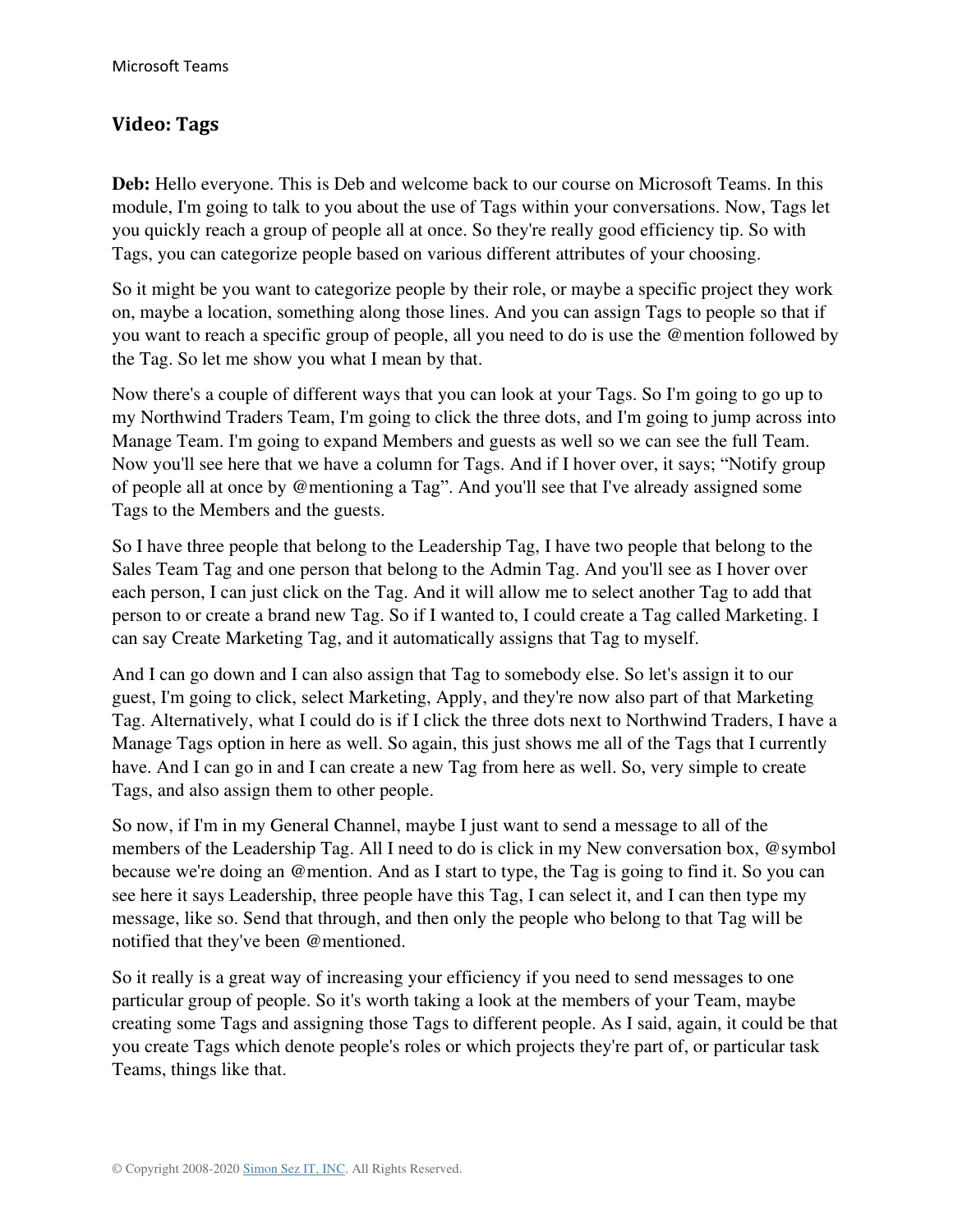Now also remember here that if we jump into Northwind Traders again, go to Manage Team and jump across to that Settings tab, you'll see at the bottom, there is a setting for Tags. And we did come into here previously, but you can here specify who can add Tags. So I've got mine set to All members so anybody can, or you could set it to Owners only.

So if you want to have some control as to who can create Tags so that they don't get out of control and you end up having 50 different Tags, you could set it to Owners only in there which is exactly what I'm going to do. So, that's it. That's how Tags work, fairly straightforward. I will see you in the next module.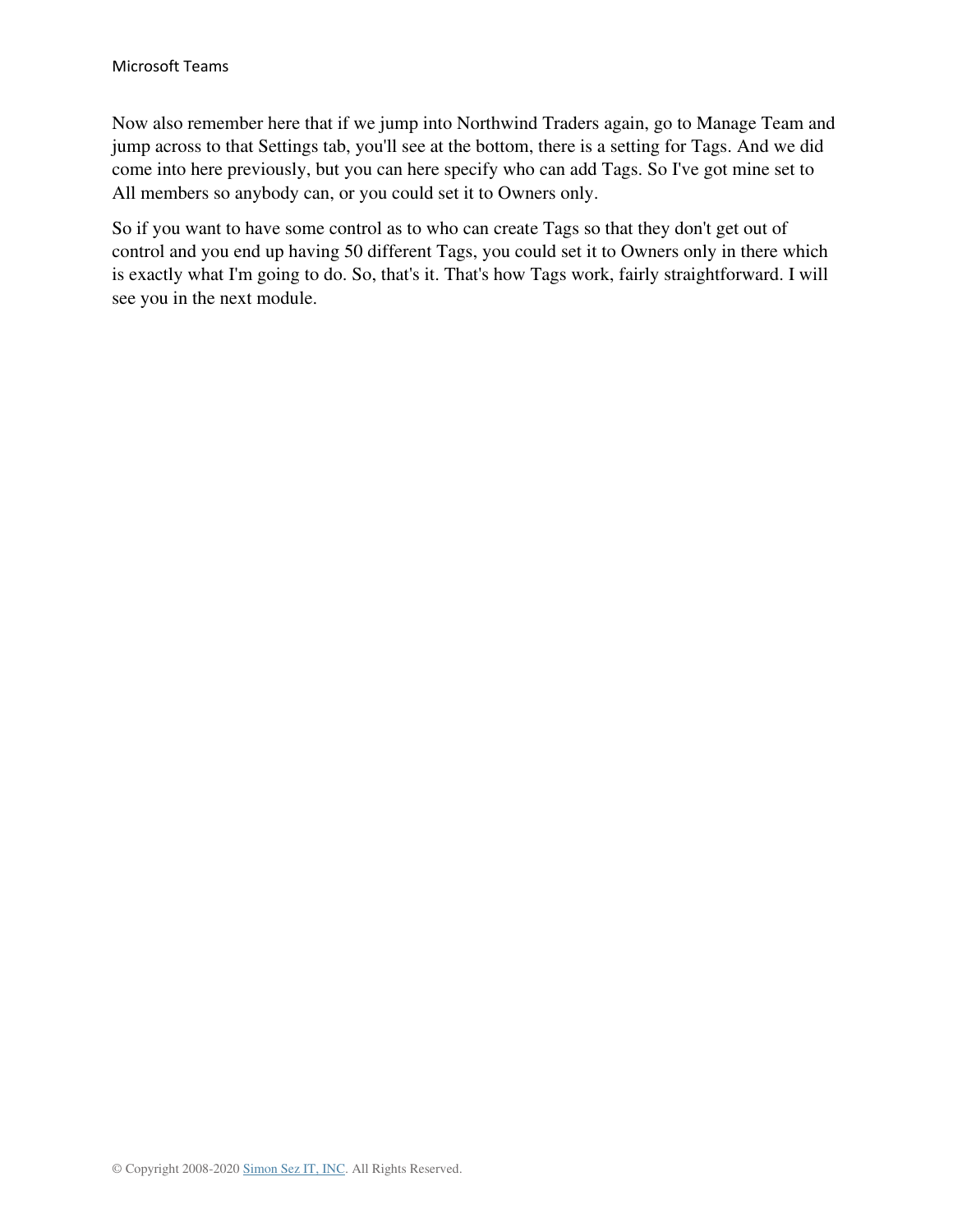# **Video: Attaching Files**

**Deb:** Hello everyone, and welcome back to our course on Microsoft Teams. We're still in Section 2, taking a look at all of the elements of having conversations in chat in Teams. And what we haven't yet looked at something fairly fundamental, something you're probably going to want to do a reasonable amount, and that is attaching files and pictures and sending those through in a chat conversation.

Now, again, this is a very, very simple process. And I'm going to show you a couple of different examples. And I'm also going to show you how you can access any files that have been shared in your conversation quickly and easily.

So again, we're staying in this General Channel in the Northwind Traders Team, and I'm going to click in my Start new conversation box. And I'm just very simply going to share a file with the Team. And I'm very simply just going to share a file with the other members of this Channel. So you'll see underneath we have the second icon along which is the paperclip icon, it says Attach when I hover over, so let's click that button. And we get a few different options.

So you have the option of selecting a file from directly within OneDrive, and you also have an option to upload a file from your computer. So, we're going to do both of these options. So first of all, let's jump to OneDrive, and I can see all of the files that I have sitting in there. So what I'm going to do is I'm going to send to the Channel, the Trade Report Feedback document. So, I've collated all of the feedback from the different Team members have added it into a Word document, which I'm now going to send back to Ryan.

So I'm going to select the Trade Report, I'm going to say Upload a copy. That's now uploaded, I want to direct this to Ryan. So we're going to @mention Ryan, I'm going to add a message. Once I'm happy, I'm going to click Send. And away that goes, really, really simple to do. Now, as I mentioned before, when you do receive an attachment in chat, you will get these three little buttons on the end, which will allow you to do various different things.

So if you want to make any edits, you can open in the Desktop Version of Word if you have that installed on your PC, or you can open it in Word Online from within Microsoft 365. You can also Download the document to your PC, get a Link to it, so on and so forth. So a few different options for you in there.

So I can see that Ryan's now replied to my message. And he's asked me do I have the Trade Chart? Now the Trade Chart is something that I have saved off as a picture onto my local drives. So I'm going to reply to Ryan, I'm going to say; "Yes. Let me just grab it for you". I'm going to click on the Attach button. And this time, I'm going to say upload from my computer, I can see my graphic just there, I'm going to select it and click on Open. And there we go, that Chart has now been sent through to Ryan.

And if he wants to see a bigger copy of it, if you just click on the chart, it's going to give you a much larger size. So, super easy to send files back and forth. And it's not only just Word documents and images that we can send through, I can jump back into Attach, go to OneDrive,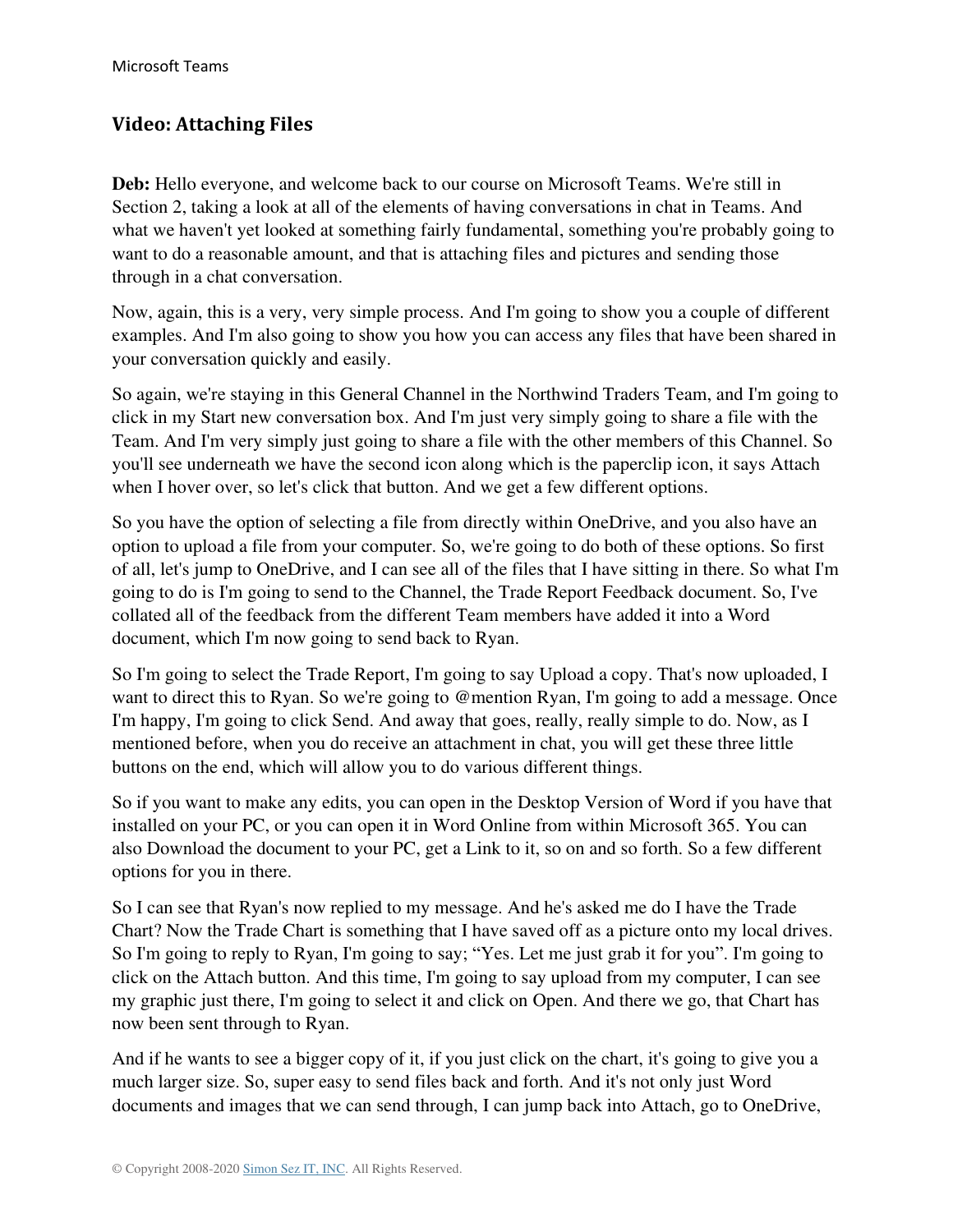and this time, I'm going to select this Excel document Sales Figures, I'm going to upload a copy. I'm going to use those Tags that I've set up to direct this towards the Sales Team. So again,  $\omega$ , and start to type in Sales and Team should recognize it which it does. So Sales Team, Enter to send. So very straightforward, very simple.

Now, it might be that during the course of conversation, particularly very long, ongoing conversation or conversations, I should say within a Channel, it might be that you just want to see all of the files that have been shared back and forth between the members of your Channel. So instead of how to scroll up through tens, or maybe even hundreds of messages, trying to pick out the files that you want, you will find at the top here, we currently have Post selected but you also have a Files tab.

So if you click on Files, that's going to show you all of the files, documents, items that you've shared within this Channel. And what you'll see when you come into Files is this is kind of set up very much Like OneDrive if you utilize OneDrive. So from here, I could start to do things like I could create Word documents, Excel workbooks, PowerPoint, so on and so forth from directly within this Files area.

So if I was to select Word document, it's going to ask me for a new name. I'm going to say Shortlist for Trade Awards, Create. And it's going to essentially jump me across to Word Online, but I'm still contained within the Teams browser. So I can really work on a Word document or an Excel spreadsheet, PowerPoint presentation from directly within Teams. Now I'm not going to type anything too extraordinary in here, I'm going to put in some random text just so that we have something in here.

And as with all of the online applications, you'll notice if you click on File, there is no Save button, we've already saved the document. And because we're working online in Microsoft 365, your document is automatically saved hence why there is no dedicated Save button. Now if I click on Close to close this down, it's going to take me back to Microsoft Teams into my Files list. And you can see that it's added that document there, Shortlist for Trade Awards. So, don't forget that. You can create documents from directly within this Files area.

You can also upload any documents that you have saved off locally, you can synchronize with OneDrive, you can select Copy Link, you can Download any documents just by selecting them, and then choosing your option. And you can also add additional Cloud Storage. So, it might be that you're not necessarily using OneDrive, maybe you're using something like Dropbox or Google Drive your Cloud storage, you have the opportunity to add your Cloud storage from this point.

So all you need to do is select whichever one is relevant to you, and it allows you to log in and just follow through the wizard and the prompts in order to make those files accessible from within Teams. It's also worth noting that when you click on any of the documents that you have in here, so let's just click the tick next to Shortlist for Trade Awards, you get some slightly different options in this top menu bar.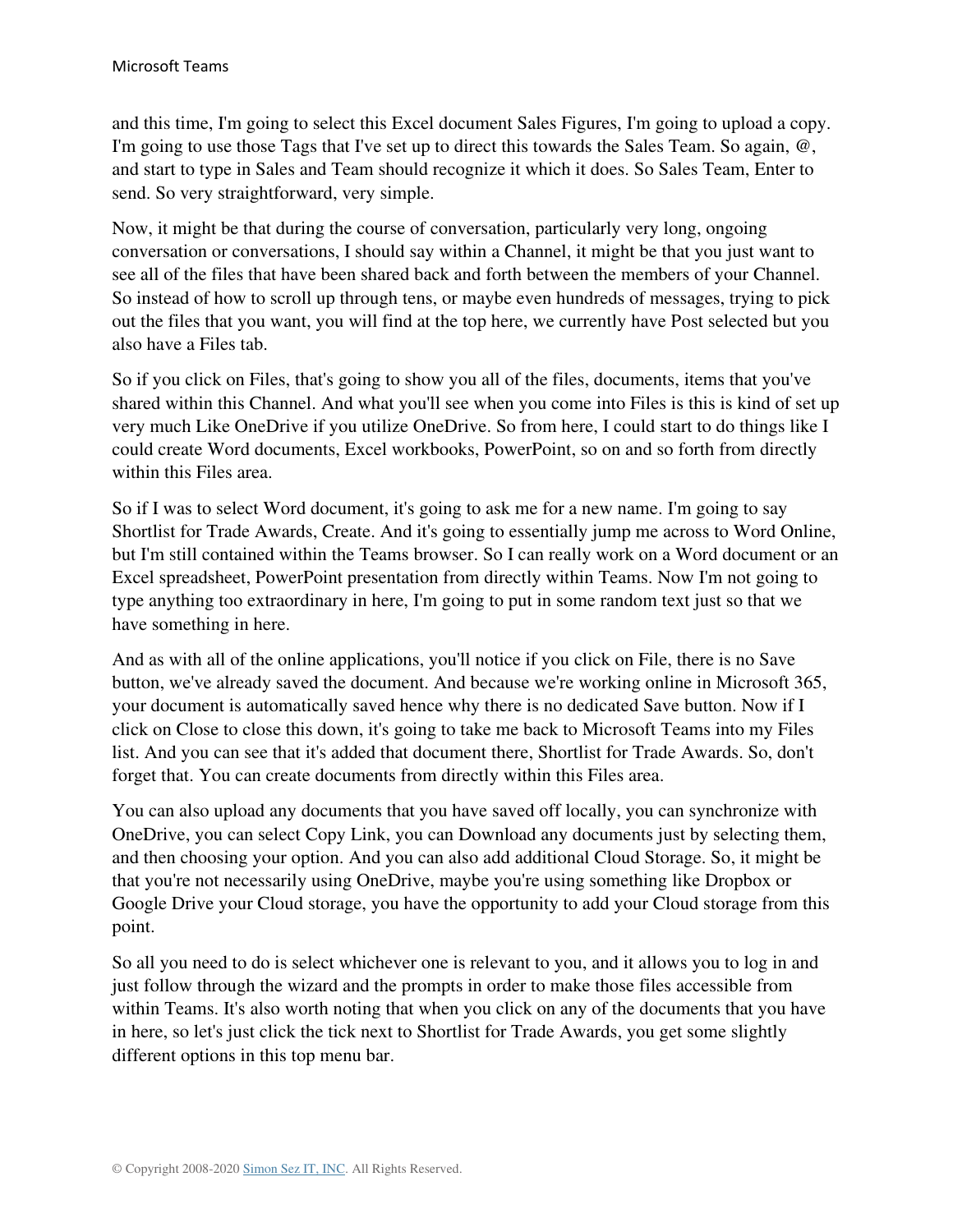So again, you can choose to open this particular document in Word Online, as we just saw before, you can choose to open it in Word, the Desktop Version, or you can choose to just edit it from within Teams, you can Delete from here as well. And you can also Pin specific documents to the top. So you can see here I've just pinned that document there and it's at the top. So if you have anything particularly important or a document that you access all the time, you might want to think about doing that.

Now I don't want that pinned I'm just going to select it again, I'm going to go to Edit pin and say Unpin. So, lots of different options that you have for each of your documents in here as well. Now, this one here, Make this a tab, we haven't covered Tabs yet and I've been purposely leaving this out because we are going to cover that in a later section.

So hopefully, that gives you an idea of how to attach and send files in a conversation and also where you can go in order to access all of those files and some of the options that you have. That's it for this module, I will see you in the next one.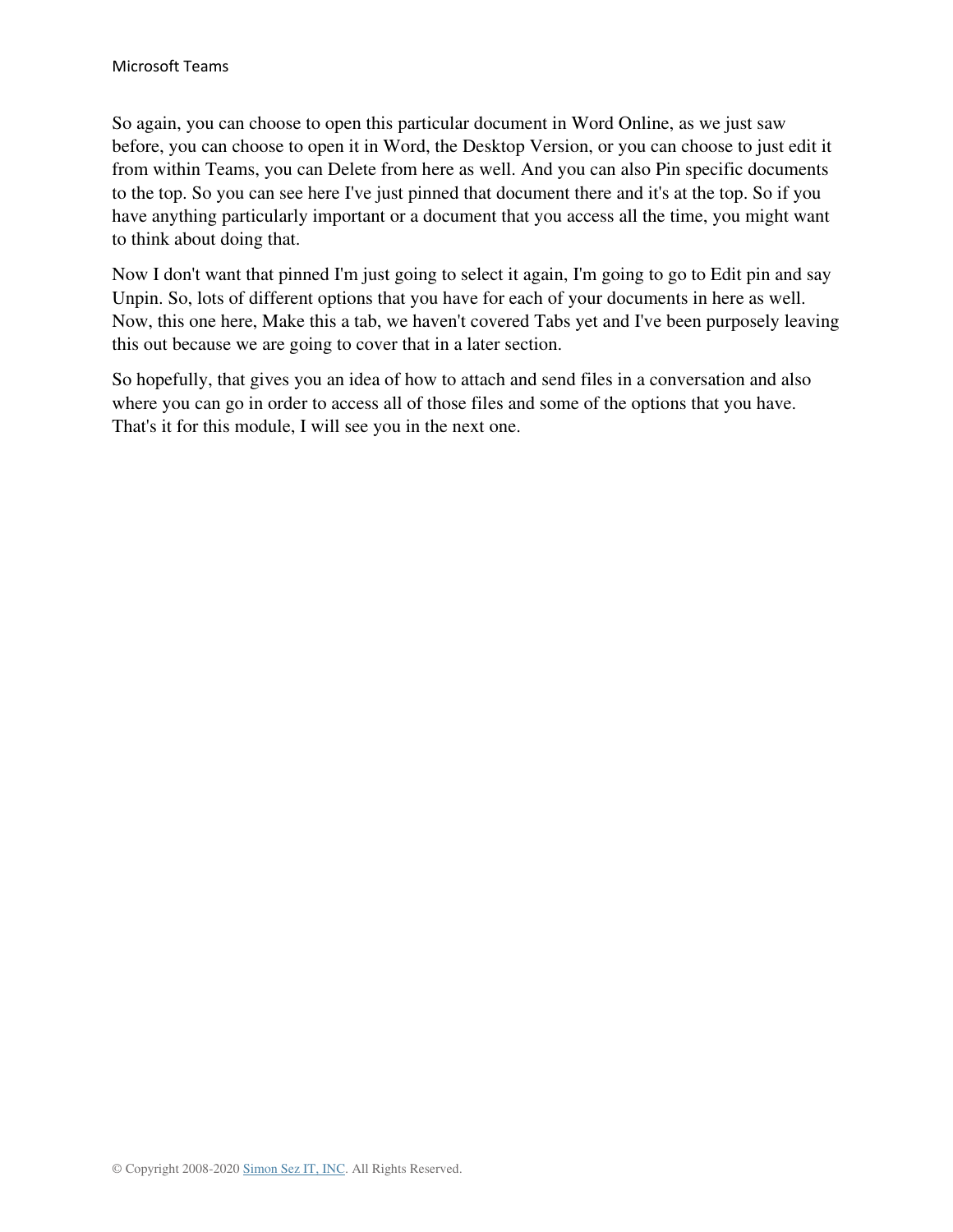#### **Video: Private Messages**

**Deb:** Hello everyone, welcome back to our course on Microsoft Teams. In this section, we've been talking about conversations. And, our conversation so far has mainly been confined to within a Team and within a Channel. And I've been chatting with the various different members of that Channel, I've been using @mentions to target some of my replies. And in other cases, I've just been putting messages out there for the entire Team to respond to.

So that moves us on nicely to Private messaging. So at the moment, in this Teams Channel, the General Channel, I'm talking with all the members of my Team. Now, it might be that I want to just have a one-on-one conversation with someone, or maybe I want to just have a small group conversation outside of these Team Channels. So if you want to start Private messages, you need to jump across to the Dedicated chat tab.

So if you look in this left-hand menu, you'll see the second option down is Chat. And you can see here, I already have one Private chat going with Adam. And this is from a few days ago. And you can see I sent him Sales Presentation, which might have been a confidential document, which is why I didn't want to put it into the Channel.

Now, as we saw previously, at the top here, we have Chat, which is currently highlighted, and we also have a Files tab. So any documents, files, presentations that have been shared in your Private chat will be listed underneath here. And you can see that there is that Sales Presentation, really nice and easy for me to access. But let's jump back to chat for the time being. So if I want to start a new Private chat, all I need to do is jump up to this New chat icon that you'll see to the left of the Search or the Command box, and click on New chat.

So it opens a New chat window, and it's asking me to type in the name of the person or the group of people that I want to chat with. So I'm going to chat with Ryan, and I'm going to type him a message. So as you can see, I'm now into my private conversation with Ryan. And I'm just checking to make sure that the feedback that I gave him on something that he's taken a while to put together didn't come across as overly critical. So, this might be something that I didn't want to put in the regular chat Channel but I wanted to discuss with him in private.

So it's worth noting that private conversations are not just one-to-one conversations, you can add up to nine people into a Private chat conversation. It's just more for things that you don't necessarily want to discuss in the open in your Team Channels. Now if I start a New chat conversation here, you'll see here that it opens up the New chat. And if I then decide that I no longer want this chat, I have my three dots, and I can just say Discard, which will get rid of that chat. And the same thing with more established chats.

If I click the three dots, I have a few different options in here. So I could choose to pin this chat to the top if it's an important chat conversation. I could also add to my Favorite Contacts if I wanted to. And you'll see next to where we have Recent chats, we have a Contacts tab. So this is where I have my Favorite Contacts. And I can click the three dots and I can add a contact to this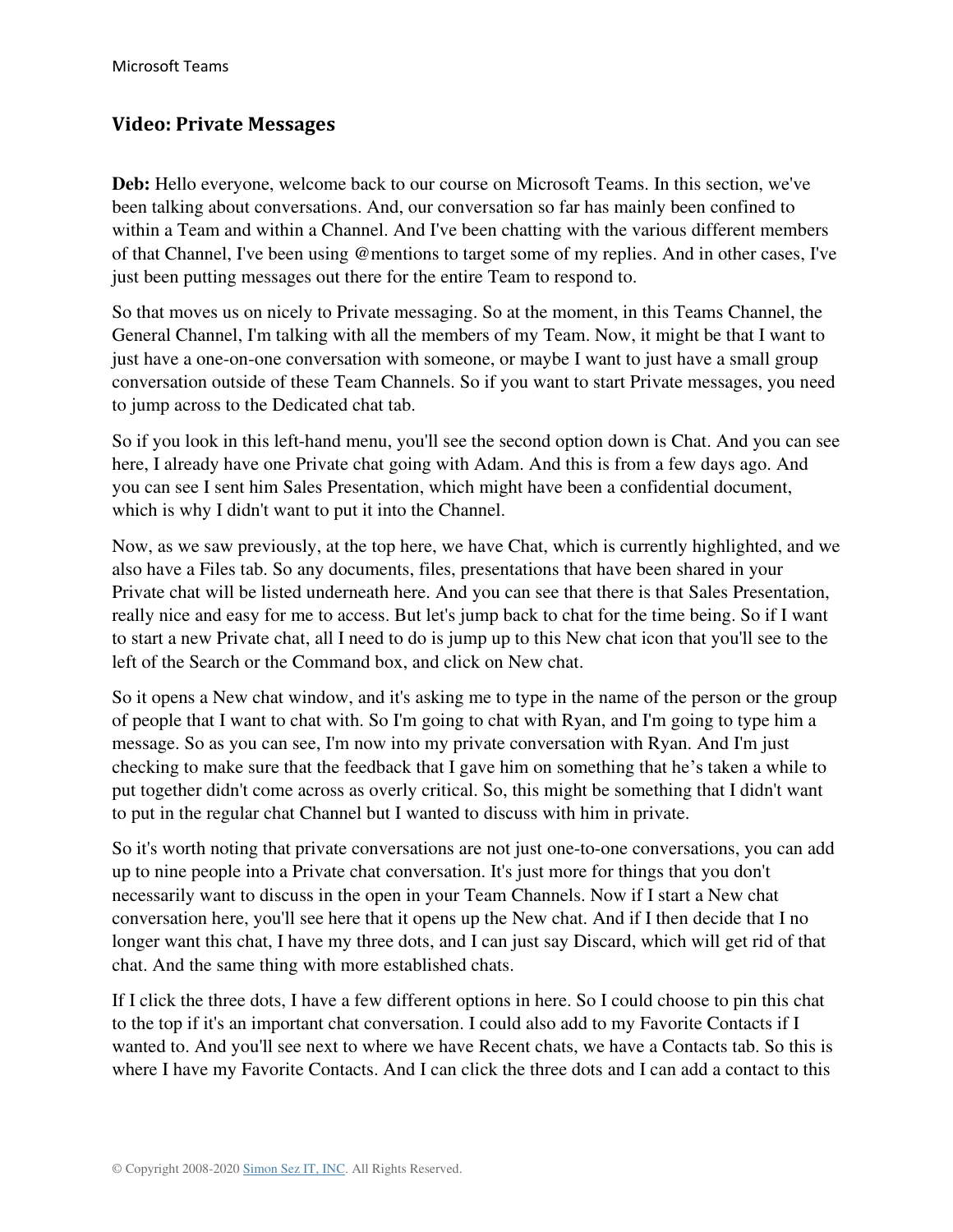group as well. So let's add in Vicki, like so. You also have a link at the bottom to create a new contact groups.

So again, I could click that and I can maybe call this Leadership. So I now might want to add some people into my Leadership group, I can click the three dots, Add contact to this group. I'm going to add Adam, and I'm also going to add Ben, like so. So, not dissimilar to Outlook in many ways. So let's jump back to Recent, and I'm actually going to come in and I'm just going to unpin that conversation.

Now one interesting little option that you have within here is this Notify when available option. So essentially, what I could do is I can see from his status symbol here that Adam is currently away. But if I have something really important to talk to him about, I might want to be notified as soon as he comes available. So, really straightforward to have private conversations. And something that leads on quite nicely from this is what we'll be discussing in the next section when we take a look at video and audio calling.

If you look in the top right-hand corner, you can see that we have a video call button, and an audio call button as well. So if I'm in the middle of a conversation with Adam, and then we decide that this might be easier if we just quickly do a video call, we can very easily convert our typed chat conversation into a video call by clicking this button. We're not going to do that now, we're going to save that for Section 3.

But the final thing that I will show you that you can do here is that you have an Add people button. So if I want to now pull Vicki into this conversation, I can very quickly add Vicki, like so, and it will create a new conversation for myself, Adam, and Vicki. So, super simple to navigate around the Chat area. That's it for this module, I will see you in the next one.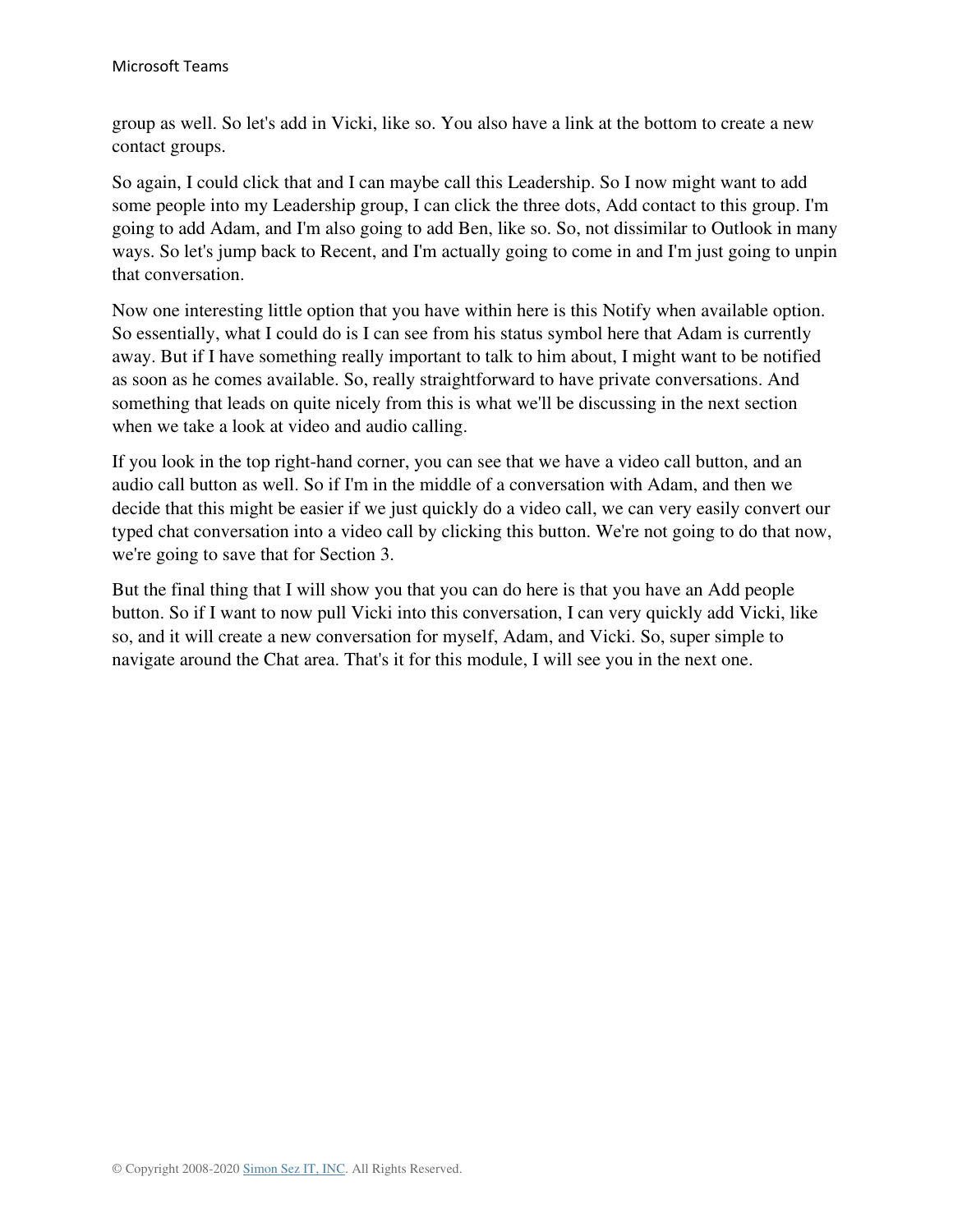#### **Video: Messaging Extensions**

**Deb:** Hello everyone, and welcome back to my course on Microsoft Teams. We're down into the last module of Section 2, this has been a very long section. But we've made it all the way to the end now. And really, the final thing to discuss in this section is something called Messaging Extensions.

Now, that might not mean anything to you. But basically what it means is that there are lots of different Apps that you can add into Teams, which really extend the capabilities of Teams. And adding additional Apps really kind of boosts the power of the types of things that you can do within Teams and makes it a really powerful, useful application. Now, I'm going to show you a couple of examples now.

Just to let you know, we are going to kind of touch back on this in one of the later sections. When we talk about things like Bots and Connectors. It's all kind of related. But I really want this to just kind of introduce to you the idea of integrating Apps into Teams. So we're in our General Channel in the Northwind Traders Team. I'm going to click in my Start a new conversation box. And in my icons underneath, if I click the three dots or hover over the three dots I should say, you can see I get a little ScreenTip there that says Messaging Extensions.

And if I click it, it's asking me to find an App. Or I can view all the Apps, and it's suggesting some useful things for me. Now, if you remember further up in this conversation, when we were talking about the Trade Awards that are coming up, I asked all the members of this Channel to start nominating people. So maybe I now have a shortlist of all the people nominated from each department. And I want to send out a poll to the rest of this Channel and get people to vote on that final shortlist. So what I can do is I can utilize a Message Extension.

And fortunately, one of the Apps within Microsoft that allows you to create polls is being suggested to me, and that is Microsoft Forms. So let's click on Forms. So you can see now essentially, I'm in a window that's utilizing Microsoft Forms, and it's asking me to create a new poll. And first of all, I need to start out with my question that I want to pose to my audience. So there's my question, I can now fill out my options. Now, you can add more than two options, you just click on the Add option button, and let's add one more, like so.

Now, if you want people to be able to select more than one, you can utilize this Multiple answers slider. Now in this case, I only want people to be able to vote for one person, so I'm going to keep that turned off, and I'm going to say Next. So it now gives me a preview of the poll that I'm creating, I'm going to submit my vote, like so. And I'm going to say Send to send that poll out to the Channel. And there it is. So it's now posted in that Channel, and people can go in and they can vote for whoever it is that they want to vote for.

Now, if I scroll down, you'll also be able to see the current tally. So I can see that two people have voted for Ben, and one person has voted for Ryan. So it's a really nice way of being able to gather responses in Forms by using that little Message Extension.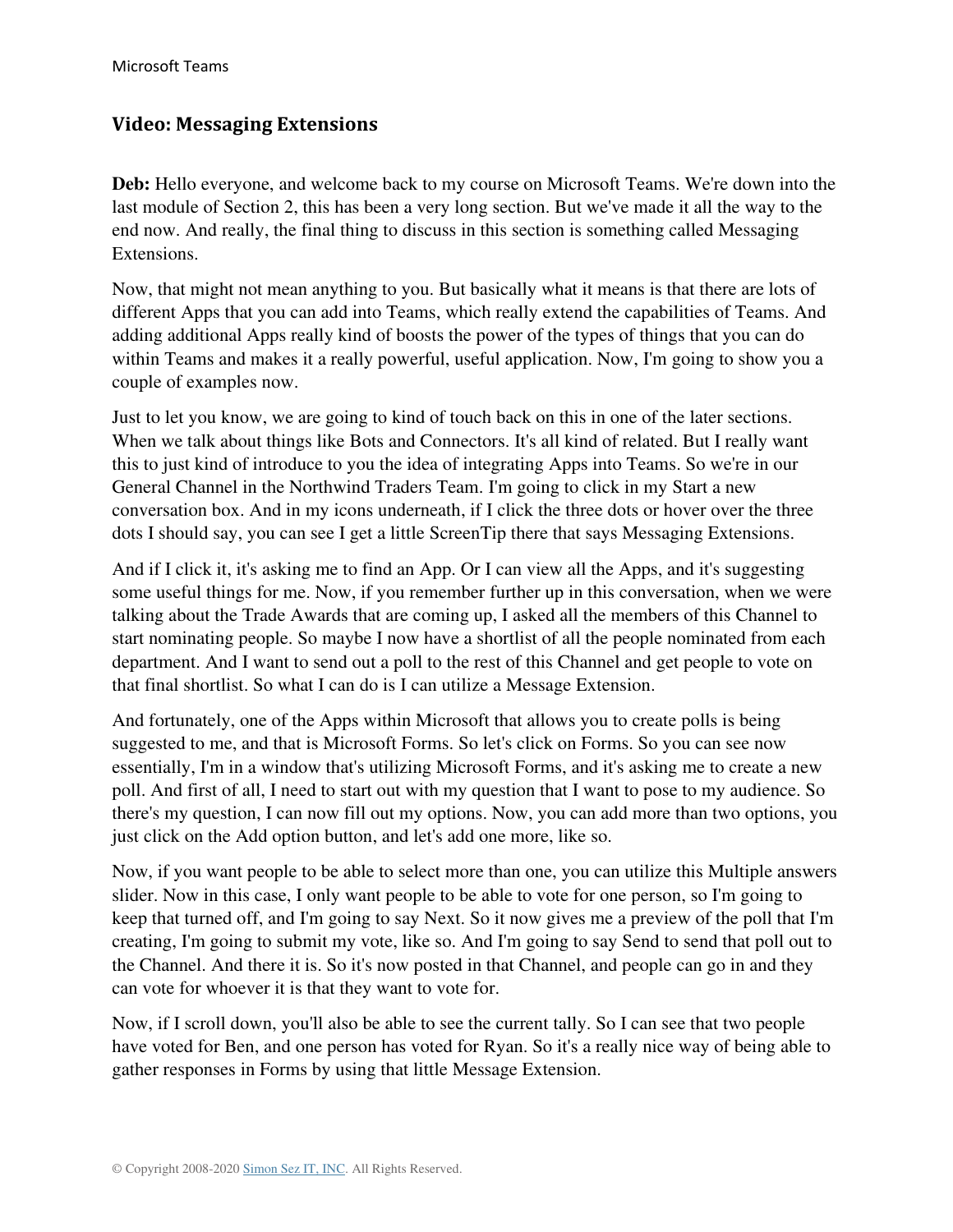Now we have a whole host of other Extensions that you can add in. And you can see here that Adam has actually put a message in that he's struggling a bit with the PivotTable in the Sales Report. And he says; "Does anyone have a video I can watch, a tutorial video?" So what I might want to do is if I click on my three dots from my Messaging Extensions, I could go straight to YouTube, and you can see here that I haven't actually added this App to my Teams. So this is what it's going to look like if you haven't already added it.

So I'm gonna click on Add, and it now lets me browse for YouTube videos. So I'm gonna go to a great company that I know, Simon Sez IT. I'm gonna say PivotTables, and there we go; Excel Crash Course - Learn PivotTables in 1 Hour. So that sounds like it's going to be perfect for Adam and I'm going to send that video straight through. And you can now see that because I've actually added that App in, I now have the little YouTube icon as one of my icons listed across the bottom. So, it makes it super simple for me to add any further videos in.

Let's click the three dots again, maybe I want to take a look at these Stocks. And once again, I need to add this App in. So then I can enter in a Stock symbol, so I'm going to say IAG. I'm going to select it, and it's going to send that information through. And once again, you can see that because I've added that, I now have that icon added to my little row of icons at the bottom. So, you can go through and as I said, we've got some suggestions just here, which might be useful to you.

I also have a Weather option I might want to add in here. So, I'm going to add that one as well. I'm going to type in the weather for Toronto, I'm going to select it, and that immediately goes through as well. So, these Apps really just add a richness to your conversation experience. And if we click on the three dots again, these aren't the only ones you have access to, if you click on More Apps, you'll see there are so many of them in here. So, it really depends what you're going to find useful, what your Team is going to find useful. And you'll find lots of Apps in here that you've probably used separately.

So things like Zoom, you can add that into your Teams or even WebEx, if you utilize that. You have things like Evernote if you take notes in Evernote, Survey Monkey, you have Adobe Creative Cloud, there are so many for you to have a little browse through. So, I definitely advise you to have a little look through all of these. And they are divided down into different categories. So for example, if we click on Productivity, you'll have all of the Apps that are related to Productivity. So really, it's just a simple case of clicking them and adding them into Teams.

Now, I said there is a little bit more to it than that which we're going to get on to when we discuss Bots and setting up tabs and things like that in one of the later sections. But hopefully, that just gives you a nice introduction as to the types of Messaging Extensions that you can add into Teams and why you might find those useful.

That's it for this module, and for this section. We are now moving into Section 3 where we're going to talk all about video and audio meetings. So, please join me for that.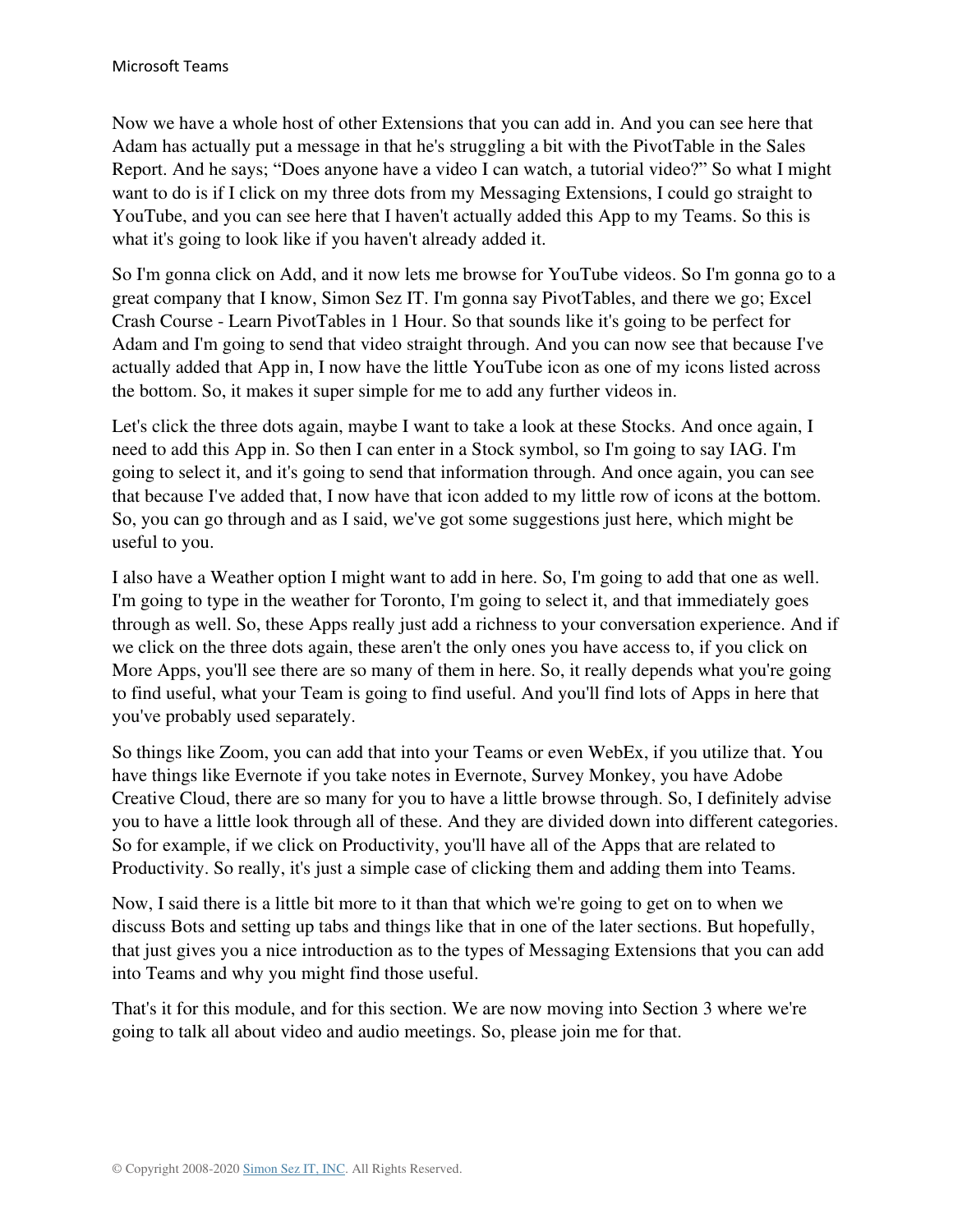# **Section 3 – Video and Audio Calls on Demand**

#### **Video: Video and Audio Calls on Demand**

**Deb:** Hello everyone, and welcome back to the course. In this section, Section 3, we're going to start exploring the video and audio meeting side of Teams. And this is probably something you're going to find yourself using all the time because it is one of the key features of Teams.

And within Teams, you have the ability to jump into a video or just an audio meeting at any given moment. You can have a scheduled meeting, or you can have a more ad hoc meeting, which you can start on the fly. So we're going to start out by taking a look at these ad hoc meetings. So let's set up our scenario.

I'm currently in conversation in the Northwind Traders Team in the General Channel, and I'm having a conversation with Adriana. And maybe we decide that whatever it is that we're discussing would be easier if we were just to jump into a quick meeting. And with Teams, we can do that very simply. Now, I will say that there has been a recent update to Teams where the button to start an ad hoc meeting has actually moved. Now if you're on a slightly older version of Teams, you'll find this button in the New conversation area.

So if I click New conversation at the bottom here, you'll see I have all of these different icons underneath. So if you are using a slightly older version of Teams, you might see down here, a little camera icon. And when you hover your mouse over it says Meet now, so you can basically start a new video or audio meeting by clicking on that icon.

Now, what you'll notice is that because I have the latest version of Teams, I don't actually have that because Microsoft have now moved that button. So if you can't see the little camera icon, cast your eyes into the top right-hand corner of the screen where you should see a big Meet button. So depending on the version that you're using, you'll find it in one of those two places. Now you'll notice that this Meet button in the top right-hand corner has a little drop down arrow next to it. I can choose to Meet now or I can Schedule a meeting in advance. And we're going to be scheduling meetings in a later module in this section.

For now, we're just going to focus on Meet now. So, I want to do a quick meeting with Adriana. Let's click the Meet now button, and it's going to take me into my Settings. And from here, I can just customize a few Settings before diving into the meeting. So the first thing I can do at the top here is I can give my meeting a title. So maybe this is a Sales Strategy Meeting. And you will see by default, it's turned on my camera. So this is essentially going to be a video meeting. And you'll see just underneath where you can currently see me, I have a little toggle slider just here.

So, if I decide that maybe we just want to have an audio meeting, I can toggle my camera off, very similar to being on a phone call. Now I'm actually going to turn my camera back on. And then I have some other Settings that I can customize. So I'm going to leave most of these on the default, you'll find that most of the time it will pick up the correct Settings that you're going to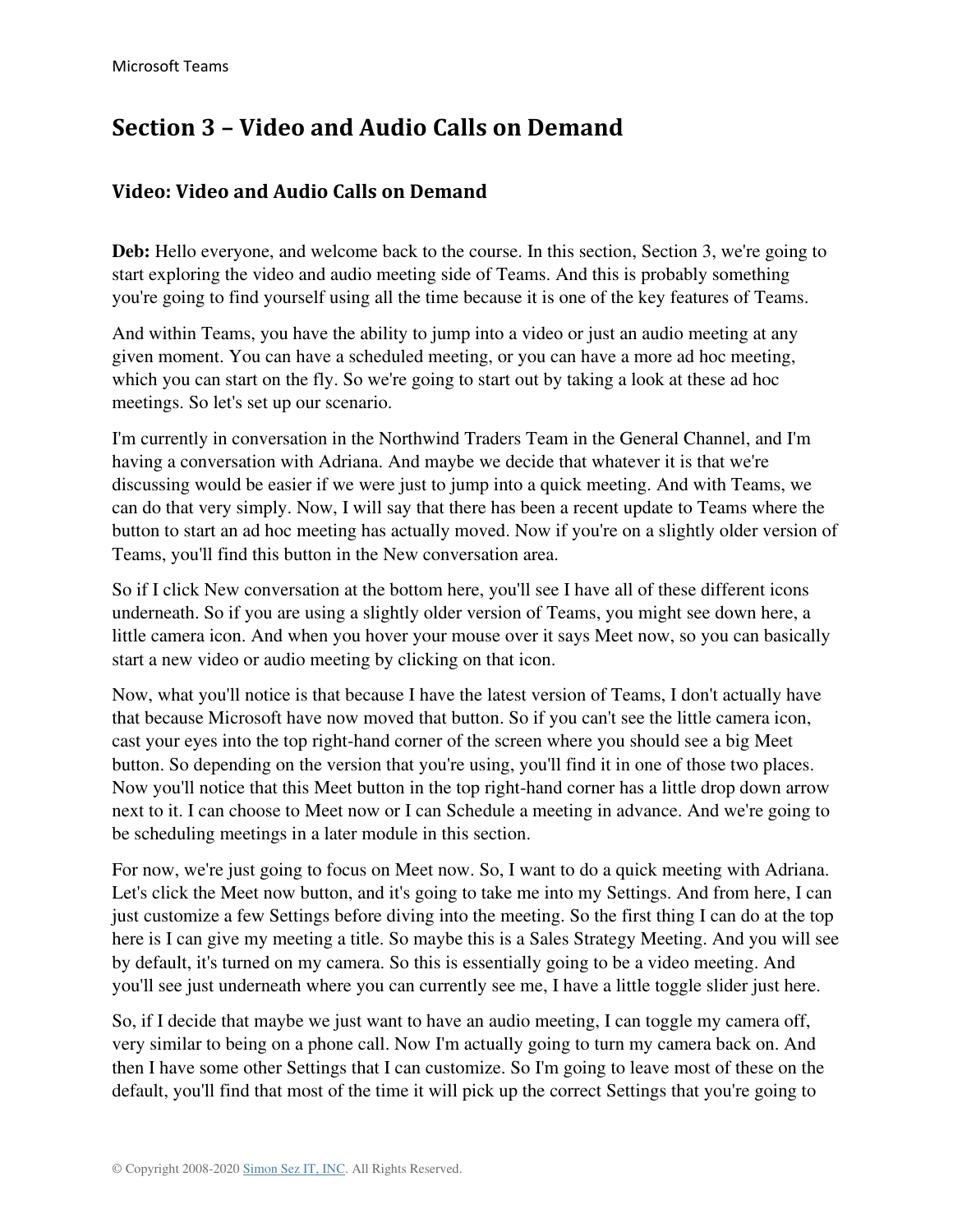want to use. So I'm using my computer audio, it's telling me that I have a Yeti stereo microphone plugged in which I do, I can choose to mute or unmute my microphone, or I can choose a couple of other different types of audio. So I can use the room audio as opposed to a microphone, or I can select to not use audio at all.

Now I'm not sure why you would want to have a meeting where nobody can actually hear anything, but you have that option if you want to use it. You'll also see that I have underneath here an option to use a Background filter. And currently, I'm actually blurring out my background, so you can't see what's behind me. Now I'm going to go through Background filters in the updates section of this course. So I'm not going to focus on that for now. Let's just join the meeting by clicking the Join Now button. And there we go.

So now I'm in the meeting, and I have this little pop up window that allows me to select one of these three options. And these all relate to inviting other people to this meeting. So I can copy the meeting link. So if I want to do that, I could then send it out into an email or maybe just post it in a different Channel. I can directly add participants to this meeting. Or I can share the link via my default email application, which for me is Outlook. Now I'm actually going to add Adriana to this meeting. So I'm going to click Add participants.

Now it's worth noting that if you decide to close this window, you can also add participants once you're already in the meeting. So I'm going to click Add participants just here. It opens up the Participants pane and I can now choose to invite somebody to this meeting. And you'll see just below it's going to give me some suggestions. So these might be people who are within my Team or people that I've invited previously. Now if the person that I want to invite isn't listed here, I can simply type in a number I want to dial or I can use their email address. So I'm going to invite Adriana. And because she's listed down here, I can click Request to join, and that's going to dial Adriana.

So now that we're in the meeting, let's just run through some of the things that we can see in this screen so you understand exactly what you're looking at. So let's start in the top left-hand corner, I have a little timer, there ticking away. So that's just showing me how long the meeting has run for so far. And then we have a Menu bar full of icons on the right-hand side. Now again, it's worth noting, if you're using a slightly older version of Teams, then this screen does look very slightly different. Instead of having that Menu bar running across the top, you might see it as a floating toolbar somewhere around the middle of this window. So just be aware of that if when you go into yours, it looks slightly different.

Now a couple of things I want to point out in here, because we are going to go through many of these options, because again, some of these are quite new later on in the course. The first icon that we have here is our Participants pane. And you can see if I hover over it, it says; Hide participants, because currently, I'm viewing the Participants pane. So this just allows me to see who is currently in the meeting. And I can do things like mute everyone's mics or mute individual mics. I can also invite additional people to the meeting from here and share the invite as well.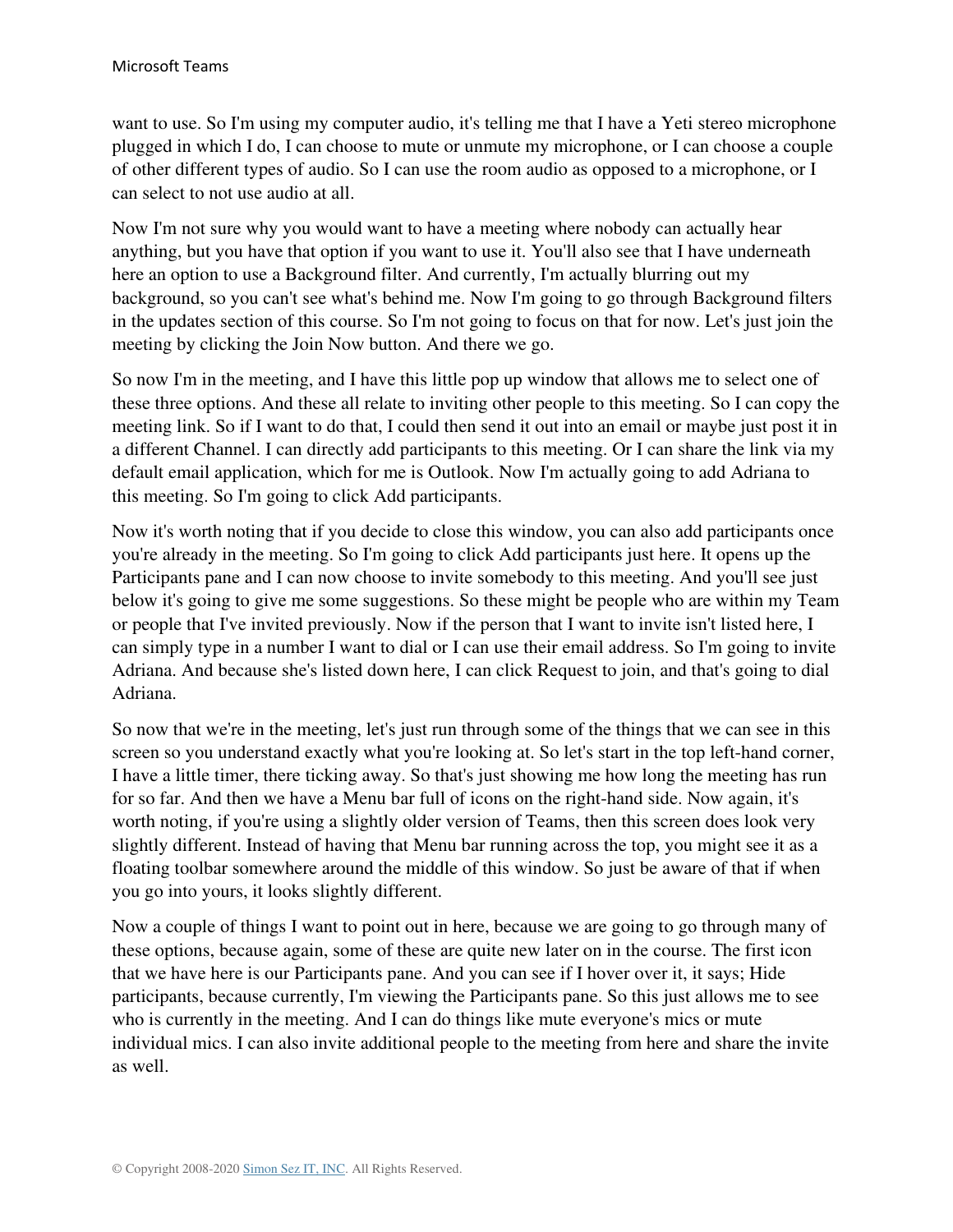The next little icon on this toolbar is Show conversation. So this is basically going to open up a chat panel on the right-hand side of the screen. So it's telling me the time that this meeting started. And if I want to have a conversation with the people who are also on this call, I can simply type it in at the bottom. What you'll notice is underneath where I'm typing the message, I also have a series of icons. So this is going to allow me to format my message. And this works much the same as any other type of formatting you might want to do. I can set some delivery options.

So if I want to make this message stand out, I can choose a delivery option, I can mark it as Important or maybe even Urgent. I can attach a file from OneDrive or I can upload a file from my computer. So let's just select this CSV file just here and click on open. And then if we click the paper plane that's going to send that through so the other meeting participants can view it as well. I have some emojis that I can add. So let's just send Adriana a quick smiley. And I can see there that my Notification has come up letting me know that she's replied to this conversation.

I can add in some gifs just to add a bit of fun into the conversation. And I also have an option to add things like stickers. So these are kind of similar to means again, just a little bit of fun to liven up the conversation. So chat works pretty much the same as any other chat application that you've used.

Now the next two items that we have on this Menu bar, so Emojis and Breakout Rooms. Those are fairly new updates to Teams. So you'll find the videos related to those in the Update section of this course. The final couple of options that I want to show you in here. If we click the three dots to open up the More Actions menu, this is where you can check your Device Setting. So if you're having any issues with your sound, you want to make sure your speakers and microphone are working, then you can jump in here. And you can check to make sure that you have the correct microphone and the correct speakers selected and also the correct camera.

I can choose to turn off my video at any point by clicking the little camera icon. And I can also choose to mute myself as well. And you'll notice that for this there is a Keyboard shortcut Ctrl + Shift + M. Now, another thing that you might find useful in here, if we click More Actions again, is the Dial pad. So this is where you can dial somebody his phone number and bring them into the meeting as well.

So this is quite good if you've got an external participant who maybe they're not in the office or not at their PC, but they do have their mobile phone, you can essentially dial their number and bring them into the meeting as well. So Dial pad can be extremely useful. The final thing I want to show you in here is how to leave a meeting because again, we have two options.

Now you'll see in the top corner, we have a big old Leave button. If I click the drop down, I can choose to Leave or I can End the meeting. Now what's the difference between these two? Well, if I was to leave the meeting, the meeting is still going to carry on. I've just chosen to exit the meeting. So maybe whatever I was interested in or maybe whatever I'd come into the meeting to talk about was now over, I can just discreetly leave the meeting and that meeting can carry on.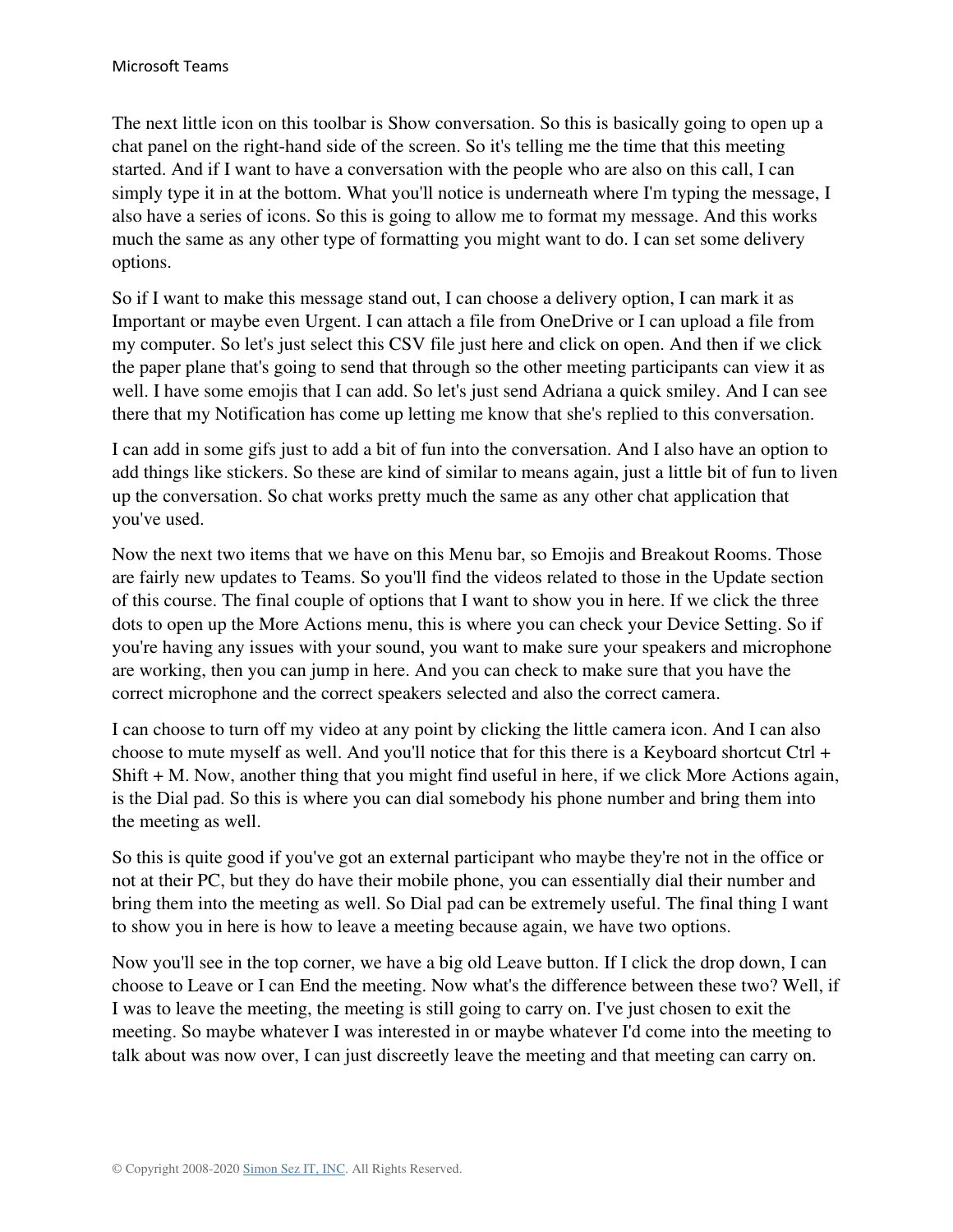However, if I just want to end the meeting entirely for all participants, that is when I would select the End meeting option. So I'm going to do that now. Let's click on End meeting. I'm going to end the meeting for everyone and it's going to take Back to the Northwind Traders General Channel and take a look what's happened. I basically have everything logged in the Channel as well.

So it says here, Sales Strategy Meeting started, and then I can see everything that was typed or shared in that chat panel. The final thing I'm going to do here is I'm just going to give some feedback to Teams, I'm going to say my call quality was excellent. And what you'll notice is that after a few seconds, you'll also receive an Attendance Report from Teams. So, this is a report that you can download. And it's a CSV file so it's going to open in Excel, which basically shows you the details of your meetings. So things like who attended your meeting, what time they joined, things like that.

And once again, I'm going to go through this a little bit more in the Update section of this course. But for now, that's how you start an ad hoc meeting in Teams.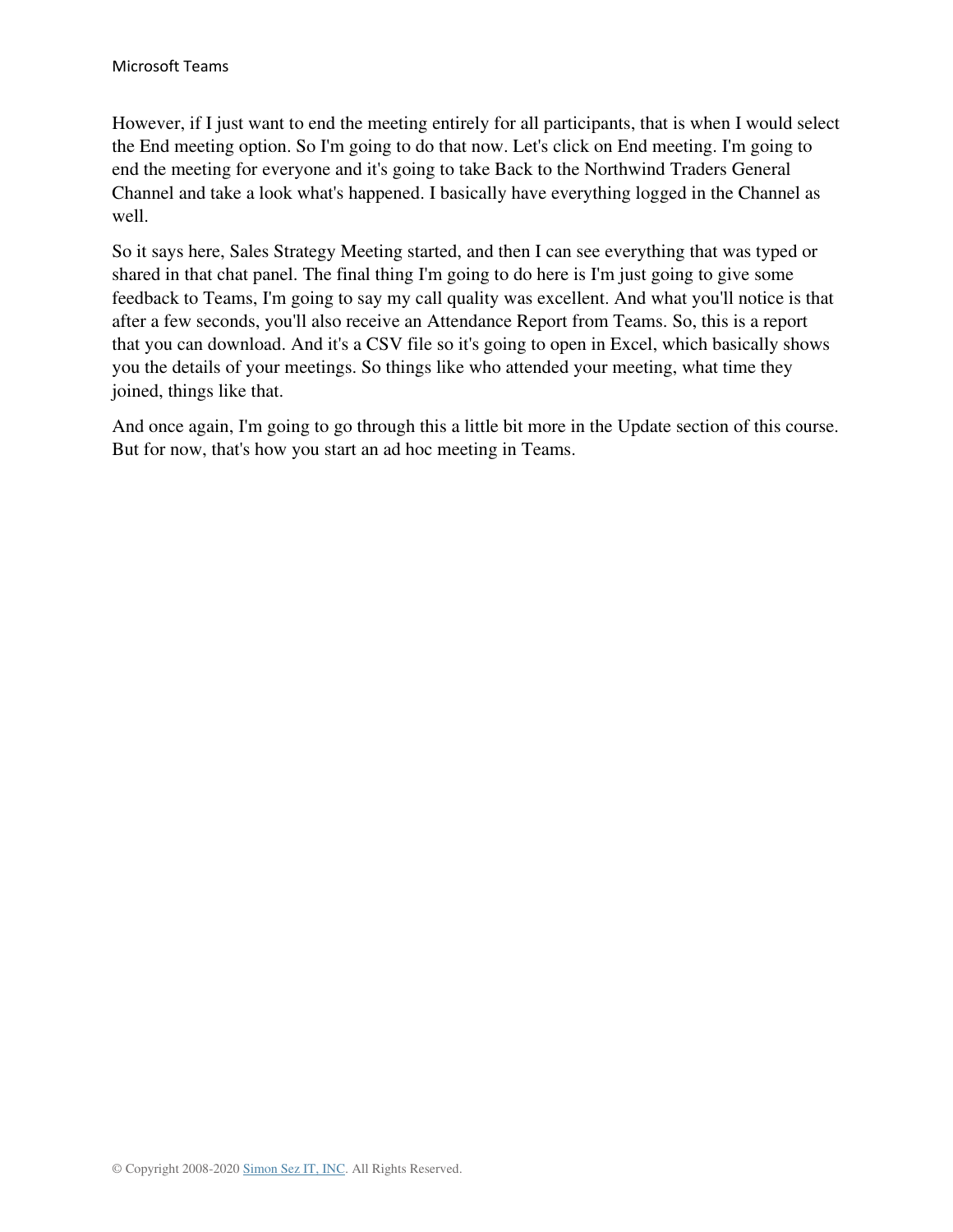#### **Video: Sharing Content**

**Deb:** Hi guys, and welcome back to the course. In this lesson, we're going to explore sharing files. And we took a look at this a little bit in the last lesson when I showed you how you can basically attach a file via the chat panel and send that through to all meeting participants.

But there are many other ways that we can share files within Teams, and which one you select really depends on what exactly it is that you want to share. So let's start out by diving into another ad hoc Teams meeting. So I'm going to go up to the big Meet button in the top righthand corner, let's click it. And let's give our meeting a name. So this one is going to be a Marketing Meeting. I'm gonna leave my camera on all of my settings, I'm going to leave as the default. And let's choose Join now.

Once again, I am going to add a participant, we're going to call up Adriana one more time, and I can see that she has now joined the meeting. So let's take a look at sharing different types of content. As we've already seen, we can jump across to the Conversations panel. And using the icons right at the bottom, I can choose to attach a file and send that through to all meeting participants. But what if I want to do something a little bit different?

Well, fortunately, in the Menu bar right across the top, the last icon that we have here is a Share content button. Again, there is a Keyboard shortcut for this of  $Ctrl + Shift + A$ . Now if I click Share content, this is going to open up that Share content pane. And I have a number of different options in here when it comes to what I can share, and how I'm sharing it with the participants of this meeting. So if we take a look at the first two options, I can choose to share my Screen or a specific window.

Now what is the difference between these two? Well, if I choose to share my Screen, everybody who's currently in this call, is going to see my Screen, my Desktop essentially, and anything that occurs on my Desktop. So this is the option that I tend to use most often in the type of role that I do. So when I'm running training sessions via Teams, I tend to be jumping around showcasing or demoing different applications. So I might be in Excel one minute, I might switch across to Word. But because I'm sharing my entire Desktop, that's not a problem, because I'm not limited to just one application.

Now the disadvantage of this option is that everybody on the call can essentially see everything that's going on on your Desktop. So if you start getting email notifications come in and popping up in the corner, then everybody in the call is going to see those and that might be absolutely fine. But if you have any kind of personal accounts attached to the PC that you're using, you might not necessarily want people to see those types of emails. So just bear that in mind if you're going to use the Share Screen option. And when you're going to share your Screen, it's a simple case of selecting Screen.

So now that I'm sharing my entire Desktop, I could minimize Teams, and you're going to see my Desktop background. And I could switch to a completely different application. So I could open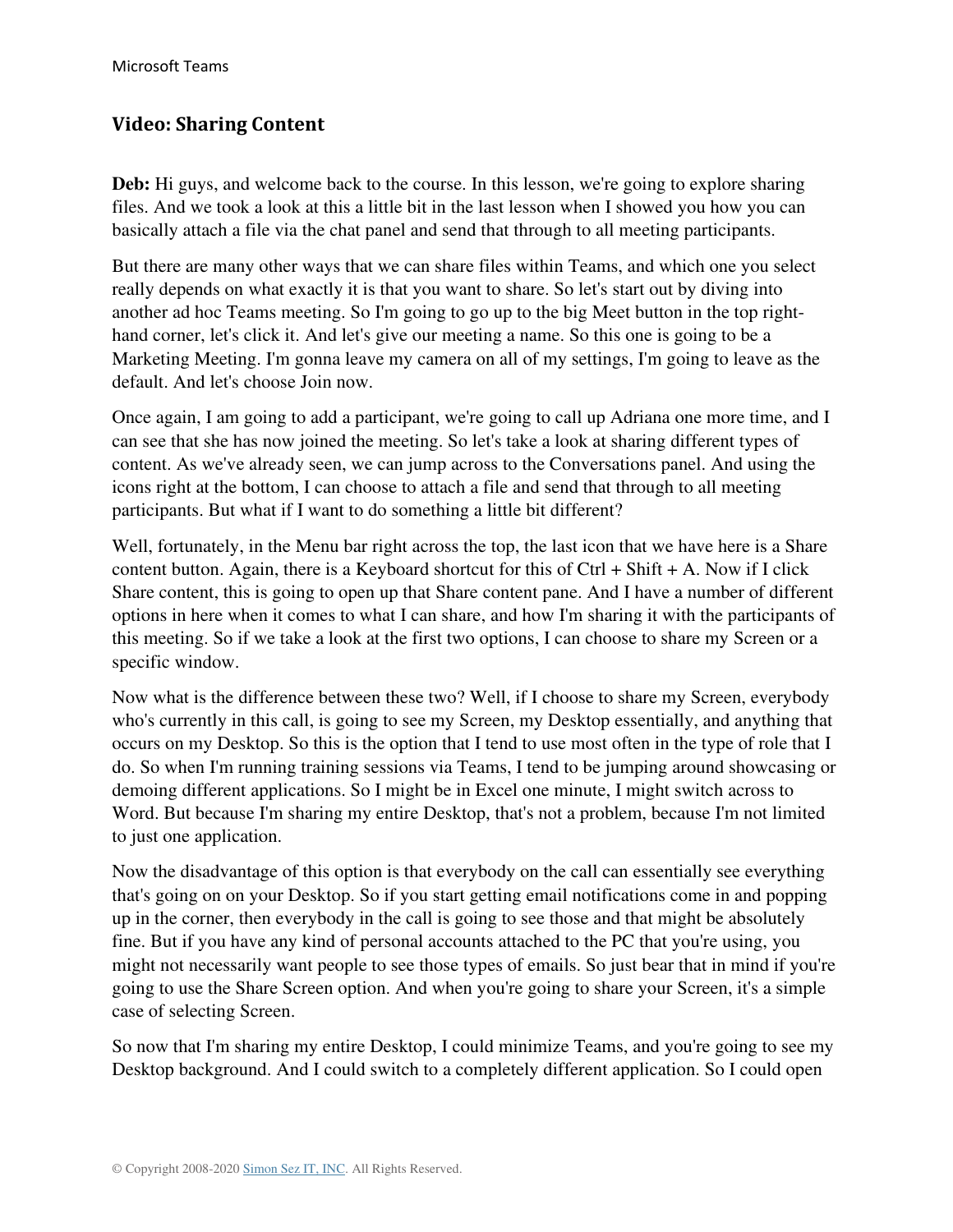up Excel and I can showcase something in there, I can then switch to a completely different application if I wanted to. So I'm sharing my entire Desktop.

Now because I'm the presenter, if I push my mouse all the way up to the top of the Screen, you'll notice I get that little menu drop down. So it's telling me that I'm presenting. If I wanted to, I could choose to pass control to somebody else in this meeting. So if Adriana now wants to share her Desktop, and show me something, I can pass control across to her.

Now once you've finished presenting and you want to jump back into your meeting, just click on Stop presenting, and it's going to take you back. So that is the first option to share the Screen. Now when it comes to sharing a Window, this limits you slightly and you'll see here it says Window and then in brackets, it's got 10. And that's because I currently have 10 other windows open on my PC.

So in order to share a Window, you have to have it open already. If I click Window, you can see it's going to show me all of the different Windows that I have open behind this meeting, and I can choose one of them to share.

So if I just click this Book1 for Excel, the only thing I'm sharing is this specific Window. So I can't jump around to different applications, it limits me to this Window. So once that's not quite as flexible, if I was to get any pop up notifications, then nobody else in the meeting is going to see those.

And very similar to the Desktop option, if I push my mouse all the way to the top of the Screen, I have the same options. So I can click stop presenting to come out of there and jump back to the main window. So that is the difference between sharing your Screen and sharing a specific Window.

Now the final option I want to go through with you in here is the Microsoft Whiteboard. So this basically opens a whiteboard where you and your Team can brainstorm ideas and also collaborate. And if you want other people to be able to participate in annotating on this whiteboard, if you click the cog icon, just make sure that you have this toggled on; Other participants can edit.

So I can see there that Adriana has drawn a circle, I can then jump into the whiteboard and I can move this circle around. So I could go in and grab something from this toolbox and start to make my own annotations. So this is essentially a shared whiteboard where your Team can brainstorm ideas.

Once you've finished with the whiteboard. Again, if we click the cog, you can see that you can choose to export this as a PNG image. What you'll also notice is that when we end this meeting, any whiteboards that you've shared or collaborated on will also be available in the Team Channel. So, I'm going to click Stop presenting, just to jump back into the meeting.

Now the other options that we have underneath here for sharing content relate to PowerPoint Live. And again, this is a reasonably new feature of Team so you're going to find the tutorial for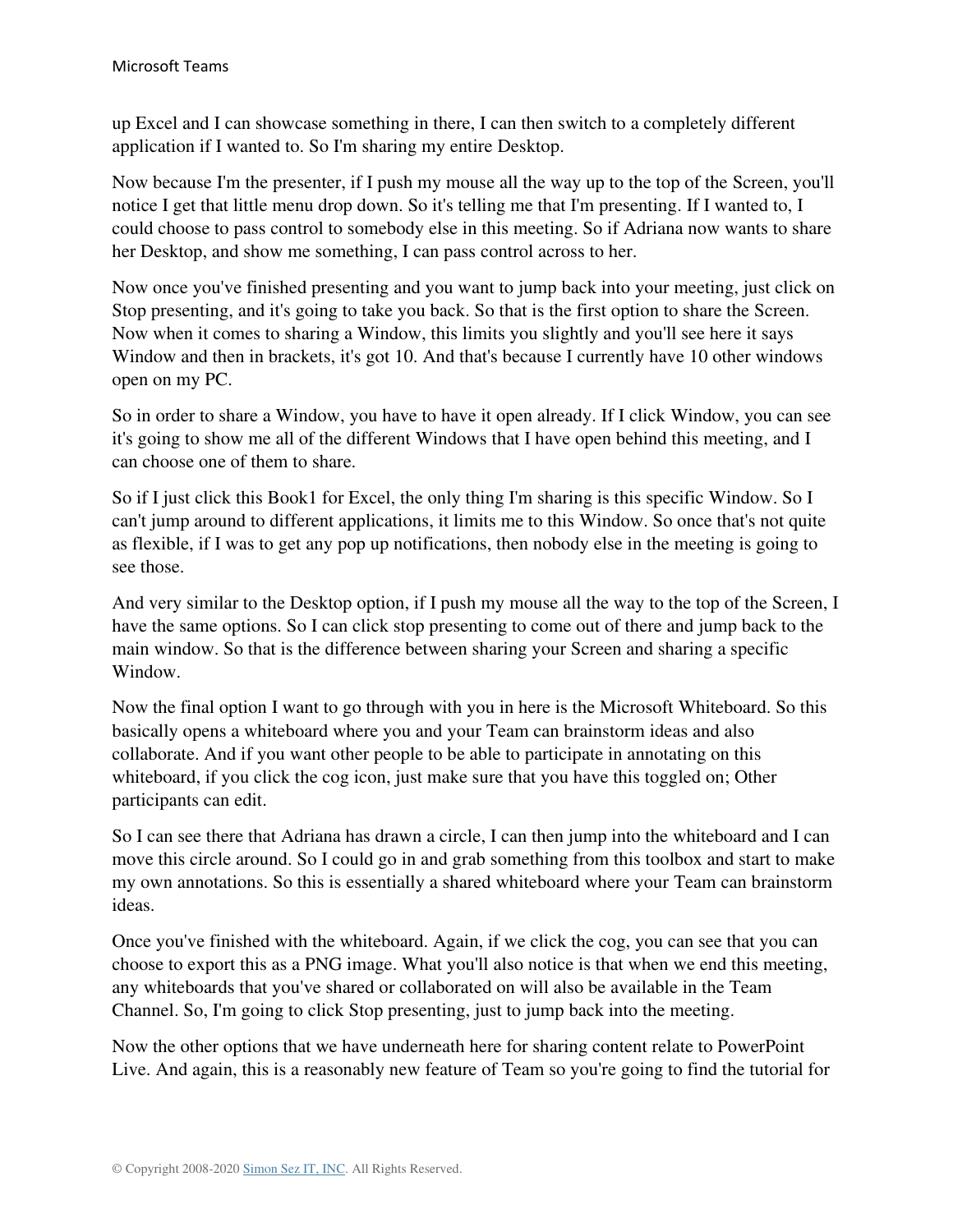this in the Update section of this course. But for now, that is how you share content. I will see you in the next lesson.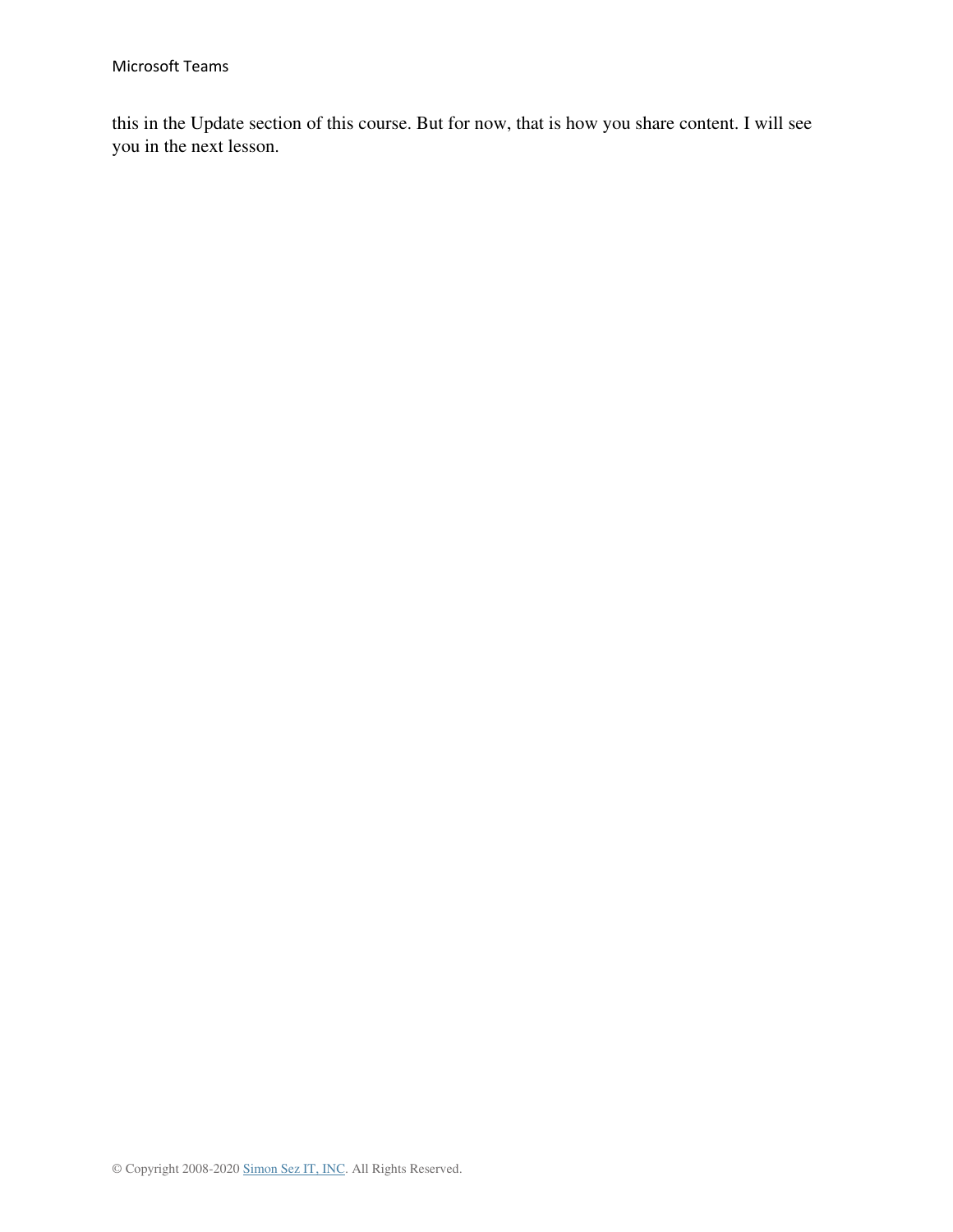#### **Video: Schedule a Meeting**

**Deb:** In the first lesson of this section, I showed you how you can very easily start an ad hoc audio or video meeting from a Teams Channel. And in this lesson, we're going to take a look at how you can Schedule a meeting. So this would be for meetings that you've planned ahead of time. And you can schedule a meeting from a couple of different areas within Teams.

So if you're currently working in a Channel, and I'm currently clicked in the Northwind Traders Team General Channel, if we jump up to the Meet button in the top corner and click the drop down arrow, the second option we have here is to Schedule a meeting. And this opens up the New meeting window, and we can now go in and add the details of this meeting. So let's just give this a name. So this is going to be a Project Meeting, I can add any required attendees. So let's add, Adriana. And I'm also going to add Jen as well. I can then set the time. So let's set this for tomorrow. So June the third. And we're gonna do this meeting at 10:30am to 11:30am.

Now, if this was something like a weekly meeting, I could set a recurrence just here, Daily, Weekly, Monthly, or even a Custom recurrence, this is just going to be a one off though. So I'm going to leave this on Does not repeat. Now the next field deals with Team Channels. Now, because I'm scheduling this meeting from directly within the Northwind Traders General Channel, it's already added this Channel to this field. You'll notice in a moment, if we decide to schedule a meeting from the Calendar, because we're not actually in a Channel, this field will be blank. But we do have the option of also adding the meeting to a Channel.

We can then go in and type in the details of the meeting, I'm just going to leave that blank for now. And once we're done, all we need to do is click on the Send button to send that out to the other participants. And what you're seeing is that meeting is now logged in the General Channel in the Northwind Traders Team. And if I want to view it, I can simply click on it, and it's going to take me back into those meeting details. Now what you'll see once I go back into this meeting is that a few things have changed.

So now, I have a Cancel meeting button at the top, I can copy the link to this meeting and maybe send it to other participants or post it in a Channel. And you can see that in the main body of the email, I now have a link. So when both Adriana and Jen received this meeting, they're going to get an email and it's also going to notify them within Teams. When it comes time to join this meeting, they can simply click on the link. So, very simple to schedule a meeting directly from within a Teams Channel.

Let's now jump across to our Teams Calendar. And you'll see if I scroll up to 10:30, there is the meeting that I've just created sitting in my Calendar. And of course, when it comes time to join this meeting, I could just click to open, and then I have a Join button just here. Now, as I mentioned, you can also schedule directly from your Calendars. So let's say I want to schedule another meeting for Friday at 1pm. In the top right-hand corner, I have a New meeting button. I'm going to say this is a Lunch Meeting, I can again go through and add the required attendees. I can set the date, and also the time. So let's do this at 12:30 to 1:30.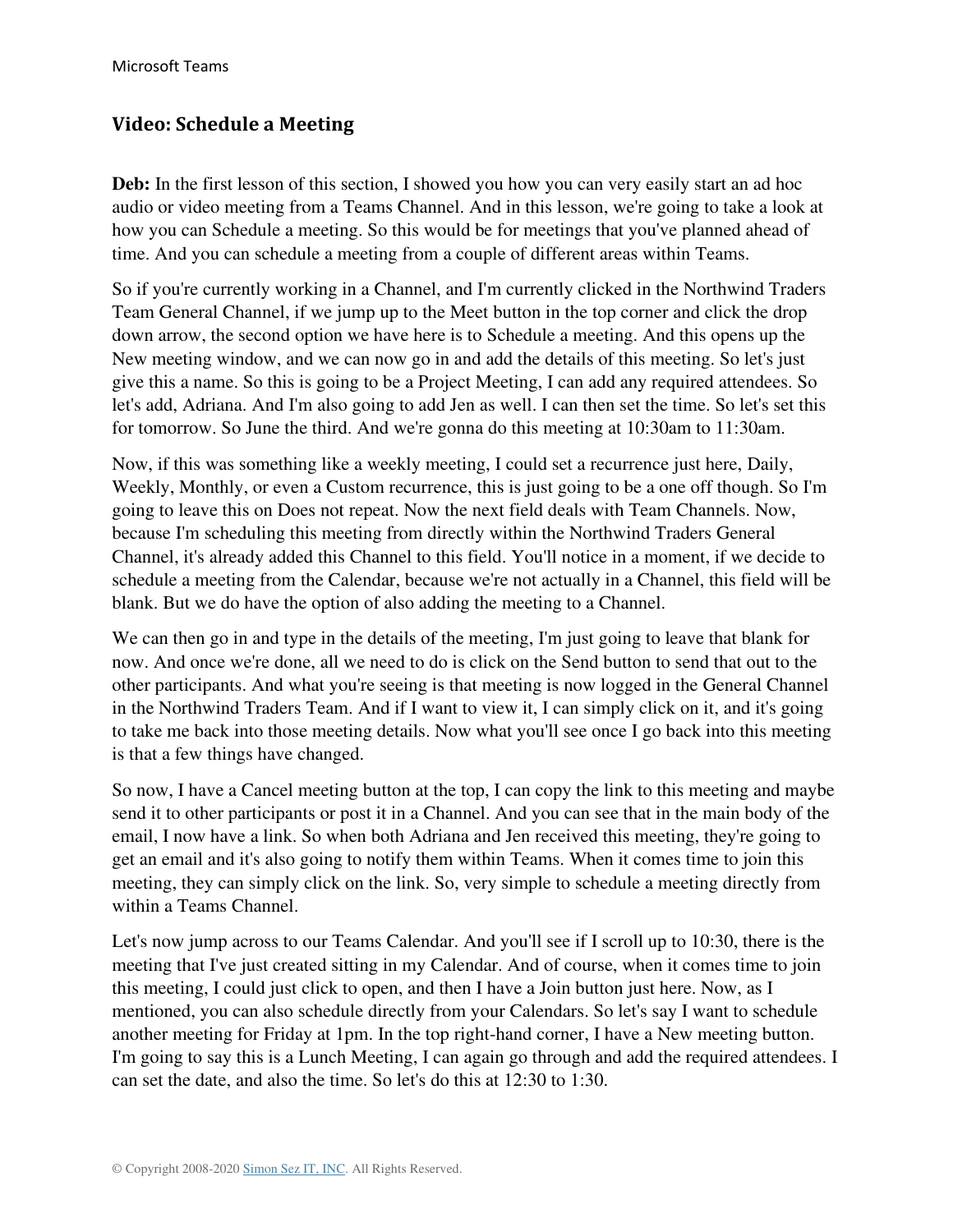This time, I'm going to say that this does repeat, and we're going to repeat this Weekly. But notice that underneath, it's not posting directly to any Channel at the moment because I'm creating this from my Calendar. But if I wanted to, I could go in here. And when I click, it's going to show me all of my different Teams. I'm going to expand Social Committee, and then I can choose a Channel. So let's just say General, I can then add my meeting details, click on Send, and that invite is going to go out to those participants as well.

So because I've set this up as a recurring meeting, if I click the drop down and go to let's say next week, you'll see that that Lunch Meeting is in there as well. Now if we jump back to our Teams, and this time, let's go to the Social Committee General Channel, you'll see that because I selected this particular Channel to post the meeting to, it's sitting just there. And when it comes time to join, I can simply open up and I have a Join button in the top corner. So, very simple to schedule meetings ahead of time in Teams.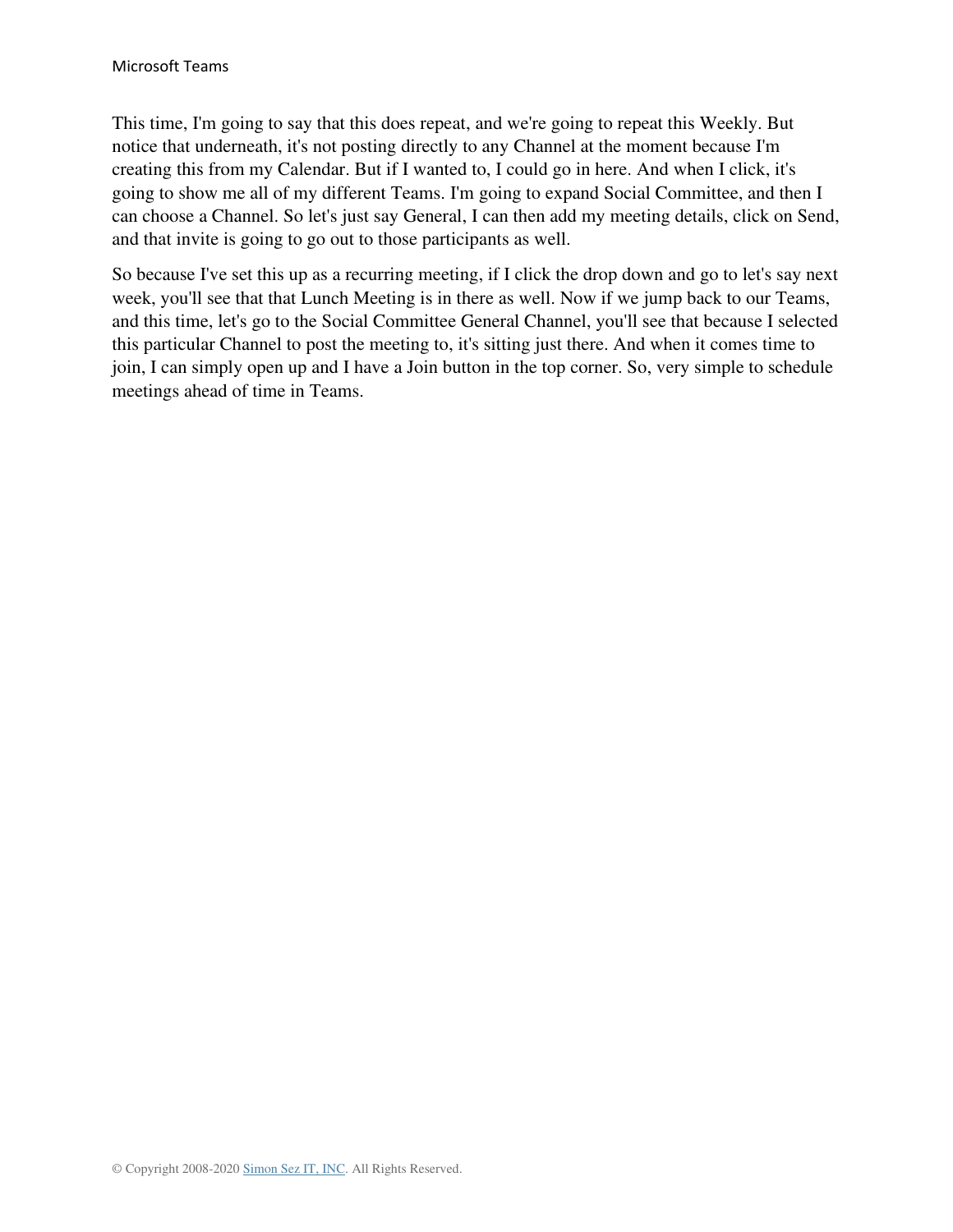#### **Video: Scheduling a Live event**

**Deb:** Hello everyone, and welcome back to our course on Microsoft Teams. In the previous module, I showed you how to Schedule a meeting. And in this module, I just want to very quickly talk to you about Live events. Now, if we click on this New meeting button in the top corner, if you remember the other option we have in there is Live event.

Now the difference between a meeting and a Live event is that a Live event is a Live stream, and it's normally for large audiences. So for example, I host webinars every single week. And normally I can have 500 people or so from all around the world attending my webinar. So in that instance, a Live event would be more appropriate as opposed to a meeting. Now the way that you set up a Live event isn't a great deal different to the way that you schedule a meeting. But let's just do one so you can see exactly what to expect. So I'm going to select Live event.

You can see here it says; "You're setting up a Live event. To invite attendees copy the link once you schedule the Live event and publish it or send it in a Calendar invite". So, because this Live event is going to a large audience, and with Live events, they won't necessarily all be within your organization. So it's much more efficient to copy the link to the Live event, and then send it out via Outlook, or maybe publish it to a website, something along those lines. So I'm going to say Training Event. I'm not going to add a location, I am going to set a time and a date, though.

So let's say Friday, and this is going to be at 5pm until 6pm. You could put the details about the Live event in there. For the sake of time, I'm not going to do that. And you can invite presenters. So I'm listed as the event producer, but if Adam is speaking at this Live event, I can invite him as a presenter, and he will have presenter privileges in the Live event. I'm going to click on Next. Now this is where you can specify the Live event permissions. So the top option here, People and groups, only the specified people and groups can watch the Live event, I can set it to Orgwide.

So that means that everyone in my organization, so sharing the same email address can watch the Live event, or I can have Public, the Live event will be open to anyone. And it says; "Use this where most of the attendees are outside of your organization". Now you can see that that one for me at the moment is grayed out because this option hasn't been enabled by my Administrator. But if it has, that will be an option that you can select. So I'm just going to say Org-wide. And I'm gonna say Schedule. And there we go.

So it says to invite attendees copy the link, so I'm gonna say Get attendee link, and it's been copied to the clipboard, and I'm gonna close down. So I can now see that Live events scheduled in my Calendar. And if we click on it, we have a Join link in there. But in order to notify people about this Training Event, I need to send them the link. So it might be that I want to jump across to Teams, and maybe I want to put the link into the General Channel, I can do  $Ctrl + V$  to paste that in. And when I click it, that's going to take me into the Live event. And you can see here it says the Live event hasn't started yet.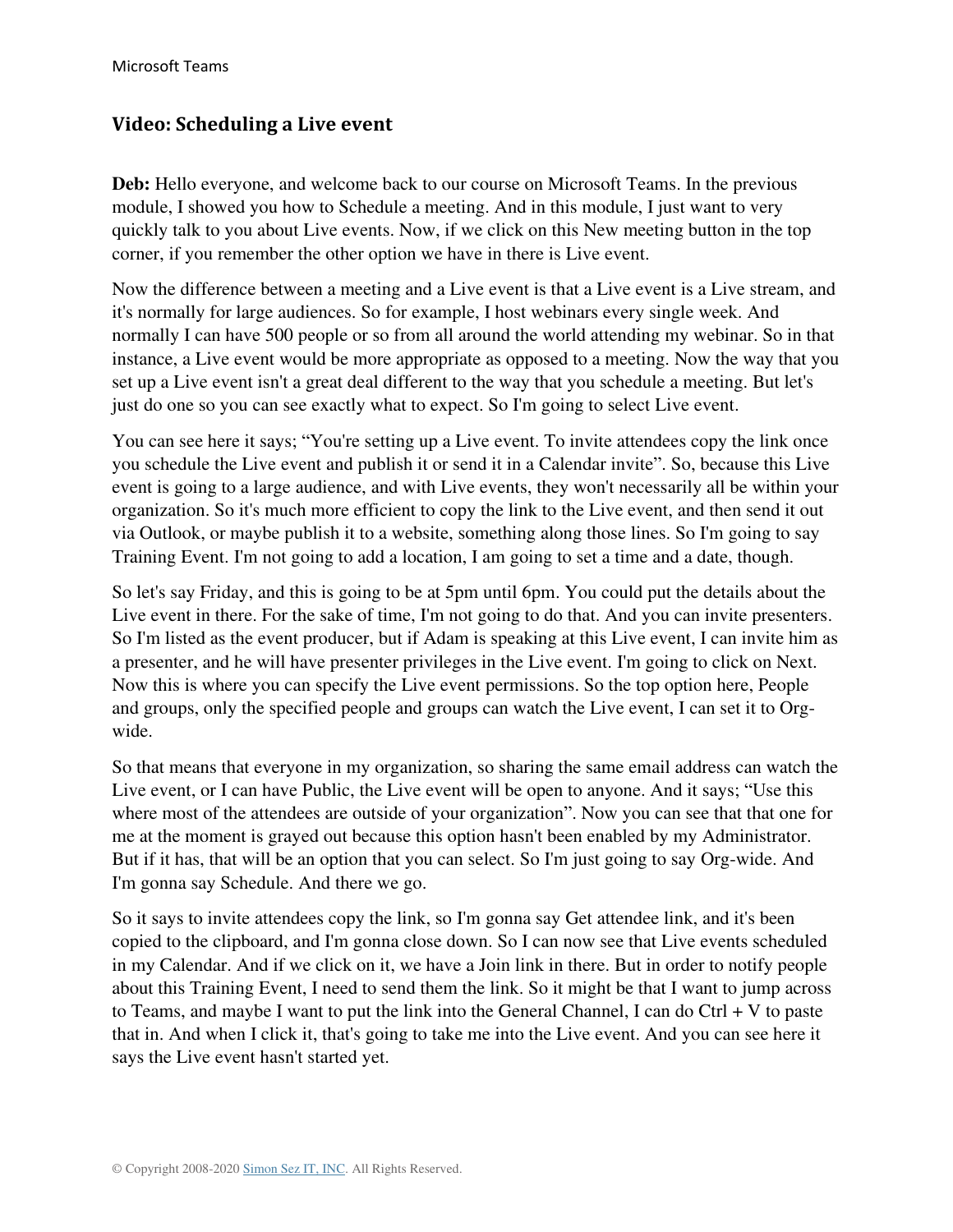Alternatively, I could paste that link into an email and send that out. So that's particularly useful if you have a lot of external participants joining the Live event. So really, what I want to get across to you here is the difference between just a regular meeting and hosting a Live event. That's it for this module, I will see you in the next one.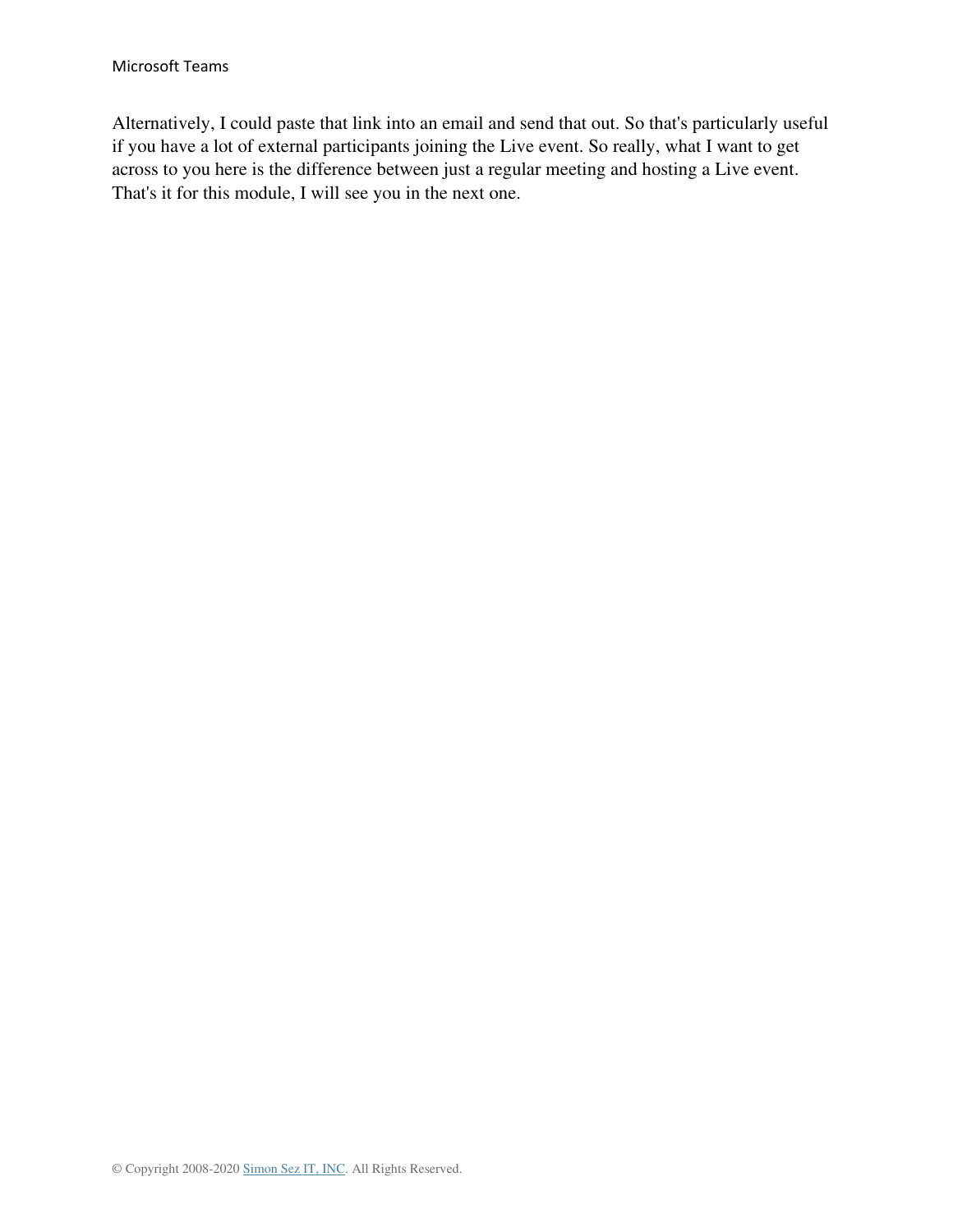#### **Video: Record a Meeting or Call**

**Deb:** Another important aspect of Microsoft Teams is the ability to be able to record your meetings. And this is particularly useful if you want to review a meeting. And it's also useful to send out to participants who maybe weren't able to join the meeting at the time. And I would say when it does come to recording your Teams meetings, it's always good to let the participants know that you're going to start recording. There are some situations where possibly recording isn't the most appropriate thing to do, maybe if it's some kind of HR meeting.

So, just make sure that everybody who's on the call is in agreement and are happy for the meeting to be recorded. And when it comes to recording, this is a very simple process, we can jump up to our Menu bar running across the top, and we need to click the three dots where it says More Actions. And towards the bottom of this menu, you'll see that I have a button here that says Start recording. So if I click this, you'll notice that I have a red recorder indicated in the top lefthand corner. And I've also got this purple bar running across the top that lets me know that I am recording.

And of course, it basically just says there what I just mentioned to you; "Be sure to let everyone know that they're being recorded". Now I'm going to dismiss this message because I don't need that lurking around. But now everything that I'm saying, everything that I'm sharing, everything I type into the chat panel, and all the input from the participants is being recorded in a file. Now once the meeting is finished, or you want to just stop recording, it's the same process. So we jump back up to More Actions, and you'll see that now, I have a Stop recording button.

So if I click Stop recording, and just confirm that that is exactly what I want to do, you can see now this warning message says the recording is being saved. And I can find a link to the recording in the meeting chat history. It's also worth noting that you'll see when we go back to the Channel that we started this meeting in, there'll be a copy of the recording in there as well. So this is a really nice, simple way for people to be able to access a recording of the meeting. So what I'm going to do now is let's just end this meeting, and jump back to Teams. And if we go to the Channel that this meeting was started in, take a look at what we have in here.

So here we have the meeting recording. And we also have an Attendance Report, which we can download. I'll also find the meeting recording underneath the Files tab in the Channel. You can see that I now have a new folder that's been automatically created for me. And in here, I'm going to find all of the meeting recordings that were started from this particular Channel. So, it's a great way of keeping all of your recordings together.

And of course, with these meetings, if you click the three dots again, you have a menu full of different options. So you can Download this recording, you can Delete it, you can Pin it to the top. So if it's something that you want to access frequently, that can be helpful.

And you can also Rename which I find really useful, because you'll see that the meeting recordings will have a rather generic title. So, not that easy to identify when you have quite a few of them in the list. So you might want to rename that to something a little bit more meaningful.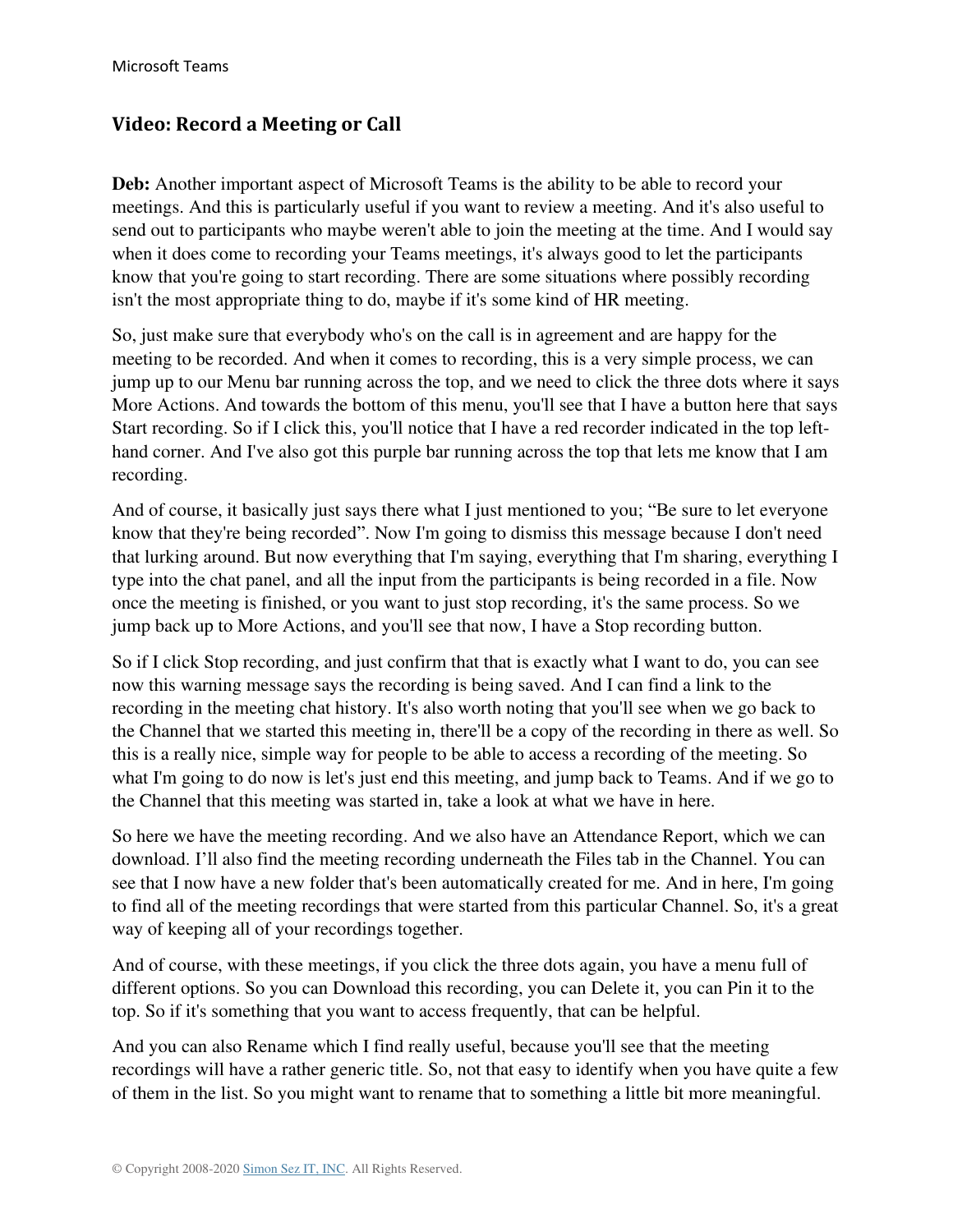And you'll also find a copy of the recording underneath Files. If we go to Microsoft Teams, you can see right at the top there again, that is the recording of the meeting that we've just hosted. Now something else that's worth mentioning is that depending on the length of the meeting that you recorded, it can sometimes take a few minutes for that to come into the Team Channel.

Of course, my meeting was only a couple of minutes long, so it was reasonably quick. But if you've got a meeting that's maybe one or two hours long, then you might have to wait a few minutes for that to actually generate and come through. And a couple of other things you can do in here, if we hover over the meeting and click on those three dots, we have another little menu with some options.

So, if I wanted to send someone a direct link to this recording, I can choose to get the link. It's going to give me the link just here, I can then copy that and maybe paste that into an email or into another Channel. So, very simple and straightforward to record Teams meetings.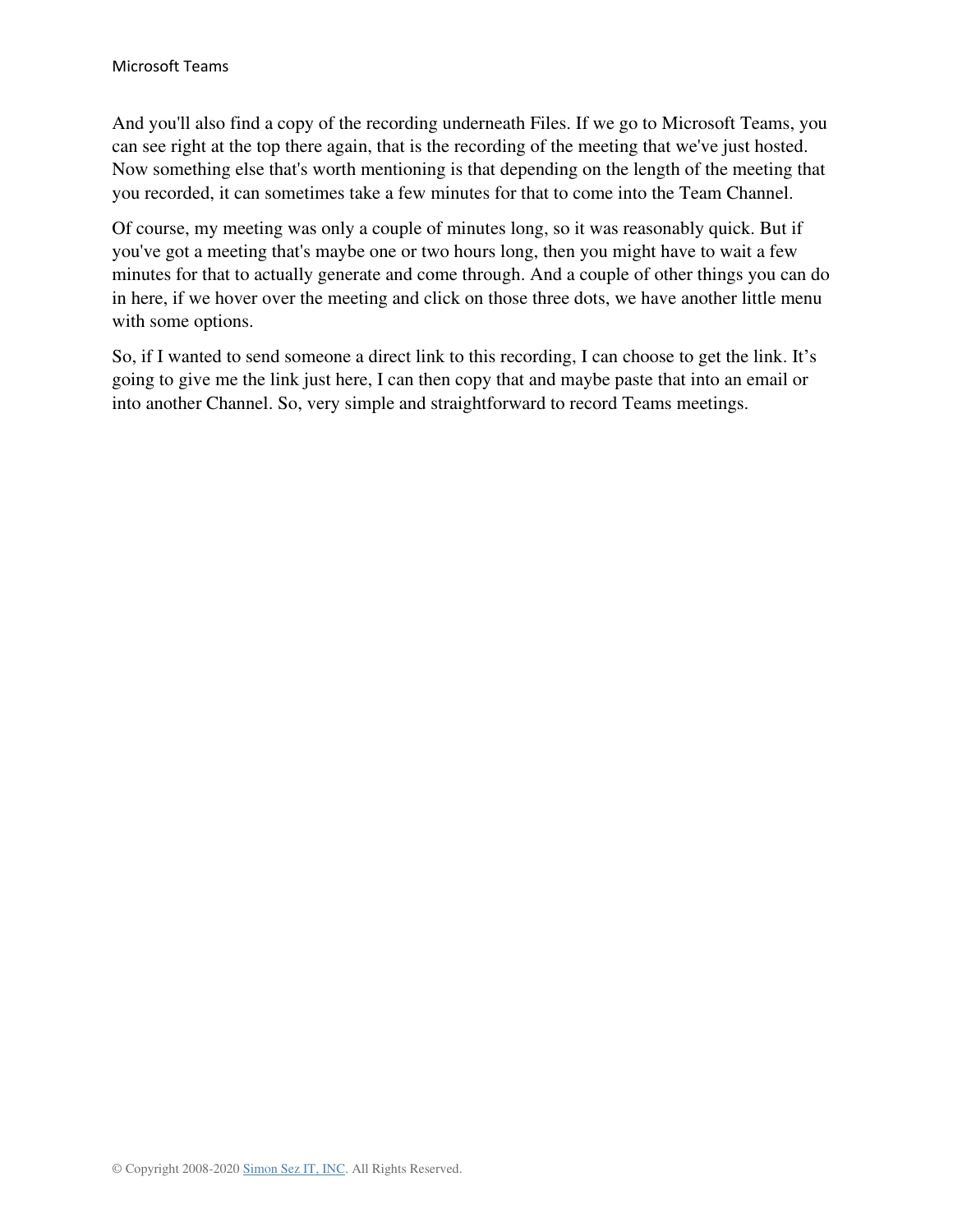#### **Video: Meeting Notes**

**Deb:** Another great feature of Microsoft Teams is the ability to take notes whilst you're in a meeting. And I know from personal experience, I love to take lots of notes when I'm listening to a meeting. And in the past, what I've done is I've normally had a separate notetaking application. So something like OneNote, open in half of the screen and then the meeting open in the other half. And that can be problematic, particularly if you're using something like a laptop where screen space is minimal.

So fortunately, we now have notes available from within Microsoft Teams, which makes the whole process a lot less cumbersome. So to access Meeting Notes, once you're in a meeting, again, we're going up to our menu running across the top. If we click the three dots to open the More Actions menu, you'll see the third option down there is Meeting Notes. And the cool thing about this is that any notes that you take are automatically shared with others, and are accessible before, during, and after the meeting. So you can essentially take Team notes.

So, if I click the Take notes button at the bottom, so you can see it jumps me across to a new tab in the Northwind Traders General Channel. I now have a tab that says Meeting Notes. And I can simply click and start typing in my notes. I can format my notes. So if I want to select this and maybe add some bullet points, I can do that. I can make things Bold, Underlined, Italics, all of the usual formatting options that you would expect to find in a Microsoft application. What I can also do is separate my notes into different sections. If you take a look just underneath there is a plus icon.

When I hover over, it says Add a new section here. So if I click, I can now edit the heading and I have myself a brand new section. And for each section, if you cast your eyes over to the righthand side, we have More Options underneath the three dots. And you can actually copy a link to specific sections of your notes. So if I select Copy Link, what I could then do is go to another Channel, and maybe I want to post in here Ctrl  $+V$  to paste in a direct link back to that section of the notes.

And if you want to view this page in a completely different way, then if you click the three lines just at the top there, you can now essentially navigate through your notes by the specific section, simply by clicking on whichever section you want to jump to. Also, right at the bottom, you have the ability to add a new page to your notes. So I'm going to give my page a name, and now I can see my separate pages with the relevant sections underneath.

Now because these are notes that you can collaborate on with the other people in the meeting, Adriana is also in this meeting and can access these same notes simply by clicking on Meeting Notes. And, Adriana can add her own points into these notes. If I want to see any notes that have been updated, I have a Refresh button in the top corner. Now another thing you can do here, if you want a little bit more room when it comes to writing and organizing your notes, if you take a look in the top right-hand corner, there is a diagonal or double headed arrow.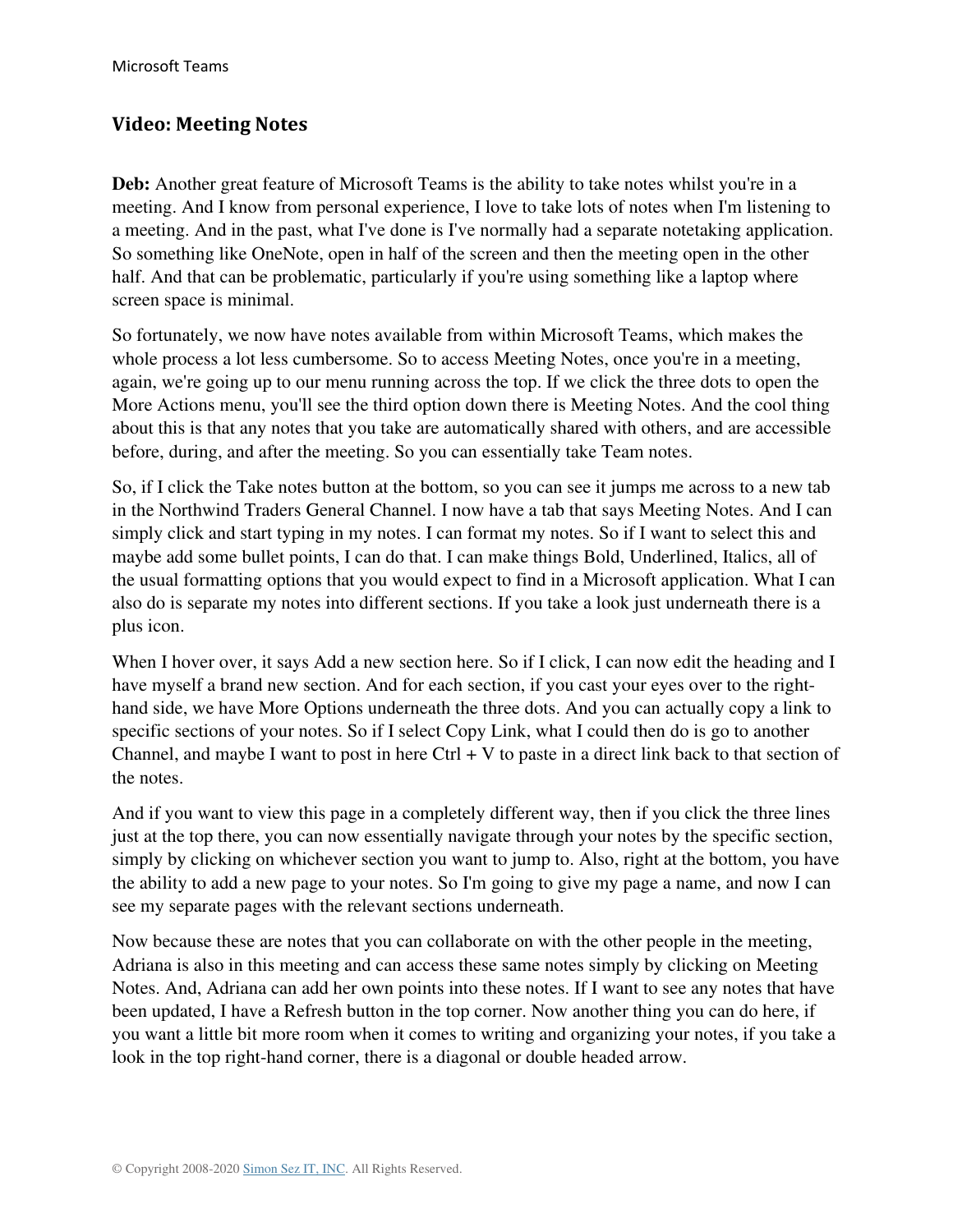If I click this, it's going to allow me to expand that tab out so that it takes up the full screen and I just have a little bit more room when it comes to organizing my notes. Now currently, we're on that Meeting Notes tab in the General Channel. If I jump across to where we have Posts, take a look at what we now have in that Channel. It's showing that the meeting has been started, and it's also showing that I've created Meeting Notes for this meeting.

I then have a link underneath which is basically going to jump me across back to that Meeting Notes tab, so I can carry on typing in more notes. And of course, if you want to further reorganize the different sections of your notes, if you hover over the heading and click on the three dots, you have options here to Move up or Move down. So maybe I want to move this section down so the Action Points is first. So I'm going to click Move down, and it just switches those two around.

So, that is how you can create Meeting Notes and collaborate on them with other participants in the meeting.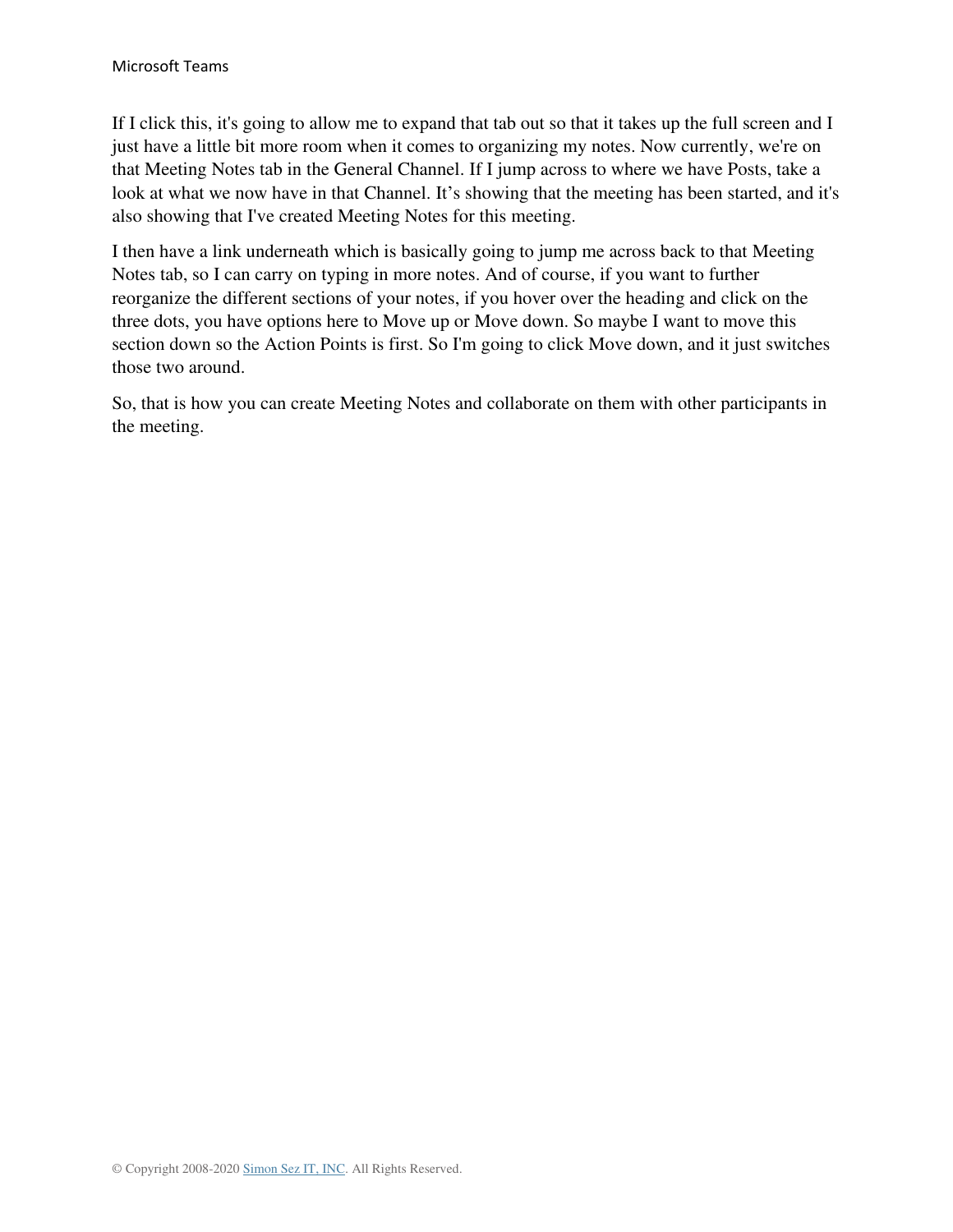# **Section 4 – Wiki**

#### **Video: Wiki**

**Deb:** Hello everyone, and welcome back to our course on Microsoft Teams. This is Deb and we are now down in Section 4, where we're going to take a look at some of the additional features that you have to help you out within Teams. And we're going to start out with this first module, which is going to be related to the Wiki tab.

Now, again, I'm in the General Channel in Northwind Traders Team. And currently we're clicked on the Posts section or the Posts tab. And if you go to rise up to the top, you'll see we have Posts, we have Files, which we've already been into, and then finally, we have a Wiki tab. Now, it's worth noting that when you start a new Channel, you will get a Wiki tab automatically. There are some instances where you may not get a Wiki tab. And if that does happen to you, I'm going to show you at the end of this module, how you can just quickly add that Wiki feature, but for the most part, it will always be there.

Now one thing that I don't want you to confuse Wiki with is the well-known website, Wikipedia. They are two completely different things. Now the way that you need to think about Wiki within Teams is that it's like a digital notebook. So, I would liken it to something like OneNote, if you've ever used that application before, or maybe Evernote, something like that. Those are both note-taking applications. And in many ways, Wiki is very similar to that.

So the reasons you might use Wiki would be if you are having a conversation within your Channel, as I have been here, myself or someone else might post some important information. But the thing with a conversation is that very quickly, that important piece of information gets buried. Conversations are so fast, and people are adding things to them all the time that before you know it, that important piece of information has scrolled up the screen. And unless you've saved it or bookmarked it, or something along those lines, you might forget it was even there.

So what the Wiki tab enables you to do is really kind of create a permanent area for important notes or anything that you want to retain permanently, that's easy for people to access and quickly check. So you might use Wiki to store notes, or maybe actions, or even tasks or just some important information that everybody needs to know. So Wiki is very similar, and it's set up against something like OneNote. What you'll see here is that we have a page which is currently Untitled, and then we have an Untitled section as well.

Now we have three lines just here. And if I click on it, it's going to expand the Wiki menu. So this is where you can see your Untitled page, and then all of the sections within that page. And you can go in and you can add new pages and new sections as well. So, I'm going to click in Untitled page, and I'm going to add a title, like so. I'm now going to add my section title. So you can see underneath, my content goes in there. So I'm just going to paste some content in. And you'll also see just above you have all of your formatting options that we've seen in previous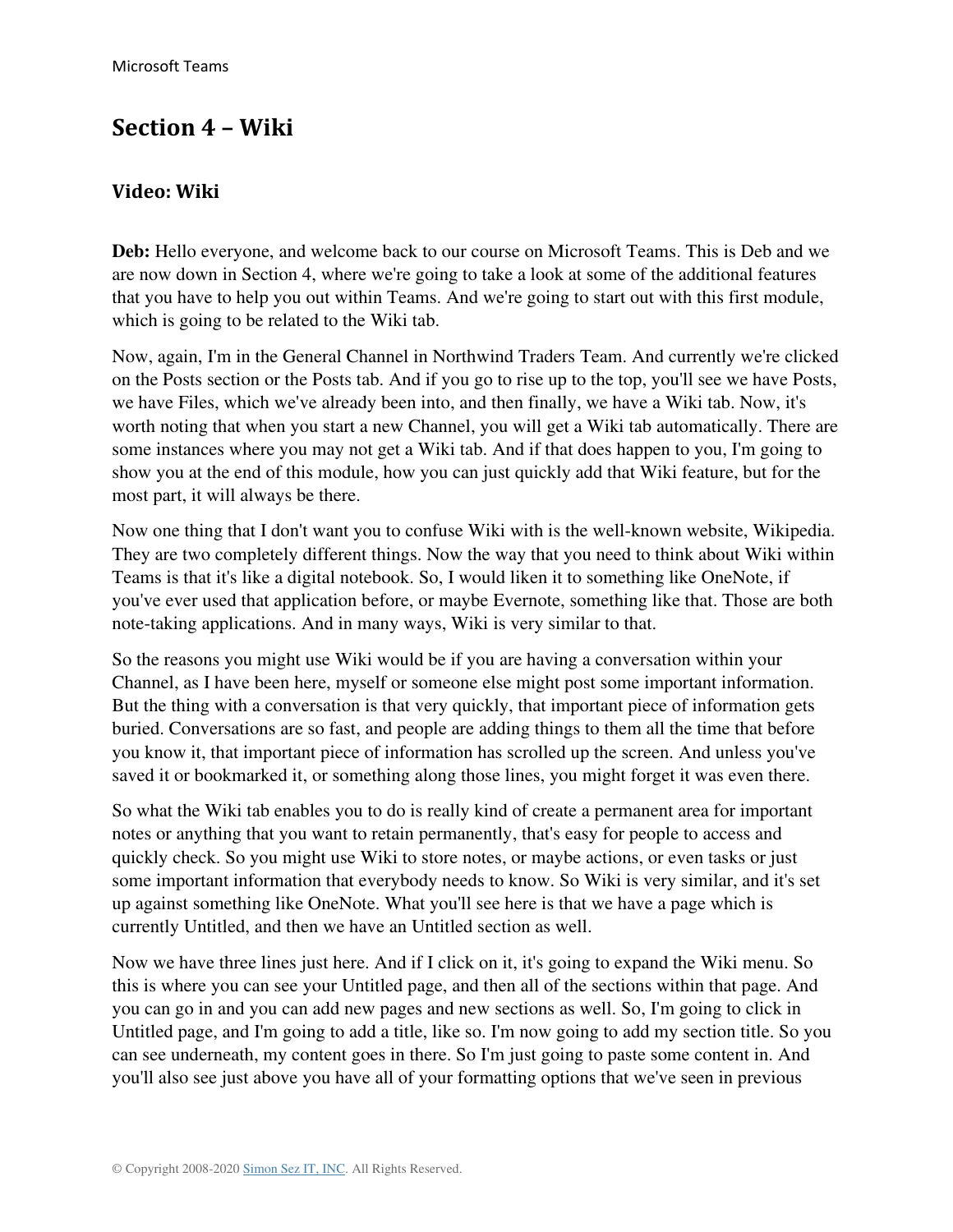modules. An additional thing you can do in here is that you can insert images into your Wiki if you want to.

Now because there are numerous members of this Channel, there could be lots of different people in here editing this Wiki page. So one thing you need to remember is that when you're clicked and you're typing, you'll see you get this blue line down the side. And that basically means that you're in Edit mode, and you're the one currently editing. So that means that if anybody else in the Team comes to these Team guidelines and tries to start updating the same piece of text that you are, they going to be locked out of that section until you finished editing.

So if I click away somewhere, you'll see that I'm now no longer in Edit mode and anybody can go in and start editing. Click again in this section and I'm editing again. Okay, so just remember that. Now if I want to add another section, if I hover my mouse you see I get a little plus underneath and it says Add a new section here. I can just go in and do exactly the same thing, add my heading, add my content, so on and so forth. And you'll see that what Teams does is it numbers these sections very nicely to keep everything all organized.

Now we've been adding sections underneath this main page of Team guidelines. If I wanted to add a new page, I could definitely do that just by clicking the New page link at the bottom. And then I can go in and I can rename this page, like so. So it's a really nice way of keeping all of your permanent notes organized. There's something else you have in here you have these three dots, which gives you More Options. So you can do things like copy the link to this specific section. So I've clicked the three dots next to Using the Pitch Template.

So if I say copy link, it copies the link to the clipboard, I can then jump back to my posts, click in the box at the bottom, and I could paste that link in. And of course, if I wanted to, I could add any of my Team members in there as well. I can send that through, then Ben and Adam can both click, and it's going to jump them to that particular section in that Wiki page. So copying and pasting a link, really, really useful. You'd also have Move up and Move down, so you can reorganize your sections. And of course, you can delete any section that you need to.

Another cool feature of this is that next to the three dots, you have a Chat icon. You can see there it says; "Show section conversation". So if I click that, it's going to open up a conversation window directly within my Wiki. So if I wanted to, I could start having a conversation about this Wiki page or something in this Wiki page without having to jump back to my Channel. So that's a nice little feature in there as well.

Also, particularly if you have this Conversation Channel open, if you're finding things a little bit squashed up, you have these Expand tab in the top right-hand corner. And if you click it, it's just going to expand that out so you can really see everything nicely laid out. Gives you a little bit more room when you're typing.

So that is it on Wiki. Just remember, it's a permanent notes, storage for anything important, anything you don't want to lose amidst the chaos of a general conversation. That's it for this module, and we'll see you in the next one.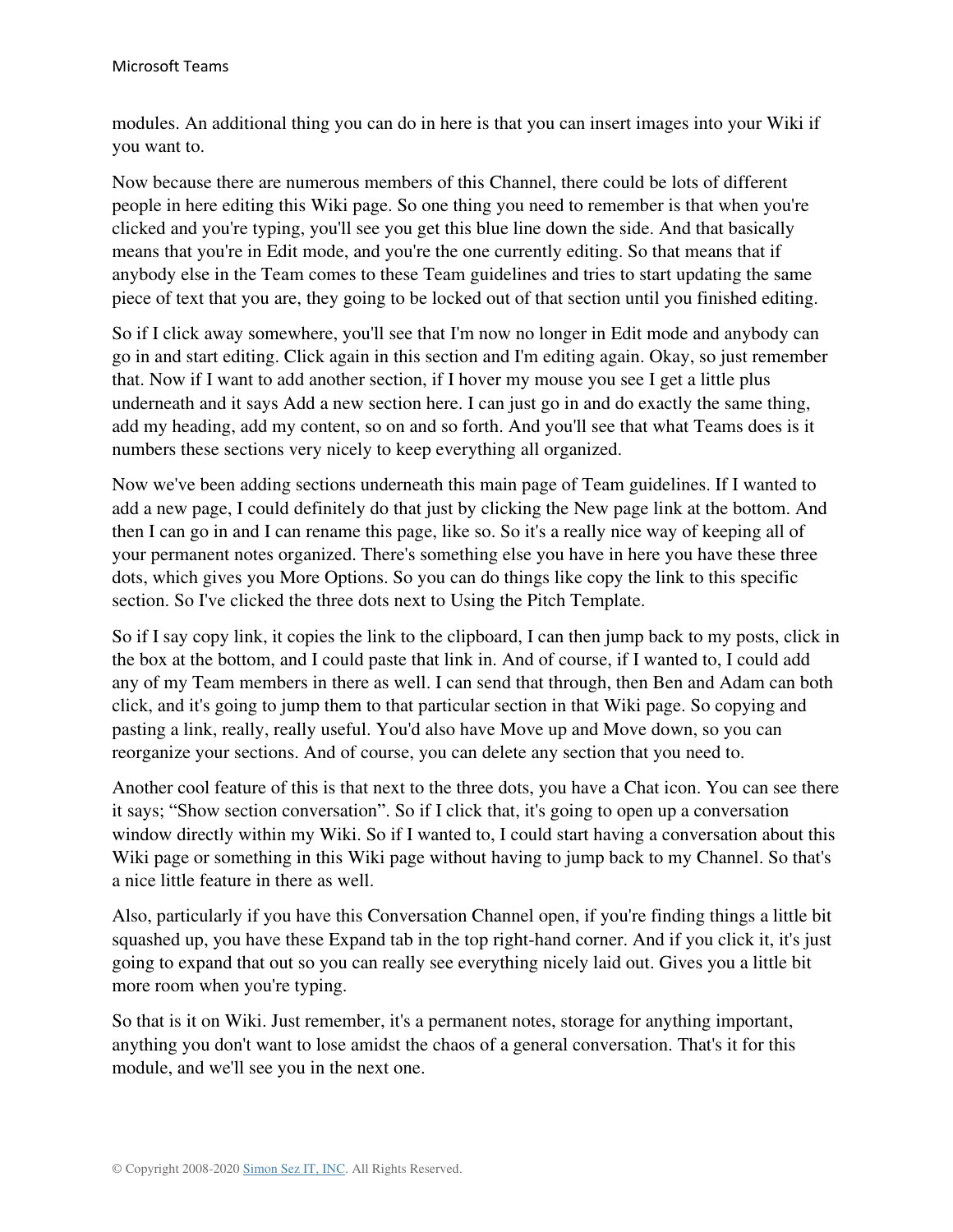## **Video: Apps, Bots, and Connectors**

**Deb:** Hello everyone, and welcome back to our course on Microsoft Teams. We're down in Section 4, taking a look at some of the additional features available to you in Microsoft Teams. And in the previous module, we saw how we could set up a Wiki page for all of our permanent notes. And in this module, I just want to expand a little bit more on Apps, Bots, and Connectors.

Now, we saw in a previous module, some examples of adding Apps into Teams in order to extend its capabilities. But now we're going to look at something slightly different, we're going to focus on Bots. Now, if you're not sure what a Bot actually is, or maybe you've heard that terminology and maybe don't understand completely, a Bot is an automated intelligence program. And it's a program that you can interact with, and it will provide you with answers.

So in many ways, it's similar to having a human conversation. I could ask the Bot a question, and then the Bot will reply to me with an answer. So in this module, we're just going to take a look at a couple of different Bots and how you can utilize them in your Teams conversations. Now, if you recall from before, there are numerous different ways that you can get to Apps, Bots, and Connectors from within Teams.

So you'll see at the bottom in this main menu bar here, we have an Apps button, we can also click the three dots underneath where we post messages. And you can click on More Apps, and that will take you to the correct area. Alternatively, again, we have in this menu bar running down the left-hand side, three dots, that's going to show you all of the Apps that you have currently added. And if you click on more Apps, it's going to jump across to this big Apps screen.

Now, you'll see here on the left-hand side, we have different categories. So Personal Apps, Bots, Tabs, Connectors, and Messaging. So I want to focus on Bots. So I'm going to click on Bots just there. And it's going to show me all of the applications available in that category. So these are all of the applications that I can add into Teams and essentially interact with to get information.

Now I've played around with quite a few of these Bots in Teams. And I will say that some of them work better than others. But I'm just going to show you a couple of examples just so you understand how you install them, and kind of what happens when you're interacting with one of the Bots.

So, I'm going to scroll through my list. And I'm actually going to select this SecretaryBot. And you can see here it says; "Save time by enlisting the help of a SecretaryBot to schedule your oneto-one and Team meetings". So I'm going to click on that Bot, and in the information here, it says; "Bots chat with the app to ask questions and find info". So I'm gonna say Add, to add that to my Apps list. So now that I've added the SecretaryBot, if you look over in that left-hand menu, you can see I have a new tab called SecretaryBot. And I'm now in a Chat screen where I'm actually having a conversation with the Bot.

And you can see I've had a little bit of a conversation with her already. And at the bottom she's got; "Hello, welcome to SecretaryBot. If you need to schedule a meeting with someone, please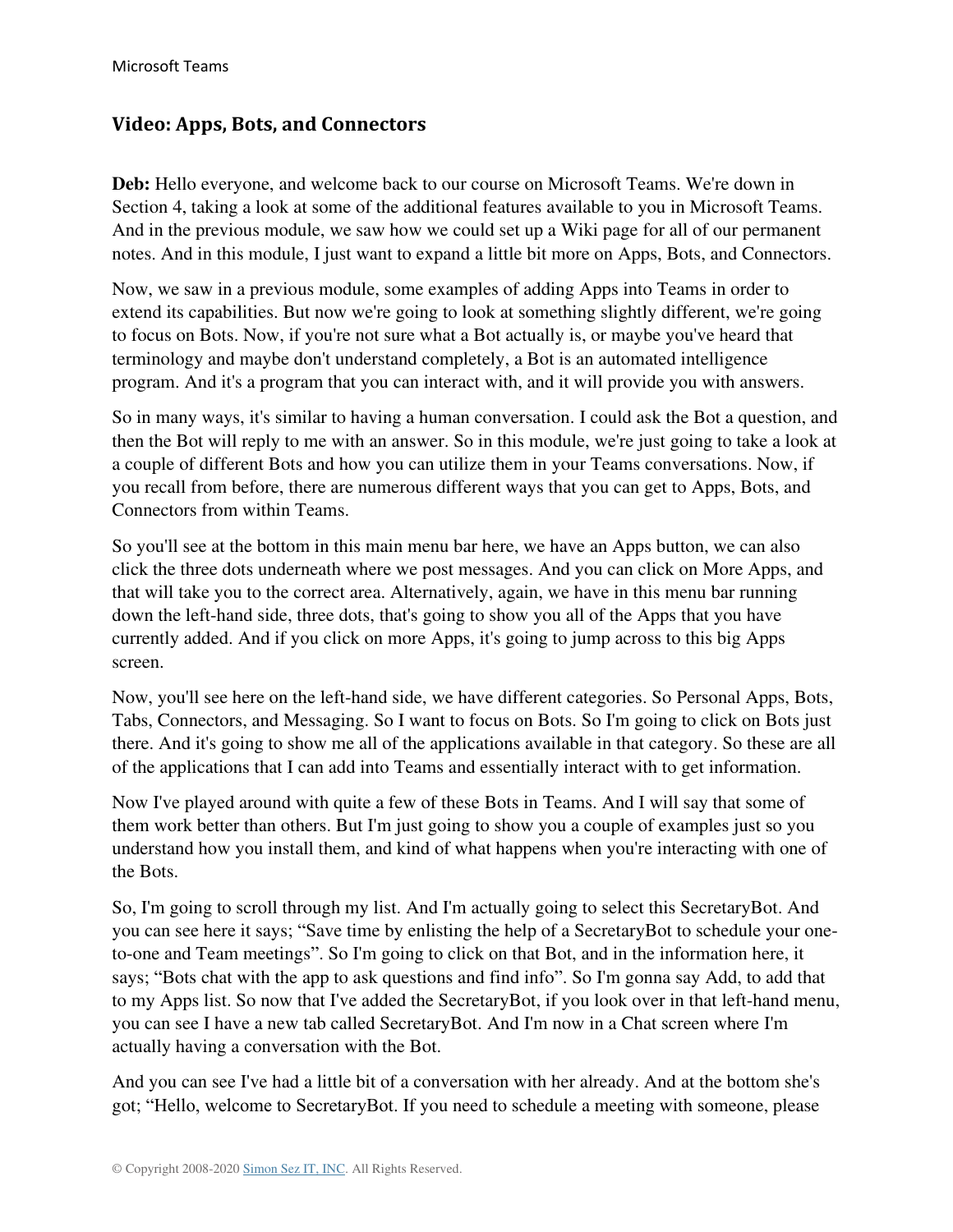feel free to ask me". So what you can do is you can type in your questions down here. So I'm going to say schedule a meeting. And she's going away. And she says; "I'll find attendees from your relationships". And it's brought up all of my contacts. And she's asking me who I'd like to invite. So I'm going to say Adam.

She's now asking me, how long in minutes is my meeting? So I'm going to say 30. What is the subject of your meeting? I'm going to say Project Meeting. And now she's going off to find the common free time between me and Adam. And she's presented me with a whole list of different times and dates. So I'm going to say from 4:00 to 4:30. She's asking me if I'd like to send multiple invitations, or if not just select go next. And now she says I have arranged the meeting for you and your attendees as follows and there is my time and my date.

And then, she asked me if she can help me with something else. So I could arrange another meeting, arrange lunch, I have some different options in here, so on and so forth. So if I go back to arrange lunch, I'm going to say invitation settings. I can carry on going through answering her questions. So you can kind of get the idea as to how this works. You're interacting with a Bot and she's trying to automate the process of doing certain tasks. So this is a SecretaryBot. So things are very Admin related. There are lots and lots of different Bots related to many different things.

So again, it's really entirely up to you to have a little look through these Bots and see which ones are going to suit you, which ones you might want to add. You could even do things like get a Bot to create polls for you. So if I was to install this Polly communications Bots, I'm going to click Add. And again, you can see I was using this earlier, it's now asking me your question, Option1, Option2. So all I would need to do, type in my question, type in my first option. Second option, and I can carry on going through, hit Enter, and that PollyBot is going to go away and create that poll for me.

And let's just look at one more little Bot in here, I'm going to go to More Apps, I'm going to click on Bots, I'm going to select this iTrainer 365, and I'm gonna add that Bot in. You can see here it says "Hi, I'm an educational chatbot. I can help you to improve your Microsoft Office 365 skills". So it says; "Please start our dialogue with one of the following commands". And I've got Task, Progress, and Question.

So if I type in Task, you can see the Bot is typing. It says; "I'm here, the exercise for today". And it gives me a link to YouTube. So it's almost like a little daily task to help me build up my knowledge around Office 365. So if I had a question about something specific in Microsoft 365, I could start out with Question, and then type in my question as well. So hopefully that gives you the kind of things that you can do with these Bots. It's an automated, AI-driven program.

Now if at any point, you want to uninstall any of the Bots that you've already installed, if you click on the three dots just here, it's going to show you the Apps that you've added, and you can go in and you can uninstall them. So if I right click on Polly, I have an Uninstall option. And I can do the same with the SecretaryBot.

Now the final thing I want to talk to you about in this module is something called Connectors. And you can see I've gone back into Apps, I've selected the Connectors option. And again, I have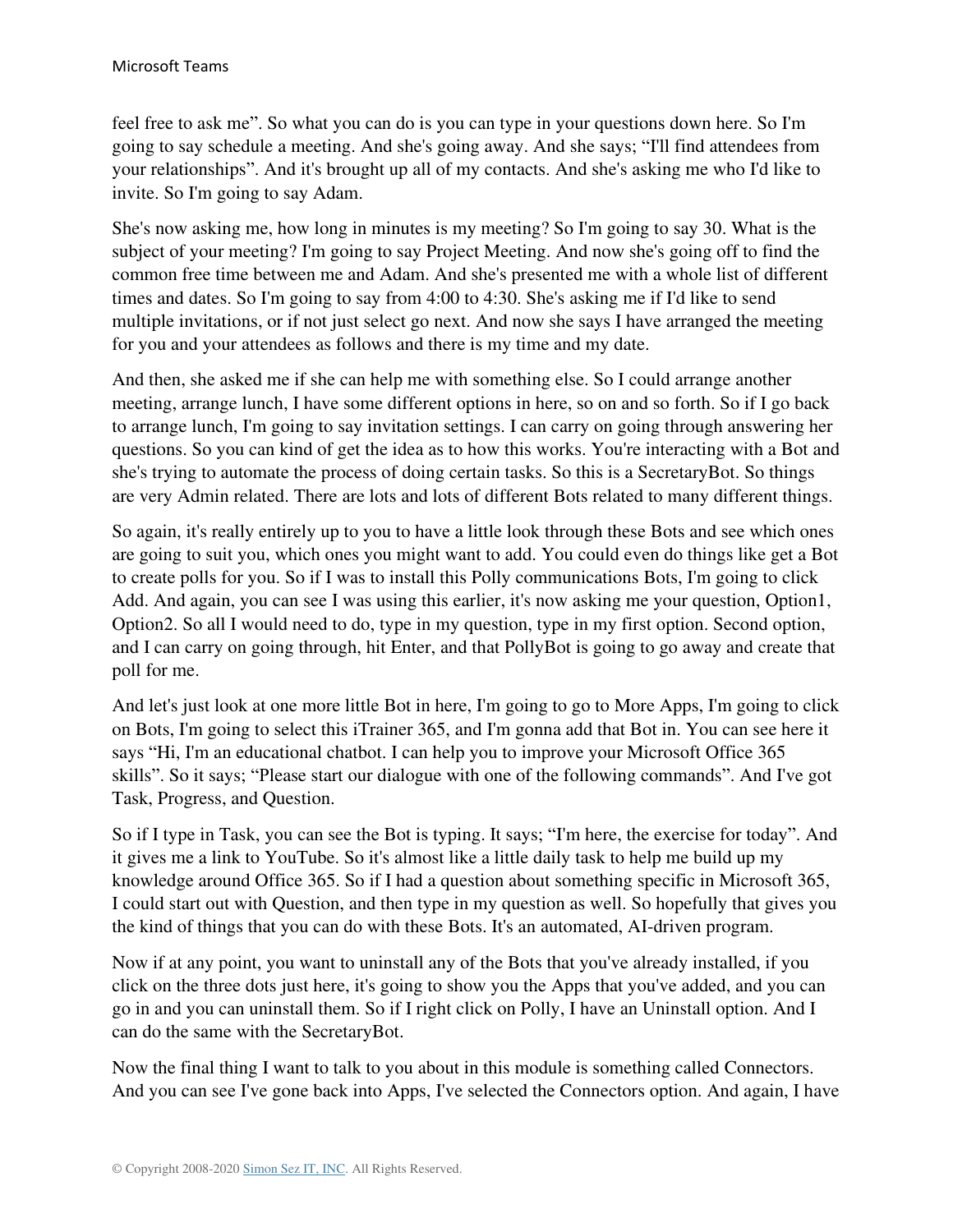all of the Apps that are available as Connectors. Now the one I'm going to demonstrate for you because these work in a fairly similar way to Bots, is the RSS feed. So you can see here it says; "The RSS Connector sends periodic updates from an RSS feed". So it might be that you have a particular news site or maybe a blog site that you follow. And every time that site's updated, you'd like to have that coming into Teams.

So this is what we call a Connector, you're essentially connecting Teams with a different website, and it will update periodically. So the example I'm going to show is I'm going to just grab the news feed from the BBC World website, and I've jumped across to that website. And you'll find that if a website does have an RSS feed, if you type in the website name and RSS, it will jump you to the correct place. So, this is just a general feed of all of the news that's coming in, and this is constantly updated.

So all I need to do is I'm going to go up to this URL,  $Ctrl + C$  to copy it. I'm going to jump back to Microsoft Teams, I'm just going to install the RSS Connector. I'm going to say Add to Team. And it's asking me which Team I want to add this to. And I'm going to add it to the General Channel in Northwind Traders, I'm going to say Set up a Connector. Now it says enter a name for your RSS connection. I'm going to say BBC World and the address,  $Ctrl + V$  to paste that feed address in there. I can then choose how often I'd like to receive an update.

So, if I'm just checking this once a day, it might be that I just want it set to daily, but I could have it set to update every 15 minutes. So if new news comes in within 15 minutes, I'm going to get that update. So I'm going to say every 15 minutes and I'm going to click Save. So now, if I go back to my General Channel in Northwind Traders, you can see there is this RSS feed and anytime I can click on any of these links and it's going to link me to that specific story on the BBC website. And as I said, this is going to refresh every 15 minutes.

So, Connectors, a similar way of installing them as Bots and Apps but they do a slightly different thing, they just connect you to other applications. That's it for this module, I will see you in the next one.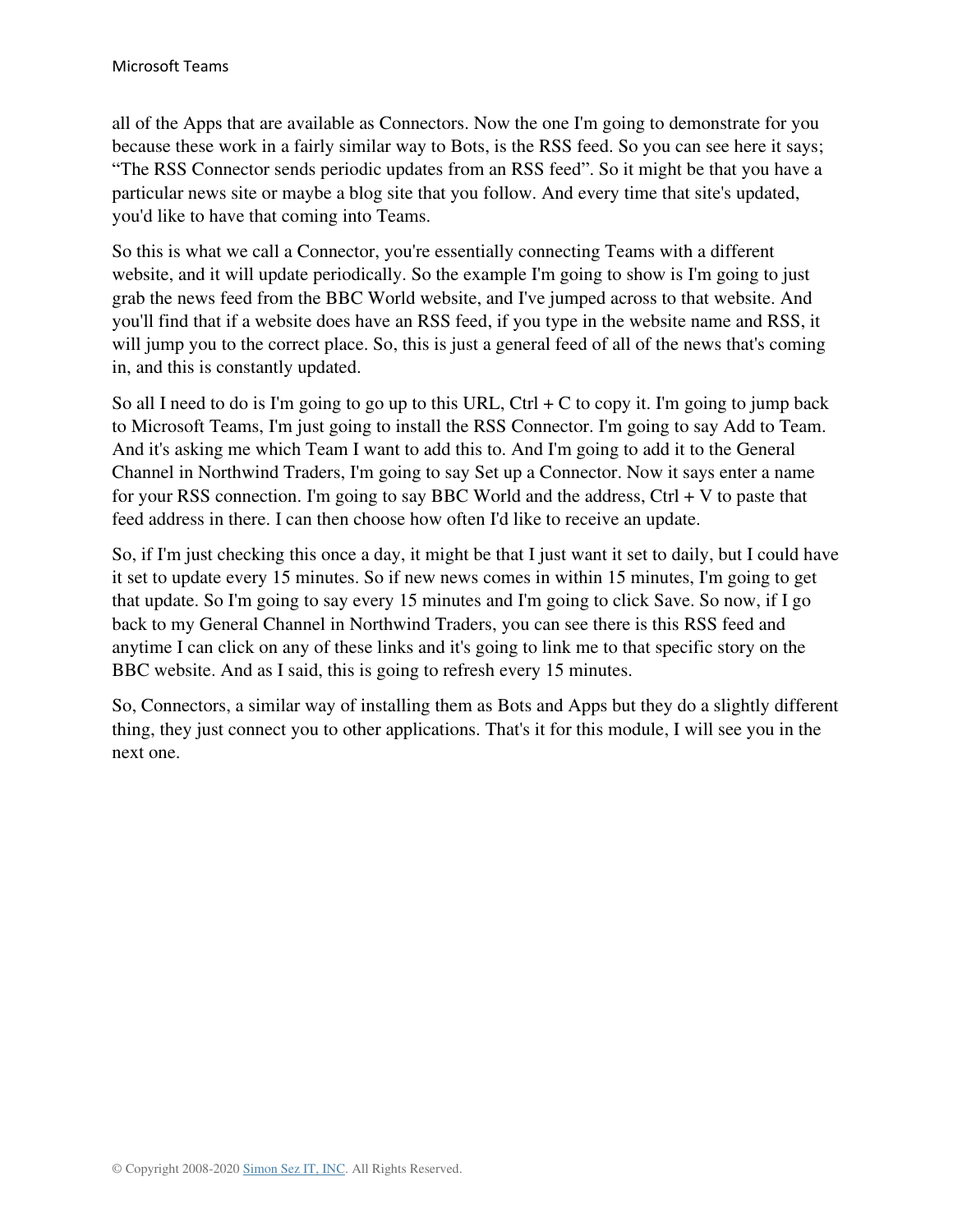#### **Video: Customizing Channel Tabs**

**Deb:** Hello everyone. This is Deb and welcome back to our course on Microsoft Teams. In this module, we're going to look at how we can customize our Channel tabs. Now we've been looking at these Channel tabs in other modules. And once again, I'm still in that General Channel in Northwind Traders. And our Channel tabs are these things that you can see at the top here. So Posts, Files, and Wiki are the Channel tabs that we have set up currently.

What you can do to make things a lot easier for your Team members to access important information is that you can create your own Channel taps. So let's have a look at how we can do that. Now you'll see here we have a plus and as I hover over, it says Add a tab. And again, it says here; "You can turn your favorite Apps and Files into tabs at the top of the Channel". And you can see here, it's suggesting some tabs for my Team. And as I scroll down, I have a whole host of other tabs that I can add.

So again, it's really kind of what you're interested in, what you think is going to be good for your Team. So I'm going to add a couple of tabs just so you can see how it works. So, it might be that I have a really important document or spreadsheet that I want to make into a tab so that it's easy for everyone to access. So I'm going to click on this Word option. And right at the bottom, there is the Trade Report. Now, this is a really important report so I'm going to add that as a tab.

Now I'm going to change the tab name from Word to Trade Report March 2020. And I'm going to select that document and click on Save. And what you'll see now is that I have that as a tab at the top. Now, I didn't put any information in this document as it was just a test one to show you. But obviously, if you click on this tab, it's going to show you all of the details of that Trade Report. And you'll also see that you're in kind of a mini Word Online preview here. So you can go in and make live edits to that document as well. Let's take a look at another one. Let's click on the Add a tab button. This time, I'm going to add a YouTube video.

So because a lot of my Team are doing a lot of analysis on figures, and trades, and stocks, and things like that, and Adam told me earlier that he was struggling to do a PivotTable, which is one of the most pivotal tools when it comes to doing analysis, I'm going to put in a useful little tutorial about PivotTables. So in here, I'm searching on YouTube for Simon Sez IT and PivotTables. I'm going to hit Enter, and there we go. The top one there; Excel Crash Course learn PivotTables in 1 hour. I'm going to select that video, I'm going to say Save. And there we go, I now have a direct link to this video.

Now if I wanted to, because this is quite a long name, if I click the little drop down there, I can say Rename. And I'm just going to call this PivotTable Tutorial and click on Save. Great. So you can see we're really starting to customize this based on the interests and things that are of importance to our Team. Let's do another one, Add a tab, and this time I'm going to add an external website.

So I'm going to do a link to the London Stock Exchange. Ctrl  $+$  V to paste in my link, and click on Save. And there we go. It takes me straight to that web page. And again, if I find that this title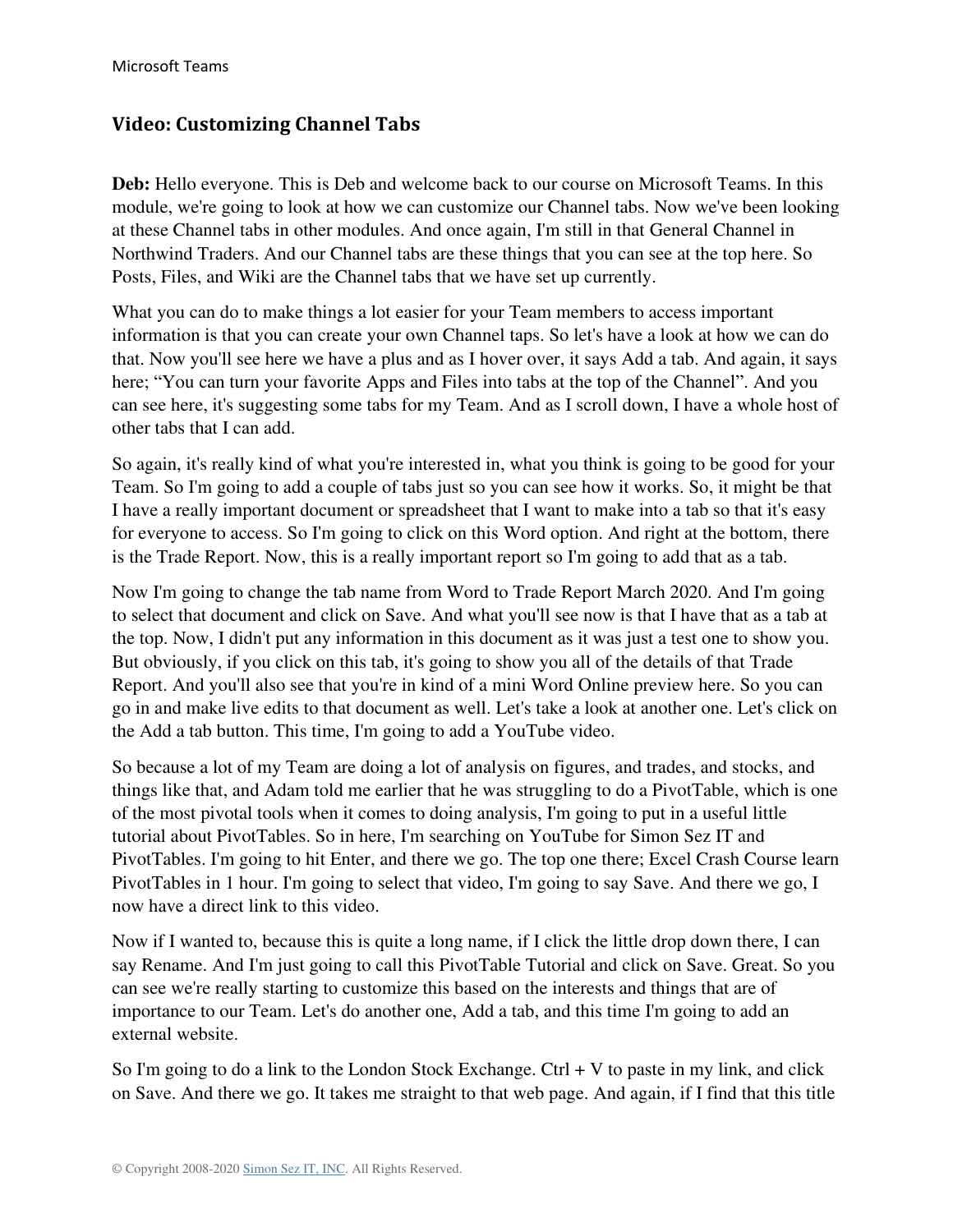is a bit long, I can click it, I can rename it, and we'll just rename this to FTSE 100 and click on Save. So, really very simple to customize those Channel tabs at the top there.

Hopefully that gives you more of an idea as to how you can do that. That's the end of this module, I will see you in the next one.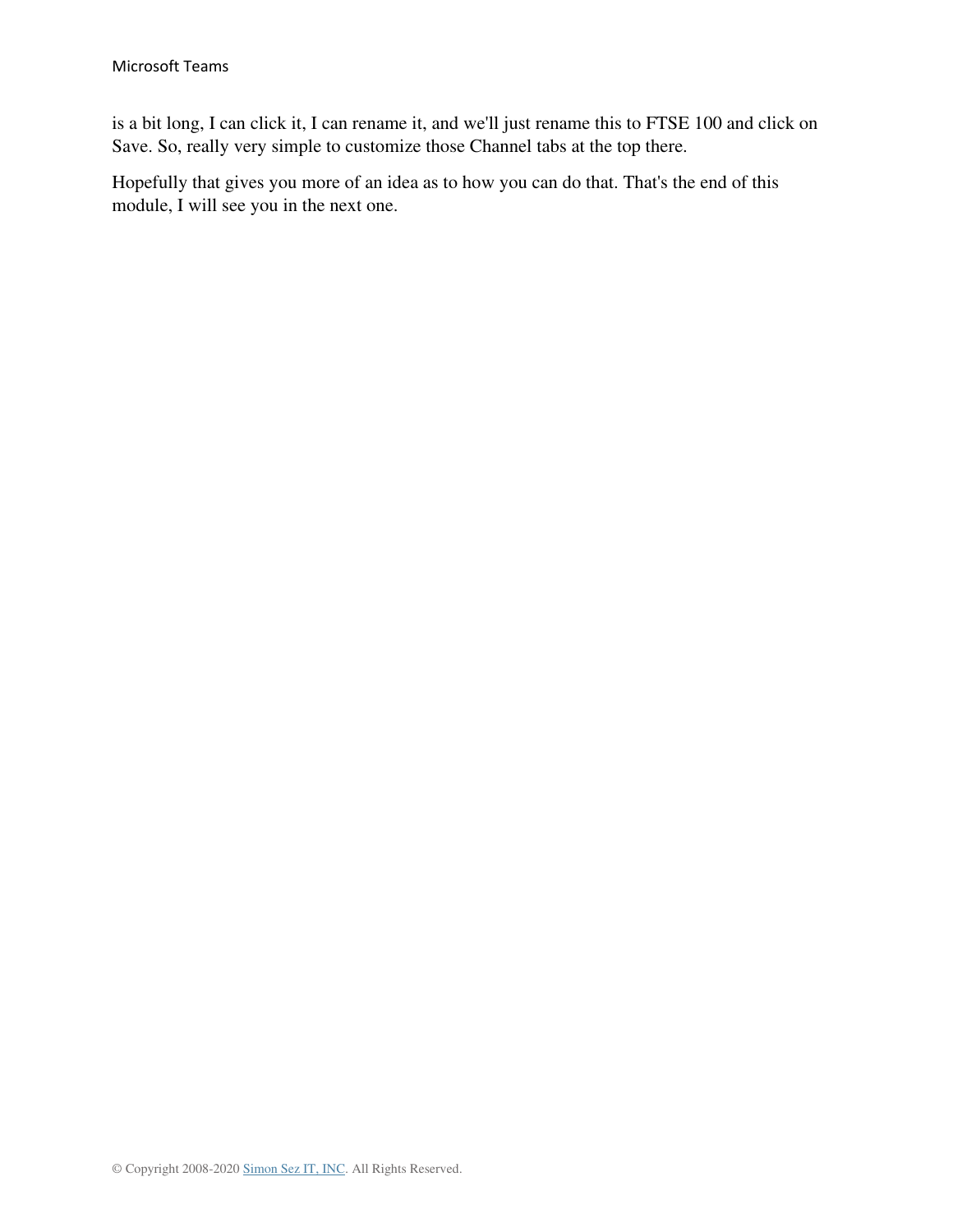# **Section 5 – Searching**

#### **Video: Searching**

**Deb:** Hello everyone, and welcome back to our course on Microsoft Teams. We're now down into Section 5, where I'm going to show you some tools and techniques for when it comes to searching for messages, strings of text, people, Channels within Teams.

Now searching is fairly simple in Teams, we have one Search bar, which we can see listed across the top, and it says Search or Type a command. So we're going to do some basic searches. I'm going to click in this box, and I'm going to search for something that I was talking about a few days ago.

I was asking the other members of this Channel if they'd seen the article that was published on the Trading Places website. So, I want to find that message again. So I'm going to type in Trading Places and hit Enter.

And what you'll see if you look over on the left-hand side is that it's found the message where I've mentioned those words, Trading Places, and I can see that that is in the Northwind Traders General Channel. And if I click on it, it's going to jump me to that specific point in the conversation so I can reread the comments underneath there. Now what you'll also see is that it's divided it down into Messages, People, and Files. So I can search for any of these things within Microsoft Teams.

So if I just clear this search by clicking on the cross, and this time, I'm going to search for Ben Lee. And now what I've got is a list of messages where Ben Lee is mentioned. But if I click on the People tab, it's also going to show me Ben Lee the person. If I click on Files, it hasn't found any files with Ben Lee in the title. Now if I want to search for a specific file, so let's type in Sales Presentation and hit enter.

Again, you can see any conversations where I've mentioned Sales Presentation. And in this case, if I click on this one, it's going to show me that Sales Presentation file that I actually sent through to the Team. Now what if I type in another file that I've sent through so we're going to say Trade Reports.

Again, here you can see every time I've mentioned Trade Report in a message. If I click on Files, it's going to show me the Trade Report and also the feedback report that I sent through.

And again, if I click on these Files, it's going to actually open that document for me. You can also search for specific Channels. So if I search for Marketing, it's going to jump me directly to that particular Channel. I could also jump to Leadership Team, and there we go, I'm now in the Leadership Team Channel.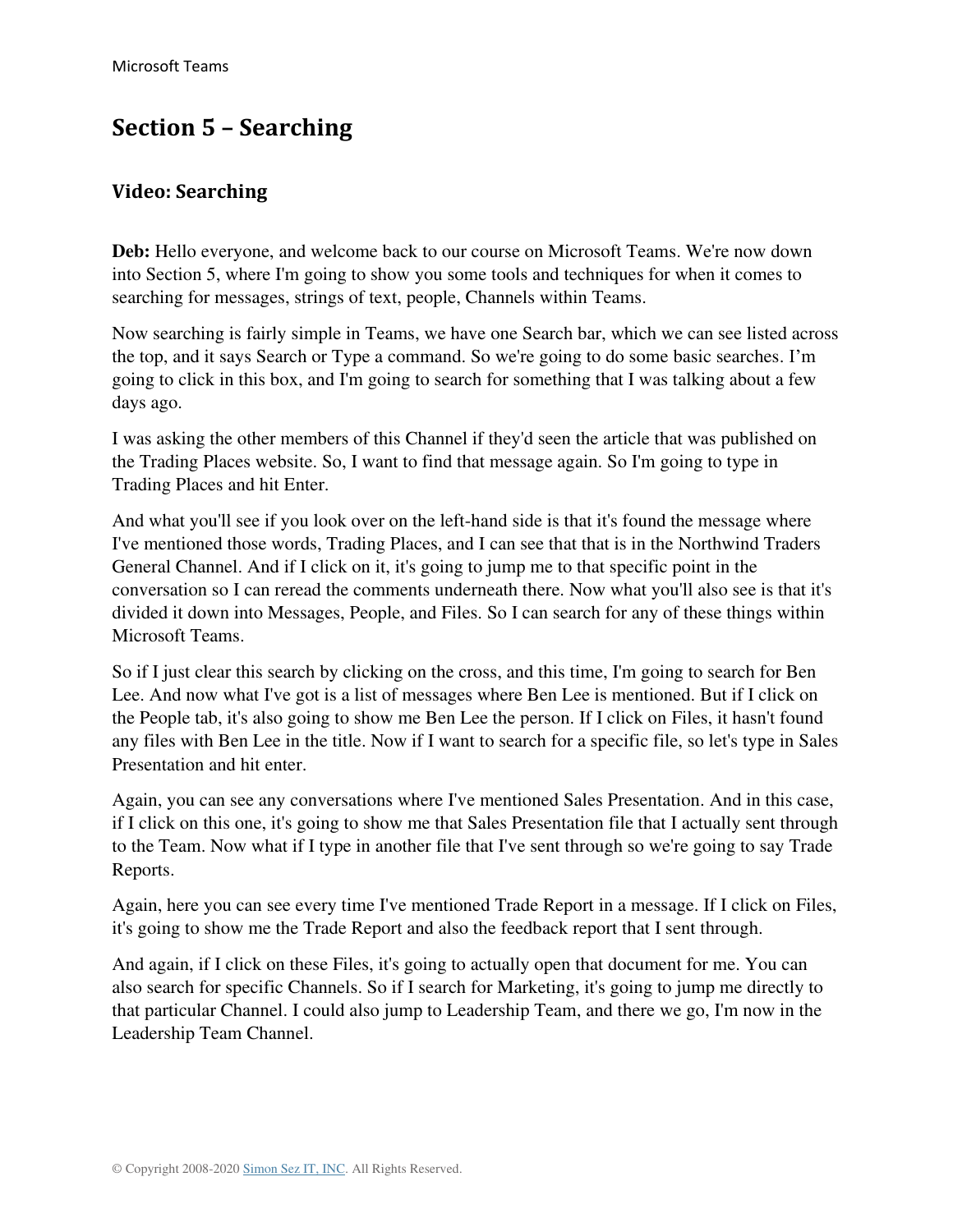So, extremely simple just to use that very basic Search command. Type in what it is that you are looking for, and then you'll either find it in the Messages, People, or Files tab. That's it for this module, I will see you in the next one.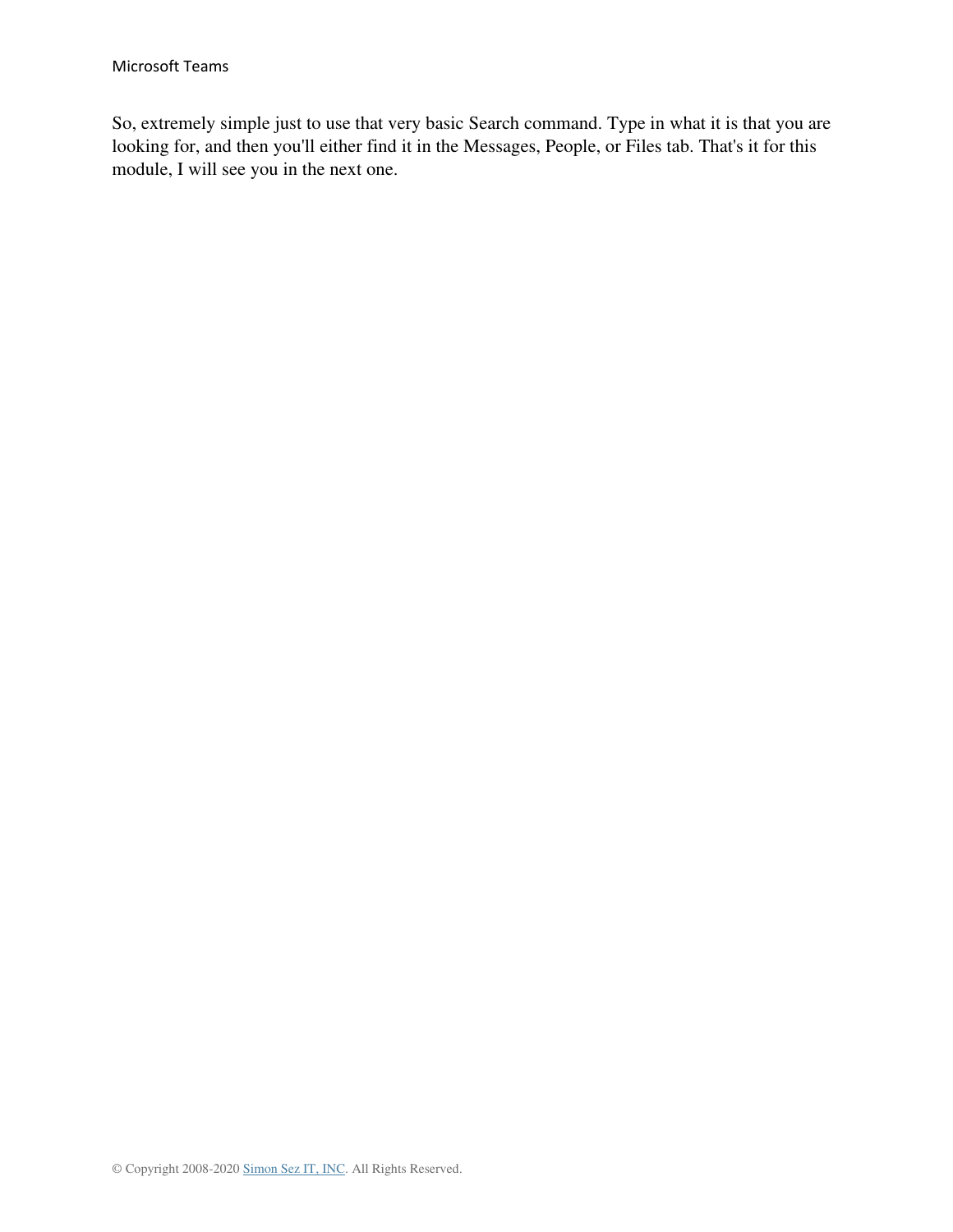#### **Video: Quick Commands**

**Deb:** Hello everyone, and welcome back to our course on Microsoft Teams. This is still Deb, and we are in the last module of Section 5, a very short section this time. And in this section, I just want to show you a really cool, useful little feature called Quick Commands. Now you can access Quick Commands in that Search box at the top.

So in the previous module, we were utilizing the Search box just to type in our search term in order to find Messages, Files, or People. But there's a cool little trick that you can also do up here, which will enable you to trigger Quick Commands. So, let's click in the Command box at the top.

Now, what you'll see when I'm clicked up there, it says type / or the @ symbol for a list of commands. So if I type in /, this is what opens up. So I get a whole host of different Quick Commands that I can use in order to perform a task very quickly.

So for example, if I wanted to set my Status to Busy, maybe I'm about to rush off to a meeting, I have an option to do that here. I can select it from the list, or I can just type /busy, I hit Enter, you can see now if you look at my profile picture, it's now set my icon to busy.

If I want to change that back, I can say / and I can say Available. And you can see my icon is now Available. And there are a whole host of these in here, you might want to utilize. So let's do our / again.

If I want to quickly see what all of my Keyboard shortcuts are in Microsoft Teams, I can type in / keys, and it's going to open up those Keyboard shortcuts. So, so much quicker than trying to find where that is amongst the menu system.

Let's do one more, let's type in our / and if I want to start a quick private message with someone, I can do forward /chat. It's then asking me for the person, I can say Ben.

I can type the message; "Hi, Ben", and it's now gone off and sent that message. So if I jump across to my Chat stream, you can see at the top, there is my conversation. So, it's a real quick way of doing different things. So don't forget that /. You also can type in the @ symbol.

So for example, if I want to send some praise to somebody, so if I type in @praise, I'm going to select the leadership badge, and I'm going to send that to Adam. I can preview it, and then I can send. So again, just a really quick way of being able to do certain tasks. And you can see I have all of the Apps that I have installed listed here.

But I could go in and add more Apps. And then whenever I want to interact with that App, I just press that @ symbol. So if I say @weather, it's going to ask me for location, I'm going to say London. There we go. I can select it, and it's going to show me the weather for London.

So, a really nice way of quickly being able to carry out tasks and trigger specific information. That's it for this module, and that's it for this section. I will see you over in Section 6, where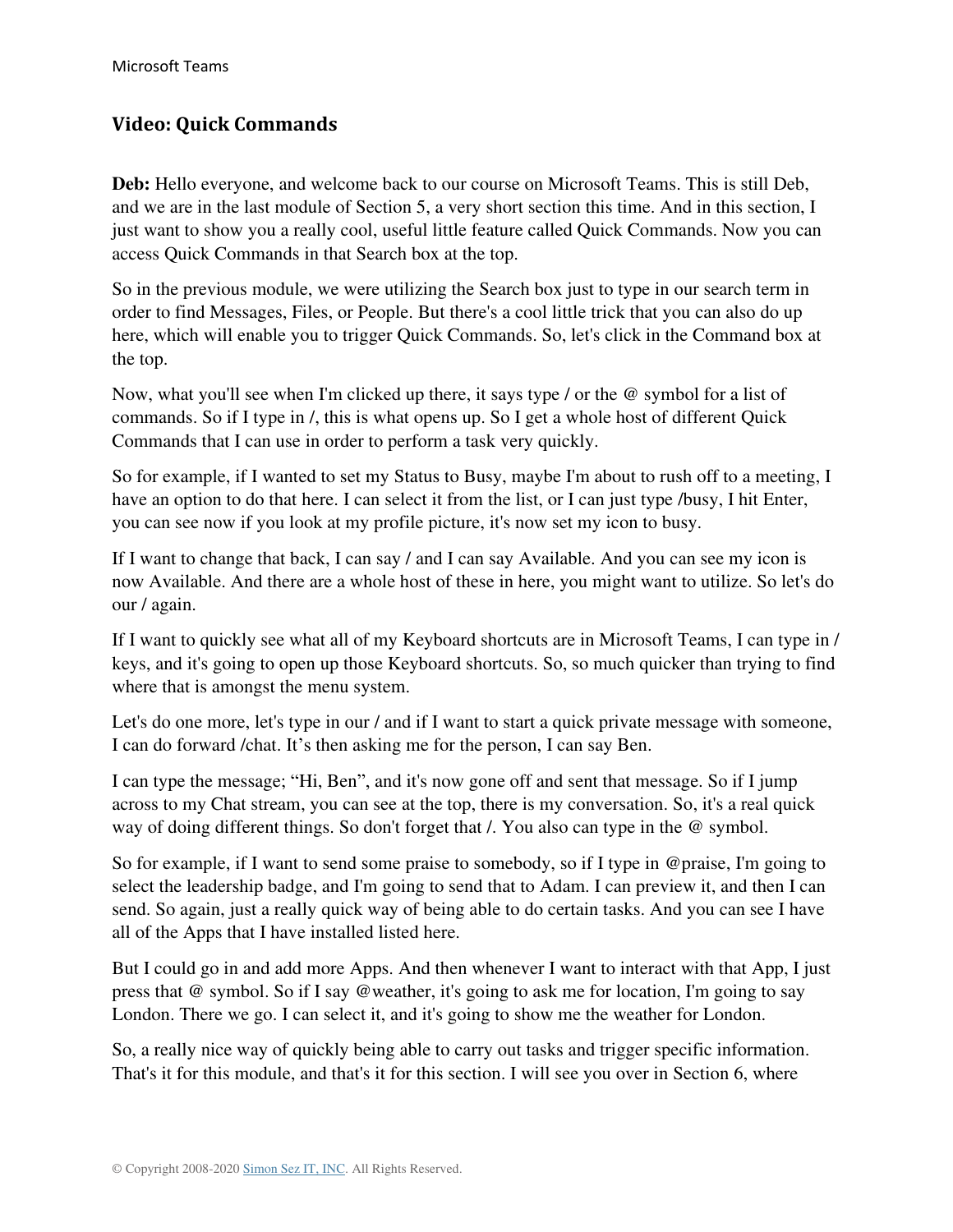we're going to be discussing and running through some of your User Settings. So, please join me for that.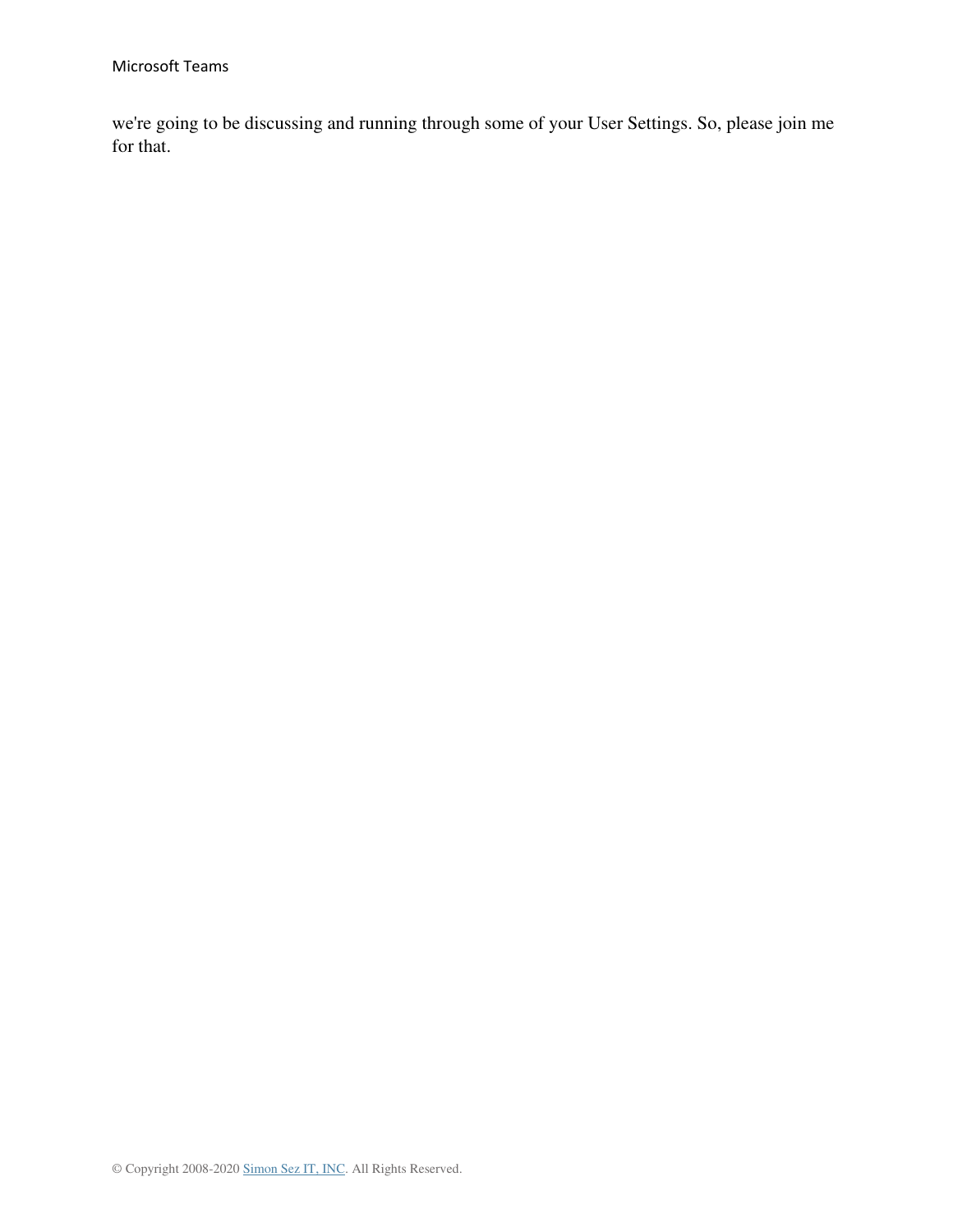# **Section 6 – Adjust User Setting**

### **Video: Adjust User Setting**

**Deb:** Hello everyone, and welcome back to our course on Microsoft Teams. This is still Deb, and we are now down in Section 6, where we're going to be taking a look at the wonderful world of User Settings.

Now, I will say it's always important just to quickly run through all of your settings before you really start getting into conversations in Teams. Because you might get into three months plus of using Teams and then realize that you've got your Setting set up correctly, or that you could have had them set up better to keep you better informed as to what is going on within your Teams.

So, I always like to review these fairly on in my usage of Teams. And there aren't too many User Settings within Teams, but we're going to look at them so you understand what everything is, and the things that you can change. So, to go up to your User Settings, you need to click on your profile picture in the top corner just here.

Now some of these we've already taken a look at and some of these are fairly self-explanatory. So for example, if you want to change your picture, you can just jump into Change picture and upload a new one. We can also change our Status. Again, we've looked at this in a previous module, mine is set to Available and I'm currently happy with that. Now one thing to note here is if you remember previously, I said Do not disturb if you have this set as your status, it's going to block any incoming communications until you come off of Do not disturb.

Now, I'm just highlighting that again, because there's another little setting which we're going to look at in a moment, which relates back to this Do not disturb status. But for now, I'm happy to leave mine on Available. I can set a Status Message. So if I want to elaborate a little bit as to what I'm doing, then I can definitely do that there. I have my Saved Area. So again, remember that any messages that you saved, you can access from here. And then we get to our Settings. So let's jump into our User Settings.

Alright, so just four different tabs in here. As I said, not a vast amount of information that you can customize, we do have some useful things in here. So the first one, your Theme. Now I have mine set to the default. But there is a dark theme and also a high contrast theme. So just to give you an idea as to what these look like, I'm going to change mine to dark. I'm going to close that down, and that is what my Teams looks like in dark.

Now normally, I'm quite a fan of dark backgrounds in my applications, but I for some reason not so much in Teams. But again, this is very much personal preference. Now I'm going to set that back to the default. And then underneath we just have our Language so you can choose what your language is. So I've got mine set to English, United States, and also my keyboard language English, United States. So, please set that as you wish.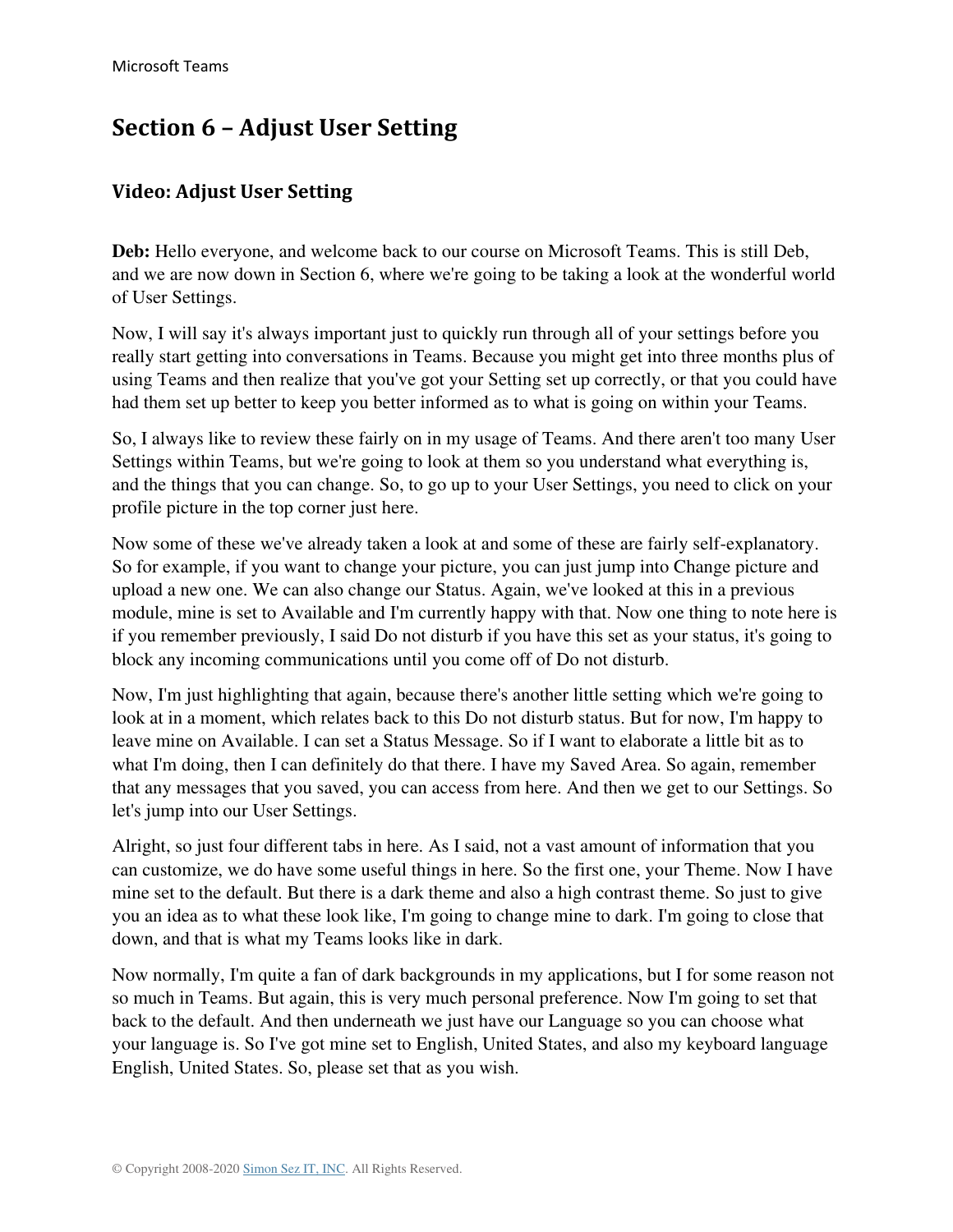The next tab is Privacy. Now, as I said, if you set your status to Do not disturb, then all communication is going to be blocked. However, you can set up Priority access from here. So anybody you add into Priority access, it means that even though you're on Do not disturb, you can still receive messages from this particular person or people that you specify in this section just there. So, that can be quite a useful little option.

You can create a Blocked contacts list. So Blocked contacts will be unable to call you or see your presence. So, they won't be able to see if you're Available, if you're Busy, if you're on Do not disturb and they won't be able to send you any messages. So you could choose to set Blocked calls with no caller ID. And you also have an Edit Blocked contacts list in here. Now I don't have anyone blocked, which is why I have nothing in there. But if you did, you could go in and you could edit your Blocked contacts.

Read receipts. Now I'm sure a lot of us particularly if you use things like WhatsApp for messaging, you're probably fairly used to Read receipts; the dreaded to blue ticks, as I like to call them. Now you can choose if you want Read receipts turned off or on in your Teams. Now I have mine turned on, and that just means that other people know when I've seen their message and I know when they've seen mine. And finally at the bottom I also have toggled on so that if I receive any Surveys from Microsoft Teams, I can participate.

The next section to customize is the Notifications area. Now there's loads and loads of different types of Notifications in Teams and they are divided helpfully down into categories. And basically what you can do is you can customize how you want to receive that Notification. So for example, in this Mentions area for Personal mentions, so what they mean by that is anybody who sends me an @mention. So if I receive an @mention, how do I want to be notified of that?

Now currently, I've set it to Only show in my feed. So I'm not getting any pop up boxes or anything like that. But I will be able to see that I've been at mentioned in my feed. Now I could change that, I could change that to Banner and email. So if somebody mentions me, if I have this option selected, I'll get a little pop up Banner in the corner of my screen, and I'll also receive an email. Now for me, I find that a bit overkill, I don't want an email every time somebody @mentions me. But I do quite like the Banner. So, I might want to change that to Banner only. And you basically have similar options for all of your Notifications.

So again, for Channel mentions, whenever the Channel gets @mentioned, how do I want to receive that notification? Maybe I'm not interested in that at all, I might want to turn it off entirely, or I have those same three options. So, definitely worth running through all of these and selecting how you want to be notified of those alerts. And finally, at the bottom, I'm going to point this one out again, because we did touch on it earlier.

If you remember, when I was having a conversation with Adam, I turned on the setting to be notified when he comes back online. So maybe I have something super important to discuss with him, and as soon as his status changes back to Available, I want to be notified. Now I set that option just on that particular conversation that we were having. But if Adam is a very, very important person, and I always want to be notified when he comes back online, I could set that up under this Status area at the bottom.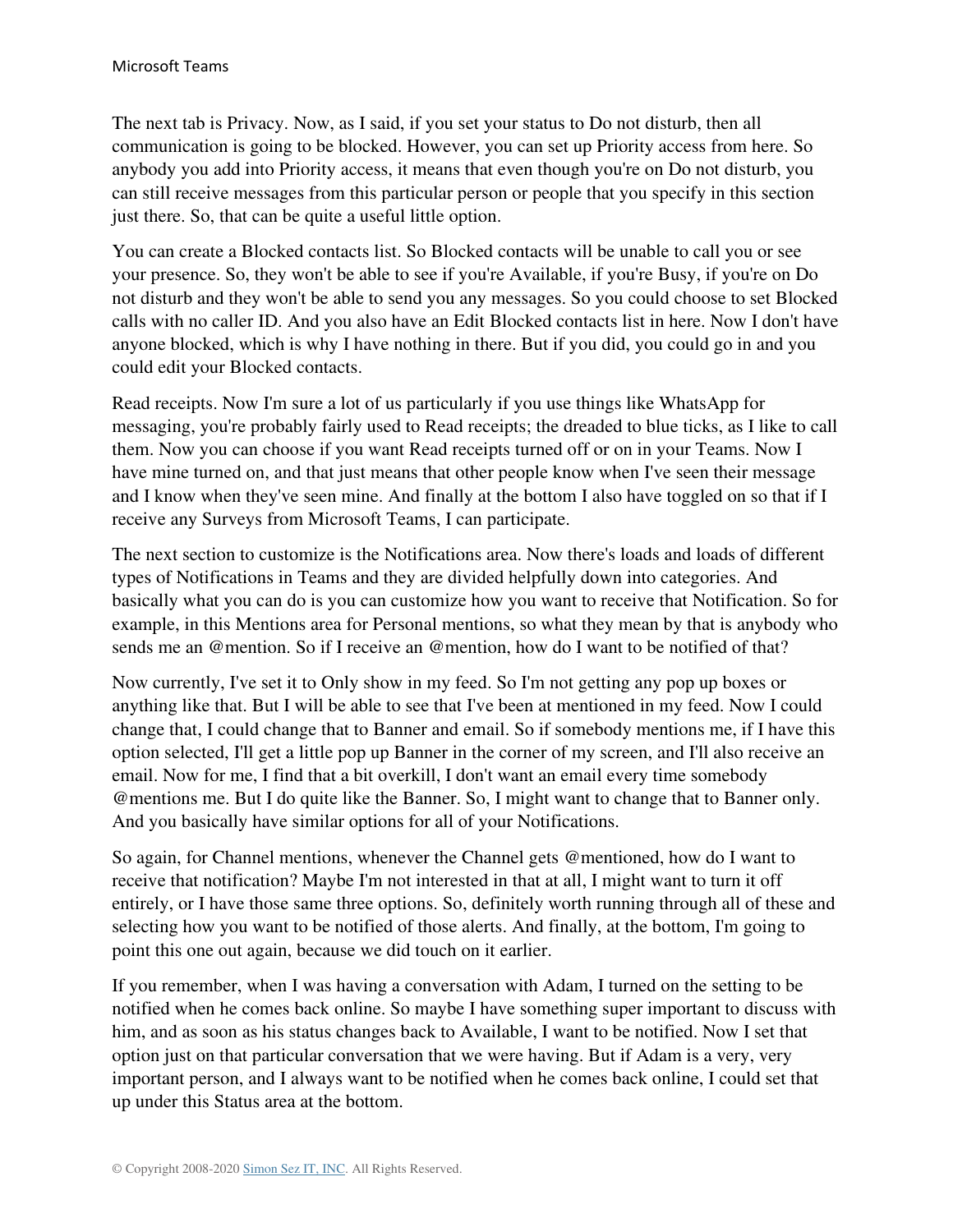So I can say Manage Notifications. And you can see that I have Adam already added into there. But I could choose to do the same for Ben, like so. So now, if these guys are offline, which currently they are, when they come back Available, I'm going to get notified of that.

And the final tab that we have here is the Calls tab. So this just allows me to set up some call answering rules. So here, I can choose how I want to handle my incoming call. So currently, I have it as Call rings me. And then if unanswered, it's going to go to my voicemail. And, I'll let it ring for 20 seconds before it redirects to my voicemail. And if you don't have your voicemail configured, this is also the place you can come in order to do that. You can also choose just to forward your calls directly to your voicemail if you want to.

Finally at the bottom we have a Ringtone. I've just got the default but we have a few different ones in there. And finally at the bottom, we have an Accessibility option. So it's asking me to turn on TTY to use text to communicate over the phone line. So if you do have any Accessibility issues, this might be an option that you want to turn on as well.

So, that is pretty much it. As I said, there's not a great deal of Settings to change but there are some useful ones in that. That's it for this module, I will see you in the next one.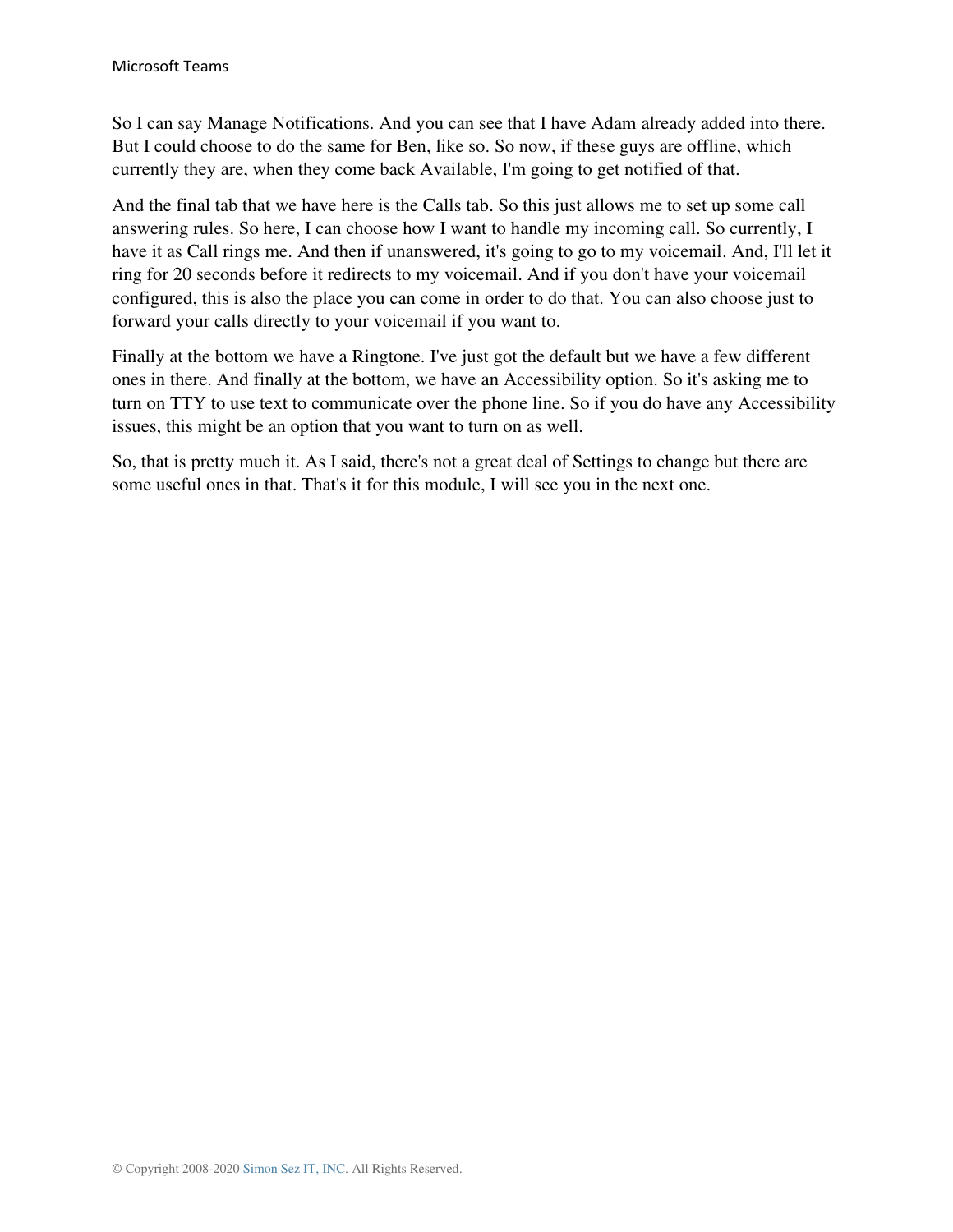#### **Video: Admin Setting**

**Deb:** Hello everyone, and welcome back to our course on Microsoft Teams. This is still Deb, and we are now at the end of Section 6, another very short little section. And in this section, this is really aimed at Team Administrators. So if you're set up as a Team Administrator, I just want to very quickly show you some of the Settings that you have access to change within the Admin Area.

Now, in order to change any of the overall Admin Settings, you can't actually access that from within Teams itself, you need to go back out to Office 365, and jump into the Admin Area. So, I'm going to click on these dots, my app launcher, and I can't see it in there. So I'm going to jump across to Office 365. So it's going to open up a new web browser. And because I am an Administrator, I have the Admin tile. So, let's click and jump in there.

Now it's worth noting this first screen that you come to isn't just controlling the Access or the Settings for Teams, this really controls the overall Microsoft 365 settings for all of your Users. But I will highlight one thing in here because I think this can be quite useful if you are an Administrator.

Now in the menu on the left-hand side, you can see we have a little Users drop down. And if I click on Active Users, that's going to show me all of the Active Users, not just of Teams, but of Microsoft 365 in my organization, and I can see all of my Active Users there. Now the reason I'm showing you this is because if you want to do something like reset a password, which is a fairly common occurrence, I can't tell you how often people forget their passwords.

So if you are the Admin, then you can come in here, you can select the User and you have a Reset Password button just there. So I just very quickly wanted to show you that just because it's such a common request. Now, if we're talking about customizing the Admin Settings, specifically for Teams, if we click on this Show all link at the bottom of this left-hand menu, and scroll all the way down, you'll see we have different Admin Centers for different things. So I have Admin Centers related to Exchange. So controlling Outlook, SharePoint, but there's also one for Teams.

Again, it's going to open up a new browser window. And I'm now specifically looking at the Admin Settings for Teams, as opposed to Microsoft 365. Now again, I'm not going to go through all of these, you're very welcome to have a little browse through yourself. But if we expand this Teams one at the top, I can say Manage Teams. And that's going to show me a list of all of the Teams that I have set up. I can select them, and then I have various different things I can do utilizing this menu at the top. I can even add a new Team from here if I wanted to.

We have a lot of information here related to various different policies. So if you want to see what the policies are, that are set up surrounding your Teams, you can definitely do that as well. Now, if I jump into Users just here, again, this is where you can see all of your Teams Users. And you can see the policies that that particular user has assigned to them. Same thing with Meetings. So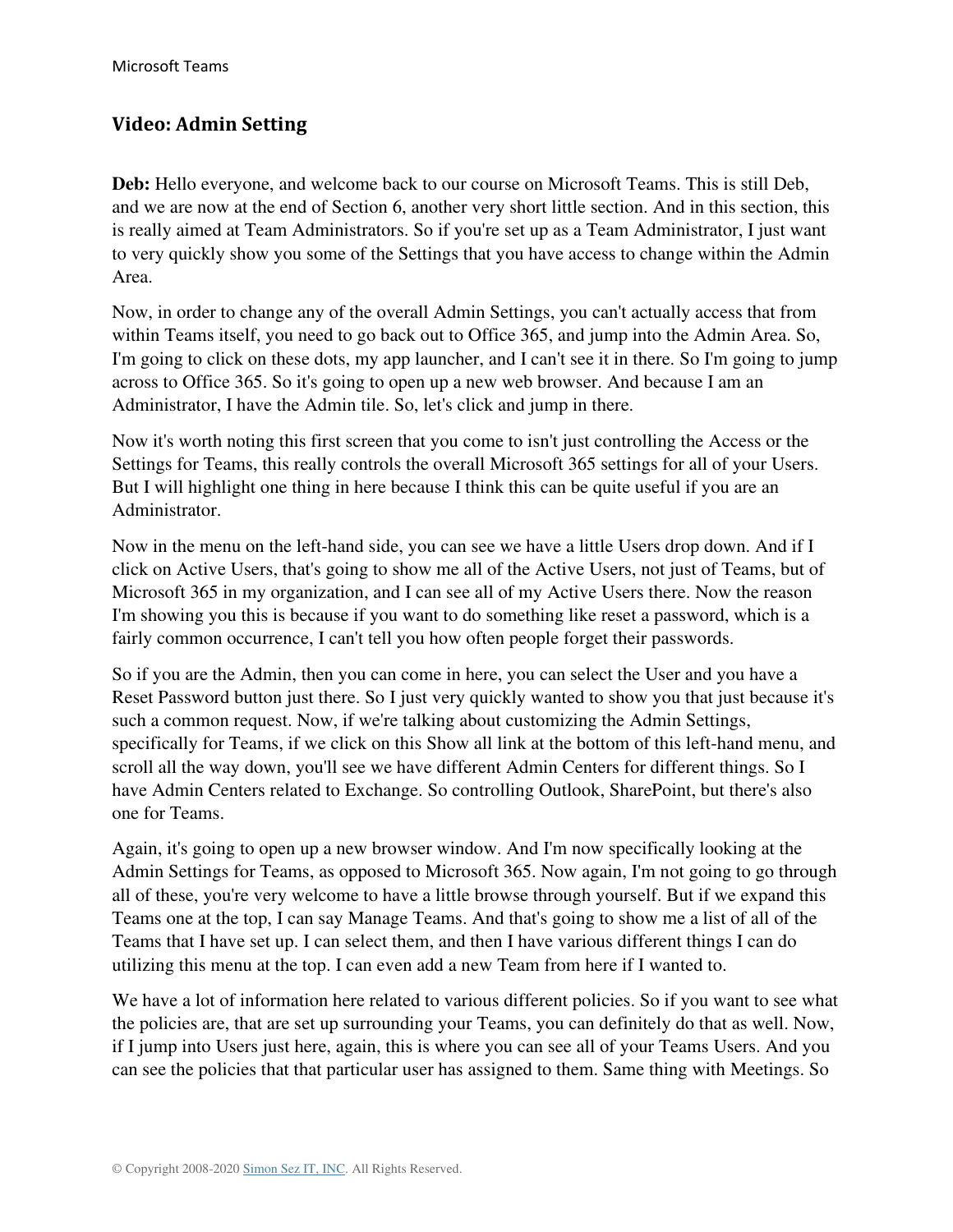we have policies surrounding Meetings, and we also have a Meeting Settings area as well, where you can customize some General Settings related to your Meetings.

If we expand Team Apps, again, this is where you will find all of the Apps that you have installed for your Teams. And a lot of these are fairly similar. We can set up Phone Numbers for Voice Calling, Direct Routing, we can look at our Calling Policies, all of those kinds of things. Now the final one I really want to highlight to you here is Org-wide Settings. Because this is useful if you want to allow Guest access. So if you remember, I had one person that was external and that was Dasha. And I was only able to add her to my Team as a member after I'd enabled Guest access.

Now, a lot of the time Guest Access is disabled by default. So if you do want to enable Guests to join your Team, if you jump into Org-wide Settings, click on Guest access, and make sure you have this button toggled on. And again, remember, it does take between 2 and 24 hours for Teams to update with those Settings. So, if you toggle this to on and then immediately try and add that external person as a Team member, you're probably going to find you're going to have to wait at least a couple of hours.

And in this section, you can customize various other Settings, things that your guests are or aren't allowed to do. So, lots of different things in here. As I said, this is really just a brief look at some of the things that you can change. I would suggest that if you are an Admin, you do go through all of these sections, and make sure that everything is set up to your liking.

But that's it, a very quick overview of the Admin Settings. We're now going to move on to the final section where I'm going to show you how you can use the Teams Mobile App. So, please join me for that.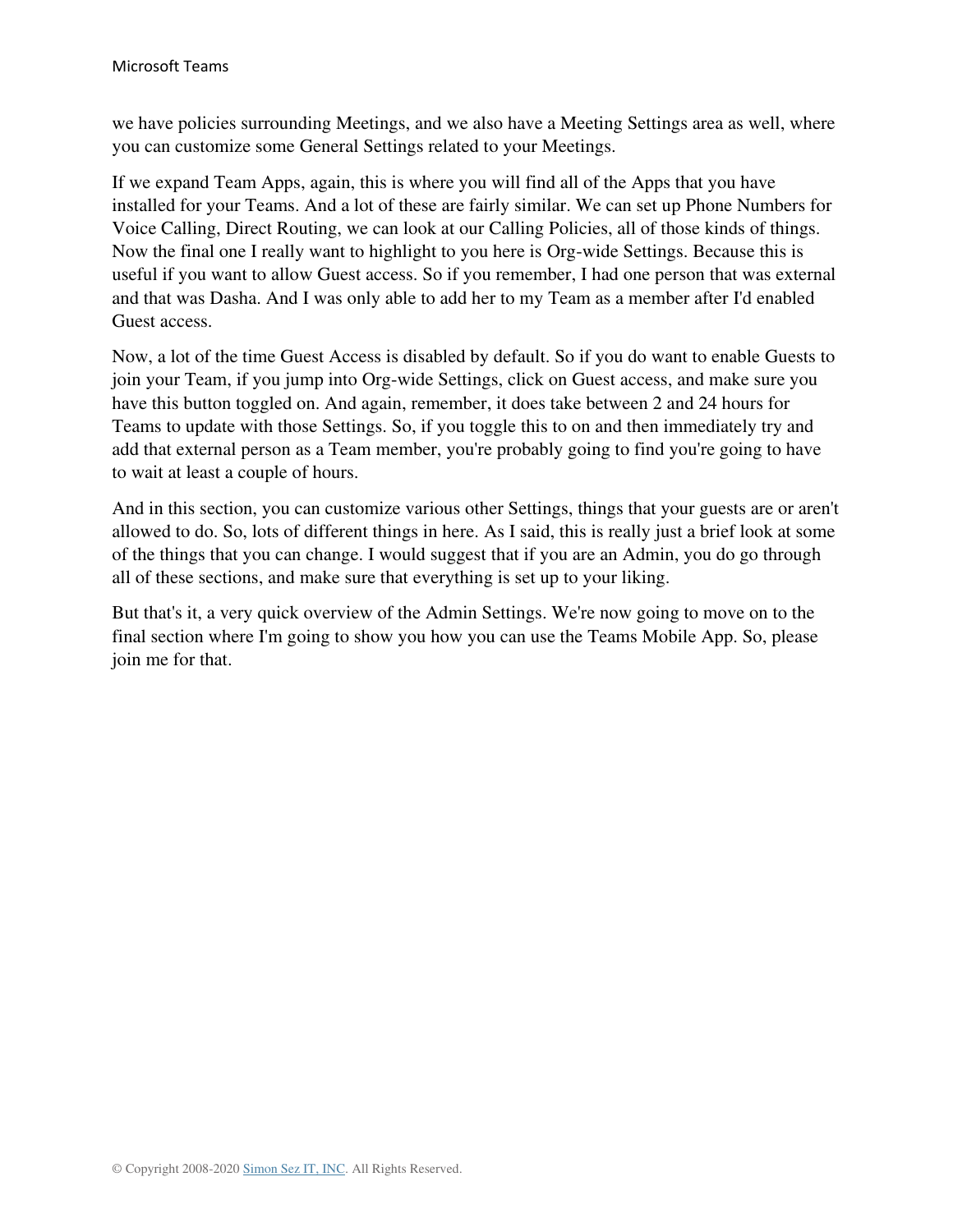# **Section 7 – Working with Teams Mobile App**

### **Video: Working with Teams Mobile App**

**Deb:** Hello everyone, and welcome back to our course on Microsoft Teams. In this module, I'm going to give you a quick whizz around the Teams Mobile App. And I'm using iOS, so this demo will be related to that.

So on your mobile phone, if you go into the App store, and just search for Microsoft Teams or Teams, select it from the list, and you should find the application there. Just click on the download button to download that application. And once it's downloaded, you can click on Open to jump into Teams.

You'll need to log in so, type in your email address, and then also enter your password and then click on the Sign In button when you're done. This will sign you into Teams. And I'm just going to allow notifications and also access to my microphone, and you'll get to the Teams Home screen.

So you can run through these little informational screens just by clicking Next. And then it's going to present me with Teams and I'm currently in my Activity feed where I can see all the activity for my team. By jumping across into Teams, this should look reasonably familiar, I can see all of those Teams that I've set up. I'm going to jump into the General channel in Northwind Traders, and there is the conversations that we were having earlier. So everything is nicely integrated.

If I move across to the Files tab, I can see all of the files that have been shared. And if I click on More, those of those Apps that I added, so I'm quickly going to jump into FTSE 100, it will take me to that website, and I can then jump back to Teams. If I click on the Chat button at the bottom it's going to take me into those private chat areas. And I can go into that conversation I was having with Adam and send him a new message simply by typing at the bottom. I can send that through nice and simple.

Click the back arrow to go back. And if I jump into Calendar, you can see any meetings that I've got set up. I'm going to give Teams access to my Contacts. And if I had any calls that would be listed there. I can also search within the App by typing in my search terms. So first of all, I'm just going to do a quick search on Trading Places. And you can see there where it's found that text. And if I jump across the Messages, that's the specific message. I'm going to do another search. And this time, I'm going to search for the Trade Reports. And you can see where it's found that in the Messages.

And also if I jump across to Files, I can see the file there. If I click on the file, it's going to open it in Word Online. So I can read that document, click the cross to close to come back. If I click on the three lines at the top, it's going to take me into my Profile area. So I can do things in here like change my status. So I might want to set that to something like Do not disturb. And I can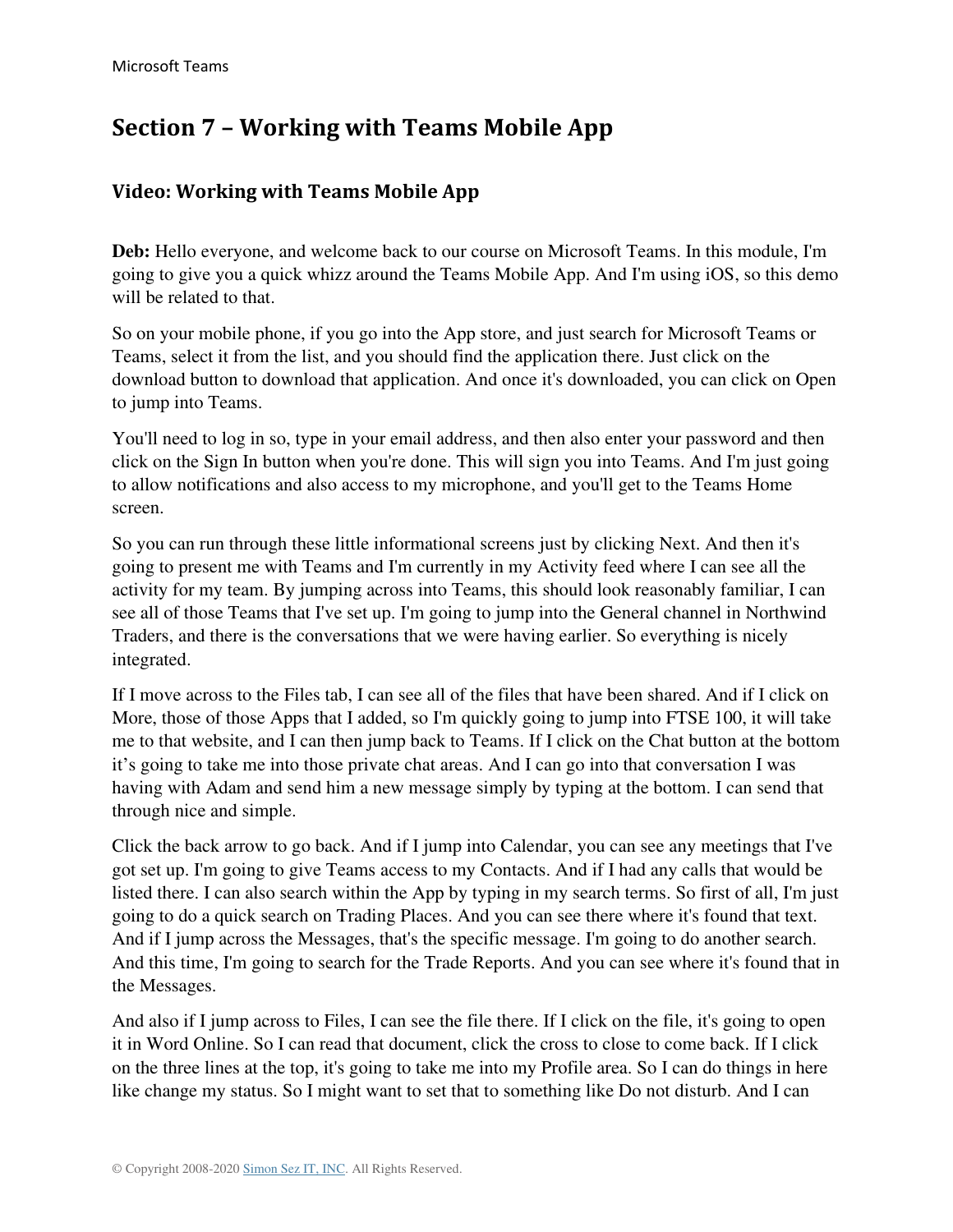also from here, jump into my Settings. And I can change that theme to dark as we did in the Desktop App, and I need to close and reopen in order for that to take effect.

Jump back into my profile, and I can go into Notifications. And those are all those Notification Settings that I can toggle on or off. And I'm going to go back into Teams. And the button in the top corner will allow me to create a Team, browse Teams, or join a Team. So I'm going to create a new Team. I'm going to give my Team the team name of Project Delta. And I'm not going to add a description, I'm just going to say Done to add that Team to my Teams list.

I can add Members. So I'm going to add Ben, I'm going to add Adam, let's add Vicki as well and also Ryan and click Done. I want to post a new message, I just click New Post, and I can say; "Hi everyone, this is a new team", and press the Enter button to get that to go through. Now if I want to create a new channel, let's click on the three dots and go into the Manage Channels option.

I click on the plus in the top right-hand corner, I can enter my channel name, which in this case is Q2 Targets. I'm going to say Done, and that new channel is now added. So if I go back and scroll down, you can see that channel underneath the Team. And that's it for this module, and that is it for the course. All that's left to do is go to our closing module, so I will see you over there.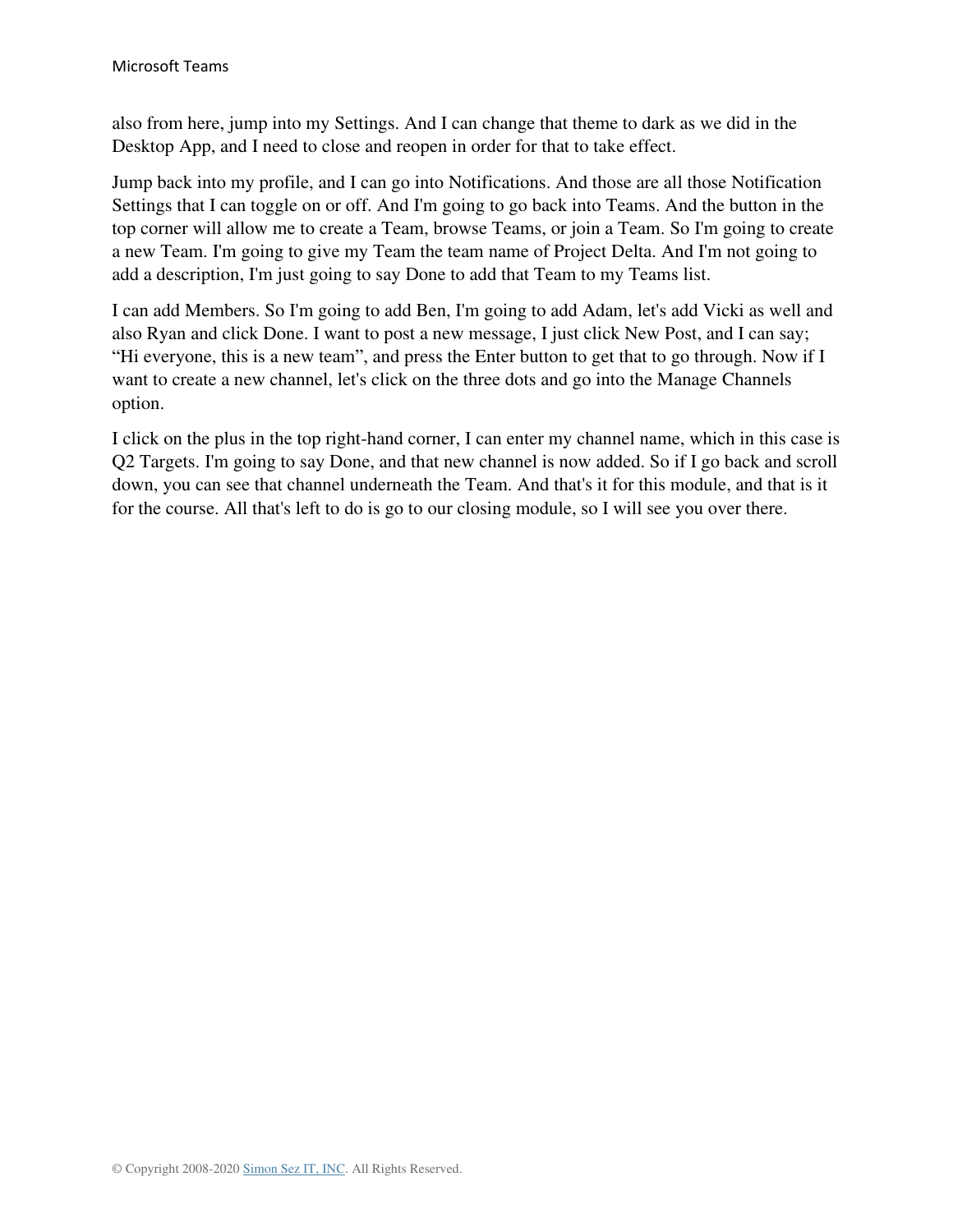## **Section 8 – Course Close**

#### **Video: Course Close**

Deb: Hello everyone, and welcome to this closing module of Microsoft Teams. I very much hope that you've enjoyed this training course as much as I've enjoyed hosting it for you.

I hope you feel that you've got something out of it, and you've gained a lot more knowledge in Microsoft Teams. But for now, on behalf of myself and the team, we'd like to say thank you for choosing us. My name is Deb, and I hope to see you again sometime in the future. Bye now.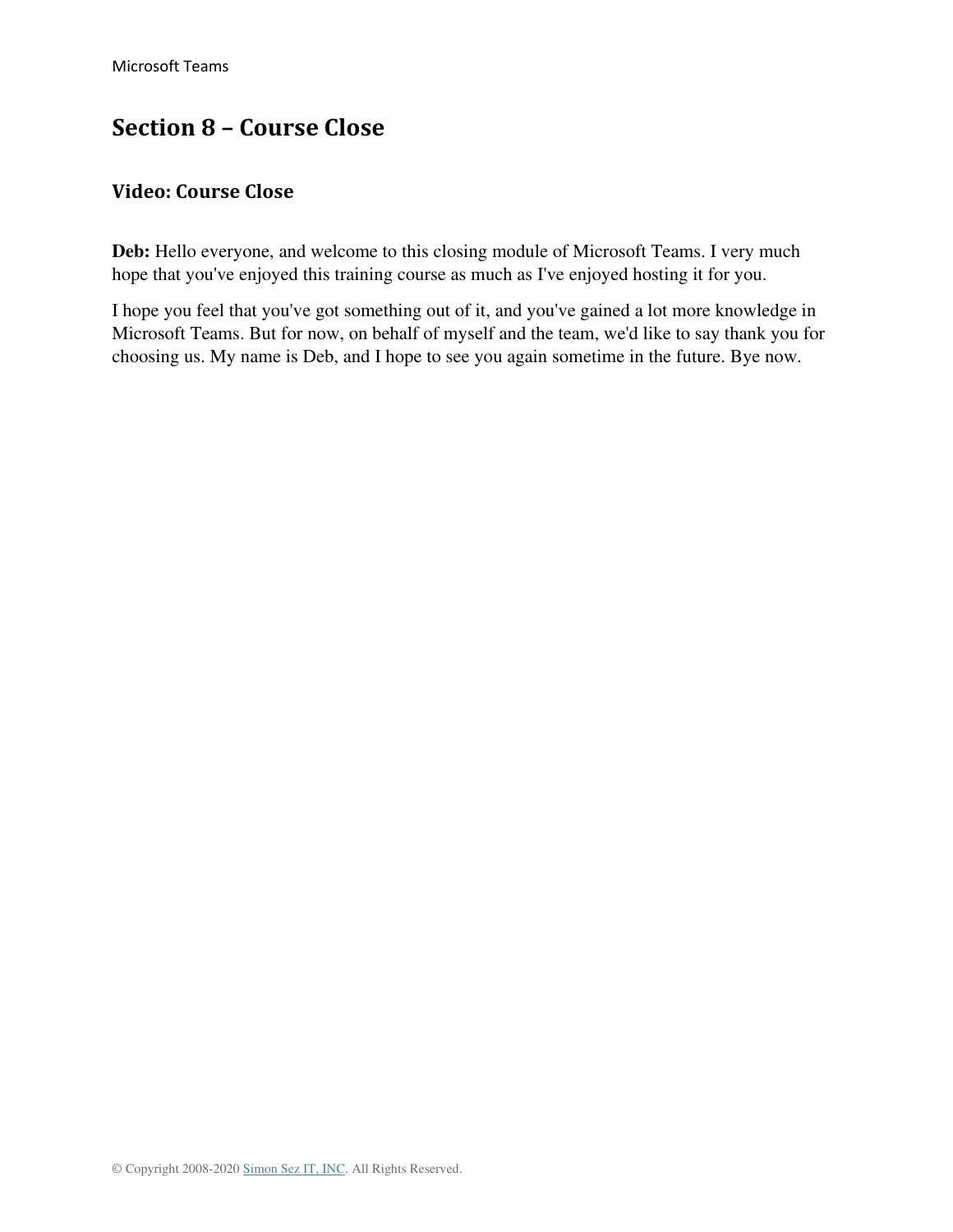# **Section 2021-01 – Out of Office**

### **Video: Out of Office**

**Deb:** Hello everyone, and welcome back to the course. In this section, we're going to cover Teams Updates. Because, Teams is one of those applications that is constantly changing at the moment. So Microsoft are always adding new things and improving the features. So much so that it's virtually impossible to keep up with it all.

Because in general, the courses tend to go out of date fairly quickly. So, we want to keep on top of that, and just have a section where we can post any updates since this course was published. And the first update I'm going to go through with you in this section is how to set your Out of Office from Teams. So, most people are very familiar or have used Out of Office or Automatic Replies in Outlook.

This basically allows you to do exactly the same thing, but you don't have to jump across to Outlook in order to set you're Out of Office if you're going to be going on holiday, or if you're going to be away from your desk for a while. We can now do it from directly within Teams. So in order to set our Out of Office from directly within Teams, all we need to do here is go all the way up to the top right-hand corner of the screen where we have our profile picture.

If we click on the profile picture, you'll see that we can Set a status message. So let's click this little link. So what I could do in here is just set a status message. But we're interested in setting an Out of Office. So maybe I'm about to go on holiday tomorrow, lucky me. Instead of jumping across to Outlook, what I can do is come down to this Schedule Out of Office link at the bottom. And when I click that, it's going to take me to the Out of Office screen.

And you can see there it says; "Set up a message so that others know you're on vacation or not available to reply. Your Out of Office status will also sync with your Outlook Calendar". So if you set your Out of Office in Teams, you don't then it need to go across to Outlook and set it there, it's going to synchronize across both applications. So all we need to do here to set our Out of Office is toggle on Turn on Automatic Replies, and then we can type out an Out of Office message.

So, I've quickly typed in a message. And if you hover your mouse over the i icon, which is just some information, it says; "Your message will appear when people contact you in Teams, or open your profile. And it's also going to be sent as an Automatic Reply in Outlook". So we're kind of killing two birds with one stone just here. Underneath the message, we can then choose if we want to send replies outside of my organization. So if I don't select this box, it means that this message is only going to be sent to people inside my organization.

Now, I want to send this to everybody who tries to send me a message so I'm going to tick this box. And once again, I can say Only to my contacts or All external senders. So I'm going to say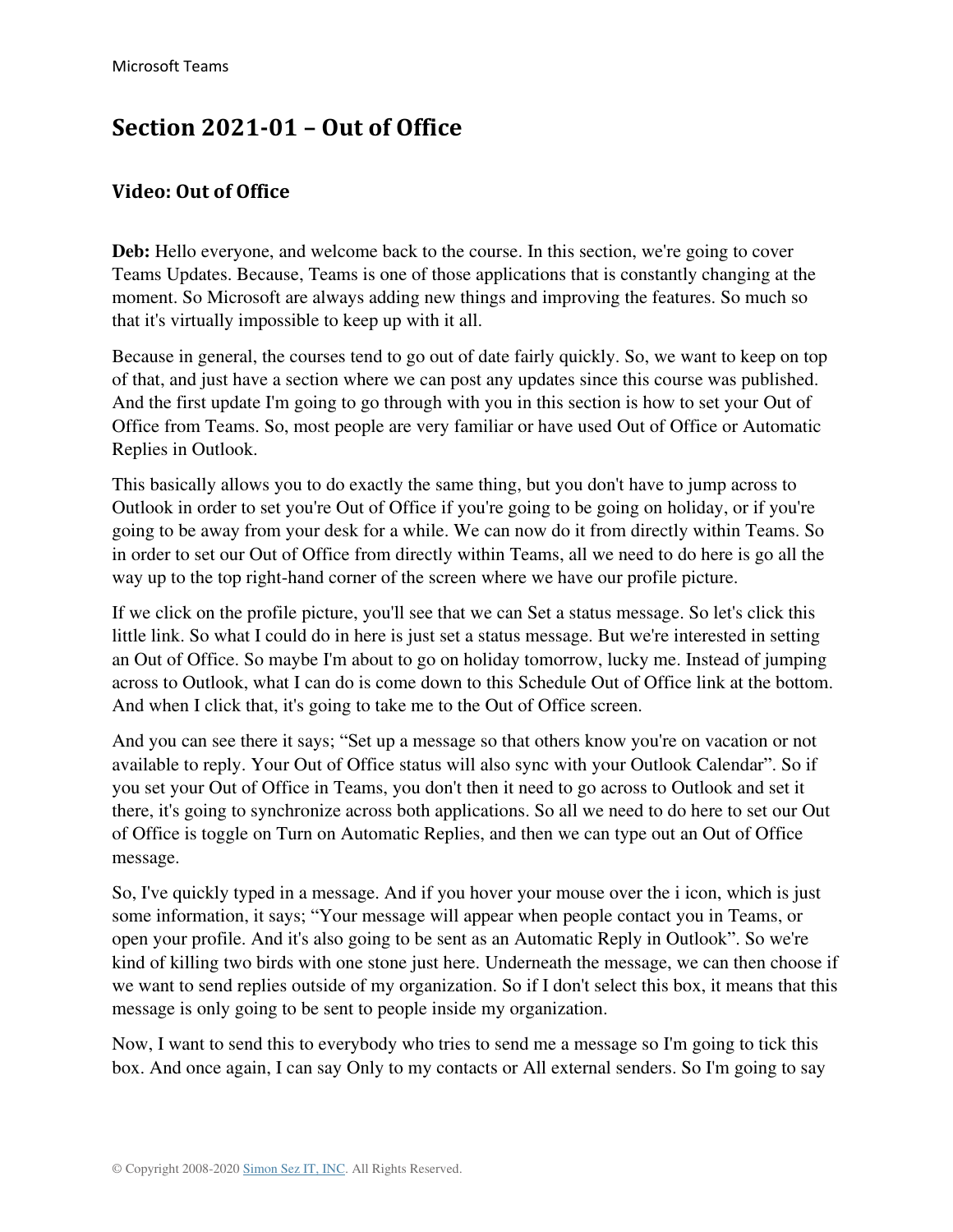All external senders. And then what you'll notice is underneath there, I then have another field where I can type a second Out of Office message.

So, this is similar to the dual message that you get in Outlook. So, it might be that I want this default message at the top here to go to everyone inside my organization, but maybe I want a completely different message for people outside of my organization. So, maybe this relates to things like friends or family members, something like that. And then right at the bottom, I have a final checkbox that says Send replies only during a time period.

So, this is where you can set a Start and End Date and Time. So if I want these to go tomorrow, because that is when I'm out of the office, I can just select the Date from the Calendar picker. I'm happy to keep this on 9am. And maybe I am back in a week's time, so let's pick the third of June. And again, I'm going to keep this time at 9am. Once I'm happy with all my settings, I can click on Save and my Out of Office will start sending tomorrow at 9am.

And of course once you're back from holiday, it will automatically disable your Out of Office on the end day that you've set. But if say you come back a couple of days early and you want to manually disable your Out of Office, again, just click back on your profile picture, and go to Set status message, go into Schedule Out of Office, and then we can just simply turn off Automatic Replies and click on Save.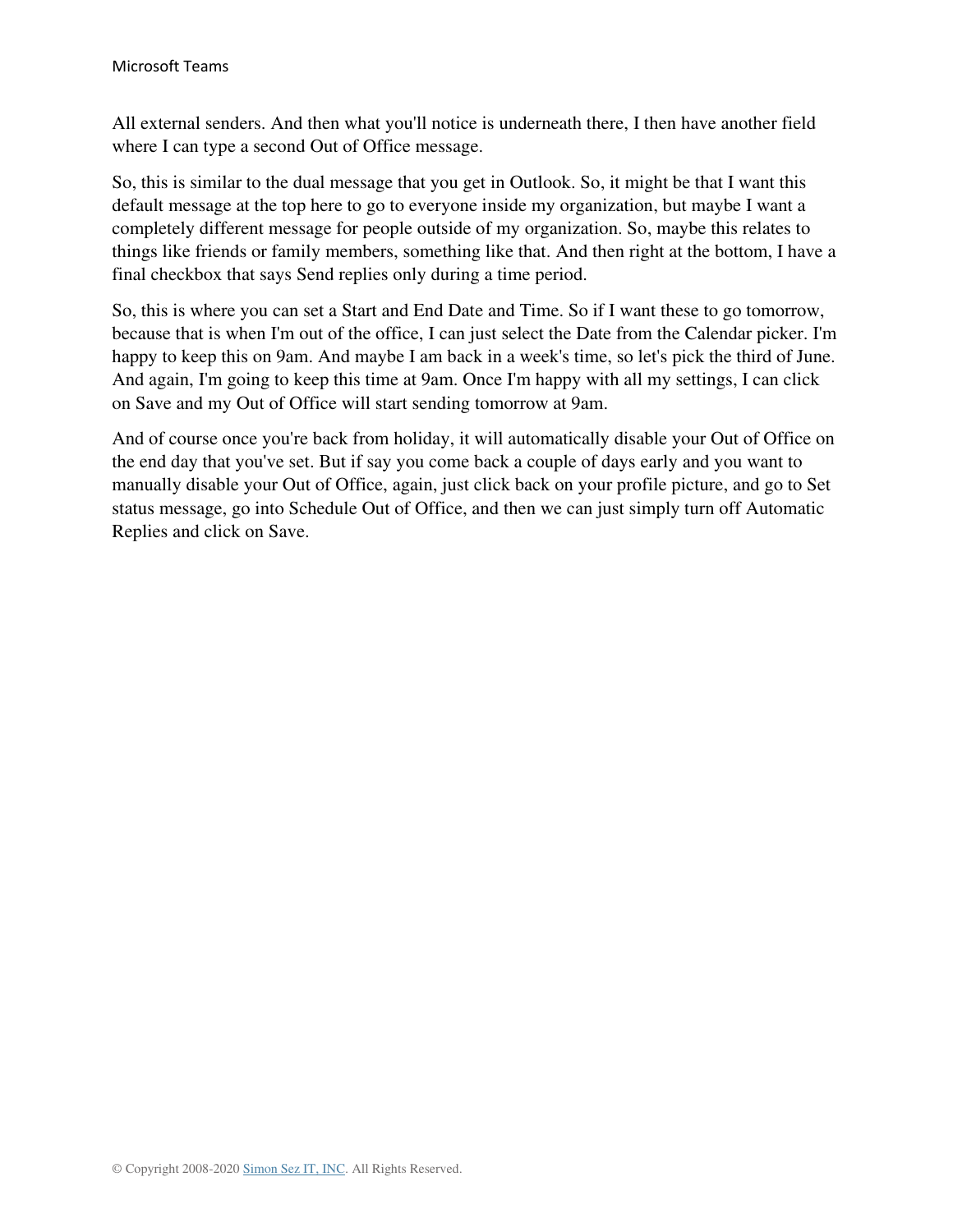## **Section 2021-02 – Notifications**

### **Video: Notifications**

**Deb:** So, let's talk about the next update to occur to Teams, and that is related to Notifications. So if you're using Teams on Windows as I am here, you now have the option to choose between Teams' built-in Desktop Notification style, which are the purple ones, which appear in the bottom right-hand corner when you get a Notification come in, or you can select your PC's Windows Desktop Notifications.

And one thing to know is that with Windows Notification styles, you do have a little bit more control, such as the ability to Mute Notifications, while you're in Focus Assist mode. So if you want to check or even change your Notification style, you'll need to jump into your Settings within Teams. So to go to Settings, you can click the three dots in the top right-hand corner and go to Settings.

But if you're interested in using a shortcut key, the Keyboard shortcut to jump directly to Settings is Ctrl +, and from the Settings window, we want to go down to Notifications. And this is where you'll find your Notification style. It's under the Appearance and Sound heading. So you can see that currently I have mine set to Teams built-in, which is why I got that purple Notification in the bottom right-hand corner when Adriana sent me a message.

But if I wanted to, I could switch this to the Windows built-in Notifications. And you can see here now that I've changed that, I'm getting a message that says; "Double check your Windows Notification settings to ensure you're able to receive Teams Notifications". And that's exactly what we're going to do in a moment. So now we've set that, let's close down the window by clicking the cross in the top right-hand corner.

So now, I'm going to do exactly what that message was advising me to do. I'm going to jump into my Settings on my PC, and take a look of the options that I have set. So let's go down to our Search bar at the bottom, and I'm going to type in settings and hit Enter.

And let's dive in to our System settings and then jump straight into Notifications and Actions. And the thing you want to check here is underneath Notifications where it says; "Get Notifications from apps and other senders", you want to make sure that you have this toggled to on.

If you have this turned off, and it's basically going to disable any Windows Notifications from coming through. And if you're wondering what a Windows Notification is, well again, if we go down to our Taskbar at the bottom and jump into our Action Center to open that up, you can see here the last Notifications that I've received. And if you remember, the last one came in as a little purple Notification because I still had it set to use Teams in-built Notifications.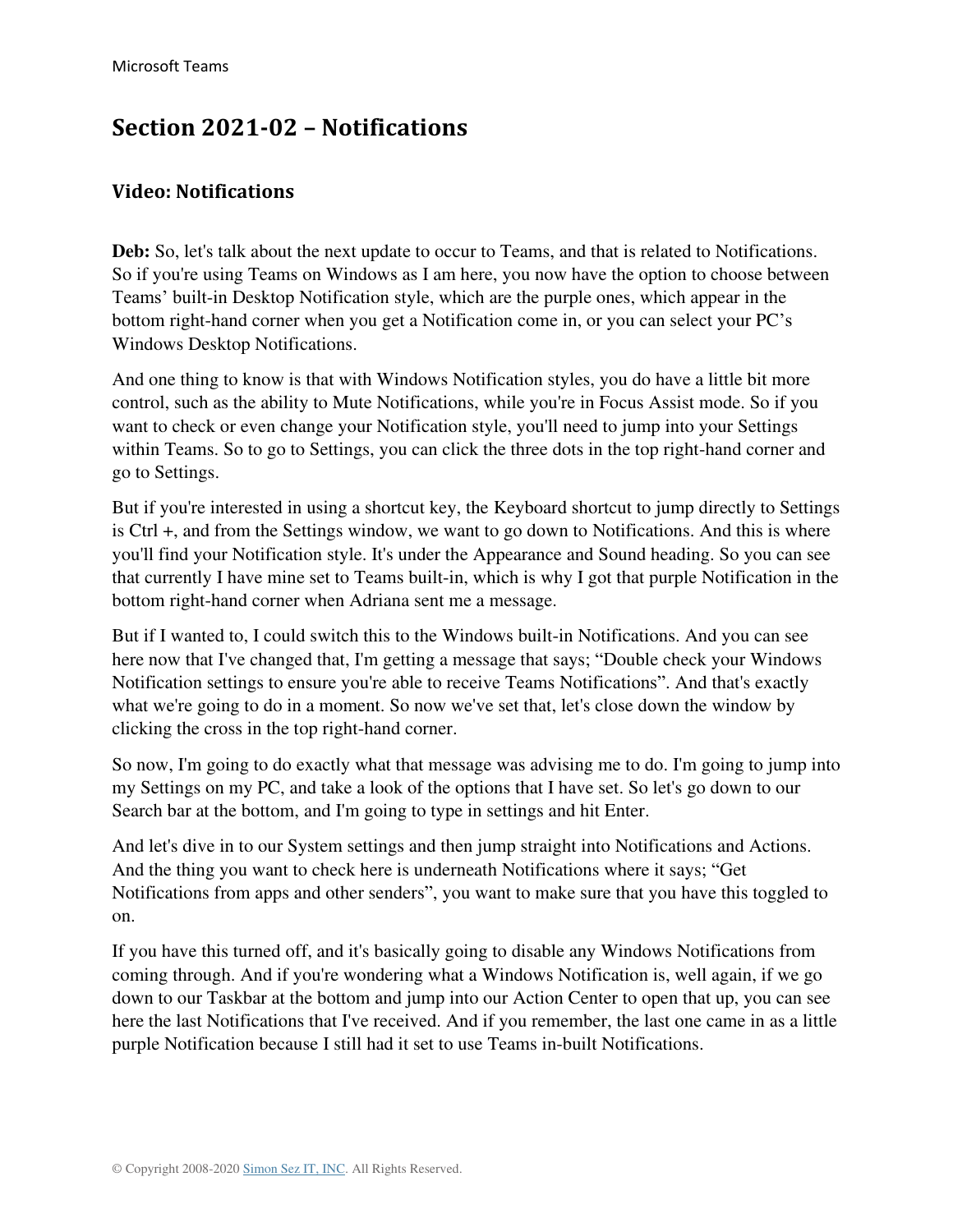Now I've switched this to Windows, the next time a Notification comes in, not only is it going to appear in that Action Center, I'm going to get the Windows style Notification message. So, make sure you have this toggled on if you'd like to use that option.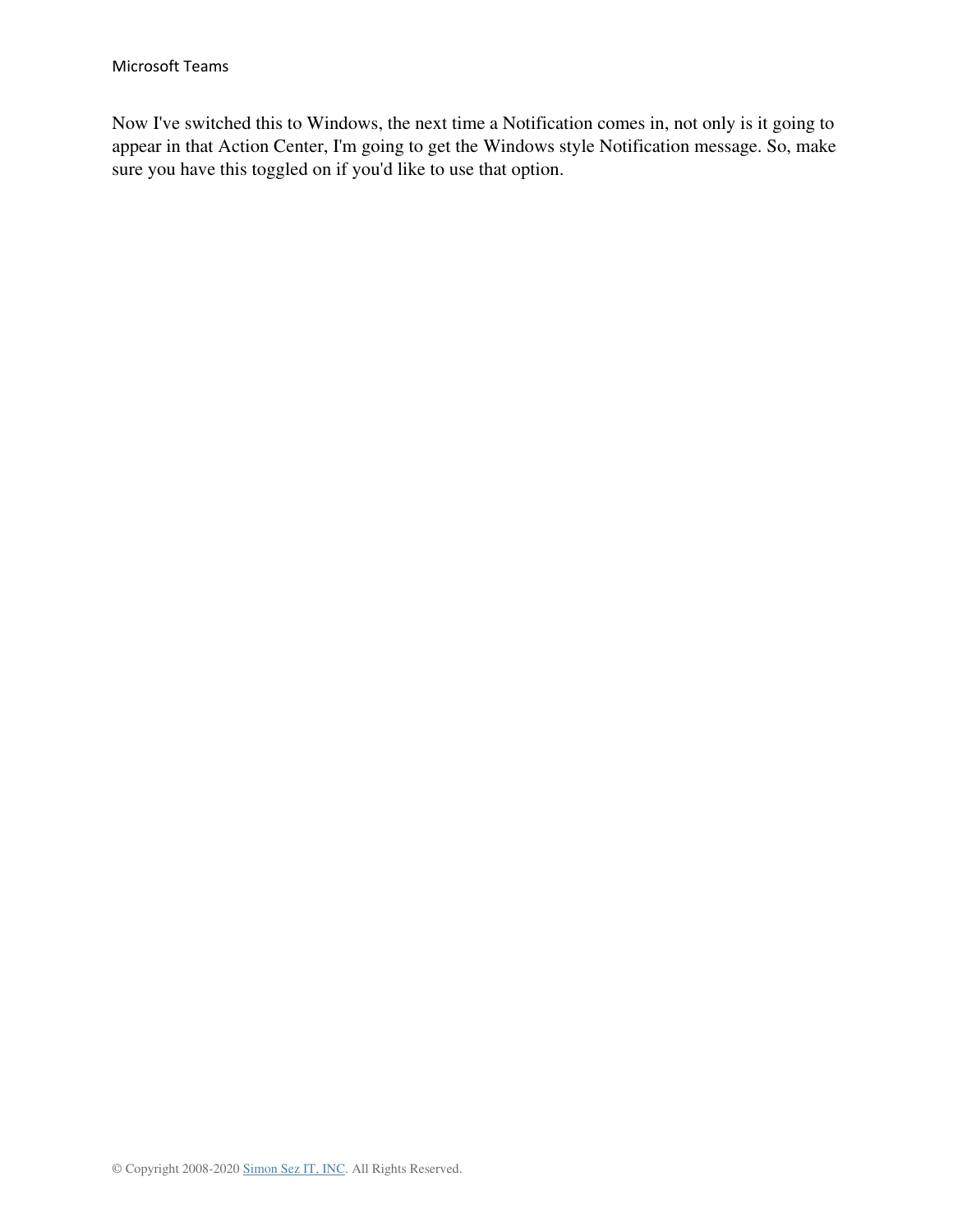# **Section 2021-03 – Lobby Settings**

#### **Video: Lobby Settings**

**Deb:** The next update that Microsoft have released for Teams is a small change to the Lobby Settings. Now, hopefully by now, you are familiar with exactly what the Lobby is. But if you need a refresher, when you start a meeting, or when you join a meeting, and you are the host, you have control as to who is essentially held in the Lobby prior to the meeting commencing.

So, you might choose in your Settings to hold certain groups of people in the Lobby until the meeting begins. But now, Microsoft have added a new Lobby setting that lets people invited to the meeting to bypass the meeting Lobby.

So basically, anyone who receives an invitation and that includes a forwarded invite will join the meeting directly, they won't have to be held in that Lobby. Now, it's worth noting that this doesn't include a distribution list, people must be invited individually. And another thing that's important to know, because you might be confused, if you can't see the setting when we jump into a meeting is that this isn't available for Channel meetings.

So in order to see this setting, it must be a meeting that's been started from the Calendar. And that's exactly what I'm going to do here. So you can see that I have a Project Meeting scheduled, I'm the host, I'm going to join this meeting. And I'm just going to mute my microphone and click on Join now. So I am now in my meeting. And in general, if I want to use a setting like this, I'll log in maybe 10 minutes before the meeting start time, and I'll jump in here and I will change my Settings.

So if we click on the three dots for More Actions, and go into Meeting Options, this is the setting you need to change, so where it says Who can bypass the Lobby? What you'll notice is that in this drop down, we now have an additional menu item which we can choose. And that is this one here, People I invite. So if I set this option, and then click on Save. So what this means is that anybody that I've sent a direct invite to, will completely bypass the Lobby and come directly into the meeting.

Now, as I mentioned there, that option will only be available if you start your meeting from your Calendar, it's not available in Channels. So just to make that abundantly clear, let me show you what I mean. If I jump back to Teams, and let's go into the Q1 Planning Channel, for example, and I'm going to say Meet now. And let me just mute my microphone and just join this meeting. So this meeting has essentially been created in the Q1 Planning Channel for Northwind Traders.

So now if I jump up to those three dots for More Actions, and go into Meeting Options, if I click the drop down underneath who can bypass the Lobby, you'll see that I don't have that option that we had when we were joining from the Calendar, okay? So that is the difference between the two. You don't have access when you're creating the meeting from the Channel, but you do if it's from the Calendar.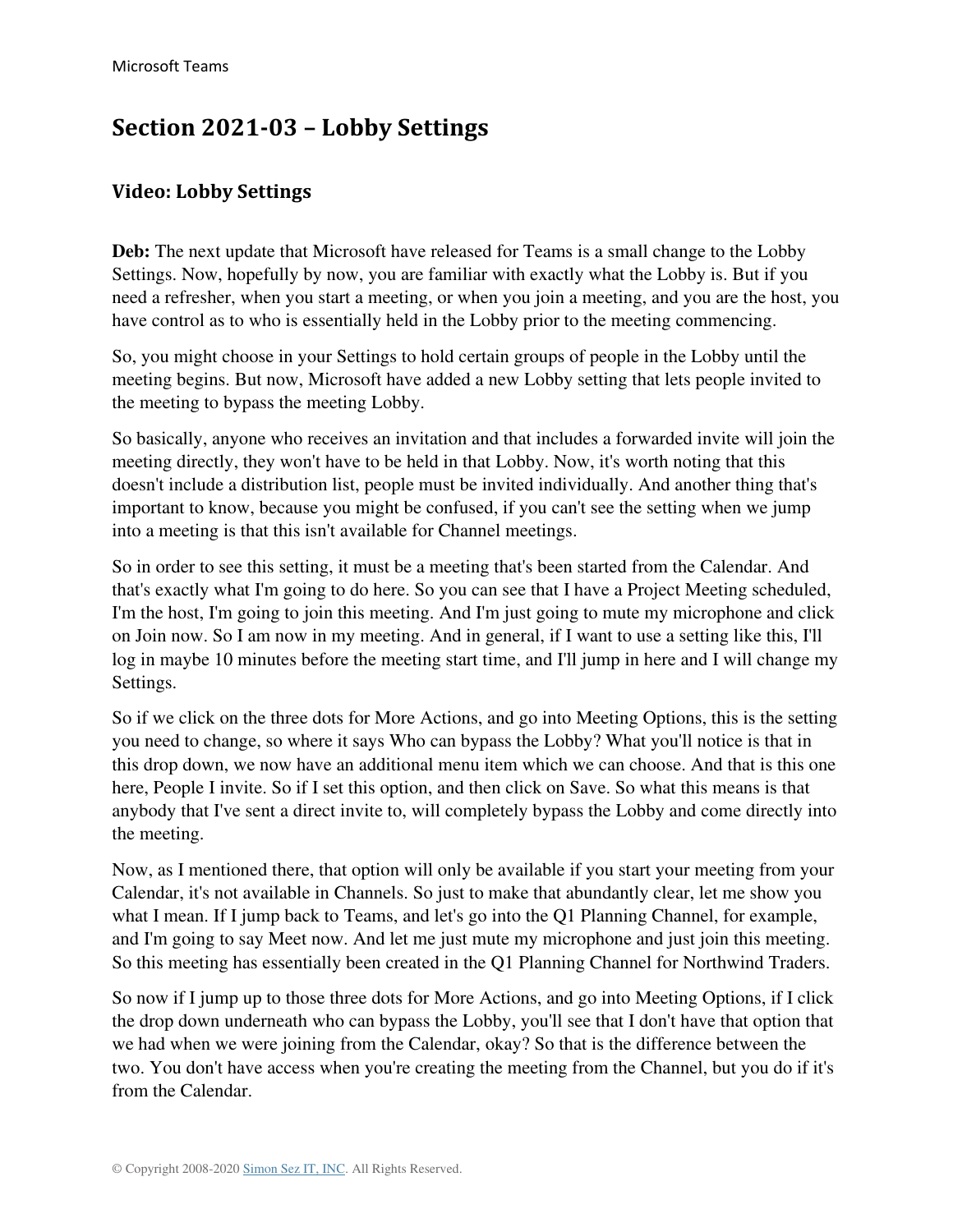# **Section 2021-04 – Attendee Mic Setting**

### **Video: Attendee Mic Setting**

**Deb:** When hosting a meeting in Teams, particularly if it's a very large meeting, it's important that you as the host can keep control of the microphone and video settings. So for example, I host a lot of meetings where we have over 100 participants. And if I allowed everybody to have their microphone turned on when they join the meeting, we'd have a lot of noise from people talking. And also, the microphones will pick up any background noise that they have going on.

So, this can kind of make your meeting start to feel a little bit chaotic and out of control. Fortunately, there's been a couple of new features added into Microsoft Teams that help you keep better control over your meeting. For example, when people join the meeting, you can choose to have everyone's microphones disabled. So you'll notice at the moment, currently, I am in a meeting, and Adriana is an attendee. And if you take a look at my little microphone icon, you can see that it's showing in white, it doesn't have a line through it.

So currently, my microphone is active, and everybody can hear me speaking. But take a look at Adriana's microphone. Not only is it shaded out, it has a little warning cross through it, which means that her microphone is currently disabled. So it doesn't matter if she's muting, or unmuting from her side, because I've disabled microphones, it's not going to take any effect at all. So essentially, the only person who can be heard in this meeting is myself.

So how do we disable microphones for all attendees? Well the way that I like to do this is if I am hosting a meeting, in general, I'll login maybe 10 minutes prior to that meeting commencing. And once I get into here, I'll click the three dots, and jump into Meeting Options. And what you'll notice is towards the bottom of this list, we have a little option for Allow mic for attendees. And currently, I have this option toggled off. If I have this option toggled on, it means that as people join this meeting, their microphones are going to be enabled. And if they want to unmute and start talking, they can.

So in order to maintain a bit of control, I'm going to disable all of the microphones and click on Save. And once I've done that, when I go back to my participants list, you'll see that everybody will have this faded out microphone icon next to their name. Now, you might be thinking to yourself, well, okay, that's fine. But what if, whilst you're presenting, somebody needs to ask a question, or they need to get your attention? How can they do that if you've disabled their microphone, and they no longer have any control over it?

Well this is where I would advise the people attending the meeting to utilize the Raise hand feature in Teams. So for example, if Adriana wants to ask me a question, I can see that she's raised her hand. And that's a little notifier to me, and I can now go in and just unmute her mic only. And to do that I just hover over her name, click on the three dots, and I can say Allow mic. So now you can see the icon is white again, it has a line through because she is currently muted from her end.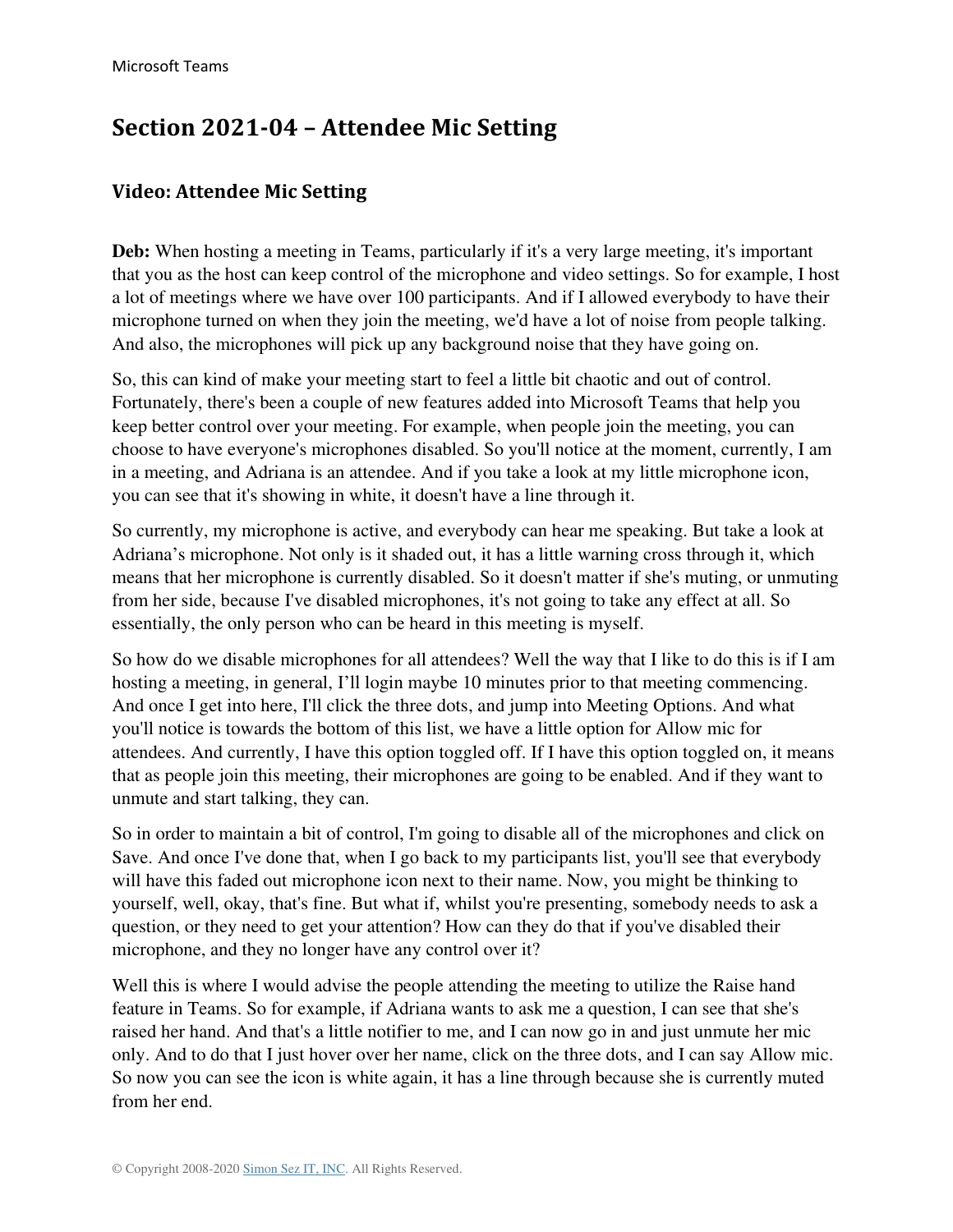So what I might want to say to Adriana is, "Hey, Adriana, your microphone is muted. If you'd like to unmute and ask your question", and there we go. She can now ask that question, and then once she's done, she can either mute her own mic, or I can say Mute All. And if I want to go back in and just disable her mic again, so she can't accidentally come off of unmute and start talking, I can click the three dots next to her name and say Disable mic.

What you'll also notice in here is that I can disable the Camera for individual participants as well. Now currently, you'll notice if I jump back into my Meeting Options, I only have the option to Allow mic for attendees, I can toggle this off or on. Now, depending on how up to date your copy of Microsoft Teams is, I know that for people who have the most up to date version of Teams with the very latest up to the minute updates, you might see that you have Allow camera for attendees in here as well. So you can choose to toggle off or on cameras as well as mics.

Now, I don't currently have that so I'm waiting for my final little update to come through. But just be aware of that, you might see an additional option in here as well. So, that is how you can maintain some kind of control over microphones and cameras when participants join your meeting.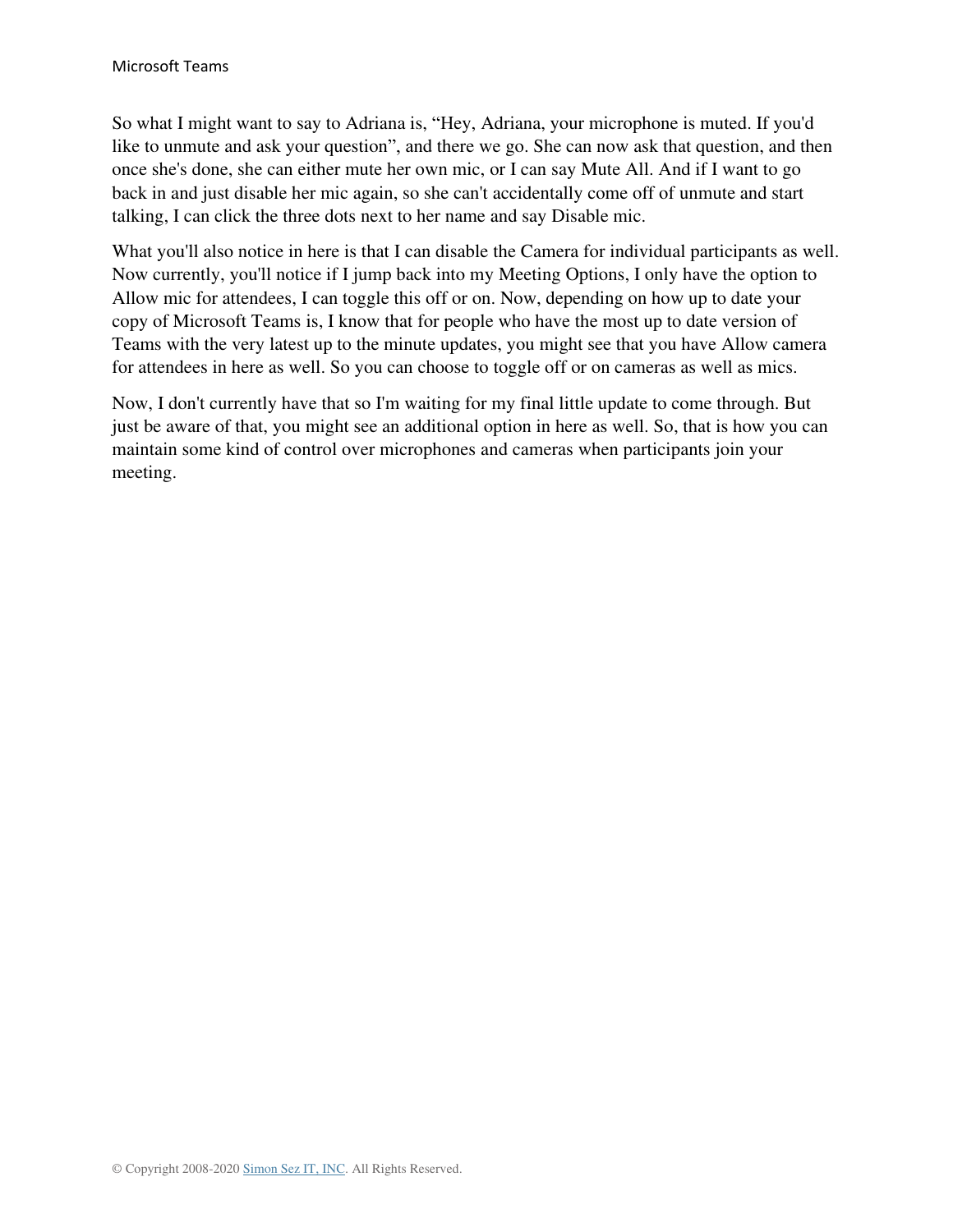# **Section 2021-05 – New Outlook Integration**

#### **Video: New Outlook Integration**

**Deb:** If you have an important email come into your Outlook email account that you'd like to share to a channel in Teams, Microsoft have added a useful button that makes this process really simple. So, if you take a look at my Outlook account, you can see that currently I have selected an email from Adriana regarding Northwind Sales.

So, maybe I think to myself that this information would be really useful for other people to see, so I want to send it to the Northwind Sales Channel in Teams. So this is now a very straightforward process. With the email selected, if we jump up to the Home tab, you'll see that towards the middle, we have a Teams group. And we have a big old button just here that says Share to Teams. It's also worth noting that if you double-click to open the email, you have exactly the same button on the ribbon in the new window.

So, let's click Share to Teams and see what we get. So now, the Share to Teams dialog box opens, and we can select the name of the person, the group, or the channel that we want to share this email with. And you can see underneath, it's just showing me some recent locations in Teams that I've shared to, so the General Channel in the Social Committee Team. So I want to share this email in the Northwind Traders Sales Team Channel. So, all I need to do now is type in the name of the channel that I want to share this email with.

So, I'm going to type in Sales, and you can see that I have a couple of channels called Sales in different Teams. One of the ones that it's picked up is the Northwind Traders Sales Channel. So I'm going to select that to add it. And if I wanted to, I could send this to multiple channels across multiple Teams. I then have a choice of typing in a quick message along with the actual email. And of course, if this email had any attachments, or maybe Word documents, PDFs, anything like that, you can see there's a link at the bottom to include those attachments in the foreword to Teams as well.

Now, I don't. This is just a plain old email hence why mine is currently grayed out. Once you're happy click on the Share button, you're going to get a message saying your email is on its way to Teams so I can now safely close this down. And let's go back to Teams and I'm going to click on the Sales Channel for Northwind Traders and you can see there is the email sitting in the channel ready for others to review.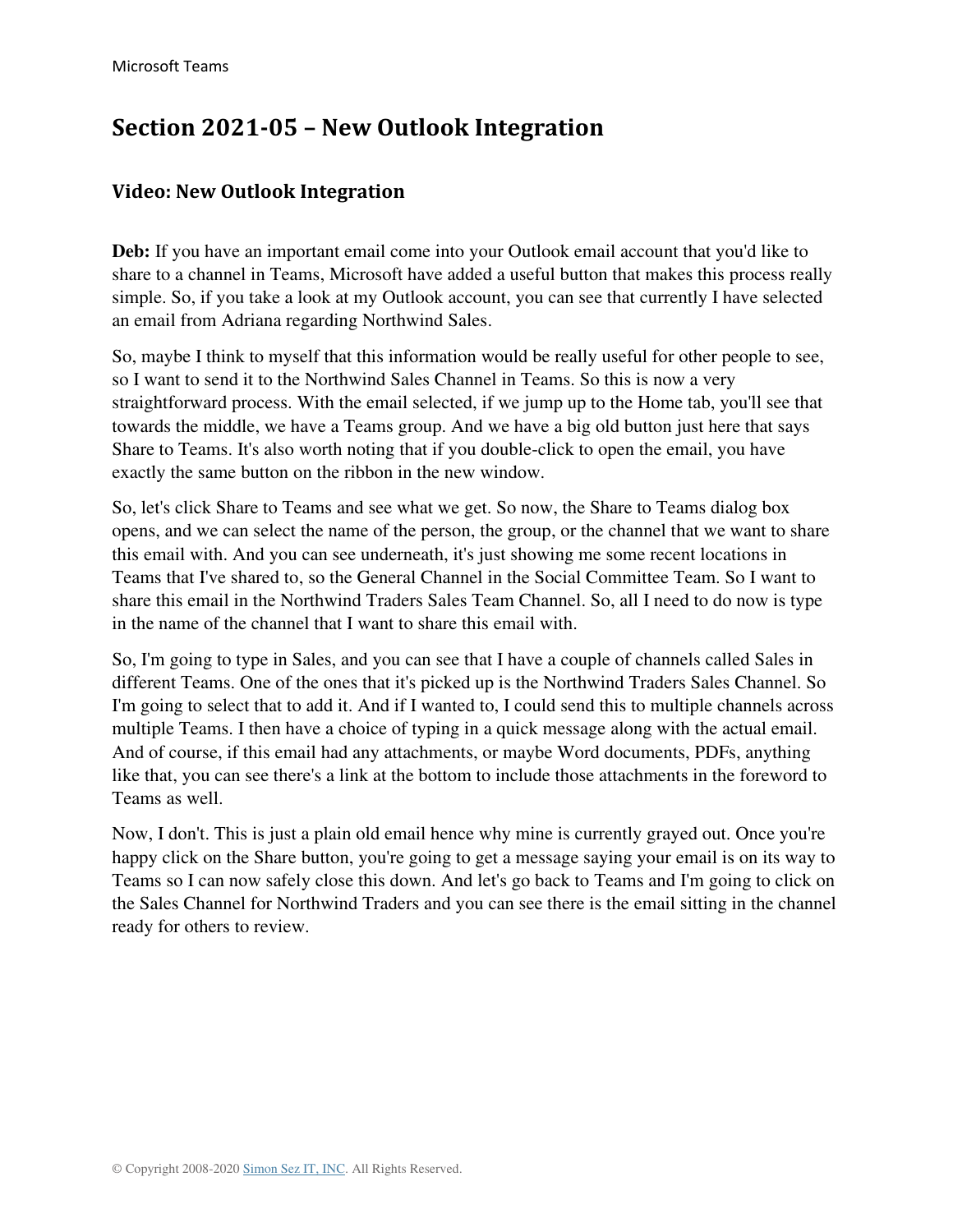### **Section 2021-06 – Meet Now or Later**

#### **Video: Meet Now or Later**

**Deb:** As we've been working through this course, every time we've wanted to either start a meeting on the fly, or even schedule a meeting, we've been used to having a button in that New Conversation area. So if I click New Conversation at the bottom here, up until this point, we've had a little Camera icon in here, which allows us to quickly start a meeting.

But with the latest Teams update for 2021, it appears that Microsoft has now removed that button from the Conversation area. What we have instead is a larger button at the top of the screen. And you'll find this button in both Team Channels and also in the Calendar as well. So if you cast your eyes to the top right-hand corner of the screen, this is where you'll now find your Meet Now button. So if I want to just very quickly start an ad hoc meeting, an unscheduled meeting, I can click on the Meet button.

Alternatively, if I click the drop down next to it, again, I can choose to Meet Now or I can schedule a meeting in my Calendar. If we jump across to the Calendar, you'll also see that in the top right-hand corner, we have a Meet Now button here as well. So if I click Meet Now, I get a couple of different options. I can choose to start my meeting immediately. Or, if I want to, I can get a link to share. When I click that button, Teams is going to create me a shareable meeting link which I can then copy and paste into maybe an email or another Teams channel.

I also have an option here to share directly via an email. If I click this, it's going to create an email for me in Outlook that contains this link. And, just to carry on this theme of Outlook Integration, if we jump across to Outlook, what you'll also notice is that if we go to the Calendar, we have a couple of new buttons in here as well. So on that Home tab, we have a Teams Meeting group. And you can see that we can choose to Meet Now from here to start an instant Teams Meeting, or we can schedule a meeting ahead of time.

So if I click Meet Now from Outlook, it's pretty much gonna do exactly what you would expect it to do, the same thing as it does if you're working from within Teams. I can give my meeting a name, I can choose if I want my Camera turned off or on, and then I can click Join now to jump straight into an ad hoc meeting.

If we go back to Outlook again and click the other button, which is New Teams Meeting, that's basically going to create me a new email. I can give it a title, I can type in who I want to send it to with the start and end times. And you'll see in the body of email, it's created a link that participants can just click on to jump straight into that meeting. So, a couple of changes there with regards to where the Meet Now button is located, and also, we have those additional Outlook Integration options.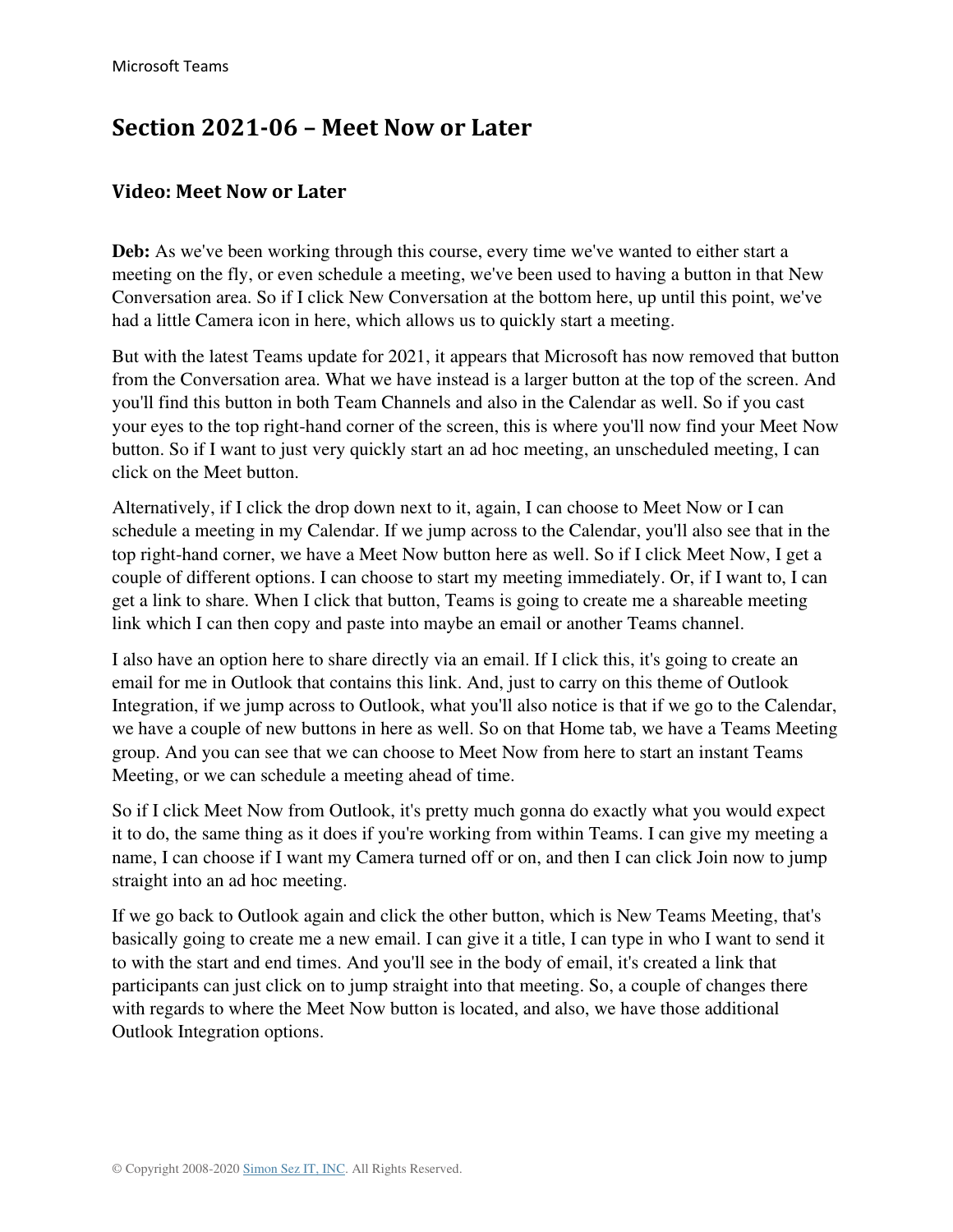# **Section 2021-07 – Recap of Meeting**

### **Video: Recap of Meeting**

**Deb:** Microsoft Teams now provides a recap of Teams Meetings, so participants, and maybe those who couldn't attend, can review a completed meeting. And the recap includes the meeting recording, the transcript, any chat that's occurred, and also shared files. And these are automatically shared in the meeting chat tab and viewable in the details of the meeting invite. You'll also find that if you're an organizer, there will be an Attendance Report as well.

So, you can see currently I am in a Teams Meeting. And I am recording this meeting. And we can see that indicated by the recording icon in the top left-hand corner. And just a side note, if you want to start recording your meeting, click the three dots in the middle. And you'll have a Start recording button where I currently have Stop recording. What I've also done is I've turned on Live Captions.

So basically everything that I'm saying is showing in a Caption bar at the bottom of the screen. And this is also being recorded and will be available to me after the meeting. And the final thing that I'm going to do here is, you can see that in the chat panel, I have a document that I'd like to share with the other meeting participants. So I'm just going to click on the little paper plane to send that through.

Because again, what you'll find with this new Recap feature is once we finished this meeting, all of this information is going to be available for us to see. So, we can basically see every single detail of the meeting that has occurred, which is particularly useful if there are people that were unable to attend the meeting, because it's going to allow them to really get a feel of what was discussed and catch up.

So now that we've done all of those things, let's pretend that this meeting is now over. And we are going to first of all, stop the recording, and I'm going to end the meeting. So now if I go back to my Teams Northwind Traders Sales Channel, you can see what I have in here. And it's worth noting that depending on how long your meeting is, how long that recording is, this can sometimes take a few minutes to come through. So just be patient, and it should eventually all come into the channel. And what you'll notice now is that I can basically view or download any element of the meeting that's just occurred.

So you can see here that automatically, it's sent to this particular channel, which is where I started this meeting from. A copy of the document that I shared in the chat panel within the meeting, I then have the meeting recording, which is going to include the chat transcript, and then finally, at the bottom, I have an Attendance Report. So if I click on this Attendance Report, you can see that it's currently downloading. And once that's finished downloading it's going to go into the Downloads folder on your PC.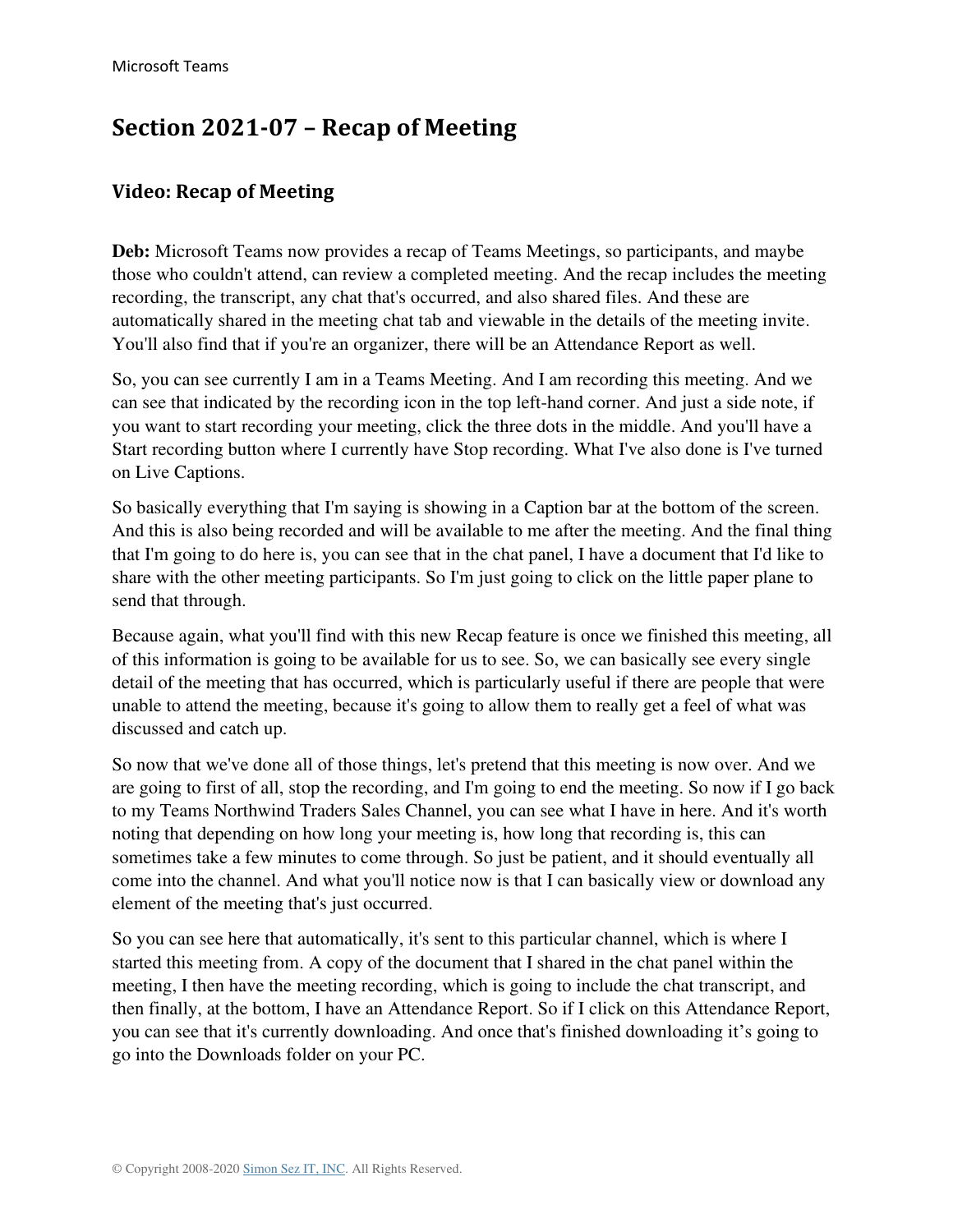So if I just pull up my Downloads folder, I can see there it is at the top. And if I double click to open it, it's just a CSV file so it's going to open in Outlook, I can see some of the details of my meeting. So it's telling me that there were two participants, we've got the meeting title, the start time and the end time. And then we have details of the participants. So I can see when they joined, when they left, the duration of the call, their email address, and then what their role is within Teams.

So this can be particularly useful if you have a lot of attendees. And of course, because it creates this as a .csv, and you can open it in Excel, it then opens up all of Excel's rich functionality. So if you want to Sort, Filter, perform Calculations, you can do all of that with this report. Now, aside from having all of this information populate in the channel where the meeting was started from, you can also go to other places within Teams to find these files.

So for example, if we take a look at the top of the screen, where we have the title Sales, currently I'm clicked on Posts, but if I go across to Files, you can see there is the Northwind Sales Report that I shared in the meeting. So, I could also access it from here. If I go across to the left-hand menu and click on Files from over here, this is basically going to show me all of the files that I've shared across Microsoft Teams. And what can we see here at the top? Well we can see again, that Word document that I shared; Northwind Sales Report, but also I have a copy of the meeting recording in here as well. And you can see that that is just an mp4 file which I can click on and listen back to.

Now I will say that if we jump across to Chats in the left-hand menu, if we choose to start a meeting from here, any files that you share within that meeting, also the Attendance Report, and any chat transcripts and the recording, you'll find here underneath this Chat heading. And the final thing that's really worth mentioning is that meeting recordings and transcripts are only available if somebody in the meeting turns them on. So, if you're in a meeting and you're not recording it, then obviously you're not going to receive a copy of that recording into your Teams channel.

So you need to make sure you start recording. And the same applies to things like transcripts, you need to make sure that you have Live Captioning turned on. And currently within Teams, transcription is only available in English.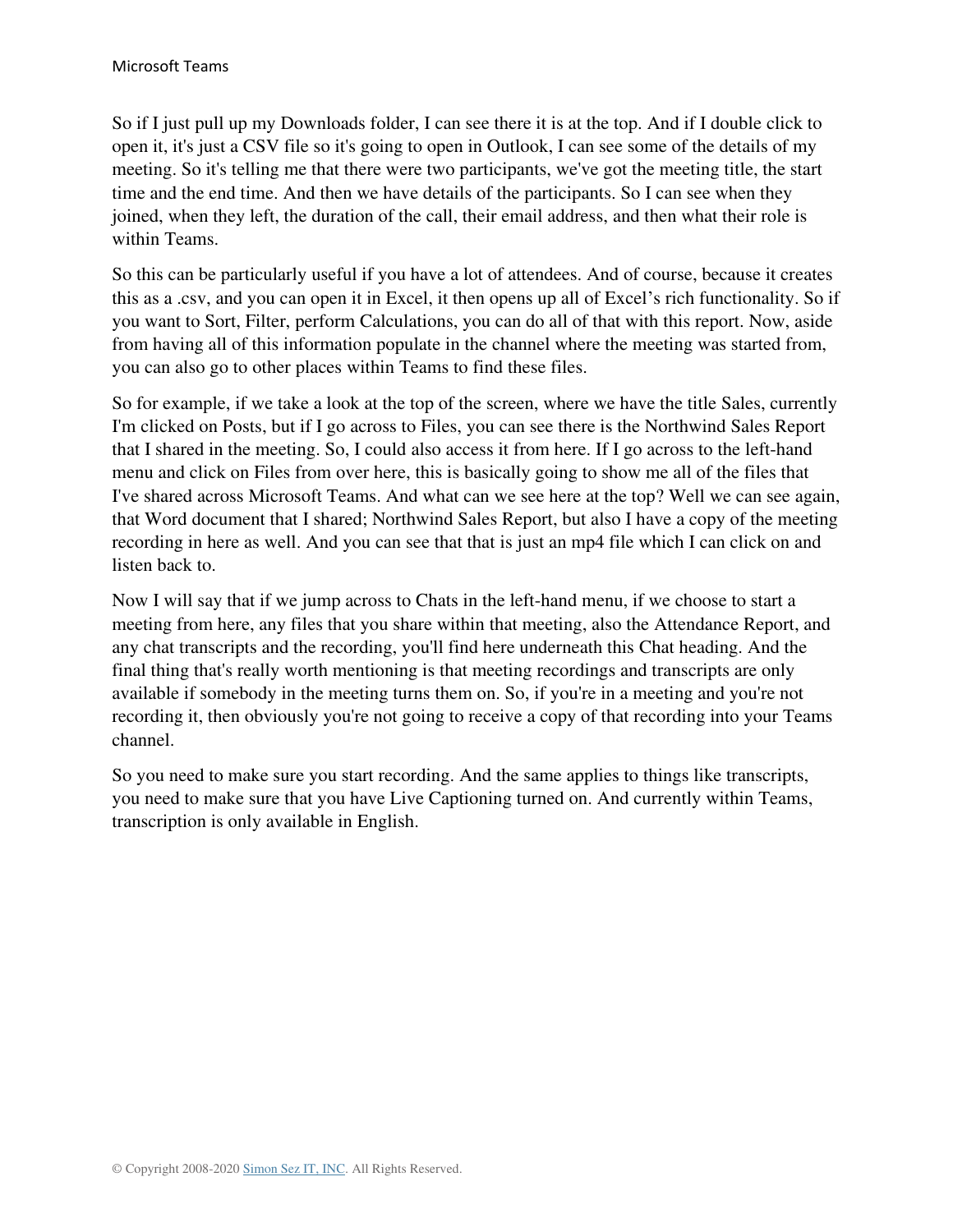### **Section 2021-08 – Grid View**

#### **Video: Grid View**

**Deb:** When you're presenting a PowerPoint slide deck from the Teams Desktop or Web App, you now have the option to skip to certain slides, or even go back to previous ones with the new Grid View for presenters. So let's jump into a meeting and see how this works.

Now again, I'm currently clicked on the Sales Channel in the Northwind Traders Team. And I'm going to start a very quick ad hoc meeting by clicking the Meet button at the top. I'm going to leave the title as the default and just click on Join now. And straightaway, I'm going to add a participant, let's invite Adriana, I'm going to request her to join. And there she is.

Now you can see that Adriana is showing as a guest because she is an external participant. So what I'm going to do to give Adriana some extra permissions so she has the ability to do things like Share, I'm going to click the three dots next to her name, and I'm going to make her an Attendee.

Now currently, I'm still the organizer of this meeting. And I'm going to share with Adriana a PowerPoint presentation. So, let's jump up to our icons running across the top. And I want to select this one here that Share content. And just for your reference, if you're somebody who likes using Keyboard shortcuts, a quick way of sharing is to press Ctrl + Shift + E. So let's click the Share content button. And you can see here that I get a few different options, I can share my entire screen, I can share a specific window, but I also have the option to share a PowerPoint live.

And if you want to use Grid View, this is the option that you need to select. So, I'm just going to browse my computer for a PowerPoint file that I have. And let's just choose this one here and click on Open. So it's going to open my PowerPoint presentation. And I'm currently sharing this so Adriana is going to be able to see this and take a look at how my screen is laid out. So, I'm in basically Presenter View. And this is very similar to Presenter View that you might find in PowerPoint if you're used to using that application.

And the cool thing about this is that I can see the slide that I'm currently on, I can make my points about this particular slide, but I can also see the slides that I have coming up underneath. What's also good is that I have a Notes section just here. So if I want to make some notes to remind myself of the talking points when I'm on this slide, I can add those in as well.

And the cool thing is that the other people in the meeting that I'm currently sharing this content with, only see the PowerPoint presentation in full screen. So, they don't see the Presenter View that I'm looking at, they just see the PowerPoint presentation. So now that we are presenting, let's take a look at Grid View.

Just underneath where we have the main slide. If I hover over this button, you can see it says Grid View. And again, we have a Keyboard shortcut there, we can just press G to switch to that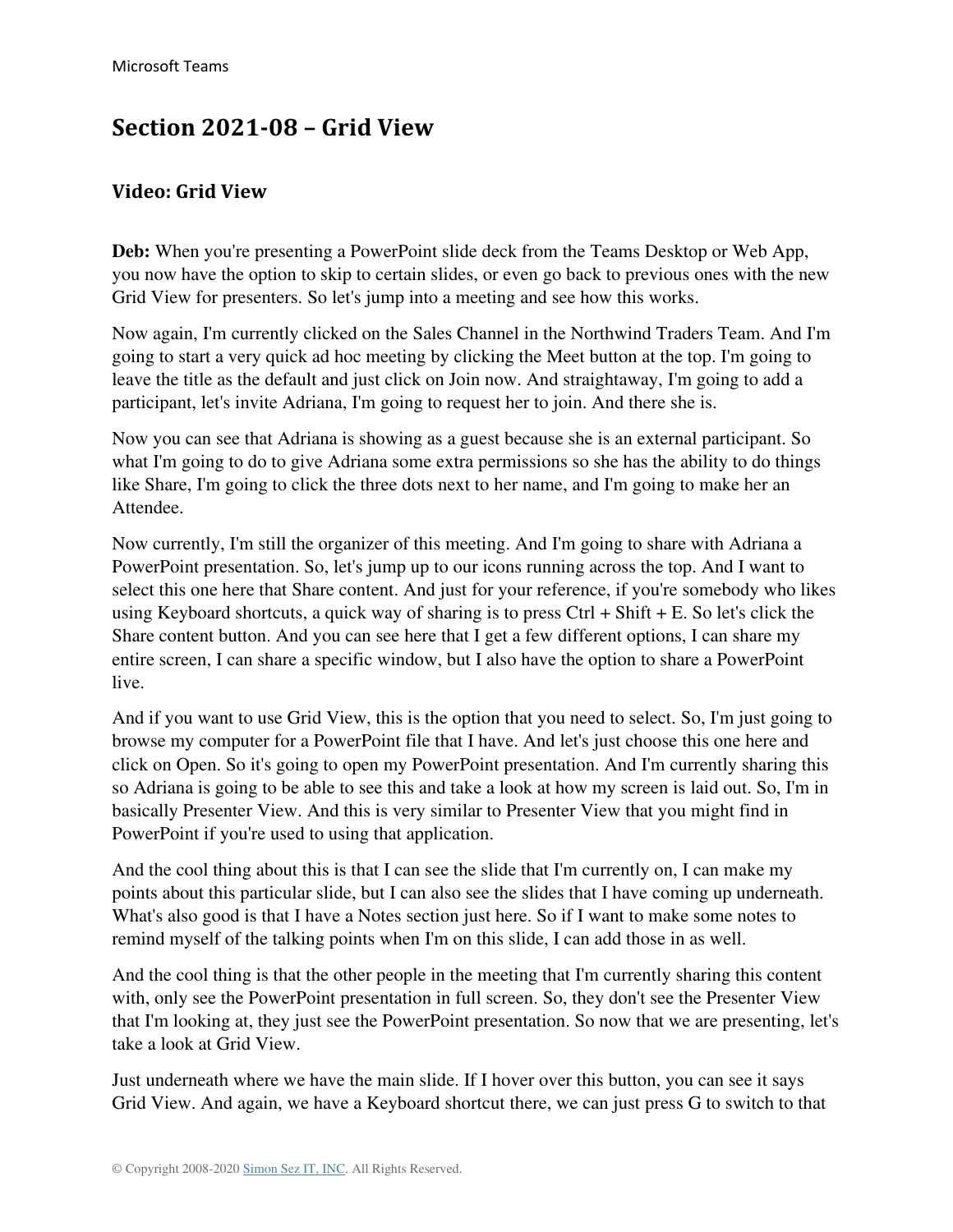view. And what that basically does is it removes that main slide, and it allows me to see all of the slides in my presentation.

Now, I only have three slides in this presentation, it's fairly short. But what it means is that I can pretty much jump around the slides that I'm currently presenting. Previously, in order to maybe jump to slide 3 or maybe slide 7, you'd have to use your arrow keys or click your mouse to move through those slides. So, it wasn't a particularly slick or smooth transition.

Now, I can basically click and show whatever slides I want to show. Once you've finished presenting, just click the Stop presenting button in the middle just there, and that's just going to take me back into the meeting and close down that presentation for all participants.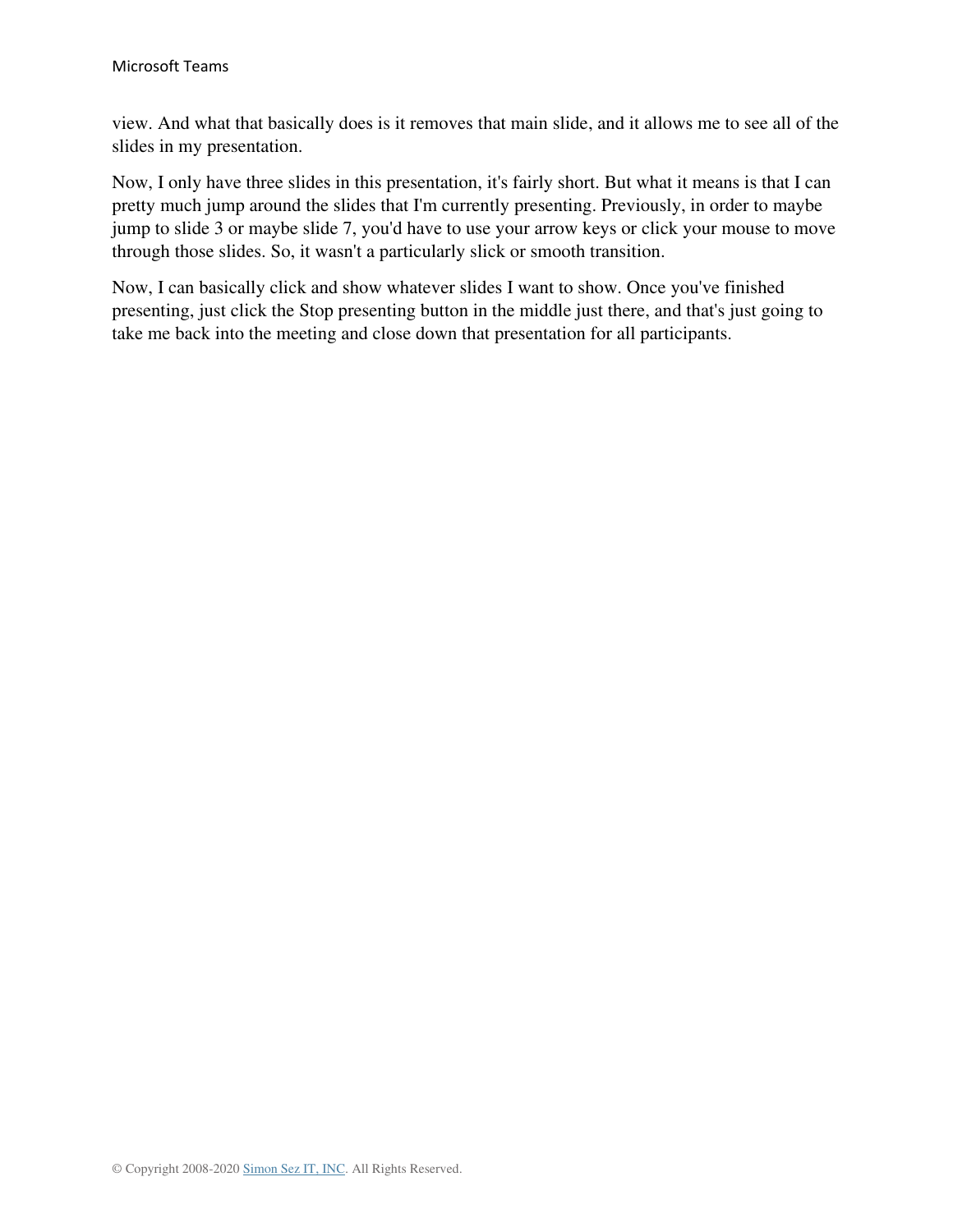### **Section 2021-09 – View History**

### **Video: View History**

**Deb:** Just a follow on from the last lesson where we started a meeting and I shared a PowerPoint presentation in Grid View, I just want to take this opportunity to highlight an important difference to you.

So if you take a look, we're currently in the Northwind Traders Team Sales Channel. And if you recall, we started a meeting a while ago, where I shared the Northwind Sales Reports. And you can see that sitting here in this particular channel along with the recording of the meeting and the Attendance Report. Now look below at the meeting that we just attended, the one where we shared that PowerPoint presentation, you can see here that I only have a copy of the Attendance Report. So why is that? Why aren't I getting the same information as I did previously?

Well, as I mentioned briefly, in order to receive a recap of the meeting, you need to make sure that you're first recording it and I didn't record the meeting that I've just attended. So that is why I don't have a meeting recording there. But why aren't I seeing that PowerPoint presentation that I shared because Teams logs everything that you share with other people, right? Well, it's not showing because of the different way that I shared the file. So with the Northwind Sales Report, I actually attached that and shared it in the chat in the meeting.

And so I can see it shared just here. Whereas with the PowerPoint presentation, I didn't actually attach it and upload it into the meeting, I just shared my PowerPoint screen. Now, if you did want to go back and see that PowerPoint file, you will find it somewhere else. And that is underneath the Files heading at the top. And you can see there is the file that I shared along with that Northwind Sales Report that I uploaded to chat previously. And something else that's new that's been added to Teams is a very small little feature, but it's something that can be very useful. And this is particularly useful if you want to revisit where you've been in Teams.

So now with the latest update, you can basically view your Activity history. And this quickly and easily allows you to get back to areas that you've recently been into in Teams. And you'll find the History menu simply by hovering over the two arrows in the top left-hand corner. So right up here in the corner, you'll see as I hover over that left facing arrow, it's going to pop up a little menu that shows me my last 12 locations that I visited. So if I need to backtrack at all, all I need to do is click on where I want to go, and it's going to jump me to that specific area.

Now you don't necessarily have to hover over the arrow and then select, what you could do if you just wanted to go back one or maybe go back two, you can just click on the arrow, and it's kind of going to scroll you through your most recent locations that you visited. And if you want to make this process even quicker, then of course there is a Keyboard shortcut to access History. And that is  $Ctrl + Shift + H$  and that will pull up that little menu.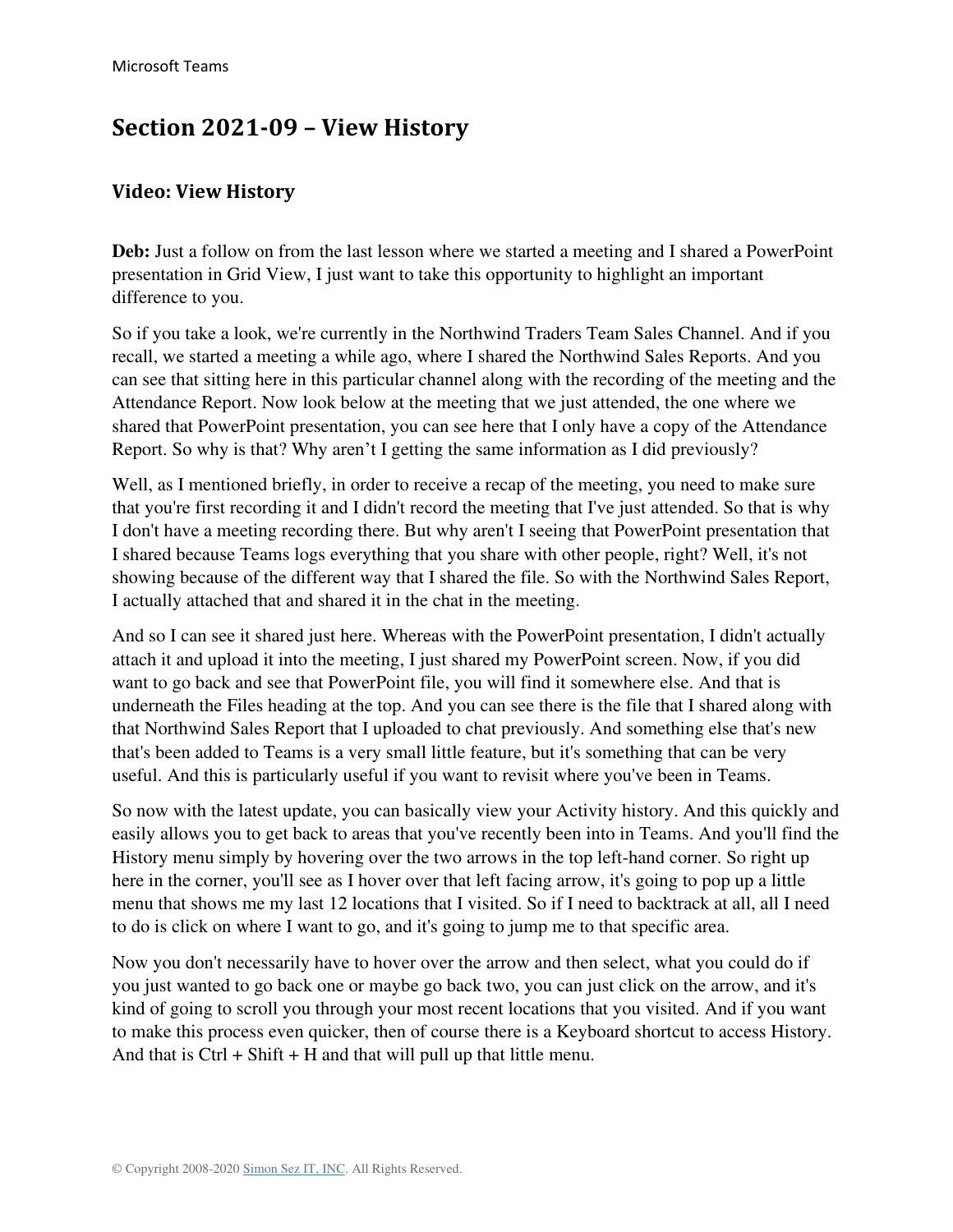Now incidentally, if you are somebody who likes using Keyboard shortcuts when working with Teams, and you want to see a full list of all of the shortcuts that you have, if you press Ctrl + period or dot as we tend to say in the UK, this is going to show you a big long list of all of the different Keyboard shortcuts. And if we scroll down, you'll see that just here Open history menu, Ctrl + Shift + H. So, definitely worth having a little look through here and maybe committing to memory some of the ones that are going to be most useful to you.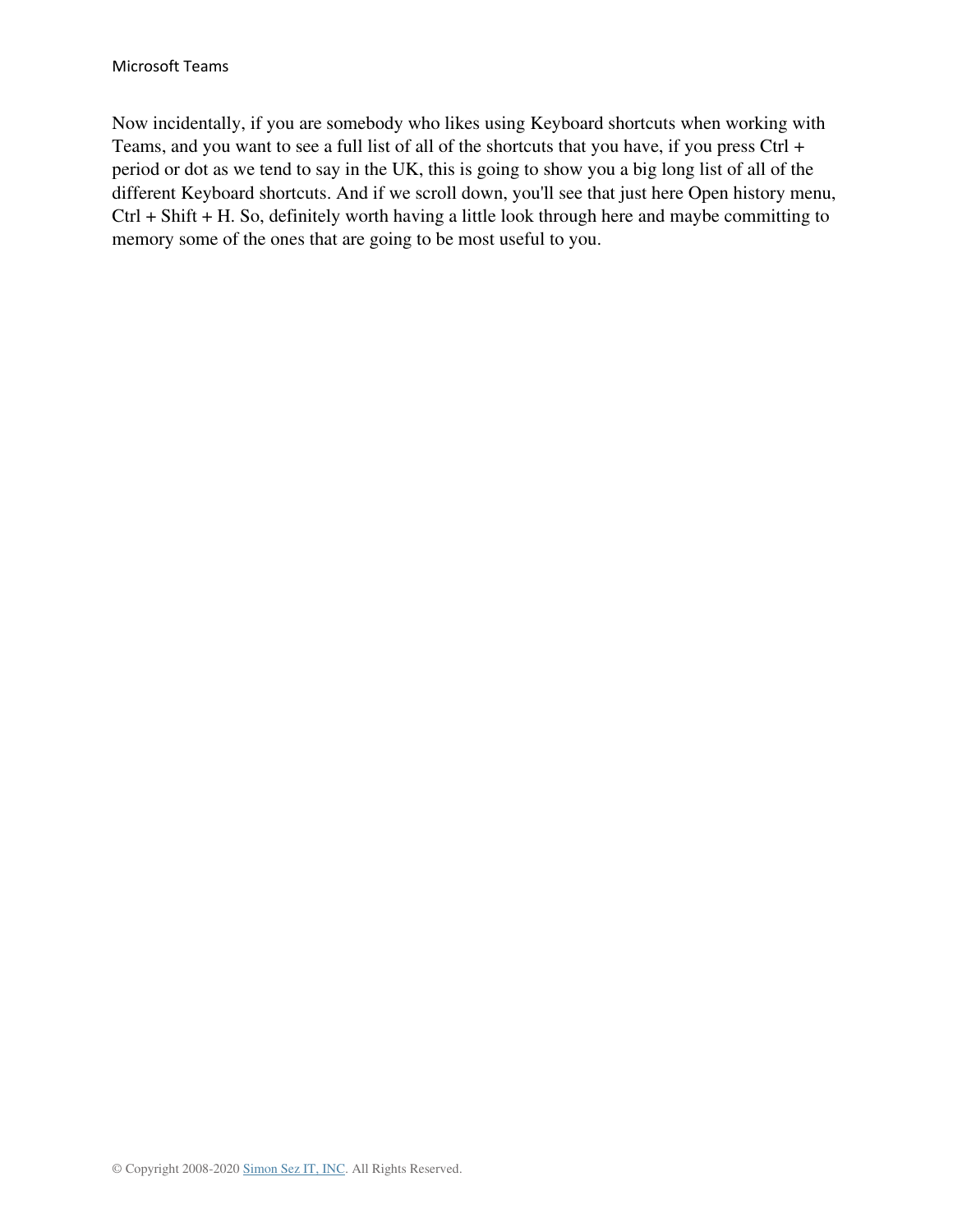## **Section 2021-10 – Together Mode**

#### **Video: Together Mode**

**Deb:** When you join a Team Meeting, or even if you're hosting a meeting, the default view is Gallery View. And what I mean by that is that as new people join this meeting, they're all going to show a little squares at the bottom of the screen. Now currently, there's just myself and Adriana on this call. And she's the one currently highlighted, and I'm in a smaller square at the bottom.

Now, it's worth knowing that this isn't the only view that you have. If we click the three dots to open up the More Actions menu, you can see I have two options in this menu, which have currently grayed out for me. So it's showing me that I'm currently in Gallery View, which is the default. But I also have a Large Gallery View and also something called Together Mode. And you might be wondering to yourself well why are these two grayed out. And this is a really important point.

If you want to use something like Together Mode, you have to have at least five participants in the meeting. Otherwise, this option isn't going to be available to you. And currently, because there is only two of us, that is why I can't select Together Mode. You might be thinking to yourself, well what actually is Together Mode. Well, it's just a different way of viewing your meeting participants. And I'm going to insert a very short clip from the Microsoft website so you can really see this in action.

The idea behind Together Mode is that it kind of brings people together in one room. So it is a little bit of an illusion. Because obviously in reality, we're spread out across all different offices. But it is quite nice, particularly if you're presenting or hosting to be able to see the participants sitting in what appears to be a virtual auditorium, or maybe something a little bit more fun like under the sea.

There are numerous different custom backgrounds that you can use when working in Together Mode. And aside from injecting a little bit of fun into your meetings, psychologically, it gives you more of a feeling that you're actually together with your colleagues. The main takeaway here, which you need to remember, is that there must be more than five participants on the call for this mode to be enabled.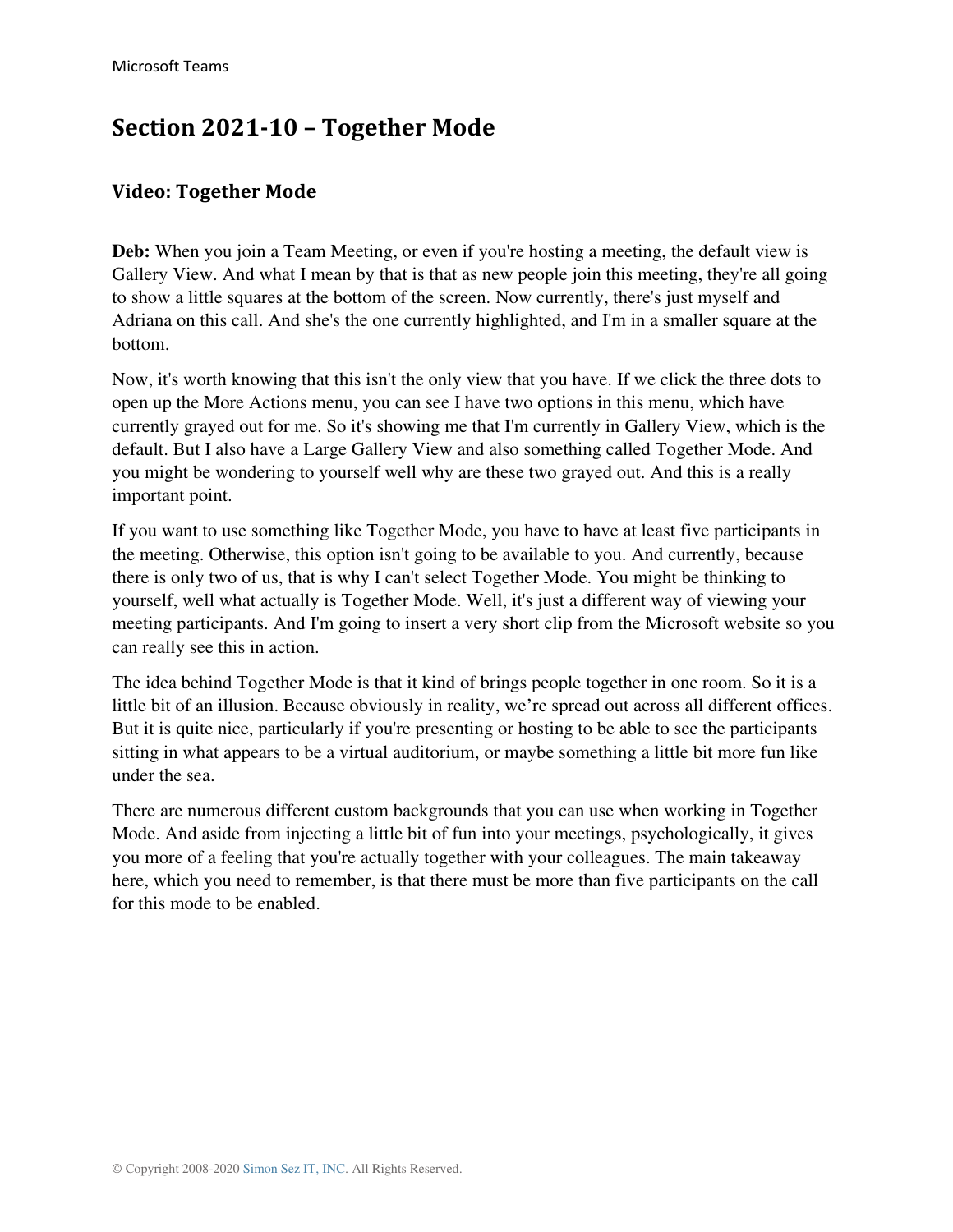# **Section 2021-11 – Background Effects**

### **Video: Background Effects**

**Deb:** If you're currently working from home, as many of us have been particularly over the last year, then you're probably familiar with using Teams Meetings. So what I'm going to do here is I'm just going to click the Meet button and jump into a quick meeting. Because there's a couple of settings in here related to your Background that I just want to demonstrate.

Now as you can see, currently, I am sitting in my bedroom at home and you can kind of see the background, it's a little bit dark. And I'm sure many of us have been in the situation where possibly we haven't had the time to tidy up and it kind of looks a mess behind us. And we don't really want our team members and our colleagues to see that mess.

Fortunately, Teams has thought of this, and it's given us some options to change our background. And we have a few different options, we can choose to blur out our background to disguise whatever it is that we have behind us. Or we can select a custom background effect to inject a bit of fun and interest into our Team Meetings. Now there's two places where you can go to turn on these backgrounds, and the first one is as you join the meeting.

So currently, I haven't joined the meeting just yet. This is where I can adjust my meeting settings prior to entering the meeting. And you'll notice underneath where my video is, I have an option for Background filters. So if I click this, it's going to pop open a panel at the side. And currently the one that I have ticked is None. So it's showing my actual background. But you'll notice that we have a gallery of different Background effects that we can choose. And the first one is Blur Background.

So if I click this, take a look at what happens. You can see now that Teams has applied a blur effect to my Background, so it's a bit harder to see what's behind me. So now that I have my Background blurred, I'm going to join my meeting by clicking the Join now button. Now once I'm in the meeting, if I decide that I want to change the background that I'm using, once again, I can click on the three dots to open up that More Actions menu. And I can choose Apply background effects.

And that's going to open basically the same panel on the right-hand side. And you can see I have a gallery of custom backgrounds that I can choose to add a little bit of interest to my background. So let's click this one, I could choose to preview it or apply it. And note here that if I preview the background, I get a preview of it just above where I'm currently clicked. Only I can see this, none of the team members can actually see it. So if I want to test out a few Backgrounds, see which one I like best prior to applying it, then I can definitely do that.

Once I'm happy I can say Apply. And now I have my background. What you'll notice here is that it kind of I'm blending into the background a little bit and I have found that particularly if you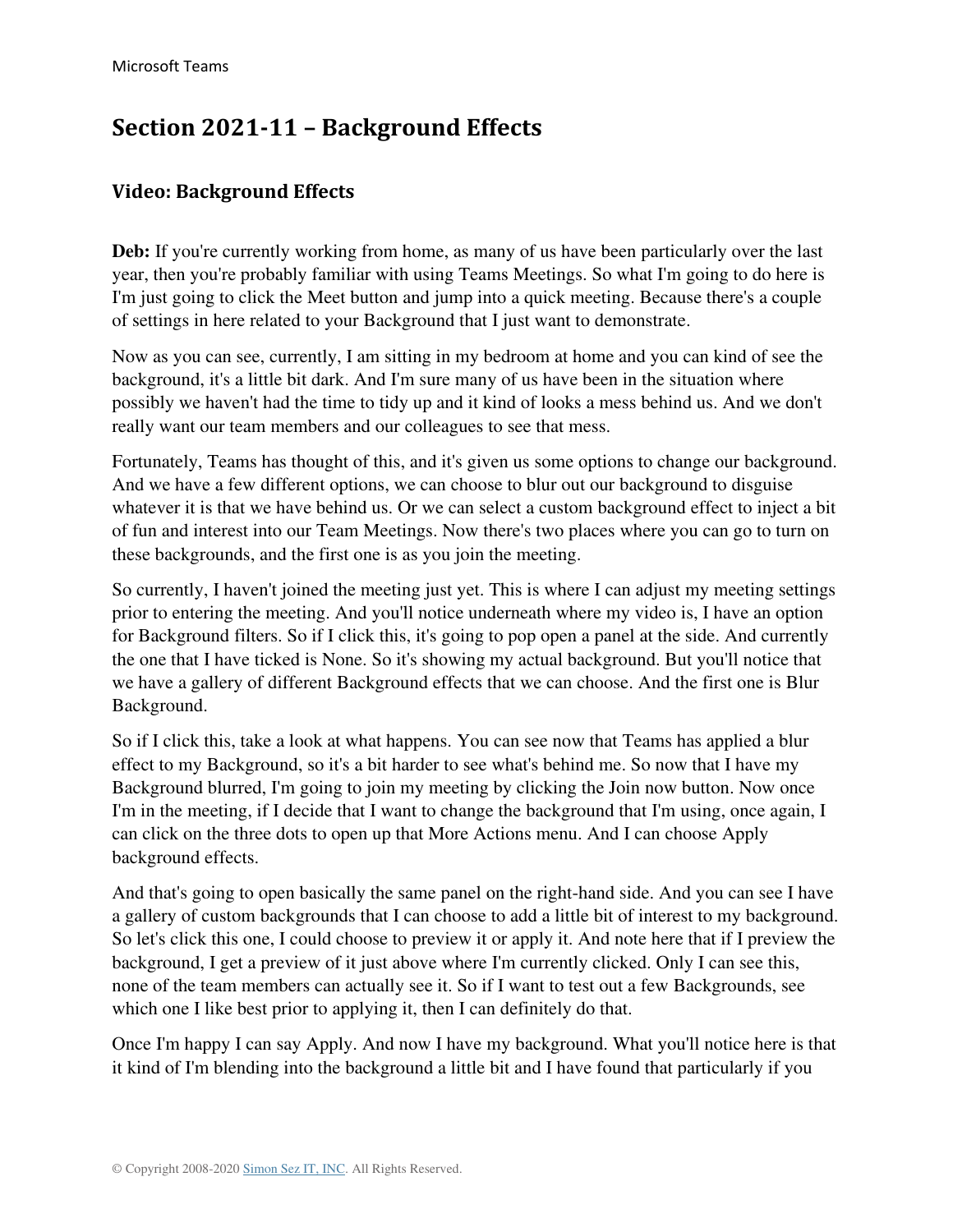have lighter hair, if you have blonde hair, you might find that your hair starts to disappear into the background. But hopefully, you get the idea.

If I want to switch to something else, so maybe let's try something darker like this, I can just select the background I want, click on Apply, and then I have a completely different Background.

You can even add your own custom background. So if you have a particular picture or image you'd like to use as your background, you can definitely add to that as well simply by clicking the Add New button at the top. I'm going to go in and I think I have an image saved off in Downloads that I can use. Yes, let's try this one. Let's open that up. And there you can see it at the bottom of the list. So let's select this one and click on Apply. And now I have a Background of my own choosing.

So, definitely consider adding a Background to conceal whatever it is you have in the background of your environment.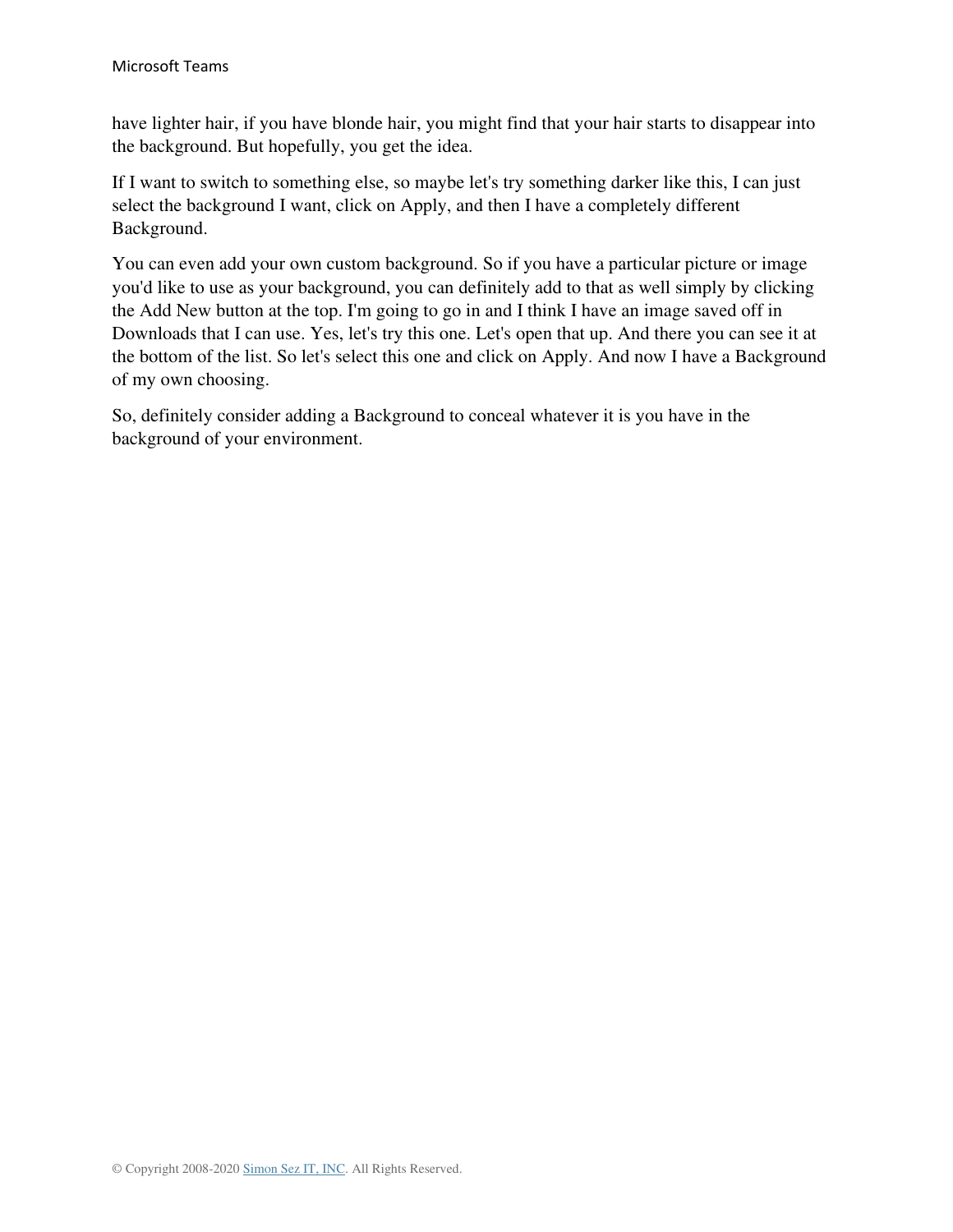# **Section 2021-12 – React to Conversations**

#### **Video: React to Conversations**

**Deb:** In addition to raising your hand in Team Meetings, it's now possible to express yourself in other ways to make your meetings more inclusive and fun. And that is by using Live Reactions.

And again, we have Live Reactions in a couple of different places within a Teams Meeting. So currently I have my hand raised. And if you take a look at our little Menu bar running across the top, in order to add a Live Reaction, it's this icon that we want here. And when we hover over, we get a small selection of different emojis.

So the first thing I'm going to do here is I'm going to lower my hand, maybe the question that I wanted to ask has now been answered, so I'm going to lower it. And you can see the Keyboard shortcut there is Ctrl + Shift + K. But what I can also do is I can send a Live Reaction. If you keep your eyes on my little video window at the bottom, if I send a heart, you'll see that I get a heart flash up over the top of my video just for a couple of seconds just to register that I like whatever is currently going on.

And one thing that's worth noting with these is if somebody is presenting something like a PowerPoint presentation, and I choose to apply an emoji, you're gonna get this emoji kind of float up from the bottom of the screen. Now, Live Reactions are only available in the Desktop Version of Teams. So if you're using Teams through a browser, then you won't find those in there. And you also have the ability to control if participants have access to these Live Reactions as well.

So if I click the three dots, and go into Meeting Options, you can see right at the bottom here, I have Allow reactions toggled on. So, if you don't want those to be available, just come in here and toggle that setting off. Something else we can do is if we open up the chat panel and hover over another participant, we also have a panel of emojis just here as well.

So, I'm going to give Adriana a quick like, and that's just really registering that I like the message that she sent through. And the final point I want to make about these Live Reactions is that they will appear if you're using Filters or Background Effects, and also in Breakout Rooms as well.

However, they won't work if you're working in Together Mode or Large Gallery View. So just bear that in mind if you're using either of those views. But that's it, fairly straightforward. Add Live Reactions to express yourselves in Teams Meetings.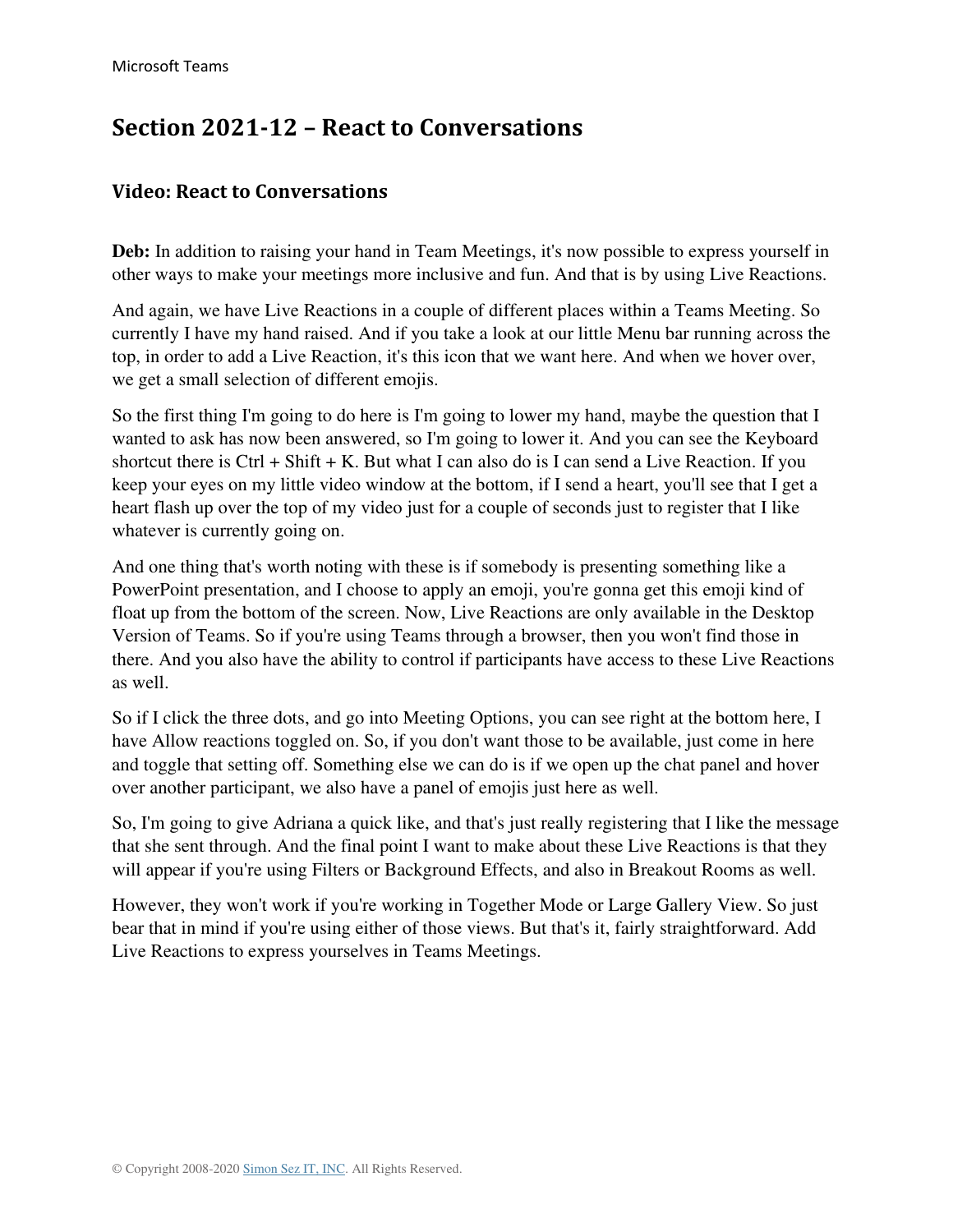# **Section 2021-13 – Publish Task List**

### **Video: Publish Task List**

**Deb:** The Tasks App brings a cohesive Task management experience to Microsoft Teams. It integrates together Individual Tasks powered by Microsoft To Do, which might be an application that you're familiar with, and also Team Tasks powered by Planner.

So for the first time, you can kind of combine together all of your Individual Tasks and your Team Tasks in one place. Now, the first thing you need to do here is you need to add the Tasks App to Teams if you haven't already. So using the left-hand menu, I'm going to click the three dots at the bottom. And I'm going to type in the Word Planner. And it's worth noting that the name of this particular App has gone through quite a few changes as Teams updates have been rolled out.

So, depending on the current version of Teams that you're using, you might find Tasks by Planner and To Do underneath the Planner key word, you might find it under Tasks, or you might still find it underneath To Do. So, you might have to hunt around for this a little bit. Mine comes up when I type in the word Planner. And it's this one that you're looking for; Tasks by Planner and To Do. So I'm going to click to add this App to the left-hand menu.

Now remember, with these little Apps, if you don't essentially pin them to this left-hand menu, then they will disappear when you click away. So the first thing I'm going to do here, so I'm going to make this a permanent feature of this left-hand menu simply by right clicking on the icon, and I'm going to say Pin. And as I said, if you've ever used something like Tasks or Planner previously, then this is probably going to look reasonably familiar to you. So let's first deal with Individual Tasks; so Tasks that I create that are assigned to me.

Now you'll see over on the left-hand side, currently, I have a few different folders essentially. So I can view all of my Tasks, I can view any Tasks that I've marked as Important, I can view my Planned Tasks. So those are Tasks that have a due date assigned to them. And then I can view all of the Tasks that are assigned to me. And this becomes particularly important when we're combining Individual Tasks along with Team Tasks.

Now, let's not get too far ahead of ourselves here. Let's start by adding in our own Individual Task list. So let's add our new Task; Recruit New Sales Team Member. I can then click the tick all the way over on the right-hand side to create that as a Task. My cursor moves to just above so I can add a new Task very quickly. Now, I haven't really given this Task much detail. So let's edit it by clicking on the Link, which is going to open up a little window allowing me to set things like the Priority, the Due date and any Notes.

So I'm going to say that this is an Important Task, and the Due date, let's say I have a week to do this, I can add any important notes to this Task if I want to. And I can also add Checklist items. So the best way to think about these Checklist items is that they are kind of subtasks of the main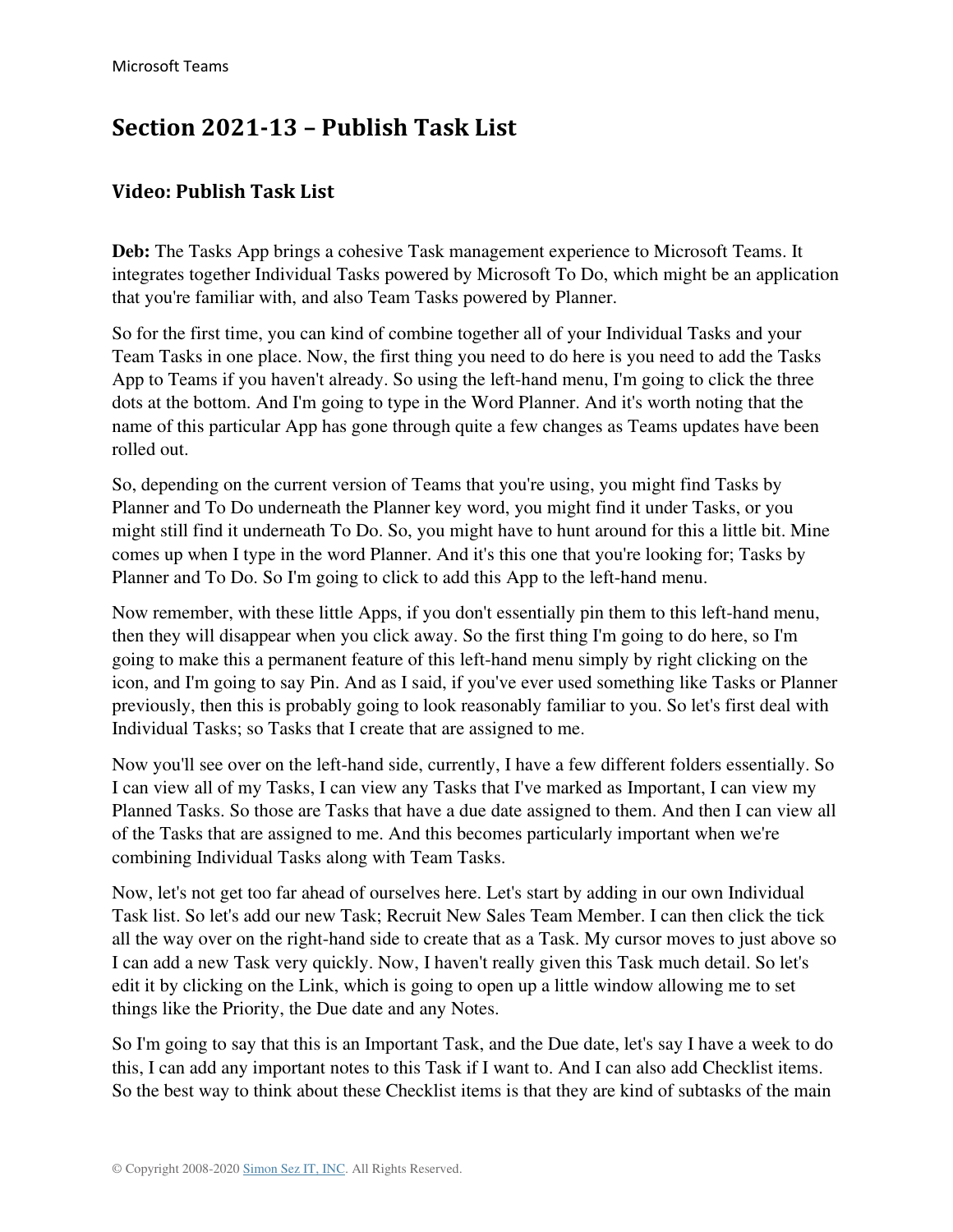Task. So it might be that I have a few different steps to complete this particular Task. So maybe I need to review CVs, I'm going to set up interviews, I'm going to book a meeting room, and maybe I'm going to discuss with my Team. Once I'm happy with this, I can simply close this window down, and those settings will update.

So you can see now it's telling me that this Task has four subtasks, the priority is important and the due date is June the third. And as I complete those subtasks, I can keep this updated simply by clicking on the main Task, and I can go in and I can check off the items as they're completed. Now that I've marked a Task as Important, if I go back over to the left-hand side and click on the Important Link, it's going to show me that Task in there. So this acts as a Filter so I can see very quickly the most important Tasks that I still need to complete.

You'll notice that this Task also falls underneath the Planned section as well because I've set a Due date. And if I click on assigned to me, I don't have anything because I haven't actually assigned this Task to myself, I've just created it. A couple of other features on here. If we go all the way across to the right-hand side, you can see that we have three dots just there. And this enables me to quickly see the Progress so you can see that this is not started as yet. I can see the Priority, I can change the Due date, I can move the Task elsewhere, and I can also delete the Task. And then, we have some Filters at the top here as well.

So if you have a very long list of Tasks, you can choose to display all the Active Tasks or just see the ones that are Completed. And then in the Filter, we have lots of different options in here. So again, we can choose to view Tasks that are due today, tomorrow, next week, or we can even filter them by their Priority. So I'm quickly going to go in and just add a few more Tasks in exactly the same way.

So I have a few more Tasks added in there, and it makes this a lot easier to use this Filter. So aside from filtering by Due date, and Priority, I can also filter by Keywords. So if I type in the keyword Starter, you can see it's going to look through the Tasks and just pull back any of the Tasks that have the word Starter in the Task title. So really nice and simple to find specific Tasks.

Now once you've completed a Task, you might want to mark it as complete. So for example, this bottom one here, Order Laptop for New Starter, I'm just going to place a tick in the little circle next to it. And that's going to mark that Task as complete and it's going to remove it from my Task list. Now, don't forget, if you also want to see all of the Tasks that you've marked as Complete, you can use your filters at the top of the screen.

So if I click the drop down next to All Active, I can choose to look at my completed Tasks, and there they are. And if maybe I decide that I want to move them back to the main list, I can just mark them as Incomplete, go back and view All Active, and that Task is now back in my main Task list. So all of this here is essentially the same as To Do in Office 365, or Microsoft 365. These are my personal Tasks to keep track of the things that I need to do. So, nobody else can see these, these Tasks aren't shared with anyone, and I don't have the ability to assign Tasks to other Team members.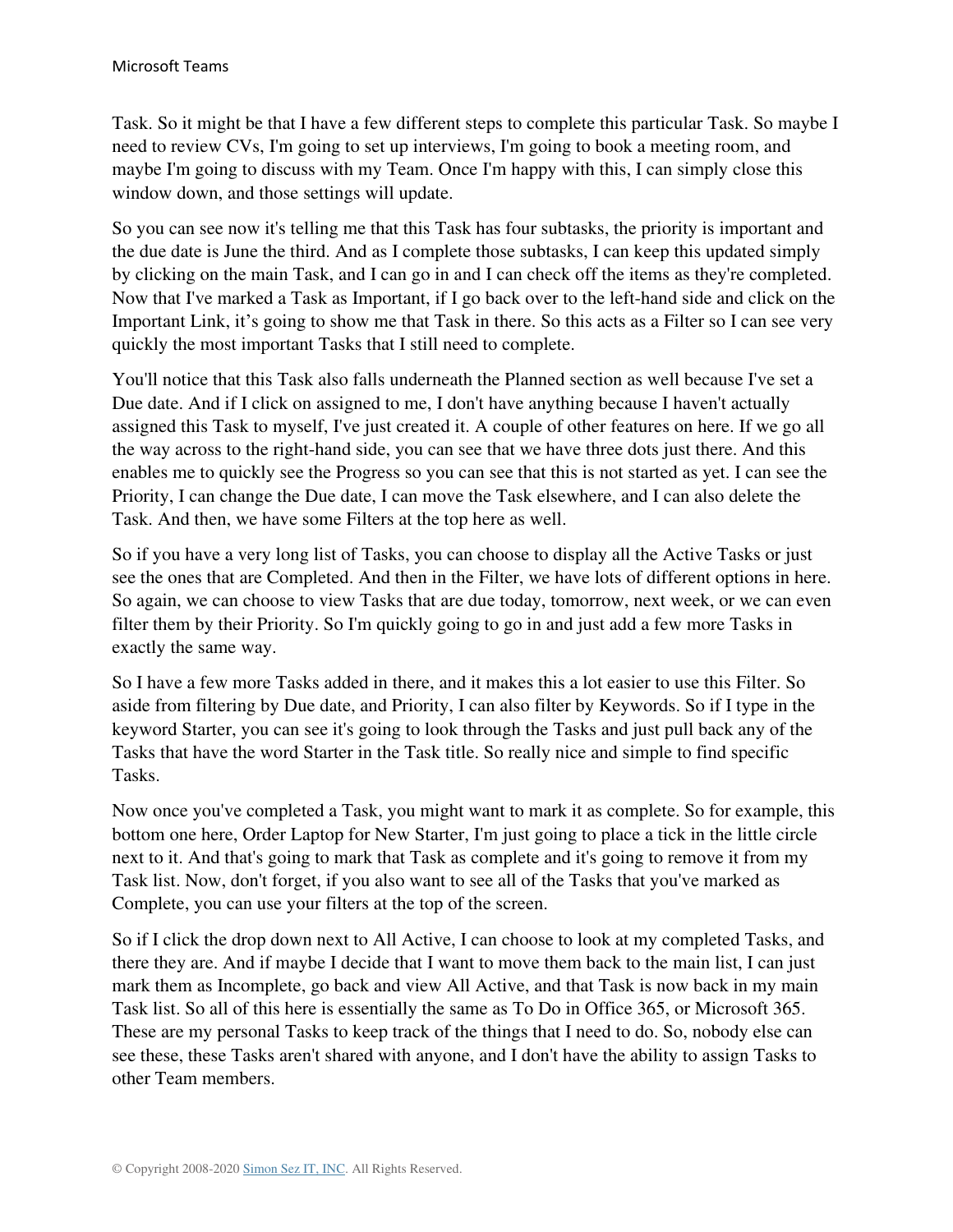Now if I want to set up some kind of Shared Task list in Teams, I can definitely do that by clicking this little link at the bottom where it says New list or plan. So I'm going to give my New list or plan a name. And I'm just going to call this Team Tasks. And I can choose where I want to create it. So, I can create in my Tasks, but I can also choose a Team Channel to create this in. And this Task list will then be shared to that particular Channel, and other people can contribute towards it. So I'm going to create this in Northwind Traders, I'm going to select the Channel, so let's say Sales, and then click on Create. So now you can see what we have here.

I now have a second group called Shared Plans. It says Northwind Traders, I'm in the Sales Channel and there is the name of my Task list Team Tasks. So I can now go in and add some Tasks. And I have some slightly different options for Shared Plans. So let's add a quick Task. And let's just say Organize Team Meeting. So now that I've added this Task in I'm going to go in and make some changes. So let's click on it to open it up, and you can see that the screen we get here is a lot more detailed than the one that we had when we were adding our own Individual Tasks.

The first option I get is I can choose to assign it to somebody else in my Team. So I'm going to assign this Task to Adriana. Now as soon as I do that, Adriana is going to get a notification letting her know that a new Task has been assigned to her. I could also choose to add a label. And when I click that, it's basically you can color-categorize your Tasks. And of course, currently, these have fairly generic looking labels, you can go in and customize all of these by clicking on the pencil. So I'm going to go in and let's call this one Meetings.

So anytime I organize a Task that's related to a meeting, I'm going to assign it to this particular category. So let's choose this category. And you can see here that I could go in and add multiple labels to one Task. I then get to choose a Bucket to assign it to. And again, this is another way of grouping your Tasks together by Type. So currently, the only Bucket I have available is To do so this is basically things that need to be done. And you'll see in a moment, we can add other Buckets and then assign Tasks directly to those Buckets.

But currently, we just have one, so we're going to keep that as it is. I can change the Progress. So let's say that this is In progress, and I can set a Priority. So let's say that this is Urgent. I'm going to choose a Start Date and Time. So let's say tomorrow, and this is due by Monday. I can then type in some notes and add any Checklist items much like we did previously. I also have the ability here to add any attachments.

So if I have a Word document, PowerPoint presentation, maybe an Excel file, or a PDF that I want to add into this Task, I can add that from there and I can also choose to add any Comment. Now one important point to note here is that if you haven't completed all of these fields, so I've just gone in and added something to the Notes and Comments section, then the Send button is going to be grayed out. So basically, you have to complete all of these fields in order to be able to send this and essentially assign it to Adriana.

Once you're happy with all of the details, click on Send. And there we go. So now, a lot more information related to this Task, and I can see that it's assigned to Adriana. So this is a lot better way of managing all of your Tasks. Previously, we had to put our own Individual Tasks, our own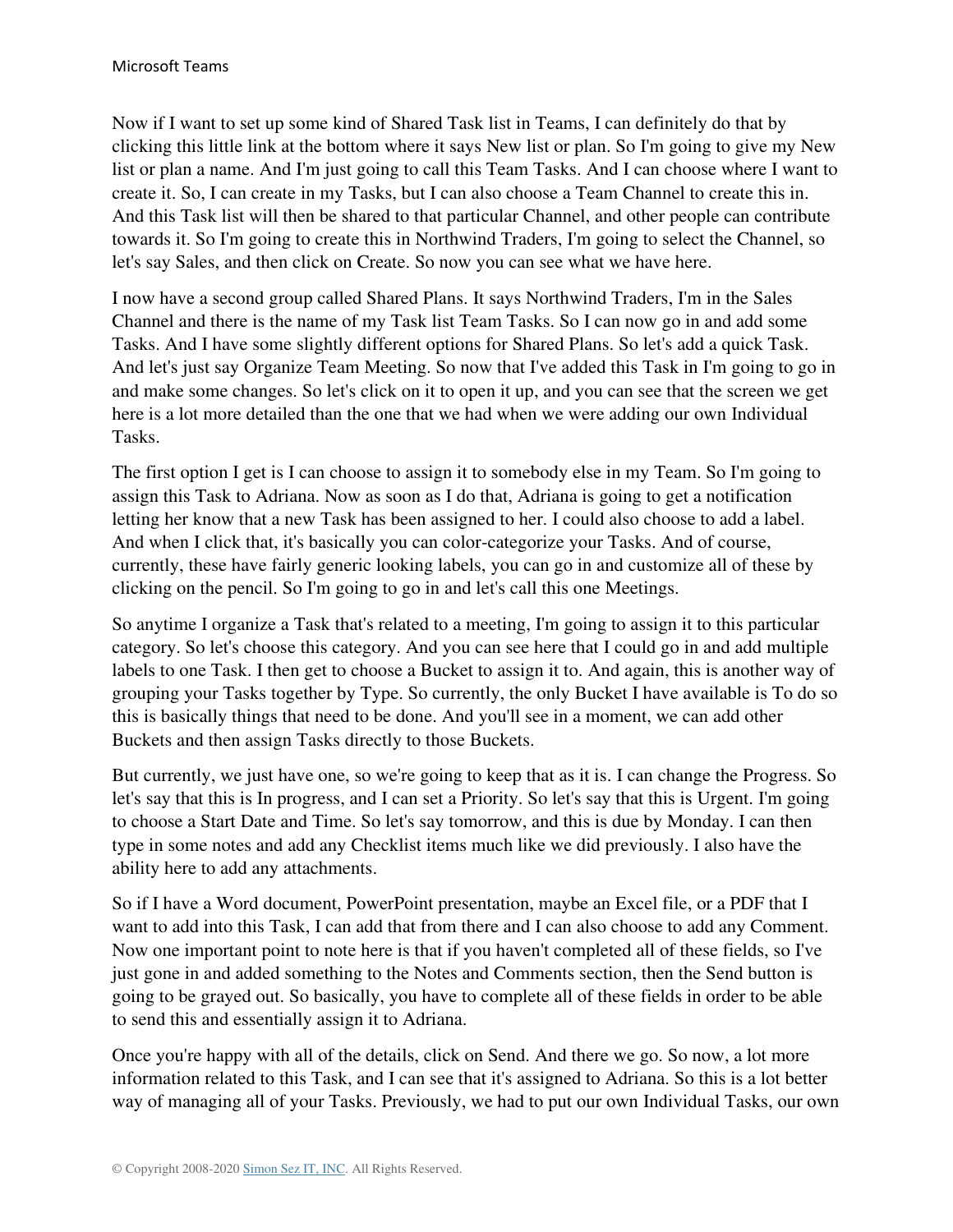things that we needed to do in the To Do App, and then we had Team Tasks in Planner. So this kind of combines both. And you get an overview of all of the Tasks related to yourself and other Team Members in one place.

The final thing I'd like to show you in here is just to run through some of these buttons running across the top. So we've seen that we can filter by All Active or Completed, we can use our Filters to search for specific Tasks. Currently, I'm displaying my Tasks in a list, but I do have some other options. So if I click on Board is going to display these as cards. And if you remember, I mentioned earlier about different Buckets. So currently, we only have a To do Bucket, which is the default. But I can choose to add a new Bucket as well. And you can call these Buckets whatever you want.

So maybe I want to have a Bucket that says Assigned to Others. And maybe I want to have another Bucket called Completed. And then what you can do to help yourself stay organized is when you add Tasks, you can drag and drop these or assign them to specific Buckets. So you don't just have one big long list of all of your Tasks. So if I want to move this specific Task, because this is assigned to Adriana, I'm going to move it to Assigned to Others, I can just simply drag it and drop it to move it into that list.

We also have a Charts Link just here, which will basically just show us some statistics on our Tasks. So you can see that I only have one Task and it's currently in progress, and it's assigned to others. So there's some useful analytical information down here. Obviously, this is going to become a lot more useful, the more Tasks that you have in here. And then finally, we have a Schedule Area. So this is going to show a Calendar view, and you can also add your Tasks from here.

So maybe you find this little bit easier to understand. And it also allows you to see what you currently have coming up on your Schedule and Assign Tasks accordingly. So, that is it for Tasks in Teams.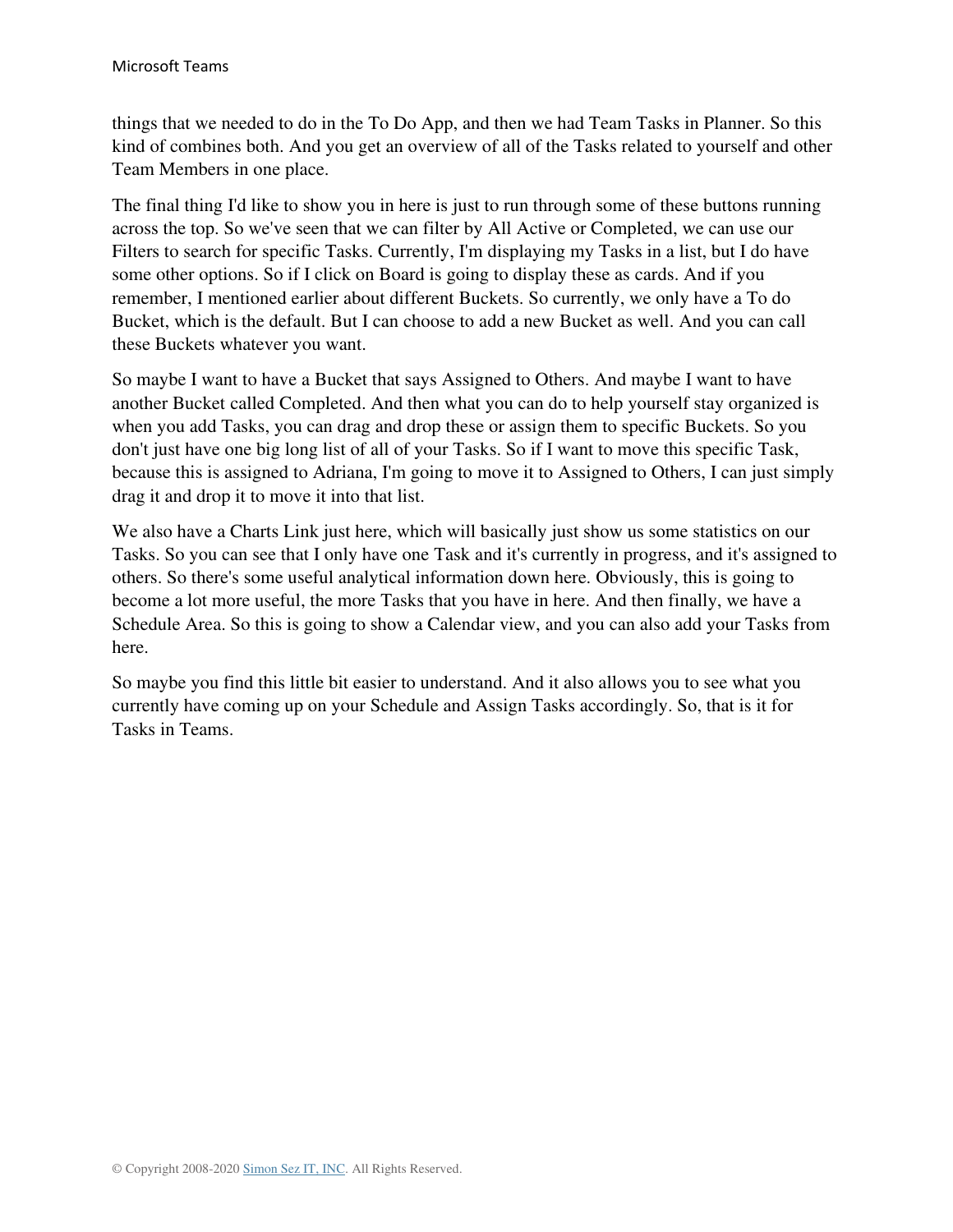## **Section 2021-14 – Approvals**

## **Video: Approvals**

**Deb:** There are definitely times when we are working where we need to get Approval, or we need to approve something that's been sent to us by another Team member. So maybe it's some kind of project proposal, or maybe you just need something simple like a holiday request signed off.

Now in Teams, we have an Approval App, which can take all the hard work out of that for us. It enables us to streamline requests and processes with teammates, and partners. So you can create requests, you can view one sent to you, and you can access all pass requests from one place. And much like Tasks, we need to add an App to Teams in order to be able to deal with Approvals. So once again, we're going to go over to the left-hand menu and click the three dots at the bottom, and we're going to search for Approvals. And it's this one here that we're looking for, so let's add it in.

And once again, we want to right click, and we want to pin this to make it a permanent fixture on our left-hand menu. Now this first screen that you get to here is basically what we refer to as the Approvals hub. So this is where you can come to view all of the Approval Requests that you've received and also sent. So let's dive in and create an Approval Request. We're going to click the big New Approval Request button in the top right-hand corner, and it's going to open up the Approvals screen. So this is a new request, and I can select the request type.

Now I'm going to start out by creating a very basic request type, I then need to enter in the name of the request. So I'm going to say this is a holiday request that needs to be approved by my manager. I then need to enter in the name or names of the approvers underneath. And if I enter in more than one approver in here, then this holiday request won't be approved until everybody I've listed down here has actually approved it.

So I'm going to send this to Adriana, and then I can add in some additional details for this request, I can add an attachment if I need to. So some supporting evidence, something along those lines. I can even choose if I want them to be able to send Custom responses. So responses that I've defined, or I can choose to send to another environment. Now, I'm not going to do any of that, I'm going to keep the default settings and click on Send. Teams goes away and it creates my Approval Request.

So you can see here that once that request has been sent, if I click the Sent link at the top of this Approvals hub, I can see all of the Approvals that I've sent through. I can also see the status. So I've sent through two requests for holiday. One of them has been cancelled by Adriana and the other one is still sitting there as requested. If I click on the holiday request, it allows me to go back in and see a little timeline. So it says here status requested and it's pending response from Adriana.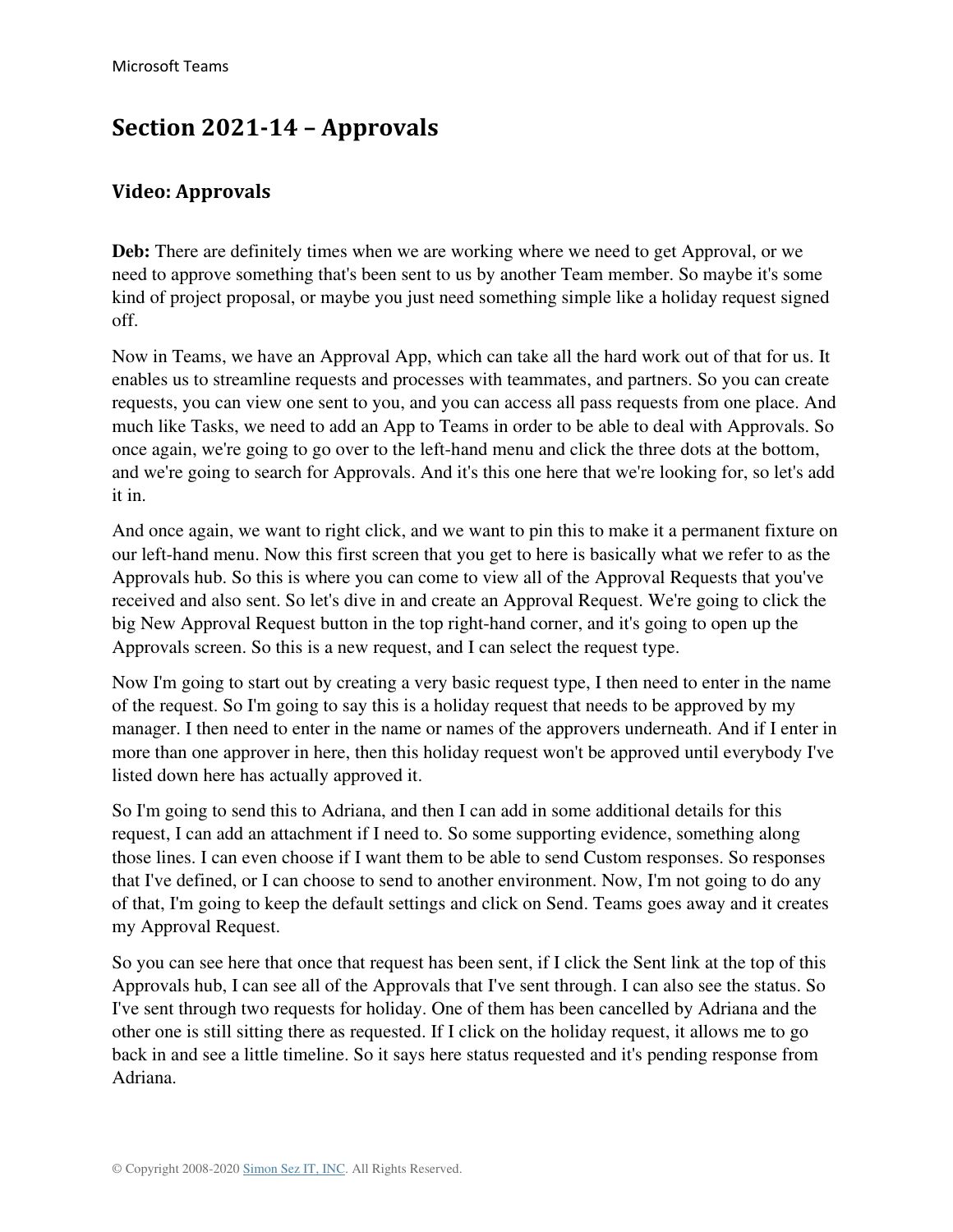If I now decide that I don't want those five days off anymore, I can choose to cancel the request, which is basically what I did for this other holiday time Approval above. So now all I really have to do here is sit back and wait for Adriana to either approve or reject this request. And you can see there I'm getting a notification from Teams that's saying that it's been approved. I'm also getting a notification underneath Activities, that's also telling me that this request has been approved.

If I go back to my Approvals, and take a look at my Sent ones, I can see now that status has changed to Approved. So, a really nice, straightforward process. It's also worth noting, when you create a new Approval Request, instead of basic, you can also choose to select a Sign. Now this relies on the fact that you have an account with Adobe Sign. And I would say that if you want to maybe test this out, give it a go, you can start a free trial. And if you use this option, it means that that Approval requires an electronic signature.

And of course, this works in exactly the same way the other way around. So if any Approval Request gets sent to you, you'll find those underneath Received, open them up and click on Approve or Reject.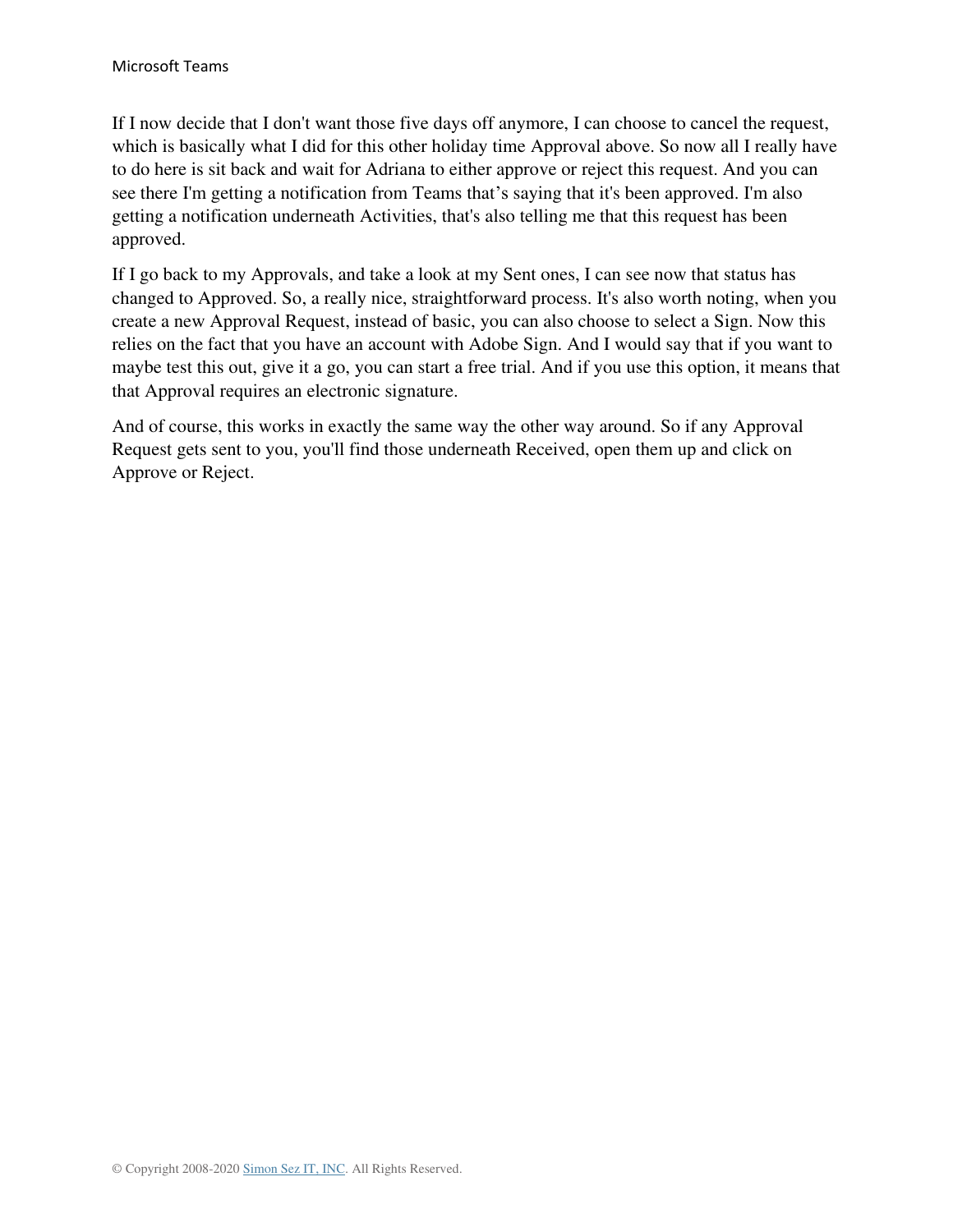## **Section 2021-15 – Breakout Rooms**

## **Video: Breakout Rooms**

**Deb:** Another new feature that's recently been added to Teams is the ability to do group work in something called Breakout Rooms. And this is kind of the virtual equivalent of dividing up your team into groups of people and sending them off to an office to maybe work on some kind of group project.

So if you have a virtual meeting, and maybe you have quite a few participants, maybe you want to set them a task or some kind of exercise that you want them to work on in groups. And that is where you can divide up all of the participants into Breakout Rooms. So I have a couple of participants on the call with me today, I have Adam and Rich. Say hello to everyone guys, hi. And I'm just going to show you very quickly how we can just divide ourselves up into two different Breakout Rooms. And it's super simple with this new functionality in Teams.

So if you want to put people into Breakout Rooms, we now have an icon to do this running across the top. And it's this one just here that looks like a couple of little windows. When I hover over, it says Breakout Rooms. So let's click and see what we get. So now I'm into the Create Breakout Rooms screen. And the first thing I need to do here is just select the number of rooms I want to create. So I'm fairly fortunate, there's just a few of us on the call today. If you've got a larger amount of people, then you may want to work out ahead of time exactly how many people you want to place in each room.

So I have four people on this call, I'm going to create two Breakout Rooms, and I'm going to assign two people to each. So, from this drop down, I'm going to say that I want to create two Breakout Rooms. I then need to choose how I want to assign people to the room. So, I can get Teams to automatically assign people for me. So if I don't mind who goes into which room, I can do that, that's probably the quickest way to do it.

But if I want specific people to go into specific rooms, then I can choose to assign them manually. And that's what I'm going to do here, I'm going to select that manually option and click on Create rooms. Teams goes away, it creates our rooms. And if you look in the right-hand panel, I now have two new rooms. And they kind of have the generic name of Room 1 and Room 2. And currently both of those rooms are showing as closed because I haven't opened them yet.

Now let's start out by dealing with these generic names. Because Room 1 and Room 2, not particularly meaningful, we might want to give these a different name depending on the team that's located in those rooms. So if you hover over Room 1 and click on the three dots, I have an option in that menu to rename the room. So I'm just going to call this, let's call this Adam's room. There we go, rename the room. And we're going to call the other room, let's rename that one. We're gonna call it Rich's room and rename.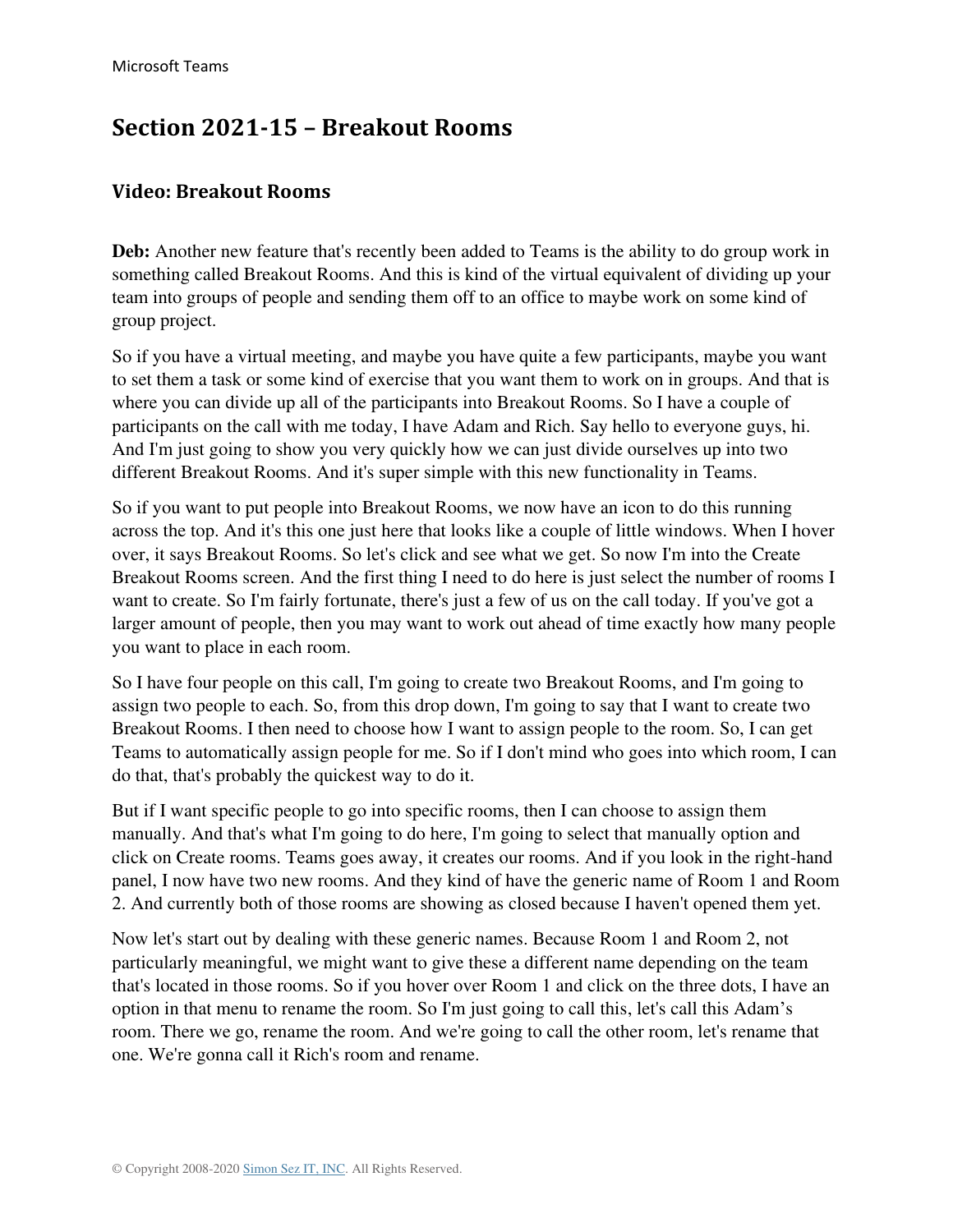So now that I have my rooms renamed, you can see currently there is zero participants in each room. If I want to add more rooms at this stage, I have an Add room button just above. So now, if I want to assign the remaining participants to each of these rooms, you can see just above it says Assign participants. So if I click the little arrow to the left of that, it's going to show me all of the participants that are currently in this call.

So aside from myself, there is also Adrianna. So I can then choose who I want to assign to which room. So I'm going to grab Rich just there, I'm going to click the Assign button, and then I get a choice of those rooms that I've created. So I'm going to assign Rich to Rich's room. In he goes, he is now all on his own, wandering around in his virtual Breakout Room. We're going to give Rich a little friend in a moment, but let's just assign Adam to our second Breakout Room.

So I'm going to select Adam from the list, and click on Assign. And I'm gonna put Adam on his own in a different room. Let's take Adriana and I think I'm going to let Adriana join Rich so he's not alone anymore. Let's assign her to Rich's room. And then in a moment, I'm going to jump into Adam's room as well. So now that I've done that, if you take a look in this panel, you can see the numbers have changed. So it's saying Adam's Room (1) because there's one participant in there, and Rich's room currently contains two people.

Once you've assigned all of the participants to different Breakout Rooms, you can then choose when you want to open those Breakout Rooms. So in general, if I'm doing this, particularly if I've got a lot of people on this call, I'll do it ahead of time. I'll assign the participants to the rooms so that when I'm ready to do the exercise, all I need to do is click on Start rooms. And that's going to open all of the Breakout Rooms in one go. So, I'm going to do that now.

Again, from this right-hand panel, we have a Start rooms button. So let's click this. And you can see it says it's opening the rooms. And you'll see as it goes through opening them, you'll get a little green message when that room is open. So I can see that Adam's room is open. So he has left the main meeting, and we're just waiting for Rich's room to open as well. Okay, so when both rooms open, you should be able to see that little green button on the right-hand side.

So now that the people are in the different rooms, they can work on separate projects, they can work on exercises, and then whenever they're ready, they can come back to the main room. So once the participants have finished working on their group task in the Breakout Room, then as the organizer, you can tell them to come back and join the main meeting by making an announcement. And you'll find this option where it says Breakout Rooms on the right-hand side, if we click the three dots, we have a Make an announcement option in the menu.

And what this allows me to do as the organizer is basically send a broadcast message to all of the Breakout Rooms. So maybe five minutes before, I want them to come back, I'm going to let them know that they need to start finishing up what it is that they're doing. "Five minutes to go, please make your way back to the meeting", and click on Send. And that announcement is now going to go through to all of the rooms.

So once I want people to come back, I then have a Close rooms option. So if I click this, that's going to close the Breakout Rooms and the participants are going to come back and join the main